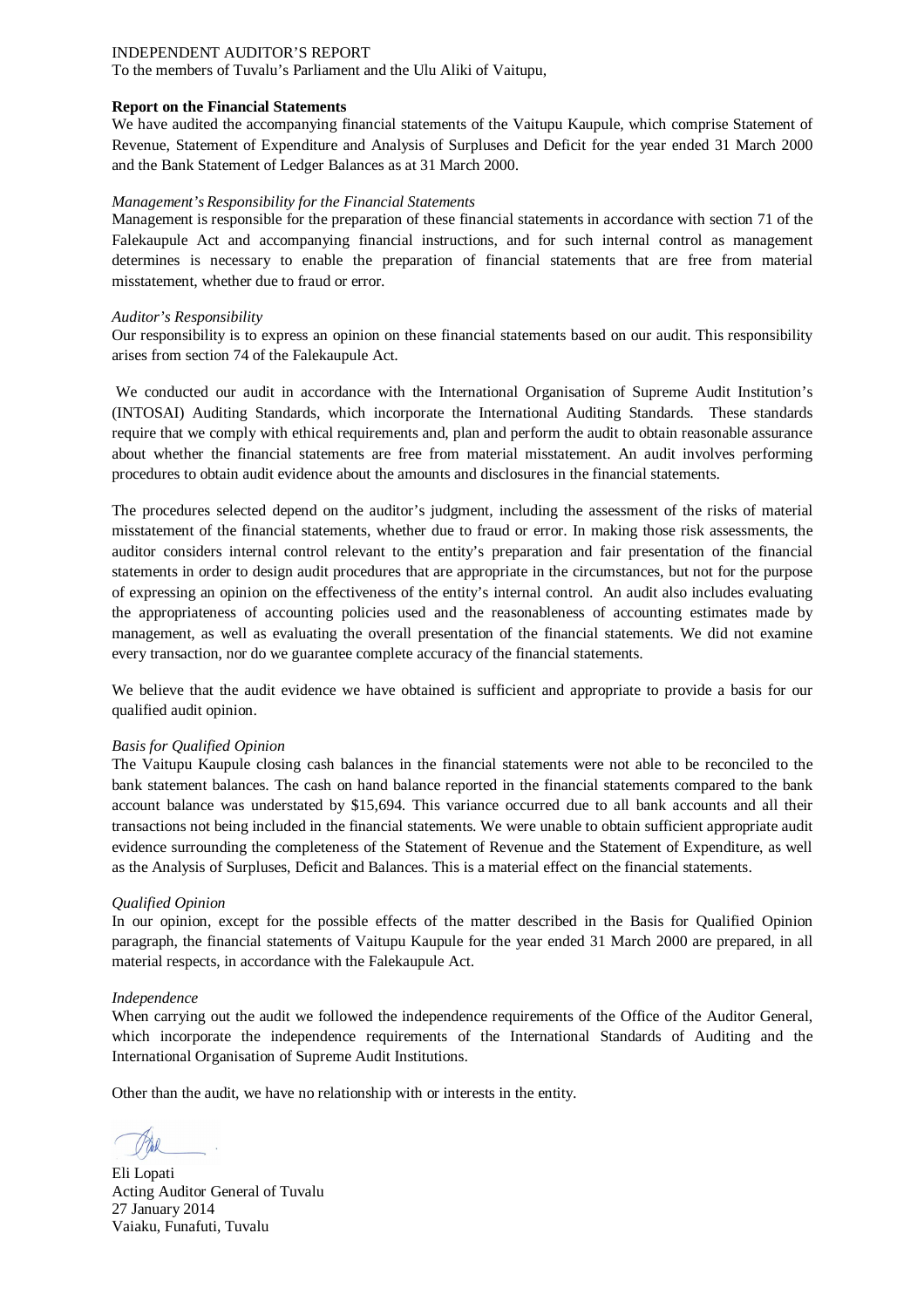# **Kaupule Vaitupu April 1999 to March 2000**

# **Year Ending 31st March 2000**

| Balance as at 1st April 1999     |  |  | 8.588   |
|----------------------------------|--|--|---------|
| Add Actual Revenue Collected     |  |  | 139.493 |
| Less Actual Expenditure Incurred |  |  | 97.630  |
| Balance as at 31st March 2000    |  |  | 50,451  |

#### **Statement of Ledger Balances**

| <b>Particulars</b>                                | <b>Debit</b> | Credit | Balance as per bank confirmation | Variance |
|---------------------------------------------------|--------------|--------|----------------------------------|----------|
| Surplus Account as at 31 <sup>st</sup> March 2000 |              | 50.451 |                                  |          |
| Bank Account No 01-922969-30                      | 48.944       |        | 659                              | 48.285   |
| Bank Account No 01-960017-30                      | 326          |        | 63.951                           | 63.625   |
| <b>IDRF Vaitupu</b>                               |              |        | 355                              | 355      |
| Saving Account Fusi                               | 346          |        | 346                              |          |
| Cash on Hand                                      | 835          |        | 835                              |          |
|                                                   |              |        |                                  |          |
| <b>Total</b>                                      | 50,451       | 50,451 | 66,145                           | 15.694   |

#### **Analysis of Surpluses, Deficit and Balance**

| Population                    |  |  | 1202    |
|-------------------------------|--|--|---------|
| <b>Actual Revenue</b>         |  |  | 139.493 |
| <b>Actual Expenditure</b>     |  |  | 97.630  |
| Surpluses/Deficit             |  |  | 41.863  |
| Opening Balance 01.04.1999    |  |  | 8.588   |
| Closing Balance 31.03.2000    |  |  | 50.451  |
| Closing Balance per Head (\$) |  |  | 42      |

# **1999-2000 Statement of revenues**

| Heads &          | <b>Particulars</b>          | Approved           | Actual                       | Variance to estimates             | % of revenue | Amount per head                   |
|------------------|-----------------------------|--------------------|------------------------------|-----------------------------------|--------------|-----------------------------------|
| <b>Sub Heads</b> |                             | <b>Estimates</b>   | <b>Revenues</b>              |                                   |              |                                   |
| A                | <b>Local Revenue</b>        |                    |                              |                                   |              |                                   |
| $\overline{2}$   | <b>Head Tax</b>             | $3.500$ \$<br>\$   | $2.805 - S$                  | 695                               | 2% \$        |                                   |
| 3                | Licences                    | 5,000<br>\$        | 3.667<br><sup>\$</sup>       | 1,333<br>$-$ \$                   | 3%           | 3<br>-S                           |
| $\overline{4}$   | <b>House Rent</b>           | 790<br>\$          | 950<br>s.                    | 160<br>s                          | $1\%$ \$     |                                   |
| 5                | Sales of Local Product      | 100<br>\$          | 360<br>$\mathbf{\hat{s}}$    | 260<br>\$.                        | 0%           | $\mathbf 0$<br>$\mathbf{\hat{s}}$ |
| 6                | <b>Tractor Hires</b>        | 5.000<br>\$        | s.<br>2.754                  | 2.247<br>$\overline{\phantom{a}}$ | 2%           | $\overline{2}$<br>-S              |
| $\overline{7}$   | Hire of Kaupule Properties  | 5.000<br>\$        | 12,531<br>$\mathbf{\hat{s}}$ | 7.531<br>\$.                      | 9%5          | 10                                |
| 8                | <b>Guest House</b>          | 2,000<br>\$        | s.<br>1.148                  | $-$ s<br>852                      | 1%           | $\mathbf{1}$<br>-S                |
| 9                | Miscellaneous               | 80<br>Ŝ            | 14,712<br>\$                 | 14,632<br>$\mathbf{\hat{S}}$      | 11% \$       | 12                                |
| 10               | Entertainment               | 700<br>\$          | s.<br>211                    | $-$ \$<br>489                     | 0%           | $\mathbf 0$<br>$\mathbf{\hat{s}}$ |
| 11               | Sales of Pigs               | 2,500<br>\$        | 1,639<br>s.                  | 861<br>l-S                        | $1\%$ \$     |                                   |
| 12               | Workshop Income             | 600<br>\$          | 884<br>$\mathbf{\hat{s}}$    | 284<br>Ŝ.                         | $1\%$ \$     | $\mathbf{1}$                      |
| 13               | <b>Fish Sales</b>           | 150<br>\$          | s.<br>2,329                  | 2,179<br>Ŝ                        | 2%           | $\overline{2}$<br>-S              |
| 14               | Snackbar Income             | .200<br>\$         | 2.014<br>s.                  | 814<br>-Ŝ                         | $1\%$ \$     | $\overline{2}$                    |
| 15               | Electricity                 | 24.000<br>\$       | -S<br>22.430                 | 1.570<br>$-$ s                    | 16%          | 19<br>-S                          |
|                  |                             | 50.620<br>ŝ        | - \$<br>68,434               | 17.814<br>Ιs                      | 49% \$       | 57                                |
| В                | <b>Support Grant</b>        |                    |                              |                                   |              |                                   |
| и                | Tuvalu Day                  | .250S<br>\$        | $1.499$ \$                   | 249                               | $1\%$ \$     |                                   |
| $\overline{2}$   | <b>Government Grant</b>     | 5.000<br>\$        | s.<br>5.000                  | $\mathbf{\hat{s}}$                | 4%           | $\mathbf{\hat{s}}$                |
| 5                | <b>Telecom Expenses</b>     | 1.000<br>\$        | s.<br>1.020                  | 20<br>$\mathbf{\hat{S}}$          | 1%           | $\mathbf{\hat{s}}$                |
| 6                | Office Equipment            | \$<br>120          |                              | ٠Ŝ<br>120                         | 0%           | -\$<br>÷.                         |
| $\overline{7}$   | <b>Office Supplies</b>      | 270<br>\$          |                              | 270<br>-Ŝ                         | 0% \$        | $\overline{\phantom{a}}$          |
| 8                | Classroom Maintenance       | 520<br>\$          | s.<br>520                    | $\mathbf{\hat{S}}$<br>٠           | 0%           | $\mathbf 0$<br>$\mathbf{\hat{s}}$ |
| 9                | Dispensary Maintenance      | 520<br>\$          | 520<br>s.                    | $\mathbf{\hat{s}}$                | 0%           | $\mathbf 0$<br>$\mathbf{\hat{s}}$ |
| 10               | <b>Tuvalu Support Grant</b> | 62,500<br>\$       | 62,500<br>s.                 | -S<br>٠                           | 45% \$       | 52                                |
|                  |                             | 71,180<br>\$       | 71,059 -\$<br>-S             | 121                               | 51% \$       | 59                                |
|                  | <b>Grand Total</b>          | $121,800$ \$<br>\$ | $139,493$ \$                 | 17,693                            | 100% \$      | 116                               |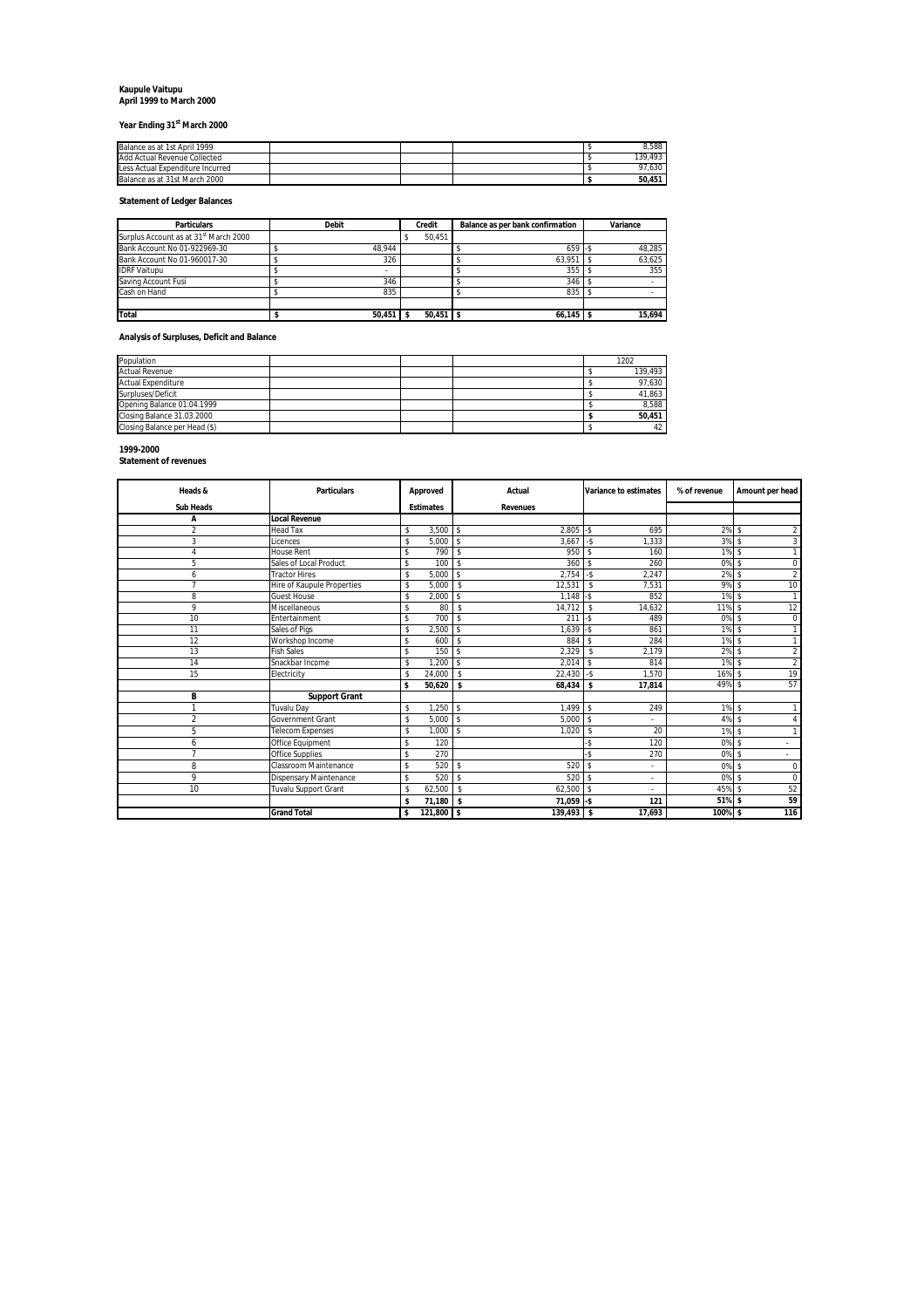# **1999-2000 Statement of Expenditures**

| Heads &                                               | <b>Particulars</b>                |      | Approved        | Actual                   | Variance to estimate              | % of expenditure | Amount per head                      |
|-------------------------------------------------------|-----------------------------------|------|-----------------|--------------------------|-----------------------------------|------------------|--------------------------------------|
| <b>Sub Heads</b>                                      |                                   |      | <b>Estimate</b> | <b>Expenditures</b>      |                                   |                  |                                      |
| ı                                                     | <b>Wages and Allowances</b>       |      |                 |                          |                                   |                  |                                      |
| 1                                                     | Assistant IEO                     | \$   | 3,087           | s<br>3,257               | 170<br>l-S                        | 3%               | -S<br>3                              |
| $\overline{2}$                                        | Clerk Typist                      | \$   | 1.644           | \$<br>1.643              | 1<br>-\$                          | 2%               | $\mathbf{1}$<br>$\mathbf{\hat{s}}$   |
| 3                                                     | Carpenter                         | \$   | 1,644           | 1.643<br>\$              | $\overline{1}$<br>s               | 2%               | \$<br>$\mathbf{1}$                   |
| $\overline{4}$                                        | Orderly                           | \$   | 1,331           | s<br>1.399               | 68<br>$-5$                        | 1%               | $\mathbf{1}$<br>-\$                  |
| 5                                                     | MCH Aide                          | \$   | 1,331           | \$<br>950                | 381<br>s                          | 1%               | $\mathsf{\$}$<br>$\mathbf{1}$        |
| 6                                                     | Driver (2)                        | \$   | 3,182           | s<br>2,964               | 218<br>$\sim$                     | 3%               | $\mathsf{\$}$<br>$\overline{2}$      |
| $\overline{7}$                                        | Foreman                           | \$   | 1,851           | \$<br>1.851              | $\mathbf{\hat{S}}$<br>$\Omega$    | 2%               | $\overline{2}$<br>$\mathbf{\hat{s}}$ |
| 8                                                     | Mechanic                          | \$   | 3,702           | s<br>1,864               | 1,838<br><sup>\$</sup>            | 2%               | $\overline{2}$<br>$\mathbf{\hat{S}}$ |
| 9                                                     | <b>General Labourers</b>          | s    | 2.000           | s<br>12.259              | 10.259<br>$-5$                    | 13%              | 10<br>\$                             |
| 10                                                    | Overtime                          | \$   | 1,000           | \$<br>2,132              | $-5$<br>1,132                     | 2%               | $\overline{2}$<br>\$                 |
| 11                                                    | <b>TPF Contribution</b>           | \$   | 1,541           | $-5$<br>3                | 1,544<br>Ŝ                        | 0%               | (0)<br>\$                            |
| 12                                                    | Kaupule Allowances                | \$   | 4,980           | 5,409<br>\$              | -Ŝ<br>429                         | 6%               | 5<br>$\mathbf{\hat{S}}$              |
| 13                                                    | PHCC Allowances                   | \$   | 876             | s<br>581                 | 295<br>s                          | 1%               | $\overline{0}$<br>$\mathsf{\$}$      |
| 14                                                    | <b>PSC Allowances</b>             | \$   | 876             | s<br>584                 | 292<br>s                          | 1%               | $\overline{0}$<br>\$                 |
| 15                                                    | <b>IDRF Allowances</b>            |      |                 | 45<br>\$                 | 45<br>$-5$                        | 0%               | $\overline{0}$<br>\$                 |
| 16                                                    | Snackbar Keeper                   | \$   | 1,435           | \$<br>1,435              | $\overline{0}$<br>$-5$            | 1%               | $\mathbf{\hat{s}}$<br>$\mathbf{1}$   |
| 17                                                    | Storekeeper                       | \$   | 1,539           | \$<br>1,143              | 396<br>l S                        | 1%               | $\mathbf{\hat{s}}$<br>$\mathbf{1}$   |
| 20                                                    | Generator Operator                | s    | 2.870           | s<br>2,670               | 200<br>$\mathbf{\hat{s}}$         | 3%               | $\overline{2}$<br>\$                 |
| 21                                                    | Permanent Labourers               | \$   | 1,539           | 2,969<br>\$              | 1,430<br>$\overline{\phantom{a}}$ | 3%               | $\overline{2}$<br>-\$                |
| 22                                                    | Junior Electrician                | \$   | 1.435           | $\mathsf{\$}$<br>1.435   | $-5$<br>$\Omega$                  | 1%               | $\mathbf{1}$<br>$\mathsf{\$}$        |
|                                                       |                                   | \$   | 37,863          | \$<br>46,231             | -\$<br>8,368                      | 47%              | 38<br>$\mathsf{\$}$                  |
| $\mathbf{I}$                                          | <b>Other Charges</b>              |      |                 |                          |                                   | 0%               | $\mathbf{\hat{s}}$                   |
| 1                                                     | Maintenance of Kaupule Properties | \$   | 3,000           | \$<br>482                | 2,518<br>\$                       | 0%               | $\mathbf 0$<br>$\mathbf{\hat{S}}$    |
| 3                                                     | <b>Land Rents</b>                 | \$   | 2,129           | $-5$<br>1,180            | Ŝ<br>3,309                        | $-1%$            | (1)<br><sup>\$</sup>                 |
| 5                                                     | Tuvalu Independence Celebration   |      |                 | \$<br>1.091              | 1.091<br>$-5$                     | 1%               | $\mathsf{s}$<br>$\mathbf{1}$         |
| 6                                                     | Tractor Fuel                      | \$   | 1,500           | s<br>88                  | Ŝ<br>1,412                        | 0%               | $\mathsf{\$}$<br>$\mathbf 0$         |
| $\overline{7}$                                        | <b>Entertainment Fee</b>          | \$   | 1,500           |                          | 1,500<br>\$                       | 0%               | $\mathbf{\hat{s}}$<br>a.             |
| 8                                                     | Miscellaneous                     | \$   | 200             | 17,262<br>s              | $-5$<br>17,062                    | 18%              | 14<br>$\mathbf{\hat{s}}$             |
| 9                                                     | <b>Electrical Supplies</b>        | s    | 100             | $\mathbf{\hat{S}}$<br>57 | $\mathbf{\hat{s}}$<br>44          | 0%               | $\mathbf{\hat{s}}$<br>$\mathbf 0$    |
| 10                                                    | Snackbar Upkeeping                | \$   | 950             | $\mathsf{\$}$<br>909     | 41<br>-S                          | 1%               | $\mathbf{1}$<br>$\mathsf{\$}$        |
| 11                                                    | Hire of Private Tools             | \$   | 500             | \$<br>398                | 102<br>$\sim$                     | 0%               | $\mathbf 0$<br>\$                    |
| 12                                                    | <b>Equipment Fuel</b>             | \$   | 100             | \$<br>495                | $-$ \$<br>395                     | 1%               | $\mathbf 0$<br>\$                    |
| 13                                                    | Generator Fuel                    | \$   | 17,000          | Ŝ<br>29,237              | 12,237<br>$-5$                    | 30%              | 24                                   |
| 14                                                    | <b>Telecom Expenses</b>           | \$   | 1,000           | \$<br>808                | 192<br>$\mathbf{\hat{S}}$         | 1%               | $\overline{1}$<br>\$                 |
| 16                                                    | Office Supplies                   | \$   | 270             | $\mathsf{\$}$<br>1,086   | 816<br>$-5$                       | 1%               | $\overline{1}$<br>\$                 |
| 17                                                    | Other Charges                     |      |                 | Ŝ<br>3                   | 3<br>$-5$                         | 0%               | $\overline{0}$<br>$\mathsf{\$}$      |
| 18                                                    | Advances                          |      |                 | \$<br>662                | $-5$<br>662                       | 1%               | $\overline{1}$<br><sup>\$</sup>      |
| 19                                                    | Shortage found during the year    |      |                 |                          |                                   |                  | \$<br>ä,                             |
|                                                       |                                   | \$   | $28,249$ \$     | $51,399 - $$             | 23,150                            | 53%              | 43<br>$\mathbf{s}$                   |
|                                                       | <b>Grand Total</b>                | \$.  | 66,112          | \$<br>97,630             | l-s<br>31,518                     | 100%             | 86<br>\$                             |
|                                                       |                                   |      |                 |                          |                                   |                  |                                      |
| <b>Advances given</b><br>Advance Account-Tilaima Logo | Amount<br>\$<br>386               | Year | 1999            |                          |                                   |                  |                                      |
|                                                       | $\overline{\mathbf{s}}$           |      | 1999            |                          |                                   |                  |                                      |
| Advance Account - Silu Malaga                         | 275                               |      |                 |                          |                                   |                  |                                      |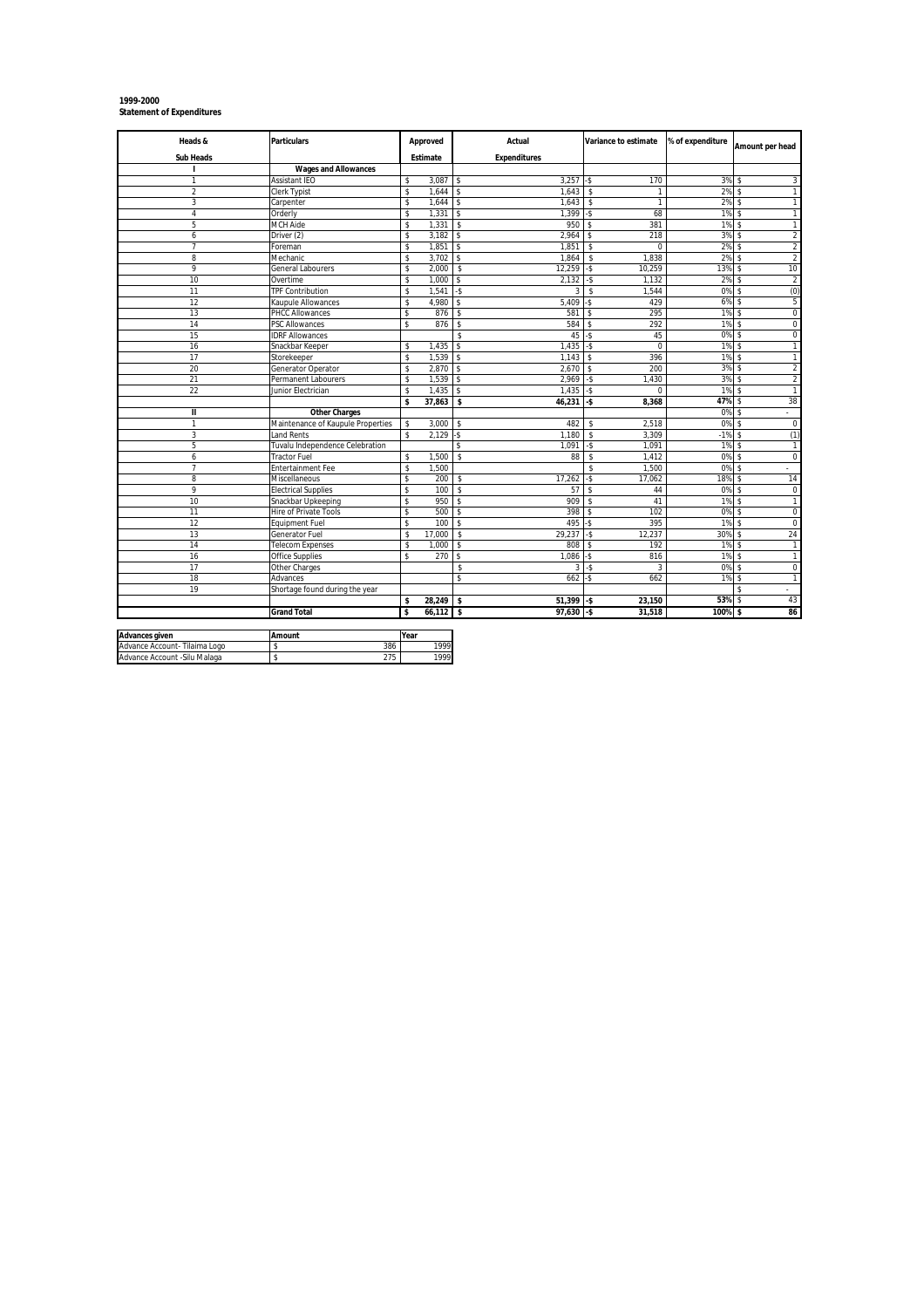To the members of Tuvalu's Parliament and the Ulu Aliki of Vaitupu,

# **Report on the Financial Statements of Vaitupu Kaupule**

We have audited the accompanying financial statements of the Vaitupu Kaupule, which comprise Statement of Revenue, Statement of Expenditure and Analysis of Surpluses and Deficit for the year ended 31 March 2001 and the Bank Statement of Ledger Balances as at 31 March 2001.

# *Management's Responsibility for the Financial Statements*

Management is responsible for the preparation of these financial statements in accordance with section 71 of the Falekaupule Act and accompanying financial instructions, and for such internal control as management determines is necessary to enable the preparation of financial statements that are free from material misstatement, whether due to fraud or error.

# *Auditor's Responsibility*

Our responsibility is to express an opinion on these financial statements based on our audit. This responsibility arises from section 74 of the Falekaupule Act. We conducted our audit in accordance with the International Organisation of Supreme Audit Institution's (INTOSAI) Auditing Standards, which incorporate the International Auditing Standards.

Because of the matter described in the Basis for Disclaimer of Opinion paragraph, however, we were not able to obtain sufficient appropriate audit evidence to provide a basis for an audit opinion.

# *Basis for Disclaimer of Opinion*

The Vaitupu Kaupule closing cash balance reported in the accounts was not able to be reconciled to the bank account balance. The cash on hand balance reported in the financial statements compared to the bank account balance was overstated by \$60,853. This variance occurred due to all bank accounts and all their transactions not being included in the financial statements. This affects the completeness of the Statement of Revenue and the Statement of Expenditure, as well as the Analysis of Surpluses, Deficit and Balances. This is a material effect on the financial statements which is considered to be pervasive.

#### *Disclaimer of Audit Opinion*

Because of the significance of the matter described in the Basis for Disclaimer of Opinion paragraph, we have not been able to obtain sufficient appropriate audit evidence to provide a basis for an audit opinion. Accordingly, we do not express an opinion on the financial statements.

#### *Independence*

When carrying out the audit we followed the independence requirements of the Office of the Auditor General Tuvalu, which incorporate the independence requirements of the International Standards of Auditing and the International Organisation of Supreme Audit Institutions.

Eli Lopati Acting Auditor General of Tuvalu 27 January 2014 Vaiaku, Funafuti, Tuvalu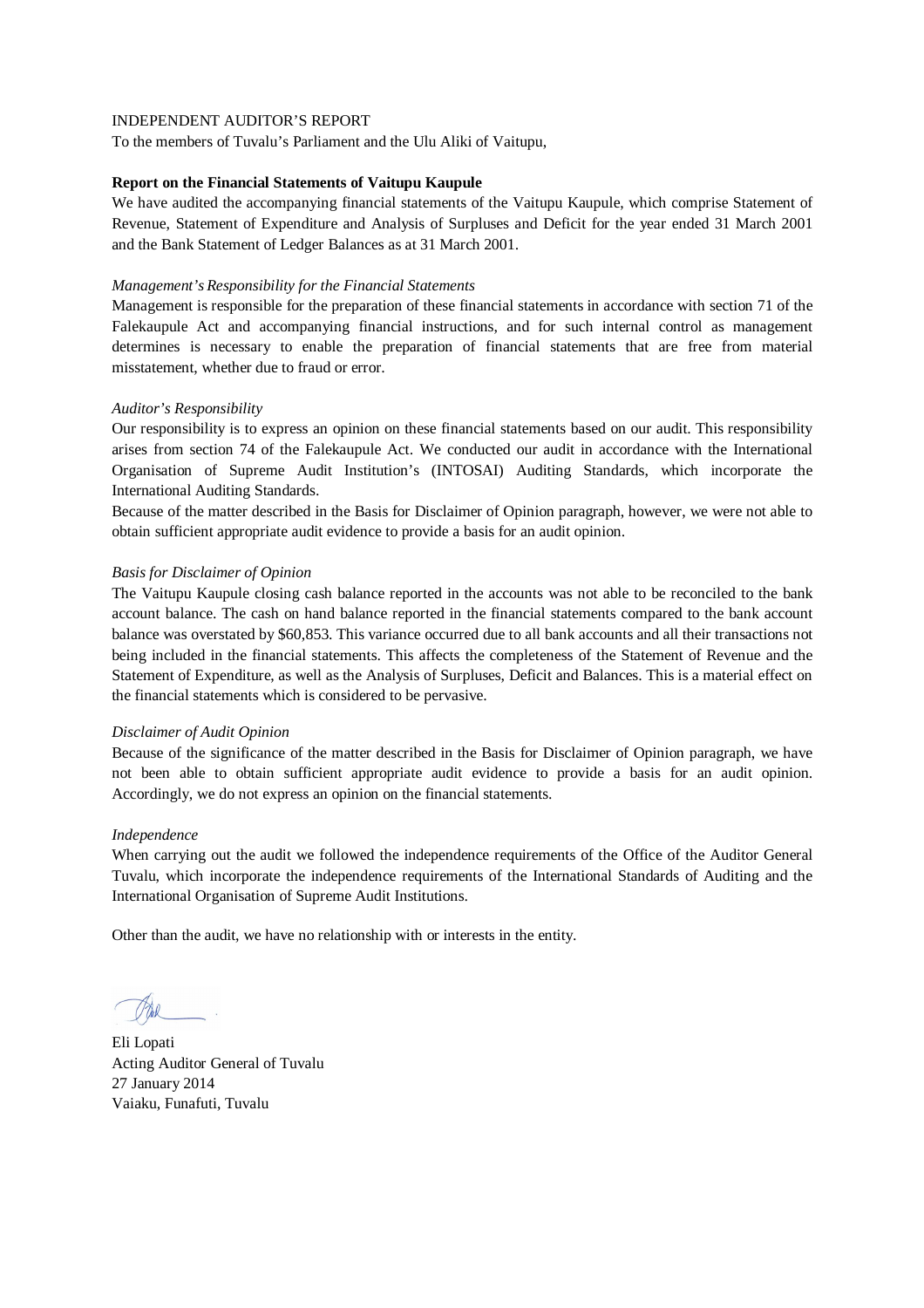# **Kaupule Vaitupu April 2000 to March 2001**

**Year Ending 31 March 2001**

| Balance as at 1 <sup>st</sup> April 2000   |  | 50.451   |
|--------------------------------------------|--|----------|
| Add Revenue Collected                      |  | (61.048) |
| Less Actual Expenditure Incurred           |  | 135.283  |
| Balance as at 31 <sup>st</sup> March 2001. |  | 76.215   |

**Statement of Ledger Balances**

| <b>Particulars</b>            | <b>Debit</b> | Credit     | Balance as per bank statement | Variance |
|-------------------------------|--------------|------------|-------------------------------|----------|
| Surplus Account 31 March 2001 |              | 76.215     |                               |          |
| Bank Account 01-922969-30     | 768          |            | 2.597                         | 1.829    |
| Bank Account 01-960017-30     | 4.143        |            | 7.080                         | 2.936    |
| Call Account 2                | 70.000       |            |                               | 70,000   |
| <b>VTP CFC Operations</b>     |              |            | 4.020                         | 4.020    |
| <b>IDRF Vaitupu</b>           |              |            | 362                           | 362      |
| <b>Fusi Account</b>           | 690          |            | 690                           |          |
| Cash on hand                  | 614          |            | 614                           |          |
| <b>Total</b>                  | $76.215$ S   | $76.215$ S | $15,362$ -\$                  | 60.853   |

**Analysis of Surpluses, Deficit and Balance**

| Population                    |  |  | 1202    |
|-------------------------------|--|--|---------|
| <b>Actual Revenue</b>         |  |  | 161.048 |
| <b>Actual Expenditure</b>     |  |  | 135.283 |
| Surpluses/Deficit             |  |  | 25.764  |
| Opening Balance 01.04.2000    |  |  | 50.451  |
| Closing Balance 31.03.2001    |  |  | 76.215  |
| Closing Balance per Head (\$) |  |  | 63      |

**2000-2001 Statement of Revenue**

| Heads &                  | Particulars                                        | <b>Approved Estimates</b>        | Actual                                             | Variance to<br>estimates                                 | % of revenues                | Amount per head                        |
|--------------------------|----------------------------------------------------|----------------------------------|----------------------------------------------------|----------------------------------------------------------|------------------------------|----------------------------------------|
| <b>Sub Heads</b>         |                                                    |                                  | Revenues                                           |                                                          |                              |                                        |
| A                        | <b>Kaupule Office</b>                              |                                  |                                                    |                                                          |                              |                                        |
| 1<br>$\overline{2}$      | Land Tax<br><b>Head Tax</b>                        | s<br>4.100                       | $\overline{1}$<br>s<br>$\sqrt{2}$<br>2.580         | $\mathbf{1}$<br>\$<br>$-S$<br>1,520                      | 0%<br>$2\%$ \$               | $\mathbf 0$<br>s<br>$\overline{2}$     |
| 3                        | icenses                                            | 8,000<br>\$                      | 6,335<br>\$                                        | 1,665<br>۰S                                              | 4%                           | \$<br>5                                |
| 4                        | <b>House Rentals</b>                               | Ś<br>2.520                       | \$<br>1.395                                        | -Ŝ<br>1.125                                              | 1%                           | \$<br>1                                |
| 5                        | Investment Interest                                | \$<br>80                         | $\mathbb S$<br>32                                  | 48<br>-Ŝ                                                 | 0%                           | \$<br>$\boldsymbol{0}$                 |
| 6                        | Miscellaneous                                      | 1.000<br>\$                      | 52,092<br>$\sim$                                   | 51.092<br>$\hat{\mathbf{s}}$                             | 32%                          | 43<br>$\hat{\mathbf{x}}$               |
| 7                        | <b>Entertainment Fees</b>                          | 400<br>s                         | 103<br>s                                           | -S<br>298                                                | 0%                           | 0<br>s                                 |
| 8                        | Snackbar Incomes                                   | 2,000<br>Ś                       | 2,968<br>s                                         | 968<br>s                                                 | 2%                           | $\overline{2}$<br>s                    |
| $\mathbf{q}$             | Falekaupule Incomes                                | \$<br>600                        | \$<br>2.038                                        | 1.438<br>s                                               | 1%                           | $\sqrt{2}$<br>Š.                       |
| 10                       | Guesthouse Incomes                                 | \$<br>200                        | 16,504<br>\$                                       | 16,304<br>Ś                                              | 10%                          | 14<br>\$                               |
| $\overline{11}$          | Pig Sales                                          | s<br>3,000                       | 3,074<br>\$                                        | 74<br>\$                                                 | 2%                           | 3<br>\$                                |
| 12                       | Communal Area Rentals                              | \$<br>800                        | \$<br>760                                          | 40<br>-Ŝ                                                 | 0%                           | \$<br>$\mathbf{1}$                     |
| 13                       | Court Fines/Fees                                   | s<br>1.000                       | -S<br>3.265                                        | s<br>2.265                                               | 2%                           | s<br>3                                 |
| 14                       | Land Court Fees                                    | 200<br>\$                        | 8,052<br>s<br>99,198                               | 7,852<br>s                                               | 5%<br>$62\%$ \$              | s<br>$\overline{7}$<br>83              |
| B                        | <b>Mechanical Workshop</b>                         | \$<br>23,900                     | l s                                                | 75,298<br>\$.                                            |                              | Ś                                      |
| $\overline{1}$           | Mechanical Service                                 | s<br>320                         | 291<br>-S                                          | 29<br>-S                                                 | 0% \$                        | 0                                      |
| $\overline{a}$           | Mechanical Compressor                              | \$<br>300                        | \$<br>158                                          | 142<br>-S                                                | 0%                           | \$<br>$\,0\,$                          |
| 3                        | Mechanical Tools Hire                              | 80<br>s                          | 156<br>s                                           | s<br>76                                                  | 0%                           | \$<br>$\,0\,$                          |
| $\overline{4}$           | Mechanical Materials                               | 150<br>\$.                       | 47<br>s                                            | 103<br>-S                                                | 0% S                         | $\overline{0}$                         |
| 5                        | Mechanical Welding                                 | \$<br>250                        | s<br>77                                            | 173<br>-S                                                | 0%                           | \$<br>$\overline{0}$                   |
| 6                        | Mechanical Properties Hires                        | 1,500<br>ς                       | 90<br>ΓS                                           | 1,410<br>$\cdot$ s<br>559                                | 0% \$                        | 0                                      |
| $\overline{7}$           | Mechanical Tractor Hires                           | \$<br>5,000<br>\$<br>7,600       | -\$<br>4,441<br>5,260<br>s                         | $-S$<br>2,340<br>۰S                                      | $3\%$ \$<br>3%               | $\sqrt{4}$<br>4<br>\$                  |
| C                        | <b>Carpentry Workshop</b>                          |                                  |                                                    |                                                          |                              | $\tilde{\mathbf{x}}$                   |
| 1                        | Carpentry Products                                 | \$<br>500                        |                                                    | 500<br>-S                                                | 0% \$                        |                                        |
| $\mathfrak{p}$           | Carpentry Services                                 | 200<br>\$                        | $\mathcal{P}$<br>l s                               | 198<br>$\cdot$ s                                         | $0%$ \$                      | $\Omega$                               |
| 3                        | Carpentry Tools Hires                              | \$<br>100                        | S<br>17                                            | 83<br>-\$                                                | 0%                           | s<br>$\overline{0}$                    |
| 4                        | Carpentry Materials                                | 200<br>s<br>3.500                | 4,207<br>$\mathsf{s}$                              | s<br>4.007<br>$\overline{\mathcal{S}}$                   | 3% \$<br>$0\%$ $\frac{1}{2}$ | $\overline{4}$<br>$\overline{1}$       |
| 5                        | Carpentry Properties Hires                         | s<br>\$<br>4,500                 | ऽ<br>632<br>\$<br>4,858                            | 2,868<br>358<br>Ś                                        | 3%                           | $\overline{4}$<br>Ś                    |
| D                        | <b>Electrical Workshop</b>                         |                                  |                                                    |                                                          |                              | \$                                     |
| 1                        | Electrical Income                                  | \$<br>26,000                     | \$<br>17,171                                       | 8,829<br>۰S                                              | 11% \$                       | 14                                     |
| $\overline{\phantom{a}}$ | Electrical Materials                               | 960<br>$\overline{\mathbf{s}}$   | 39<br>$\mathbf{s}$                                 | 921<br>۰S                                                | 0%                           | $\overline{0}$<br>-S                   |
| 3                        | lectrical Tools Hires                              | s<br>20                          |                                                    | 20<br>۰Ś                                                 | 0%                           | \$                                     |
| E                        |                                                    | \$<br>$26,980$ \$                | 17,210                                             | 9,770<br>$\cdot$ s                                       | 11% \$<br>0% \$              | 14                                     |
| 1                        | <b>Fisheries &amp; Agriculture</b><br>ease Produce | 4,800<br>Ś                       | 290<br>\$                                          | 4,510<br>۰S                                              | 0%                           | Ś<br>0                                 |
| $\overline{2}$           | Potufakagaamua Incomes                             | 3.130<br>s                       | 1,046<br>$\mathsf{s}$                              | 2.084<br>$\cdot$ s                                       | $1\%$ \$                     | $\overline{1}$                         |
| 3                        | Fish sales                                         | \$<br>7,200                      | 3,269<br>s                                         | 3,931<br>-S                                              | 2%S                          | 3                                      |
|                          |                                                    | \$<br>15,130                     | 4,606<br>s                                         | 10,524<br>-\$                                            | 3%                           | $\overline{4}$<br>s                    |
| F<br>$\overline{1}$      | <b>Government Grant</b><br>Tuvalu Day              | 1,250<br>\$                      | $\overline{\mathbf{s}}$<br>2,260                   | 1,010<br>s                                               | $1\%$ \$                     | \$<br>$\overline{\mathbf{c}}$          |
| $\overline{2}$           | Kaupule Support Grant                              | s<br>10,000                      |                                                    | 10.000<br>ś.                                             | 0% \$                        |                                        |
| 3                        | Assistant IEO                                      | Ś<br>3,790                       | 3,936                                              | 146<br>s                                                 | 2%                           | \$                                     |
| $\overline{4}$           | Skilled Labour                                     | s<br>6.410                       |                                                    | 6.410<br>۰\$                                             | $0\%$ \$                     |                                        |
| 5                        | <b>Telecom Expenses</b>                            | \$<br>2,020                      |                                                    | 2,020<br>٠S                                              | 0% \$                        |                                        |
| 6                        | Office Maintenance                                 | 752<br>$\mathbf{s}$              |                                                    | 752<br>$\mathcal{S}$                                     | 0%                           | s.                                     |
| $\overline{7}$<br>8      | Office Supplies<br>Classroom Maintenance           | \$<br>500<br>520<br>$\mathsf{s}$ |                                                    | 500<br>٠Ŝ<br>520<br>-S                                   | 0%<br>0% \$                  | \$                                     |
| 9                        | Dispensary Maintenance                             | \$<br>520                        |                                                    | -S<br>520                                                | 0% \$                        |                                        |
| 10                       | Project Labour                                     | \$<br>16,500                     |                                                    | ٠\$<br>16,500                                            | 0%                           | \$                                     |
| 11                       | Lease Subsidy                                      | 3.318<br>s.                      |                                                    | 3.318<br>$\cdot$ s                                       | $0\%$ \$                     |                                        |
| 12                       | Falekaupule Trust Fund                             | \$<br>62,500                     |                                                    | .\$<br>62,500                                            | 0% \$                        |                                        |
|                          |                                                    | s<br>108,080                     | 6,196<br>s                                         | 101,884<br>-\$                                           | 4%                           | 5<br>s<br>s                            |
| $1-6$                    | Casual labour                                      |                                  | 6,458<br>$\mathsf{s}$                              | 6,458<br>s                                               | 4% \$                        | $\overline{5}$                         |
| $1 - 10$                 | Kaupule TPF contribution                           |                                  | s<br>3,967                                         | s<br>3,967                                               | $2\%$ \$                     | 3                                      |
| $1 - 11$                 | Overtime                                           |                                  | \$<br>197                                          | \$<br>197                                                | 0%                           | Ś<br>$\bf 0$                           |
| 1.12                     | PHCC Allowance                                     |                                  | s<br>$\mathcal{D}$                                 | s<br>$\mathcal{D}$                                       | 0% \$                        | $\overline{0}$                         |
| $1-13$                   | School Committee allowance                         |                                  | S<br>13                                            | s<br>13<br>20                                            | 0% \$<br>0% \$               | 0<br>$\overline{0}$                    |
| $1-18$<br>$1 - 19$       | Aliki Allowance<br><b>Kaupule Allowance</b>        |                                  | 20 <sub>0</sub><br>$\mathbf{\hat{s}}$<br>\$<br>350 | <sup>\$</sup><br>350<br>\$                               | 0%                           | $\,0\,$<br>\$                          |
| $1 - 20$                 | Salaries pre-school                                |                                  | 1,160<br>s                                         | s<br>1.160                                               | $1\%$ \$                     | T                                      |
|                          |                                                    |                                  | s<br>12,166                                        | \$<br>12,166                                             | 8%                           | 10<br>$\hat{\mathbf{x}}$               |
|                          |                                                    |                                  |                                                    |                                                          |                              | s                                      |
| $II-3$                   | Kaupule Entertainment                              |                                  | s<br>3                                             | -S<br>3                                                  | $0\%$ \$                     | $\overline{0}$                         |
| $II-4$<br>$II - 12$      | Miscellaneous                                      |                                  | s<br>17<br>3<br>$\overline{\mathbf{s}}$            | 17<br>s<br>$\overline{\mathbf{3}}$<br>$\hat{\mathbf{s}}$ | 0% \$<br>0%                  | $\overline{0}$<br>$\overline{0}$<br>\$ |
| $III-6$                  | Falekaupule entertainment<br>Tractor fuel          |                                  | s<br>4                                             | \$<br>4                                                  | 0%                           | s<br>0                                 |
| $III-7$                  | Maintenance of properties                          |                                  | 14<br>s                                            | s<br>14                                                  | 0% \$                        | $\overline{0}$                         |
| $IV-3$                   | G-operator                                         |                                  | s<br>$\overline{2}$                                | -S<br>$\overline{2}$                                     | 0% \$                        | $\mathbf 0$                            |
| $F-2$                    |                                                    |                                  | \$<br>2,500                                        | 2,500<br>S                                               | 2%                           | s<br>$\overline{\mathbf{c}}$           |
| F-5                      |                                                    |                                  | 1.078<br>-S                                        | 1.078<br><sub>S</sub>                                    | $1\%$ S                      | T                                      |
| $F-10$<br>$F-11$         |                                                    |                                  | \$<br>7,100<br>-S<br>241                           | 7,100<br>s<br>241<br>s                                   | 4% \$<br>0%                  | 6<br>$\overline{0}$<br>s               |
|                          |                                                    |                                  |                                                    |                                                          |                              | \$                                     |
|                          | Surplus found in this FY                           |                                  | \$<br>593                                          | 593<br>$\mathbf{\hat{s}}$                                | 0% \$                        | $\overline{0}$                         |
|                          |                                                    |                                  | s<br>11.555                                        | <b>s</b><br>11.555                                       | 7%                           | 10<br>$\hat{\mathbf{x}}$               |
|                          | <b>Grand Total</b>                                 | 186,190                          | $\overline{\mathbf{s}}$<br>161.048 -\$             | 25,142                                                   | 100% \$                      | 268                                    |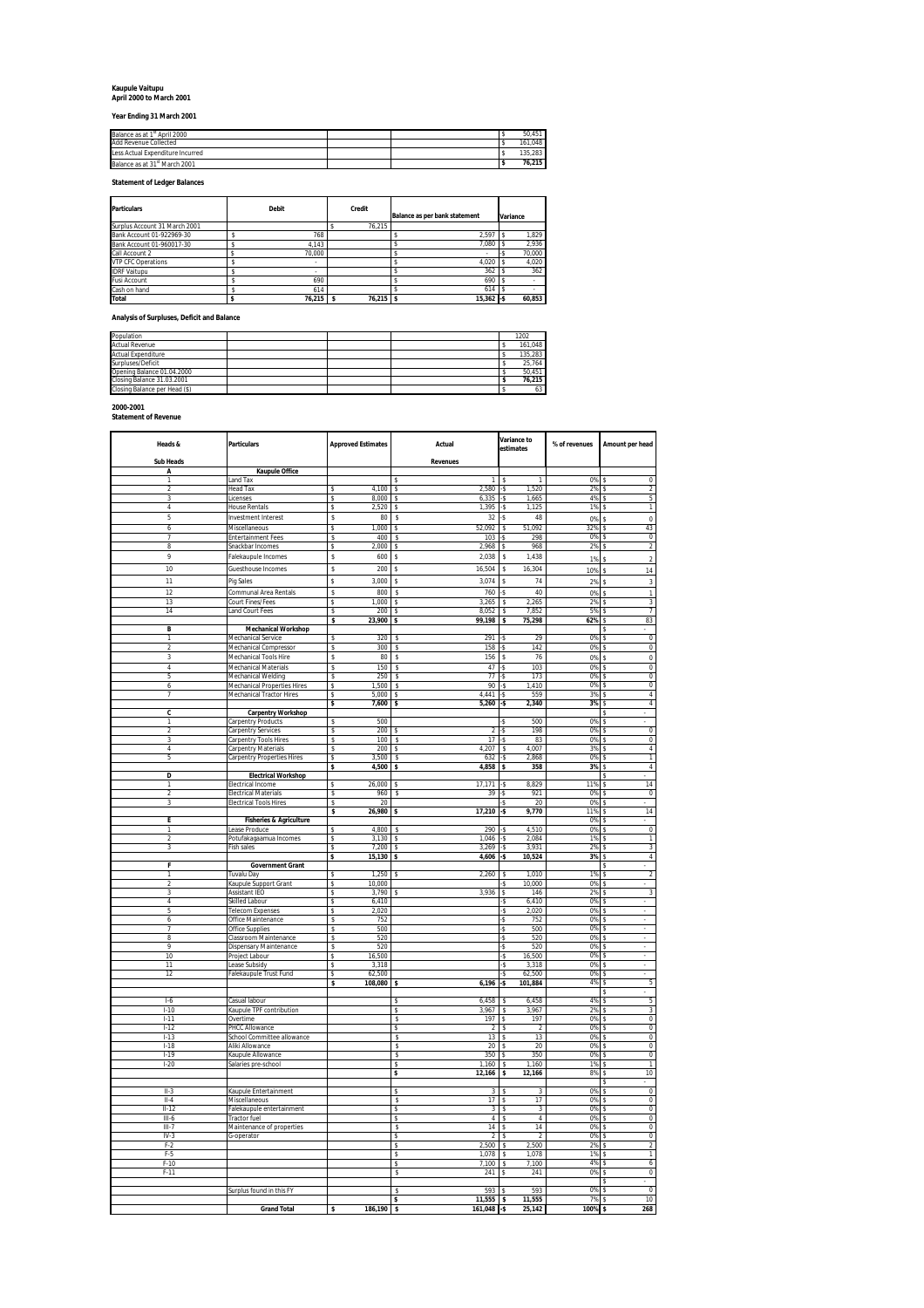# **2000-2001 Statement of Expenditures**

| Heads &             | <b>Particulars</b>                                       | Approved                    | Actual                               |                                  | Variance to<br>% of expenditure<br>estimate |                                           |
|---------------------|----------------------------------------------------------|-----------------------------|--------------------------------------|----------------------------------|---------------------------------------------|-------------------------------------------|
| <b>Sub Heads</b>    |                                                          | Estimate                    | <b>Expenditures</b>                  |                                  |                                             | Amount per head                           |
| ı<br>1              | Kaupule Office<br>Assistant IEO                          | 3,790<br>s                  | 2,924<br>\$                          | 866<br>s                         | 2%                                          | -S                                        |
| $\overline{2}$      | Typist                                                   | 2,340<br>s                  | 1,777<br>\$                          | 563<br>\$                        | 1%                                          | $\,2$<br>s.                               |
| 3                   | Orderly                                                  | 1,560<br>\$                 | 979<br>s                             | 581<br>\$                        | 1%                                          | 1<br>-S                                   |
| 4<br>5              | Aliki Secretary<br>Guest House Keepers (2)               | \$<br>780<br>Ś<br>650       | 816<br>s<br>2,545                    | 36<br>٠Ŝ<br>1,895<br>.s          | 1%<br>2%                                    | 1<br>Ŝ<br>s                               |
| 6                   | Casual Labour                                            | 6,860<br>\$                 | 6,137<br>\$                          | 723<br>\$                        | 5%                                          | s.<br>6                                   |
| 7                   | Snackbar Keeper                                          | \$<br>1,560                 | 1,622                                | 62<br>٠Ŝ                         | 1%                                          | s.<br>1                                   |
| 8<br>9              | Storekeeper<br>Nurse Aide                                | \$<br>1,560                 | \$<br>1,667<br>150<br>\$             | 107<br>-\$<br>150<br>۰S          | 1%<br>0%                                    | $\overline{1}$<br>s.<br>-S                |
| 10                  | Kaupule TPF Contribution                                 | 9,490<br>s                  | 10,740<br>\$                         | 1,250<br>-\$                     | 8%                                          | $^{\rm 8}$<br>\$                          |
| 11                  | Overtime                                                 | 1,000<br>s                  | 5,136<br>\$                          | 4,136<br>-S                      | 4%                                          | T<br>-S                                   |
| 12<br>13            | PHCC Allowance<br>School Committee Allowance             | 938<br>s<br>\$<br>1,302     | 1,186<br>\$<br>1,103<br>\$           | 248<br>s<br>199<br>\$            | 1%<br>1%                                    | 1<br>s<br>\$<br>1                         |
| 14                  | <b>IDRF Committee Allowance</b>                          | 648<br>\$                   | 753<br>\$                            | 105<br>s                         | 1%                                          | $\mathbf{1}$<br>\$                        |
| 15                  | <b>Budget Committee Allowance</b>                        | 224<br>\$                   | 590<br>s                             | 366                              | 0%                                          | 0<br>s                                    |
| 16<br>17            | IDCC<br>Bye Law                                          | \$<br>843<br>240<br>\$      | 93<br>\$<br>80<br>\$                 | s<br>750<br>160<br>\$            | 0%<br>0%                                    | $\mathbf 1$<br>s<br>0<br>s                |
| 18                  | Aliki Allowance                                          | \$<br>2,214                 | 3,776<br>\$                          | 1,562<br>۰\$                     | 3%                                          | $\,2$<br>s.                               |
| 19                  | Kaupule Allowance                                        | 5,400<br>s                  | 6,760<br>\$                          | 1,360<br>-\$                     | 5%                                          | 4<br>-S                                   |
| 20                  | Salaries Pre-School Teachers (3)                         | \$<br>1,440<br>\$<br>42,839 | \$<br>3,654<br>52,488<br>\$          | -\$<br>2,214<br>9,649<br>۰\$     | 3%<br>39%                                   | $\mathbf{1}$<br>Ŝ<br>36<br>s              |
| Ш                   | <b>Other Charges</b>                                     |                             |                                      |                                  |                                             | Ŝ                                         |
| 1                   | Office Equipment Maintenance                             | \$<br>100                   | 30<br>s                              | 70<br>s                          | 0%                                          | s.<br>$\,0\,$                             |
| $\overline{2}$<br>3 | Office Supplies<br>Kaupule Entertainment                 | 1,000<br>\$<br>100<br>\$    | 1,636<br>\$<br>99<br>\$              | 636<br>-\$<br>\$<br>$\mathbf{1}$ | 1%<br>0%                                    | $\mathbbm{1}$<br>s.<br>0<br>-S            |
| $\sqrt{4}$          | Miscellaneous                                            | s<br>500                    | 3,330<br>\$                          | 2,830<br>-\$                     | 2%                                          | $\pmb{0}$<br>-S                           |
| 5                   | <b>Building Maintenance</b>                              | 4,000<br>s                  | 7,467<br>s                           | 3,467<br>-S                      | 6%                                          | 3<br>-S                                   |
| 6<br>7              | Audit Fee<br>Tuvalu Day                                  | 300<br>s<br>\$<br>1,250     | 326<br>s<br>1,743<br>\$              | 26<br>٠Ŝ<br>493                  | 0%<br>1%                                    | 0<br>s<br>s<br>1                          |
| 8                   | Lease Rent                                               | 3,318<br>\$                 | 3,276<br>\$                          | 42                               | 2%                                          | 3<br>\$                                   |
| 9                   | <b>Telecom Expenses</b>                                  | \$<br>2,020                 | 1,866<br>\$                          | 154<br>s                         | 1%                                          | 2<br>-S                                   |
| 10<br>11            | Snackbar Upkeeping<br><b>Guesthouse Expenses</b>         | 1,000<br>\$<br>200<br>\$    | 2,758<br>\$<br>280<br>s              | 1,758<br>-\$<br>80               | 2%<br>0%                                    | 1<br>s<br>0<br>s.                         |
| 12                  | Falekaupule Entertainment                                | s<br>2,000                  | 637<br>s                             | 1,363<br>s                       | 0%                                          | $\,2$<br>s                                |
| 13                  | <b>Travelling Expenses</b>                               | 1,000<br>s                  |                                      | 1,000<br>s                       | 0%                                          | $\overline{1}$<br>s                       |
| 14<br>15            | <b>School Maintenance</b><br>Dispensary Maintenance      | \$<br>520<br>520<br>\$      |                                      | 520<br>520<br>\$                 | 0%<br>0%                                    | $\bf 0$<br>Ŝ<br>0                         |
|                     |                                                          |                             |                                      |                                  |                                             |                                           |
|                     |                                                          | s<br>17,828                 | 23,447<br>s                          | $\cdot$ s<br>5,619               | 17%                                         | 15<br>-S                                  |
| Ш<br>1              | <b>Mechanical Workshop</b><br>Mechanic (1)               | 2,340<br>s                  | 2,484<br>s                           | 144<br>۰S                        | 2%                                          | s.<br>×.<br>$\overline{\mathbf{c}}$<br>-S |
| $\sqrt{2}$          | Mechanic (2)                                             | 2,080<br>s                  | 2,132<br>\$                          | 52<br>۰S                         | 2%                                          | $\overline{2}$<br>\$                      |
| 3                   | Mechanic (3)                                             | 1,352<br>s                  | 1,639<br>s                           | 287<br>۰S                        | 1%                                          | T<br>-S                                   |
| 4<br>5              | Driver (1)<br>Driver (2)                                 | \$<br>1,742<br>1,664<br>\$  | 1,480<br>\$<br>1,570<br>\$           | 262<br>\$<br>94<br>s             | 1%<br>1%                                    | $\mathbf{1}$<br>s<br>\$<br>1              |
| 6                   | <b>Tractor Fuel</b>                                      | 1,500<br>\$                 | 1,148<br>\$                          | 352                              | 1%                                          | $\mathbf 1$<br>s                          |
| 7                   | Equipment Fuel                                           | \$<br>500                   | \$<br>349                            | \$<br>151                        | 0%                                          | 0<br>\$                                   |
| 8<br>9              | Maintenance of Properties<br>Private Tools               | 1,800<br>\$<br>90<br>\$     | 244<br>\$<br>10<br>\$                | 1,556<br>\$<br>80<br>s           | 0%<br>0%                                    | s<br>1<br>0<br>s                          |
|                     |                                                          | \$<br>13,068                | 11,056<br>\$                         | 2,012<br>s                       | 8%                                          | 11<br>s.                                  |
| IV                  | <b>Electrical Workshop</b>                               |                             |                                      |                                  |                                             | s                                         |
| 1<br>$\sqrt{2}$     | Electrician (1)<br>Electrician (2)                       | Ś<br>1,820<br>1,560<br>s    | 1,781<br>1,587<br>\$                 | 39<br>27<br>$-5$                 | 1%<br>1%                                    | $\overline{\mathbf{c}}$<br>s<br>s<br>1    |
| 3                   | Generator Operator (1)                                   | 1,560<br>s                  | 1,752<br>s                           | 192<br>$-5$                      | 1%                                          | s<br>$\mathbf{1}$                         |
| $\overline{4}$      | Generator Operator (2)                                   | \$<br>1,352                 | \$<br>1,595                          | -\$<br>243                       | 1%                                          | $\mathbf{1}$<br>s.                        |
| 5                   | <b>Electrical Equipment</b><br>Maintenance of Properties | \$<br>1,000<br>3,000<br>s   | 50<br>\$<br>9<br>s                   | 950<br>s<br>2,991<br>\$          | 0%<br>0%                                    | $\mathbf{1}$<br>s<br>$\overline{2}$<br>s. |
| 6<br>$\overline{7}$ | Private Tools                                            | 20<br>s                     |                                      | 20<br>s                          | 0%                                          | $\overline{0}$<br>-S                      |
| 8                   | Generator Fuel                                           | 30,000<br>s                 | 15138                                | 14,862<br>\$                     | 11%                                         | 25<br>s                                   |
| V                   |                                                          | \$<br>40,312                | 21,913                               | \$<br>18,399                     | 16%                                         | 34<br>s.                                  |
| 1                   | <b>Carpentry Workshop</b><br>Foreman                     | s<br>2,340                  | 2,489                                | 149                              | 2%                                          | \$<br>$\sqrt{2}$<br>s                     |
| $\sqrt{2}$          | Carpenter                                                | \$<br>2,080                 | 2,198<br>\$                          | 118<br>۰S                        | 2%                                          | $\overline{\mathbf{c}}$<br>s              |
| 3                   | Maintenance of Properties                                | \$<br>200                   | s<br>3                               | 198                              | 0%                                          | $\overline{0}$<br>s                       |
| 4<br>5              | Private Tools<br><b>Carpentry Expenses</b>               | 90<br>s<br>1,000<br>\$      | 194<br>s<br>647<br>s                 | 104<br>s<br>353<br>٩             | 0%<br>0%                                    | 0<br>s<br>1<br>-S                         |
|                     |                                                          | \$<br>5,710                 | 5,531<br>\$                          | 179<br>\$                        | 4%                                          | 5<br>Ŝ                                    |
| VI                  | <b>Fisheries</b>                                         |                             |                                      |                                  | 0%                                          | s                                         |
| 1<br>$\overline{2}$ | Fishermen (2)<br><b>Fishing Gears</b>                    | 3,376<br>\$<br>100<br>\$    | 4,325<br>420<br>s                    | 949<br>320                       | 3%<br>0%                                    | s<br>3<br>s.<br>$\,0\,$                   |
| 6                   |                                                          |                             | \$<br>106                            |                                  | 0%                                          | \$<br>×.                                  |
| 7                   |                                                          |                             | \$<br>77                             |                                  | 0%                                          | -S                                        |
|                     |                                                          | 3,476                       | 4,928                                | 1,269                            | 4%                                          | \$<br>$\overline{\phantom{a}}$            |
| VII                 | Communications                                           |                             |                                      |                                  |                                             | \$                                        |
| $\mathbf{1}$        | Casual Labour                                            | 1,000<br>\$                 | 3,719<br>\$                          | 2,719<br>٠Ŝ                      | 3%                                          | $\overline{1}$<br>s                       |
| VIII<br>3           |                                                          | 1,000<br>\$                 | 3,719<br>\$<br>2,890<br>\$           | 2,719<br>۰\$<br>2,890<br>-\$     | 3%<br>2%                                    | $\mathbbm{1}$<br>\$<br>-S                 |
| 5                   |                                                          |                             | \$<br>3,013                          | -\$<br>3,013                     | 2%                                          | \$<br>÷.                                  |
| 8                   |                                                          |                             | \$<br>6,300                          | -\$<br>6,300                     | 5%                                          | -S<br>٠                                   |
|                     |                                                          |                             | \$<br>12,202                         | 12,202<br>۰\$                    | 9%                                          | s<br>٠<br>-S<br>ä,                        |
|                     | <b>Revenue Heads</b>                                     |                             |                                      |                                  | 0%                                          | \$                                        |
| A-2                 | <b>Head tax</b>                                          |                             | \$<br>6                              | $-5$<br>6                        | 0%                                          | s<br>×,                                   |
| $A-3$<br>A-6        | Licenses<br>Miscellaneous                                |                             | $103 - $$<br>s<br>\$<br>$61,592 - $$ | 103<br>61,592                    | 0%<br>46%                                   | s.<br>$\epsilon$<br>s.<br>$\sim$          |
| A-7                 | <b>Entertainment fees</b>                                |                             | \$<br>$13 - S$                       | 13                               | 0%                                          | \$<br>$\epsilon$                          |
| $A-8$               | Snackbar Income                                          |                             | \$<br>60                             | 60<br>l-S                        | 0%                                          | -S<br>$\overline{\phantom{a}}$            |
| A-10<br>A-13        | Falekaupule Income<br>Court Fines/Fees                   |                             | 21,797<br>\$<br>1,054<br>\$          | 21,797<br>-\$<br>1,054<br>-Ŝ     | 16%<br>1%                                   | s<br>$\sim$<br>-S<br>٠                    |
| A-14                | Land Court Fees                                          |                             | \$<br>2,247                          | 2,247<br>-S                      | 2%                                          | s.                                        |
|                     |                                                          |                             |                                      |                                  | 0%                                          | \$                                        |
| $B-7$               | Tractor hire                                             |                             | $\sqrt{4}$<br>\$                     | ۰\$<br>4<br>s                    | 0%<br>0%                                    | \$<br>s                                   |
| $D-1$               |                                                          |                             | 66<br>\$                             | 66<br>۰S                         | 0%                                          | ł.<br>s                                   |
|                     |                                                          |                             |                                      | s                                | 0%                                          | s.<br>ä,                                  |
| $E-2$               | Potufakagamua                                            |                             | \$<br>6                              | ۰\$<br>6                         | 0%                                          | s                                         |
|                     | <b>Grand Total</b>                                       | 124,233<br>\$               | $135,283 - $$<br>\$                  | 11,050                           | 100%                                        | 109<br>s                                  |

| Advances given                 | Amount |
|--------------------------------|--------|
| Advance Account-Tilaima Logo   | 386.45 |
| Advance Account -Silu Malaga   | 275.00 |
| Shortage found during the year | 593.00 |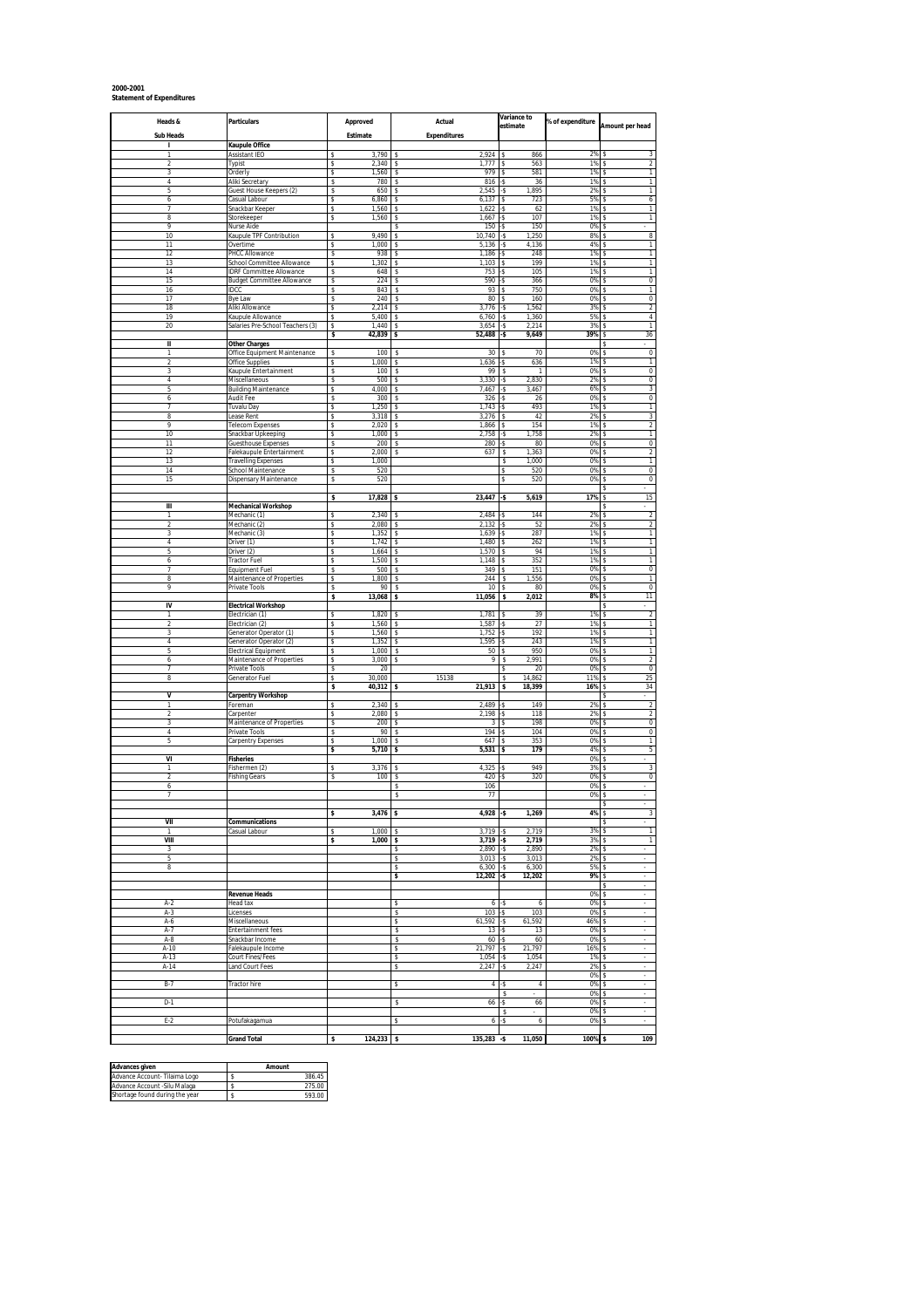To the members of Tuvalu's Parliament and the Ulu Aliki of Vaitupu,

#### **Report on the Financial Statements**

We have audited the accompanying financial statements of the Vaitupu Kaupule, which comprise Statement of Revenue, Statement of Expenditure and Analysis of Surpluses and Deficit for the year ended 31 March 2002 and the Bank Statement of Ledger Balances as at 31 March 2002.

#### *Management's Responsibility for the Financial Statements*

Management is responsible for the preparation of these financial statements in accordance with section 71 of the Falekaupule Act and accompanying financial instructions, and for such internal control as management determines is necessary to enable the preparation of financial statements that are free from material misstatement, whether due to fraud or error.

#### *Auditor's Responsibility*

Our responsibility is to express an opinion on these financial statements based on our audit. This responsibility arises from section 74 of the Falekaupule Act.

We conducted our audit in accordance with the International Organisation of Supreme Audit Institution's (INTOSAI) Auditing Standards, which incorporate the International Auditing Standards. These standards require that we comply with ethical requirements and, plan and perform the audit to obtain reasonable assurance about whether the financial statements are free from material misstatement. An audit involves performing procedures to obtain audit evidence about the amounts and disclosures in the financial statements.

The procedures selected depend on the auditor's judgment, including the assessment of the risks of material misstatement of the financial statements, whether due to fraud or error. In making those risk assessments, the auditor considers internal control relevant to the entity's preparation and fair presentation of the financial statements in order to design audit procedures that are appropriate in the circumstances, but not for the purpose of expressing an opinion on the effectiveness of the entity's internal control. An audit also includes evaluating the appropriateness of accounting policies used and the reasonableness of accounting estimates made by management, as well as evaluating the overall presentation of the financial statements. We did not examine every transaction, nor do we guarantee complete accuracy of the financial statements.

We believe that the audit evidence we have obtained is sufficient and appropriate to provide a basis for our qualified audit opinion.

#### *Basis for Qualified Opinion*

The Vaitupu Kaupule closing cash balances in the financial statements were not able to be reconciled to the bank statement balances. The cash on hand balance reported in the financial statements compared to the bank account balance was understated by \$18,914. This variance occurred due to all bank accounts and all their transactions not being included in the financial statements. We were unable to obtain sufficient appropriate audit evidence surrounding the completeness of the Statement of Revenue and the Statement of Expenditure, as well as the Analysis of Surpluses, Deficit and Balances. This is a material effect on the financial statements.

#### *Qualified Opinion*

In our opinion, except for the possible effects of the matter described in the Basis for Qualified Opinion paragraph, the financial statements of Vaitupu Kaupule for the year ended 31 March 2002 are prepared, in all material respects, in accordance with the Falekaupule Act.

#### *Independence*

When carrying out the audit we followed the independence requirements of the Office of the Auditor General, which incorporate the independence requirements of the International Standards of Auditing and the International Organisation of Supreme Audit Institutions.

Eli Lopati Acting Auditor General of Tuvalu 27 January 2014 Vaiaku, Funafuti, Tuvalu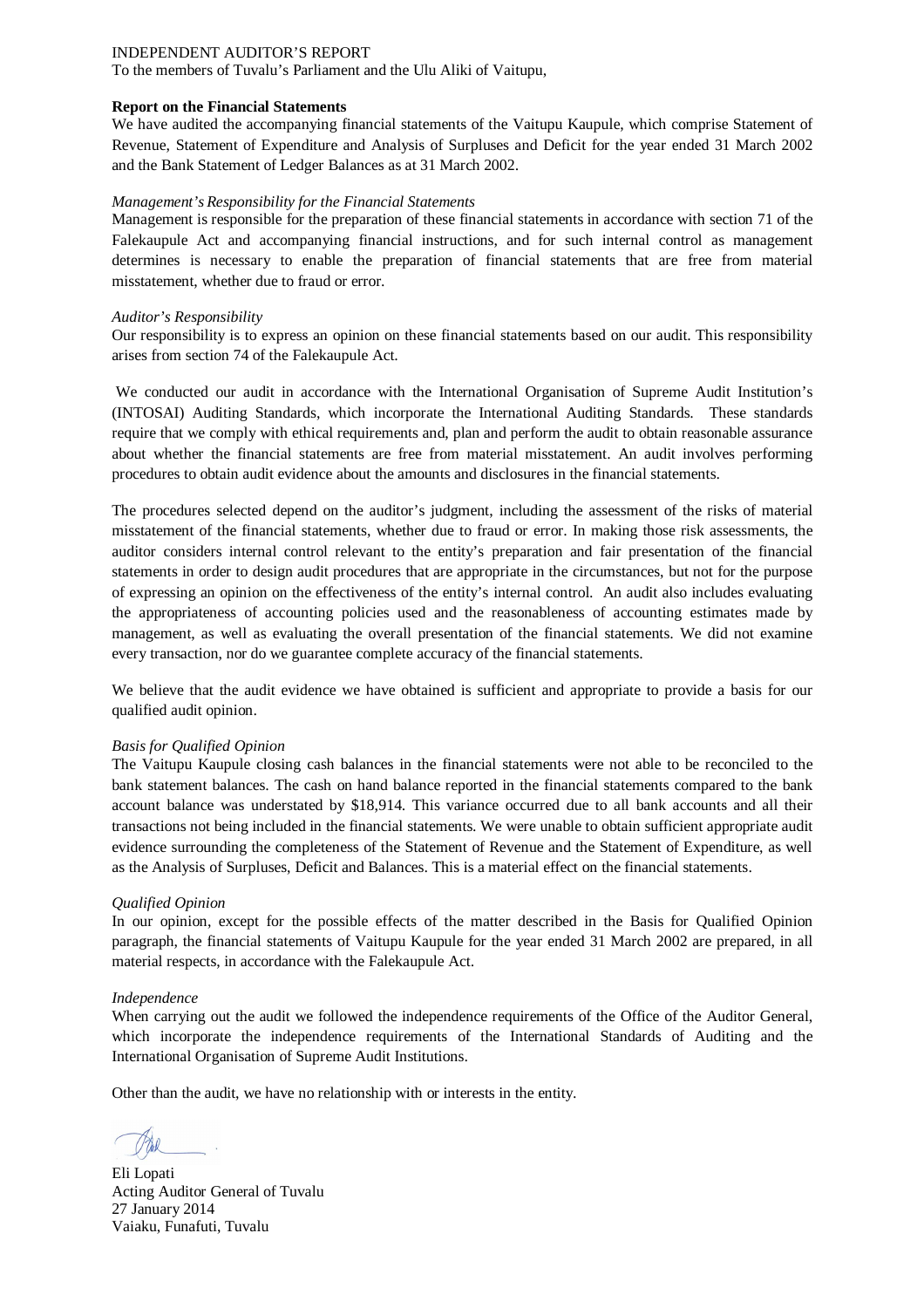#### **Kaupule Niutao April 2001 to March 2002**

#### **Year Ending 31 March 2002**

| Balance as at 1 <sup>st</sup> April 2001 |  |  | 76.215  |
|------------------------------------------|--|--|---------|
| Add Revenue Collected                    |  |  | 349.977 |
| Less Actual Expenditure Incurred         |  |  | 311.532 |
| Balance as at 31st March 2002            |  |  | 114.660 |

**Statement of Ledger Balances**

| <b>Particulars</b>            | Debit   | Credit     | Balance as per bank statement | Variance |        |
|-------------------------------|---------|------------|-------------------------------|----------|--------|
| Surplus Account 31 March 2002 |         | 114.660    |                               |          |        |
| Bank Account No: 01-992969-30 | 104     |            | 2.946                         |          | 2.843  |
| Bank Account No: 01-960017-31 | 27.609  |            | 27.810                        |          | 201    |
| Call Account No:01- 960017-02 | 51.532  |            | 55.707                        |          | 4.176  |
| Fusi Account                  | 1.240   |            | 1.240                         |          |        |
| FTF Account No: 01-960017-30  | 33.426  |            | 43.213                        |          | 9.788  |
| <b>VTP CFC Operations</b>     |         |            | 1.900                         |          | 1.900  |
| IDRF Vaitupu: 01-514332-30    |         |            |                               |          |        |
| Cash on Hand                  | 750     |            | 750                           |          |        |
| <b>Total</b>                  | 114.660 | 114.660 \$ | $133.574$ \$                  |          | 18.914 |

#### **Analysis of Surpluses, Deficit and Balance**

| Population                    |  |  | 1202    |
|-------------------------------|--|--|---------|
| <b>Actual Revenue</b>         |  |  | 349.977 |
| <b>Actual Expenditure</b>     |  |  | 311,532 |
| Surpluses/Deficit             |  |  | 38.445  |
| Opening Balance 01.04.2001    |  |  | 76.215  |
| Closing Balance 31.03.2002    |  |  | 114,660 |
| Closing Balance per Head (\$) |  |  | 95      |

#### **2001-2002 Statement of Revenue**

| Heads &                          | <b>Particulars</b>                                      | <b>Approved Estimates</b>             | Actual                                     | <b>Variance to Estimates</b>                                     | % of revenues | Amount per head                                 |
|----------------------------------|---------------------------------------------------------|---------------------------------------|--------------------------------------------|------------------------------------------------------------------|---------------|-------------------------------------------------|
| <b>Sub Heads</b>                 |                                                         |                                       | Revenues                                   |                                                                  |               |                                                 |
| A                                |                                                         |                                       |                                            |                                                                  |               |                                                 |
| $\mathbf{1}$                     | Land Tax                                                |                                       |                                            |                                                                  |               |                                                 |
| $\overline{2}$                   | <b>Head tax</b>                                         | 4,600<br>\$                           | 4,131<br>s                                 | 469<br>-\$                                                       | 1%            | -S<br>3                                         |
| 3                                | Licences                                                | 16,920<br>\$                          | 10,872<br>\$                               | 6,048<br>-Ŝ                                                      | 3%            | 9<br>s                                          |
| 4                                | <b>House Rents</b>                                      | \$<br>2,940                           | s<br>1,468                                 | 1,473<br>۰\$                                                     | 0%            | 1<br>s                                          |
| 5<br>6                           | <b>Investment Interest</b><br><b>Entertainment Fees</b> | \$<br>1,000<br>\$<br>520 <sup>5</sup> | s<br>2,400<br>599                          | 1,400<br>Ś<br>79<br>\$                                           | 1%<br>0%      | s<br>$\overline{2}$<br>s                        |
| 7                                | Snack Bar Income                                        | 3.000<br>Ś                            | 1,776<br>s.                                | 1,224<br>-\$                                                     | 1%            | 0<br>s<br>1                                     |
| 8                                | Falekaupule Income                                      | 2,000<br>\$                           | 845<br>\$                                  | 1,155<br>۰\$                                                     | 0%            | T<br>s                                          |
| $\overline{Q}$                   | Guest House Income                                      | \$<br>2,000                           | s<br>4,788                                 | \$<br>2,788                                                      | 1%            | s<br>$\sqrt{4}$                                 |
| 10                               | <b>Guest House Meals</b>                                | \$<br>50                              | s<br>4,511                                 | 4,461<br>ŝ                                                       | $1\%$ S       | $\overline{4}$                                  |
| $\overline{11}$                  | Pig Sales & Chicken                                     | \$<br>3,000                           | s<br>2,948                                 | 52<br>-\$                                                        | $1\%$ s       | $\overline{2}$                                  |
| 12                               | Communal Area Rental                                    | 1,105<br>\$                           | 560<br>s                                   | 545<br>-\$                                                       | 0%            | $\overline{0}$<br>s                             |
| 13                               | Court Fees & Fines                                      | \$<br>2,000                           | s<br>2,684                                 | 684<br>\$                                                        | 1%            | s<br>$\mathfrak{p}$                             |
| 14                               | Land Court Fees                                         | \$<br>500                             | s<br>1,150                                 | 650<br>\$                                                        | 0%            | s<br>1                                          |
| 15<br>16                         | Death, Birth, Marriages Fees                            | s<br>150<br>\$<br>1,000               | s<br>89<br>$\mathsf{s}$<br>14,814          | 62<br>-Ŝ<br>13,814<br>ŝ                                          | 0%<br>4% S    | $\overline{0}$<br>s<br>12                       |
|                                  | Miscellaneous                                           |                                       |                                            |                                                                  |               | s                                               |
| B                                |                                                         |                                       |                                            |                                                                  |               | s                                               |
| 1                                | Services                                                | 350<br>s                              | 306<br>$\mathbf{\hat{z}}$                  | 44<br>ŝ                                                          | 0%            | $\bf{0}$<br>s                                   |
| $\boldsymbol{2}$                 | Compressor                                              | s<br>$300$ \$                         | 163                                        | 137<br>۰\$                                                       | 0%            | $\boldsymbol{\mathsf{s}}$<br>$\,0\,$            |
| 3                                | <b>Tool Hire</b>                                        | s<br>$100 \,$ \$                      | 233                                        | \$<br>133                                                        | 0% \$         | $\bf 0$                                         |
| $\overline{4}$                   | Materials                                               | 200<br>s                              | 276<br>$\hat{\mathbf{x}}$                  | 76<br>$\sim$                                                     | 0%            | $\overline{0}$<br><sup>s</sup>                  |
| 5                                | Welding Properties Hire                                 | 250<br>\$                             | 154<br>\$                                  | 96<br>-\$                                                        | 0%            | $\bf 0$<br>s                                    |
| 6                                | Properties Hire                                         | \$<br>1,500                           | 908<br><sub>\$</sub>                       | 592<br>-Ŝ                                                        | 0%            | $\overline{1}$<br>s                             |
| $\overline{\phantom{a}}$         | <b>Tractor Hire</b>                                     | s<br>500                              | s<br>2,932                                 | 2,432<br>Ś                                                       | 1%            | $\mathbf{\hat{S}}$<br>$\mathfrak{p}$            |
| C                                |                                                         |                                       |                                            |                                                                  |               | s<br>$\mathsf{s}$                               |
| $\mathbf{1}$                     | Electrical income                                       | \$<br>10                              | 118<br>s                                   | 108<br>Ś                                                         | 0%            | $\bf{0}$<br>s                                   |
| $\overline{2}$                   | materials                                               | \$<br>10                              | s<br>41                                    | $\mathsf{s}$<br>31                                               | 0%            | $\,0\,$<br>s                                    |
| 3                                | <b>Tools Hire</b>                                       | \$<br>10                              | s<br>68                                    | \$<br>58                                                         | 0%            | $\overline{0}$<br>s                             |
|                                  |                                                         |                                       |                                            |                                                                  |               | s                                               |
| D                                |                                                         |                                       |                                            |                                                                  |               | -S                                              |
| ī                                | Products                                                | 1,000<br>\$                           | 746<br>Ś                                   | 254                                                              | 0%            | $\overline{\mathbf{s}}$                         |
| $\overline{2}$                   | Services                                                | 150<br>Ś                              |                                            | 150<br>-\$                                                       | 0%            | $\mathbf{\hat{s}}$                              |
| 3                                | <b>Tool Hire</b>                                        | s<br>100                              | $\mathbf{1}$<br>-\$                        | 100<br>-\$                                                       | 0%            | s<br>$\mathbf{0}$                               |
| $\overline{4}$<br>5              | Material                                                | s<br>500                              | 160<br>$\mathsf{s}$                        | 341<br>-\$                                                       | 0%            | $\overline{0}$<br>s<br>$\Omega$                 |
|                                  | Property Hire                                           | Ś<br>3,500                            | \$<br>347                                  | 3,153<br>۰\$                                                     | 0%            | s<br>$\overline{\mathbf{s}}$                    |
| E                                |                                                         |                                       |                                            |                                                                  |               | s                                               |
| 1                                | Kaupule Product                                         | 500<br>Ś                              | 576                                        | 76                                                               | 0%            | $\overline{0}$<br>s                             |
| $\overline{2}$                   | Potu Fakamua Income                                     | $3,000$ \$<br>ŝ                       | 557                                        | 2,443<br>-\$                                                     | 0% \$         | $\overline{0}$                                  |
| 3                                | <b>Fish Sales</b>                                       | \$<br>$3.000$ $S$                     | 4.944                                      | $\hat{\mathbf{x}}$<br>1.944                                      | 1%            | $\mathbf{\hat{s}}$<br>$\overline{4}$            |
| $\overline{4}$                   | <b>Boat rentals</b>                                     | 100<br>\$                             | 49<br>s                                    | 51<br>۰\$                                                        | 0%            | $\overline{0}$<br>s                             |
| F                                | <b>Government Grants</b>                                | 55,865<br>\$                          | \$<br>66,211                               | 10,346<br>Ś<br>Ś                                                 | 19%<br>0%     | 55<br>s<br>$\mathbf{\hat{S}}$                   |
| $\mathbf{1}$                     | Tuvalu day                                              | \$<br>2,000                           | 3.000<br>s                                 | 1,000<br>\$                                                      | 1%            | s<br>$\overline{2}$                             |
| $\overline{2}$                   | Kaupule Support Grants                                  | \$<br>10,000                          | 10,203<br>$\mathsf{s}$                     | 203<br>\$                                                        | 3%            | $\overline{8}$<br>s                             |
| 3                                | Clerk (Assistant IEO)                                   | \$                                    | \$                                         | Ś<br>$\overline{\phantom{a}}$                                    | 0%            | s                                               |
| $\overline{4}$                   | Skilled Labour                                          | ŝ                                     | \$                                         | $\hat{\mathbf{x}}$                                               | 0%            | l s                                             |
| 5                                | <b>Telecom Expenses</b>                                 | \$<br>2,020                           | \$                                         | -Ŝ<br>2,020                                                      | 0%            | s                                               |
| 6                                | Office Equipment Maintenance                            | \$<br>120                             | s.<br>120                                  | l \$<br>$\cdot$                                                  | 0%            | $\mathbf{\hat{s}}$<br>$\Omega$                  |
| 7                                | Office Supplies                                         | s<br>270                              | \$<br>270                                  | \$                                                               | 0%            | $\bf{0}$<br>s                                   |
| 8                                | Classrooms Maintenance                                  | \$<br>520                             | s<br>8,714                                 | \$<br>8,194                                                      | 2%            | s<br>$\overline{7}$                             |
| 9                                | Dispensary Maintenance                                  | $\mathbb{S}$<br>520                   |                                            | 520<br>ŝ.                                                        | 0% S          |                                                 |
| F                                |                                                         |                                       |                                            |                                                                  |               | s<br>s                                          |
| 10                               | Project Labourers                                       | Ś                                     | \$                                         |                                                                  | 0%            | ł,<br>s                                         |
| 11                               | Lease Subsidy                                           | 5,287<br>\$                           | s<br>9,139                                 | 3,852<br>\$                                                      | 3%            | s<br>8                                          |
| 12                               | Falekaupule Trust Fund                                  | 94,048<br>\$                          | s<br>128,030                               | 33,982<br>$\mathsf{s}$                                           | 37% \$        | 107                                             |
| 13                               | Project Income                                          | \$<br>$10 \quad$ \$                   |                                            | 10<br>٠Ŝ                                                         | 0% \$         |                                                 |
| 14                               | <b>Technical Capital Fund</b>                           | 28,400<br>\$                          | $\mathbf{s}$<br>30.217                     | 1,817<br>$\hat{\mathbf{x}}$                                      | 9%            | 25<br>-S                                        |
|                                  |                                                         | 143,195<br>\$                         | \$<br>189,693                              | 46,498<br>\$                                                     | 54%           | 158<br>s                                        |
| T.                               | <b>Expenditure Heads:</b>                               |                                       |                                            |                                                                  | 0%            | s                                               |
| $1 - 01 - 11$                    | Mechanic 3 Wages                                        | ŝ                                     | 112<br>s                                   | 112<br>s                                                         | 0%S           | $\Omega$                                        |
| $1 - 01 - 13$<br>$1-02-1$ (i)    | Driver 2 Wages<br>Kaupule Allowances                    | \$<br>\$                              | s<br>T<br>\$<br>300                        | \$<br>$\overline{1}$<br>300<br>\$                                | 0%<br>0%      | s<br>$\overline{0}$<br>$\overline{0}$<br>s      |
| $1-02-1$ (ii)                    | Aliki Allowances                                        | \$                                    | s<br>10                                    | $\mathsf{s}$<br>10                                               | 0%            | $\bf 0$<br>s                                    |
| $1-02-03$                        | Overtime                                                | \$                                    | \$<br>183                                  | $\overline{\mathbf{s}}$<br>183                                   | 0%            | 0<br>s                                          |
| $1-02-05$                        | PF Contributions                                        | $\hat{\mathbf{x}}$                    | 4,171<br><sub>s</sub>                      | 4,171<br>l \$                                                    | $1\%$ S       | $\mathbf{3}$                                    |
|                                  |                                                         |                                       |                                            |                                                                  |               | s                                               |
| π                                |                                                         |                                       |                                            |                                                                  |               | Γs                                              |
| $II - 01 - 02$                   | Office Supply                                           | Ś                                     | $\mathbf{\hat{s}}$<br>89                   | 89<br>l \$                                                       | 0%            | $\mathbf{\hat{s}}$<br>$\mathbf 0$               |
| $II - 01 - 06$                   | Tuvalu Day                                              | Ś<br>$\hat{\mathbf{x}}$               | s<br>8,708<br>$\mathbf{\hat{s}}$<br>$30 -$ | 8,708<br>$\mathsf{s}$<br>$\overline{\mathbf{s}}$<br>$30^{\circ}$ | 2%<br>0%      | 7<br>\$<br>$\overline{0}$<br>$\hat{\mathbf{x}}$ |
| $II - 01 - 11$<br>$II - 01 - 16$ | Falekaupule Entertainment<br>Departmental Warrants      | \$                                    | s<br>70,411                                | 70,411<br>l \$                                                   | 20%           | 59<br>s                                         |
|                                  |                                                         |                                       |                                            |                                                                  | 0%            | s                                               |
|                                  | Surplus found during this period                        | Ś                                     | 10,049<br>Ś                                | 10,049<br>l \$                                                   | 3%            | 8<br>s                                          |
|                                  |                                                         | s                                     | 94,073 \$<br><b>s</b>                      | 94,073                                                           | 27% \$        | 78                                              |
|                                  |                                                         |                                       |                                            |                                                                  |               |                                                 |
|                                  | <b>Grand Total</b>                                      | 199,060 \$<br>\$                      | 349,977 \$                                 | 150,917                                                          | 100%          | 307                                             |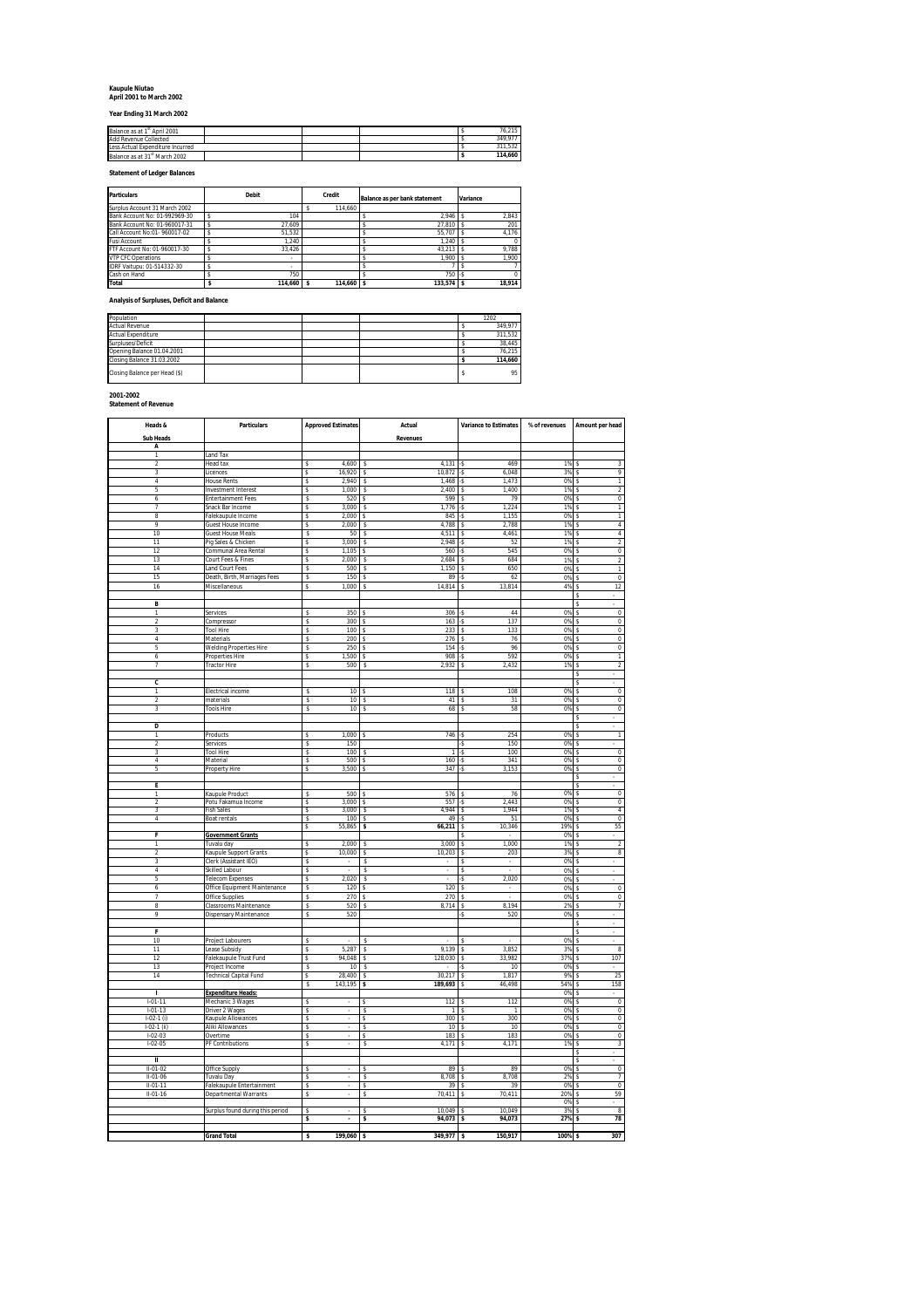#### **2001-2002 Statement of Expenditures**

| Heads &                            | <b>Particulars</b>                                              | Approved                            | Actual                      | Variance to estimate                         | % of expenditure   | Amount per head                          |
|------------------------------------|-----------------------------------------------------------------|-------------------------------------|-----------------------------|----------------------------------------------|--------------------|------------------------------------------|
| <b>Sub Heads</b>                   |                                                                 | Estimate                            | <b>Expenditures</b>         |                                              |                    |                                          |
| л<br>$1 - 01 - 01$                 | Clerk                                                           | 3,790<br>\$                         | 3,476<br>Ś                  | 314<br>Ś                                     | 1%                 | $\overline{2}$<br>s                      |
| $1 - 01 - 02$                      | Typist                                                          | \$<br>1,814                         | \$<br>1,849                 | 35<br>-S                                     | 1%                 | 1<br>Ŝ                                   |
| $1 - 01 - 03$<br>$I - 01 - 04$     | Orderly<br>Aliki Secretary                                      | 1,612<br>\$<br>824<br>s             | 1,607<br>\$<br>821<br>\$    | 5<br>s<br>3<br>s                             | 1%<br>0%           | $\,1\,$<br>Ŝ<br>1<br>s                   |
| $I - 01 - 05$                      | Cleaner 1                                                       | 1,311<br>\$                         | \$<br>1,304                 | $\tau$<br>Ś                                  | 0%                 | Ś<br>1                                   |
| $1 - 01 - 06$                      | Cleaner 2                                                       | \$<br>1,311                         | 1,155<br>\$                 | 156                                          | 0%                 | 1<br>s                                   |
| $1 - 01 - 07$<br>$I - 01 - 08$     | Snackbar Keeper<br>Storekeeper                                  | 1,612<br>\$<br>1,612<br>Ś           | 1,612<br>\$<br>Ś<br>1,643   | s<br>31<br>S                                 | 1%<br>1%           | 1<br>Ŝ<br>$\overline{\mathbf{c}}$<br>Ŝ   |
| $1 - 01 - 09$                      | Mechanic 1                                                      | Ś<br>2,413                          | Ś<br>2,471                  | 58<br>Ś                                      | 1%                 | $\overline{2}$<br>Ŝ                      |
| $I - 01 - 10$<br>$1 - 01 - 11$     | Mechanic 2<br>Mechanic 3                                        | 2,166<br>\$<br>1,612<br>\$          | 2,166<br>\$<br>\$<br>1,643  | $\boldsymbol{0}$<br>Ś<br>31<br>S             | 1%<br>1%           | 1<br>s<br>1<br>s                         |
| $1 - 01 - 12$                      | Driver 1                                                        | 1,710<br>s                          | 1,704<br>s                  | s<br>6                                       | $1\%$              | $\,1\,$<br>Ŝ                             |
| $1 - 01 - 13$                      | Driver <sub>2</sub>                                             | 1,390<br>\$                         | 1,408<br>\$                 | 18<br>S                                      | 0%                 | 1<br>s                                   |
| $1 - 01 - 14$<br>$1 - 01 - 15$     | Operator 1<br>Operator 2                                        | 1,612<br>\$<br>1,475<br>\$          | 1,611<br>\$<br>910<br>\$    | $\mathbf{1}$<br>565                          | 1%<br>0%           | 1<br>Ŝ<br>$\overline{\mathbf{2}}$<br>s   |
| $1 - 01 - 16$                      | Foreman                                                         | 2,413<br>\$                         | 2,413<br>\$                 | $\boldsymbol{0}$                             | 1%                 | $\boldsymbol{2}$<br>s                    |
| $1 - 01 - 17$                      | Carpenter                                                       | 2,166<br>\$                         | 2,209<br>\$                 | 43                                           | 1%                 | $\,0\,$<br>Ŝ                             |
| $I - 01 - 18$<br>$1 - 01 - 19$     | Electrician<br>Fisherman 1                                      | 1,660<br>\$<br>1,475<br>\$          | 279<br>Ś<br>1,521<br>\$     | ,381<br>46                                   | 0%<br>0%           | $\mathbf{1}$<br>s<br>1<br>Ŝ              |
| $1 - 01 - 20$                      | Fisherman 2                                                     | 1,475<br>\$                         | 1,478<br>\$                 | 3<br>s                                       | 0%                 | $\overline{1}$<br>Ŝ                      |
| $1 - 01 - 21$<br>$1 - 01 - 22$     | Permanent Labour 1<br>Permanent Labour 2                        | 1,612<br>s<br>1,390<br>\$           | 1,675<br>\$<br>\$<br>1,218  | 63<br>s<br>172<br>Ś                          | 1%<br>0%           | 1<br>s<br>1<br>s                         |
| $1 - 01 - 23$                      | Permanent Labour 3                                              | \$<br>1,349                         | 1,183<br>\$                 | 166                                          | 0%                 | 1<br>s                                   |
| $1 - 01 - 24$                      | Permanent Labour 4                                              | 1.349<br>\$                         | 1,023<br>\$                 | 326<br>S                                     | 0%                 | $\overline{0}$<br>Ŝ                      |
| $I - 01 - 25$<br>$1 - 01 - 26$     | Pre-School Teacher 1<br>Pre-School Teacher 2                    | 480<br>\$<br>480<br>Ś               | 480<br>\$<br>Ś<br>480       | s<br>Ś<br>÷.                                 | 0%<br>0%           | $\bf 0$<br>Ŝ<br>$\bf 0$<br>s             |
| $1 - 01 - 27$                      | Pre-School Teacher 3                                            | \$<br>480                           | 480<br>\$                   | s<br>÷,                                      | 0%                 | 10<br>s                                  |
| $1 - 01 - 28$                      | Casual Labourers                                                | 5,000<br>\$                         | 12,121<br>\$                | 7,121<br>s                                   | 4%                 | 6<br>Ŝ                                   |
| $1-02-1$ (i)<br>$1-02-1$ (ii)      | Kaupule Allowances<br>Aliki Allowances                          | 6.660<br>\$<br>Ś<br>2,196           | 7.263<br>s<br>1,813<br>\$   | 603<br>s<br>383                              | 2%<br>1%           | $\sqrt{2}$<br>s<br>s<br>1                |
| $1-02-1$ (iii)                     | PHCC Committee Allowance:                                       | \$<br>1,004                         | 613<br>\$                   | 391                                          | 0%                 | s                                        |
| $1-02-1$ (iv)<br>$1-02-1$ (v)      | School Committee Allowances<br><b>IDRE Committee Allowances</b> | \$<br>1,163<br>306<br>\$            | 1,354<br>\$<br>\$           | 191                                          | 0%<br>0%           | s<br>$\bf 0$<br>s                        |
| $1-02-1$ (vi)                      | <b>Budget Committee Allowances</b>                              | \$<br>460                           | Ś<br>460                    | 306                                          | 0%                 | s                                        |
| I-02-1 (vii)                       | Bye-Law                                                         | 400<br>\$                           | \$<br>÷                     | 400                                          | 0%                 | s<br>$\mathbf{1}$                        |
| $1 - 02 - 01$<br>$I - 02 - 02$     | Responsibility Allowances<br>Shift Allowances                   | 320<br>\$<br>464<br>s               | 1,024<br>\$<br>749<br>s     | 704<br>-S<br>285<br>s                        | 0%<br>0%           | 1<br>Ŝ<br>$\,1\,$<br>s                   |
| $1-02-03$                          | Overtime                                                        | 2,000<br>\$                         | 1,763<br>\$                 | 237<br>s                                     | 1%                 | 1<br>s                                   |
| $1 - 02 - 04$                      | Bonus                                                           | 625<br>\$                           | Ś<br>1,652                  | 1,027<br>Ś                                   | 1%                 | 7<br>s                                   |
| $1-02-05$                          | PF Contributions                                                | 4,760<br>\$<br>67.951<br>s          | 8,357<br>\$<br>76,990<br>\$ | 3,597<br>9,039                               | 3%<br>$\mathbf{0}$ | 64<br>s<br>s                             |
| $\mathbf H$                        |                                                                 |                                     |                             |                                              |                    | 0                                        |
| $II - 01 - 01$<br>$II - 01 - 02$   | Office Equipment Maintenance<br>Office Supply                   | 120<br>\$<br>1,000<br>\$            | 120<br>\$<br>2,199<br>\$    | 1,199<br>s                                   | 0%<br>1%           | $\sqrt{2}$<br>s<br>$\overline{0}$<br>s   |
| $II - 01 - 03$                     | Kaupule Entertainment                                           | 100<br>\$                           | 16<br>\$                    | 84<br>s                                      | 0%                 | 5<br>s                                   |
| $II - 01 - 04$                     | <b>Building Maintenance</b>                                     | \$<br>1,000                         | 6,583<br>\$                 | 5,583                                        | 2%                 | Ś                                        |
| $II - 01 - 05$<br>$II - 01 - 06$   | Audit Fees<br>Tuvalu Day                                        | 300<br>\$<br>2,000<br>\$            | \$<br>\$                    | 300<br>2,000                                 | 0%<br>0%           | s<br>6                                   |
| $II - 01 - 07$                     | Lease Subsidy                                                   | 5,286<br>Ś                          | 7,599<br>\$                 | Ś<br>2,313                                   | 2%                 | $\sqrt{2}$<br>Ŝ                          |
| $II - 01 - 08$<br>$II - 01 - 09$   | <b>Telecom Expenses</b><br>Snackbar Upkeeping                   | \$<br>2,020<br>1,500<br>\$          | Ś<br>2,109<br>1,610<br>\$   | 89<br>110                                    | 1%<br>1%           | $\overline{1}$<br>$\mathbf{1}$           |
| $II - 01 - 10$                     | <b>Guest House Expenses</b>                                     | 200<br>\$                           | 855<br>\$                   | 655                                          | 0%                 | 1<br>s                                   |
| $II - 01 - 11$                     | Falekaupule Entertainment                                       | 2,000<br>s                          | 1,638<br>s                  | 362<br>s                                     | 1%                 | $\,1\,$<br>s                             |
| $II - 01 - 12$<br>$II - 01 - 13$   | <b>Travelling Expenses</b><br>Chool Maintenance                 | 100<br>\$<br>520<br>\$              | 1,066<br>\$<br>2,061<br>\$  | 966<br>,541                                  | 0%<br>1%           | $\sqrt{2}$<br>s<br>$\bf{0}$<br>s         |
| $II - 01 - 14$                     | Dispensary Maintenance                                          | 520<br>\$                           | 286<br>\$                   | 234                                          | 0%                 | s                                        |
| $II - 01 - 15$<br>$II - 01 - 16$   | Project Cost<br>Departmental Warrants                           | 100<br>\$<br>10<br>\$               | ŝ<br>28,540<br>\$           | 100<br>s<br>28,530<br>S                      | 0%<br>9%           | 24<br>Ŝ<br>s                             |
| $II - 01 - 17$                     | Contingency                                                     | Ś<br>10                             | Ś                           | 10<br>Ś                                      | 0%                 | ÷.                                       |
| $II - 01 - 18$                     | Potu Fakamua Expenses                                           | \$<br>100                           | \$                          | 100<br>s                                     | 0%                 | s<br>$\mathbf{1}$                        |
| $II - 01 - 19$<br>$II - 01 - 20$   | <b>Electricity Expenses</b><br>Miscellaneous                    | 360<br>\$<br>100<br>\$              | 693<br>\$<br>16,596<br>s    | 333<br>S<br>16,496<br>S                      | 0%<br>5%           | 14<br>s<br>3<br>s                        |
| $II - 02 - 01$                     | Tractor fuel & oil                                              | Ś<br>300                            | 3,370<br>\$                 | 2,070                                        | 1%                 | 1                                        |
| $II-02-02$                         | Equipment fuel & oil                                            | 500<br>\$                           | 1,204<br>\$                 | 704                                          | 0%                 | 0                                        |
| $II - 02 - 03$<br>$II - 02 - 04$   | Maintenance of Properties<br>Private Tools                      | 500<br>\$<br>50<br>\$               | 385<br>\$<br>30<br>\$       | 115<br>20                                    | 0%<br>0%           | $\bf{0}$<br>1<br>s                       |
| $II - 03 - 01$                     | <b>Electricity Equipments</b>                                   | 50<br>\$                            | Ś<br>1,286                  | ,236                                         | 0%                 |                                          |
| $II - 03 - 02$<br>$II - 03 - 03$   | Maintenance of Properties<br>Private Tools                      | 50<br>\$                            | \$                          | 50<br>s<br>s                                 | 0%<br>0%           | s<br>$\bf 0$<br>s                        |
| $II - 03 - 04$                     | Generator Fuel                                                  | 200<br>s                            | 60<br>s                     | 140<br>s                                     | 0%                 | $\bf{0}$<br>s                            |
| $II - 04 - 01$                     | <b>Maintenance of Properties</b>                                | 500<br>\$                           | 39<br>\$                    | 461                                          | 0%                 | $\bf{0}$                                 |
| $II - 04 - 02$<br>$II - 04 - 03$   | Private Tools<br>Material for Fish Process                      | 50<br>\$<br>2,000<br>\$             | 100<br>\$<br>6,782<br>\$    | 50<br>4,782                                  | 0%<br>2%           | 6<br>s<br>$\bf 0$<br>Ŝ                   |
| $II - 05 - 01$                     | <b>Fishing Gears</b>                                            | 150<br>Ś                            | 228<br>\$                   | 78<br>s                                      | 0%                 | 71<br>s                                  |
|                                    |                                                                 | 22,696                              | 85,455<br>\$                | 62,759                                       | 0                  | s                                        |
| Ш<br>III-01-01                     | Strong Safe 1                                                   | \$                                  | \$                          | s<br>$\overline{\phantom{a}}$                | 0%                 | s                                        |
| III-01-02                          | Fax Machine                                                     | Ś                                   | \$                          | s<br>×,                                      | 0%                 | s<br>$\overline{\phantom{a}}$            |
| III-01-03<br>III-01-04             | Photocopy Machine<br>Air Conditioner                            | \$<br>2,000<br>\$                   | \$<br>\$                    | Ś<br>2,000<br>\$                             | 0%<br>0%           | s<br>÷.<br>s                             |
| III-01-05                          | Desk Tops Computers                                             | \$                                  | \$                          | S                                            | 0%                 | s<br>÷.                                  |
| III-01-06                          | Camera                                                          | Ś                                   | \$<br>÷.                    | Ś<br>ä,                                      | 0%                 | s<br>÷.                                  |
| III-01-07<br>III-01-08             | Office Extensions<br>Koloa Talake FTF Share                     | Ś<br>$\sim$<br>ŝ<br>÷,              | Ś<br>\$                     | Ś<br>$\sim$<br>s<br>$\overline{\phantom{a}}$ | 0%<br>0%           | Ś<br>$\sim$<br>$\overline{1}$<br>Ŝ       |
| III-01-09                          | Electric Water Pump                                             | 1,000<br>\$                         | \$<br>824                   | 176<br>\$                                    | 0%                 | s<br>$\sim$                              |
| $III - 01 - 10$<br>$III - 01 - 11$ | Grass Mower<br>Tools & Spare Parts                              | 2,000<br>\$<br>Ś                    | \$<br>\$                    | 2,000<br>s<br>Ś                              | 0%<br>0%           | s<br>$\,1\,$<br>Ś                        |
| $III - O1 - 11(a)$                 | Carpentry Workshop                                              | \$<br>600                           | \$<br>767                   | 167<br>-S                                    | 0%                 | s<br>$\mathbf{1}$                        |
| III-01-11(b)                       | Mechanical Workshop                                             | 5,000<br>\$                         | 841<br>\$                   | Ś<br>4,159                                   | 0%                 | $\sqrt{2}$<br>s                          |
| IV                                 |                                                                 | 10,600<br>Ś                         | 2,432<br>Ś                  | 8,168                                        | $\pmb{0}$          | Ś<br>13<br>Ś                             |
| $IV-01$                            | Water Cystern (1)                                               | 10,000<br>\$                        | 15,937<br>\$                | 5,937<br>ś                                   | 5%                 | Ŝ<br>$\overline{\phantom{a}}$            |
| $IV-02$<br>IV-03                   | Seawall Maintenance<br>DOT tv                                   | 5,000<br>\$<br>30,000<br>\$         | Ś<br>Ś                      | 5,000<br>s<br>30,000<br>Ś                    | 0%<br>0%           | Ŝ<br>$\overline{\phantom{a}}$<br>92<br>s |
| IV-04                              | Falekaupule Trust Fund                                          | 40,000<br>\$                        | 110,418<br>Ś                | 70,418<br>Š.                                 | 35%                | 105<br>Ś                                 |
|                                    |                                                                 | 287,494<br>\$                       | 126,355<br>s                | 168,616<br>-S                                | 41%                | Ŝ                                        |
|                                    | Other charges                                                   |                                     |                             |                                              |                    |                                          |
|                                    |                                                                 |                                     |                             |                                              |                    |                                          |
| $\overline{2}$                     | <b>Revenue Heads:</b><br>Head tax                               | s                                   | 32<br>\$                    | 32                                           | 0%                 | 0<br>s                                   |
| $\sqrt{3}$                         | Licences                                                        | s                                   | $20\,$<br>\$                | $20\,$<br>S.                                 | 0%                 | $\,0\,$<br>s                             |
| 6                                  | <b>Entertainment Fees</b>                                       | Ś                                   | 13<br>Ś                     | 13                                           | 0%                 | 1<br>s                                   |
| 9<br>10                            | Guest House Income<br><b>Guest House Meals</b>                  | Ś<br>ä,<br>s<br>$\mathcal{L}^{\pm}$ | 1,005<br>Ś<br>\$<br>6,072   | 1,005<br>-S<br>6,072<br>-S                   | 0% \$<br>$2\%$ \$  | $\sf 5$<br>$\,0\,$                       |
| 11                                 | Pig Sales & Chicken                                             | s<br>÷,                             | 43<br>\$                    | 43<br>-S                                     | 0%                 | s<br>1                                   |
| 13                                 | Court Fees & Fines                                              | s<br>$\overline{\phantom{a}}$       | 822<br>\$                   | 822<br>S                                     | 0%                 | $\overline{1}$<br>s                      |
| 14<br>16                           | Land Court Fees<br>Miscellaneous                                | s<br>s<br>÷.                        | 781<br>\$<br>\$<br>1,150    | 781<br>S<br>1,150                            | 0% \$<br>0%        | $\overline{1}$<br>$\bf 0$<br>Ś           |
| 6                                  | Properties Hire                                                 | s                                   | \$<br>111                   | 111                                          | 0%                 | $\bf 0$<br>s                             |
| $\overline{1}$<br>$\sqrt{2}$       | Electrical income                                               | s<br>s                              | $50\,$<br>\$<br>10,203<br>Ś | 50<br>S<br>10,203<br>Ś                       | 0%<br>3%           | 8<br>s<br>s<br>17                        |
|                                    | Kaupule Support Grants                                          | \$                                  | $20,300 - $$<br>\$          | 20,300                                       | 7% S               | 259                                      |
|                                    | <b>Grand Total</b>                                              | s<br>388,741 \$                     | 311,532 - \$                | 252,545                                      | 100% \$            | 259                                      |

| Advances given                  | Amount   |
|---------------------------------|----------|
| Advance Account- Tilaima Logo   | 386 45   |
| Advance Account - Silu Malaga   | 275      |
| Accumulated surplus (2000-2001) | 593      |
| Surplus found during the year   | 10049 44 |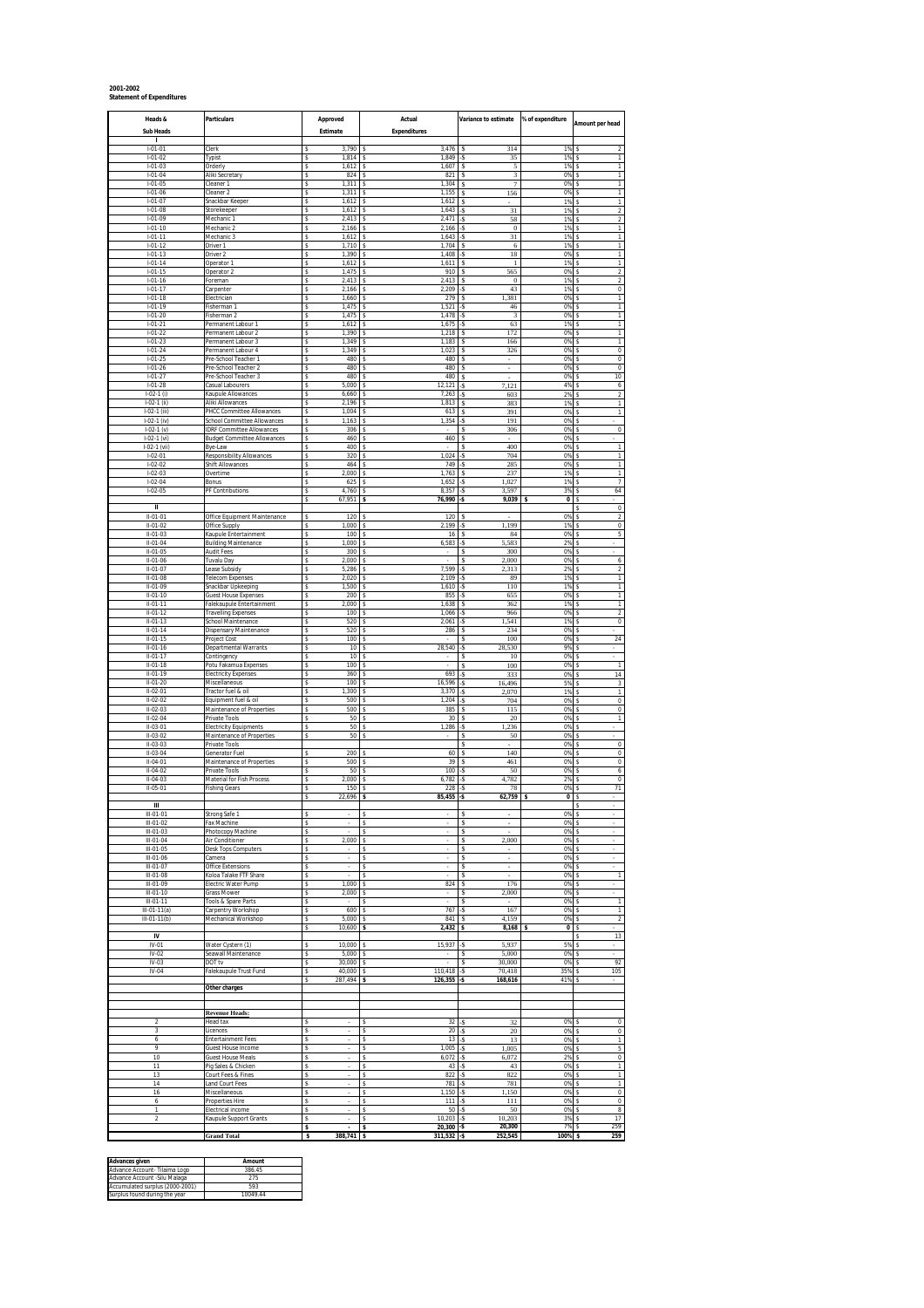To the members of Tuvalu's Parliament and the Ulu Aliki of Vaitupu,

#### **Report on the Financial Statements**

We have audited the accompanying financial statements of the Vaitupu Kaupule, which comprise Statement of Revenue, Statement of Expenditure and Analysis of Surpluses and Deficit for the year ended 31 March 2003 and the Bank Statement of Ledger Balances as at 31 March 2003.

#### *Management's Responsibility for the Financial Statements*

Management is responsible for the preparation of these financial statements in accordance with section 71 of the Falekaupule Act and accompanying financial instructions, and for such internal control as management determines is necessary to enable the preparation of financial statements that are free from material misstatement, whether due to fraud or error.

#### *Auditor's Responsibility*

Our responsibility is to express an opinion on these financial statements based on our audit. This responsibility arises from section 74 of the Falekaupule Act.

We conducted our audit in accordance with the International Organisation of Supreme Audit Institution's (INTOSAI) Auditing Standards, which incorporate the International Auditing Standards. These standards require that we comply with ethical requirements and, plan and perform the audit to obtain reasonable assurance about whether the financial statements are free from material misstatement. An audit involves performing procedures to obtain audit evidence about the amounts and disclosures in the financial statements.

The procedures selected depend on the auditor's judgment, including the assessment of the risks of material misstatement of the financial statements, whether due to fraud or error. In making those risk assessments, the auditor considers internal control relevant to the entity's preparation and fair presentation of the financial statements in order to design audit procedures that are appropriate in the circumstances, but not for the purpose of expressing an opinion on the effectiveness of the entity's internal control. An audit also includes evaluating the appropriateness of accounting policies used and the reasonableness of accounting estimates made by management, as well as evaluating the overall presentation of the financial statements. We did not examine every transaction, nor do we guarantee complete accuracy of the financial statements.

We believe that the audit evidence we have obtained is sufficient and appropriate to provide a basis for our qualified audit opinion.

#### *Basis for Qualified Opinion*

The Vaitupu Kaupule closing cash balances in the financial statements were not able to be reconciled to the bank statement balances. The cash on hand balance reported in the financial statements compared to the bank account balance was understated by \$8,991. This variance occurred due to all bank accounts and all their transactions not being included in the financial statements. We were unable to obtain sufficient appropriate audit evidence surrounding the completeness of the Statement of Revenue and the Statement of Expenditure, as well as the Analysis of Surpluses, Deficit and Balances. This is a material effect on the financial statements.

#### *Qualified Opinion*

In our opinion, except for the possible effects of the matter described in the Basis for Qualified Opinion paragraph, the financial statements of Vaitupu Kaupule for the year ended 31 March 2003 are prepared, in all material respects, in accordance with the Falekaupule Act.

#### *Independence*

When carrying out the audit we followed the independence requirements of the Office of the Auditor General, which incorporate the independence requirements of the International Standards of Auditing and the International Organisation of Supreme Audit Institutions.

Eli Lopati Acting Auditor General of Tuvalu 27 January 2014 Vaiaku, Funafuti, Tuvalu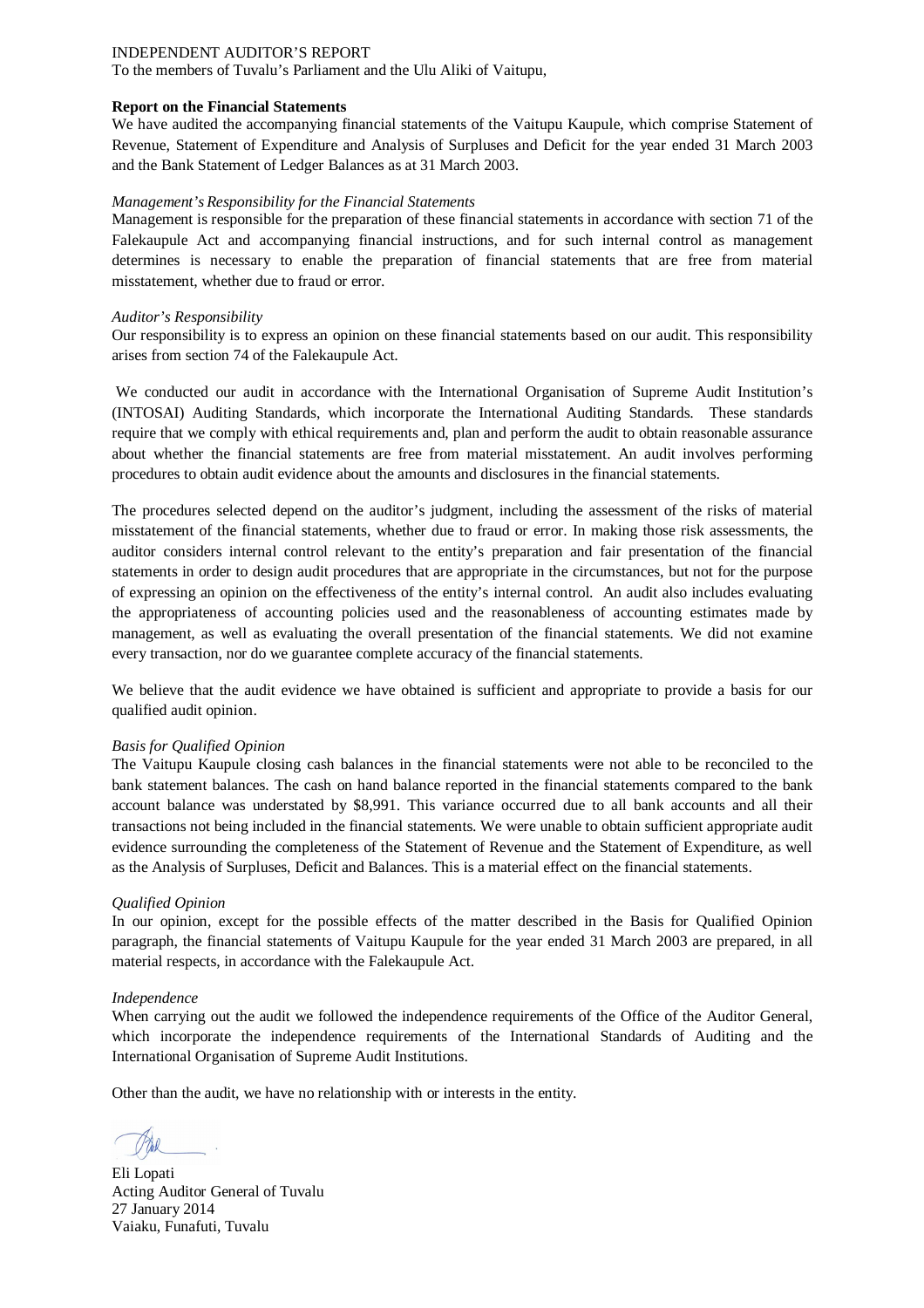# **Kaupule Vaitupu April 2002 to March 2003**

**Year Endings 31st March 2003**

| Year Endings 31" March 2003 |  |
|-----------------------------|--|
|-----------------------------|--|

| Balance as at 1 <sup>31</sup> April 2002  |  | 114.660 |
|-------------------------------------------|--|---------|
| Add Revenue Collected                     |  | 176.806 |
| Less Actual Expenditure Incurred          |  | 192.128 |
| Balance as at 31 <sup>st</sup> March 2003 |  | 99,338  |

**Statement of Ledger Balances**

| <b>Particulars</b>            | <b>Debit</b> | Credit    | Balance as per bank statement | Variance |        |
|-------------------------------|--------------|-----------|-------------------------------|----------|--------|
| Surplus Account 31 March 2003 |              | 99.338    |                               |          |        |
| Bank Account 01-922969-30     | 58.375       |           | 3.005                         |          | 55.370 |
| Bank Account 01-960001-30     | 335          |           |                               |          | 335    |
| Call Account 01-960017-02     | 40.339       |           | 57.862                        |          | 17.522 |
| Bank Account 01-960017-30     |              |           | 85                            |          | 85     |
| Bank Account 01-960017-31     | ÷            |           | 45.989                        |          | 45.989 |
| <b>VTP CFC Operations</b>     |              |           | 933                           |          | 933    |
| <b>IDRF Vaitupu</b>           |              |           | 167                           |          | 167    |
| <b>Fusi Account</b>           | 104          |           | 104                           |          |        |
| Cash on Hand (Closing)        | 186          |           | 186                           |          |        |
| <b>Total</b>                  | 99.339 S     | 99.338 \$ | 108.329 \$                    |          | 8.990  |

**Analysis of Surpluses, Deficit and Balance**

| Population                  |  |  | 1591    |
|-----------------------------|--|--|---------|
| <b>Actual Revenue</b>       |  |  | 176.806 |
| <b>Actual Expenditure</b>   |  |  | 192.128 |
| Surpluses/Deficit           |  |  | 15.322  |
| Opening Balance 01.04.2002  |  |  | 114.660 |
| Closing Balance 31.03.2003  |  |  | 99.338  |
| Closing Balance per Head () |  |  | 62      |

**2002-2003 Statement of Revenue**

| Heads &                  | Particulars                             | ApprovedEstimates         | Actual                              | <b>Variance to Estimates</b>      | % of revenues | Amount per head                            |
|--------------------------|-----------------------------------------|---------------------------|-------------------------------------|-----------------------------------|---------------|--------------------------------------------|
| <b>Sub Heads</b>         |                                         |                           | <b>Revenues</b>                     |                                   |               |                                            |
| A                        |                                         |                           |                                     |                                   |               |                                            |
| $\mathbf{1}$             | Land Tax                                | s                         | s<br>30                             | 30<br>\$                          | 0%            | $\mathbf 0$<br>s                           |
| $\overline{\mathbf{r}}$  | <b>Head Tax</b>                         | 4.600<br>s                | 3,013<br>$\mathbf{\hat{s}}$         | 1,587<br>٠Ŝ                       | 2%            | $\overline{2}$<br>s                        |
| 3<br>$\overline{4}$      | Licenses<br>House Rental                | 12,000<br>s<br>4.940      | 8,202<br>s<br>$1.220 - $$           | 3,798<br>٠Ŝ<br>3.720              | 5%<br>1%      | $\,$ 5<br>s                                |
| 5                        | <b>Investment Interest</b>              | s<br>5,000                | -8<br>901<br>Ś                      | 4,099<br>-Ŝ                       | 1%            | T<br>s.<br>$\mathbf{1}$                    |
|                          |                                         |                           |                                     |                                   |               |                                            |
| 6                        | Entertainment Late Night Fees           | $\mathbf{s}$<br>500       | $\mathbf{s}$<br>513                 | 13<br>\$                          | 0%            | $\bf 0$                                    |
| 7                        | Snackbar Incomes                        | 3,500<br>s                | 2,444<br>s                          | 1,056<br>٠Ŝ                       | 1%            | $\overline{2}$<br>\$                       |
| $\mathbf{\hat{x}}$       | Falekaupule Incomes                     | 2.000<br>\$               | 885<br>-S                           | 1.115<br>٠Ŝ                       | 1%            | $\overline{1}$<br>\$                       |
| 9<br>10                  | Sikunamao Accomodations                 | 3,000S<br>s<br>2.000      | 5,563                               | 2,563<br>s.                       | 3%<br>5%      | 3<br>\$<br>5<br>\$                         |
| 11                       | Questhouse Meals<br>Pig Sales           | s<br>3,000<br>Ŝ           | l s<br>8,576<br>3,146<br>Ś          | 6,576<br>s<br>146<br>s            | 2%            | $\overline{2}$                             |
| 12                       | Communal Area Rental                    | s<br>1,630                | 411<br>S                            | -Ŝ<br>1,219                       | 0%            | $\overline{\mathbf{0}}$<br>s               |
| 13                       | Court Fees & Fines                      | 3,500<br>s                | 2,986<br>\$.                        | 514<br>-Ŝ                         | 2%            | $\overline{2}$<br>s                        |
| 14                       | <b>Lands Court Fees</b>                 | 500<br>\$                 | 90<br>\$                            | 410<br>٠Ŝ                         | 0%            | $\,0\,$<br>\$                              |
| 15                       | Death, Birth & Marriage Fees            | $\mathbb S$<br>700        | \$<br>865                           | \$<br>165                         | 0%            | $\mathbbm{1}$                              |
| 16                       | <b>Office Rentals</b>                   | 360<br>\$                 | <b>S</b><br>$\mathfrak{D}$          | 358<br>$-5$                       | 0%            | 0<br>\$                                    |
| 19                       | <b>Chicken Sales</b>                    | 500<br>Ś                  | 12<br>s                             | .s<br>488                         | 0%            | $\boldsymbol{0}$<br>Ś                      |
| 20                       | <b>Water Sales</b>                      | s<br>500                  | 1,948<br>-S                         | s<br>1,448<br>599                 | 1%<br>0%      | T<br>s                                     |
| 21                       | Fusi Bonus                              | 1,000<br>\$.              | 401<br>-S                           | ۰Ŝ                                |               | $\overline{0}$<br>\$                       |
| $22\,$                   | Vaitupu Workers Annual Calls            | \$<br>6,000               | \$<br>5,103                         | -\$<br>897                        | 3%            | $\mathsf 3$                                |
| 23                       | Miscellaneous                           | 1,000                     | 1,797                               | 797<br>s                          | 1%            | ī<br>\$                                    |
| $\overline{B}$           |                                         | \$<br>56,230              | \$<br>48,107                        | 8,123<br>-\$                      | 27%<br>0%     | 30<br>\$<br>s                              |
| $\mathbf{1}$             | Service                                 | 350<br>s                  | 1,183                               | 833<br>s                          | 1%            | $\mathbf{1}$<br>\$                         |
| $\overline{\mathbf{z}}$  | Compressor                              | 250<br>s                  | $203 - $$<br>-8                     | 47                                | 0%            | 0<br>\$                                    |
| 3                        | <b>Tools Hire</b>                       | 200<br>s                  | 470<br>s                            | 270<br>\$                         | 0%            | $\mathbf 0$                                |
| $\overline{4}$           | Materials                               | 200<br>s                  | l \$<br>$162 - $$                   | 38                                | 0%            | $\overline{0}$<br>\$                       |
| 5                        | Welding                                 | 250<br>s                  | 87<br>\$.<br>7                      | ٠\$<br>163                        | 0%            | $\overline{0}$                             |
| 6<br>$\overline{7}$      | Properties Hire<br><b>Tractor Hires</b> | 1,500<br>s<br>5,000<br>\$ | S<br>2.770<br>-S                    | 1,493<br>۰S<br>2.230<br>٠Ŝ        | 0%<br>2%      | $\overline{0}$<br>$\overline{2}$<br>¢      |
| 9                        | Saw Fees                                |                           | 36                                  | 36<br>s                           | 0%            | $\,0\,$<br>\$                              |
|                          |                                         | 7,750<br>s                | $4,918 - $$<br>\$                   | 2,832                             | 3%            | $\overline{\mathbf{3}}$<br>s               |
| C                        |                                         |                           |                                     |                                   | 0%            |                                            |
| $\mathcal{L}$            | Materials                               | 10<br>¢                   | $\overline{4}$<br>s                 | $\cdot$ s<br>6                    | 0%            | $\overline{0}$<br>\$                       |
|                          |                                         | 10<br>s                   | $\overline{4}$<br>\$                | $6\phantom{1}6$<br>-\$            | 0%            | $\overline{\mathbf{0}}$<br>¢               |
| D<br>1                   | Products                                | 2,000<br>s                | 1,436<br>s                          | 564<br>۰S                         | 0%<br>1%      | $\overline{1}$<br>¢                        |
| $\overline{\mathcal{L}}$ | Services                                | 500<br>s                  | 15                                  | 486<br>٠Ŝ                         | 0%            | $\overline{0}$                             |
| $\overline{\mathbf{3}}$  | <b>Tools Hire</b>                       | 100<br>\$                 | $\overline{0}$<br>S                 | 100<br>-Ŝ                         | 0%            | $\pmb{0}$<br>¢                             |
| $\overline{4}$           | Materials                               | 500<br>Ś                  | 38                                  | 462<br>.s                         | 0%            | $\overline{0}$                             |
| 5                        | Properties Hire                         | Ŝ<br>2,500                | 295<br>s                            | -\$<br>2,206                      | 0%            | $\pmb{0}$                                  |
| E                        |                                         | 5,600<br>s                | 1,783<br>¢                          | 3,817<br>-\$                      | 1%<br>0%      | $\blacksquare$<br>٩<br>\$                  |
| $\mathbf{1}$             | <b>Lease Products</b>                   | 500<br>\$                 | 358                                 | 142<br>٠Ŝ                         | 0%            | $\overline{0}$<br>\$                       |
| $\overline{2}$           | Potufakagamua Incomes                   | 2,000<br>s                | 377                                 | 1,623<br>-Ŝ                       | 0%            | $\mathbf 0$                                |
| $\overline{\mathbf{3}}$  | <b>Fish Sales</b>                       | s<br>5,000                | 2,436<br>l s                        | $-5$<br>2,564                     | 1%            | $\overline{2}$<br>¢                        |
| $\overline{4}$           | <b>Boat Rentals</b>                     | Ŝ<br>100                  | s<br>7                              | 93<br>-Ŝ                          | 0%            | $\overline{0}$                             |
|                          |                                         | 7,600                     | 3,178                               | 4,423                             | 2%<br>0%      | $\mathbf 2$<br>¢                           |
|                          | Tuvalu Day                              | 3,000                     | 3,699                               | 699                               | 2%            | $\overline{a}$                             |
| $\mathfrak{D}$           | Kaupule S Grants                        | 10,000<br>s               | 10,000<br>-S                        | s<br>×                            | 6%            | $\boldsymbol{6}$<br>\$                     |
| ς                        | <b>Telecom Expenses</b>                 | 2,020<br>Ś                | 2,020<br>s                          | s.                                | 1%            | T                                          |
| 6                        | Office Equipment Maintenance            | $\mathbb S$<br>120        | 120<br>$\mathbf{s}$                 | \$<br>i,                          | 0%            | $\bf 0$                                    |
| $\overline{7}$           | Office Supplies                         | 270<br>\$                 | 270<br>S                            | s                                 | 0%            | $\,0\,$<br>\$                              |
| 11                       | <b>Lease Subsidy</b>                    | 8,661<br>s                | 7.186<br><b>S</b>                   | 1,475<br>٠Ŝ                       | 4%            | 5<br>s                                     |
| 12                       | Falekaupule Trust Fund                  | s<br>25,000               | 25,000<br>Ś                         | Ś                                 | 14%           | 16                                         |
| 14                       | Technical & Capital Fund                | Ś<br>28.400               | 29.350                              | 950<br>s.                         | 17%           | 18                                         |
| $\mathbf{1}$<br>$10\,$   | <b>Accounting Clerk</b><br>Mechanic 1   | 2,708<br>\$<br>1,936<br>¢ | 73<br>85<br>-8                      | 2,635<br>ŝ.<br>1,851<br>۰\$       | 0%<br>0%      | $\,0\,$<br>$\overline{0}$                  |
| 13                       | Driver <sub>2</sub>                     | 1,826<br>Ŝ                | 228<br><sup>\$</sup>                | 1,598<br>-Ŝ                       | 0%            | $\overline{0}$<br>s                        |
| 26                       | Pre-School Teacher 1                    | 480<br>Ŝ                  | Ś<br>232                            | 248<br>-Ŝ                         | 0%            | $\overline{0}$<br>\$                       |
| 27                       | Pre-School Teacher 2                    | $\mathbf{s}$<br>480       | 160<br>-S                           | 320<br>-Ŝ                         | 0%            | 0<br>Ś                                     |
| 28                       | Pre-School Teacher 3                    | 1,172<br>Ś                | 199<br>s                            | 973<br>.s                         | 0%            | 0                                          |
| (iv)                     | School Committee                        | s<br>1,370                | 30<br>-S                            | -Ŝ<br>1,340                       | 0%            | $\pmb{0}$<br>s                             |
|                          | Overtimes<br>PF Contribution            | 1.000<br>\$<br>4,743<br>Ŝ | $\overline{9}$<br>-S<br>4,285<br>\$ | 991<br>۰Ŝ<br>458<br>۰\$           | 0%<br>2%      | $\overline{0}$<br>$\sqrt{3}$<br>Ś          |
| $\overline{\mathcal{L}}$ | <b>Office Supplies</b>                  | 1,500S<br>s               | 34                                  | 1,466<br>٠S                       | 0%            | $\overline{0}$<br>Ŝ                        |
| 6                        | Tuvalu Day                              | 2,500<br>s                | 5,299<br>\$.                        | 2,799<br>\$                       | 3%            | 3<br>Ś                                     |
| $\mathbf{8}$             | <b>Telecom Expenses</b>                 | 2.020<br>s                | 26<br>-S                            | 1.994<br>-Ŝ                       | 0%            | $\overline{0}$<br>\$                       |
| 16                       | Department Warrants                     | 10<br>Ŝ                   | \$.<br>30,161                       | 30,151<br>\$                      | 17%           | 19                                         |
| 19                       | Electricity                             | 1,000<br>¢                | \$<br>15                            | ۰\$<br>985                        | 0%            | 0<br>Ŝ.                                    |
| $\overline{21}$          | Miscellaneous<br>Surplus found          | 100<br>s<br>s             | 332<br>s<br>s<br>3                  | \$<br>232<br>\$<br>$\overline{3}$ | 0%<br>0%      | $\overline{0}$<br>Ś<br>s<br>$\overline{0}$ |
|                          |                                         | 100,316<br>Ś              | 118,817<br>\$                       | \$<br>18,501                      | 67%           | 75<br>s                                    |
|                          | <b>Grand Total</b>                      | 177,506<br>s              | 176,806 -S<br>۱s                    | 700                               | 100%          | \$<br>222                                  |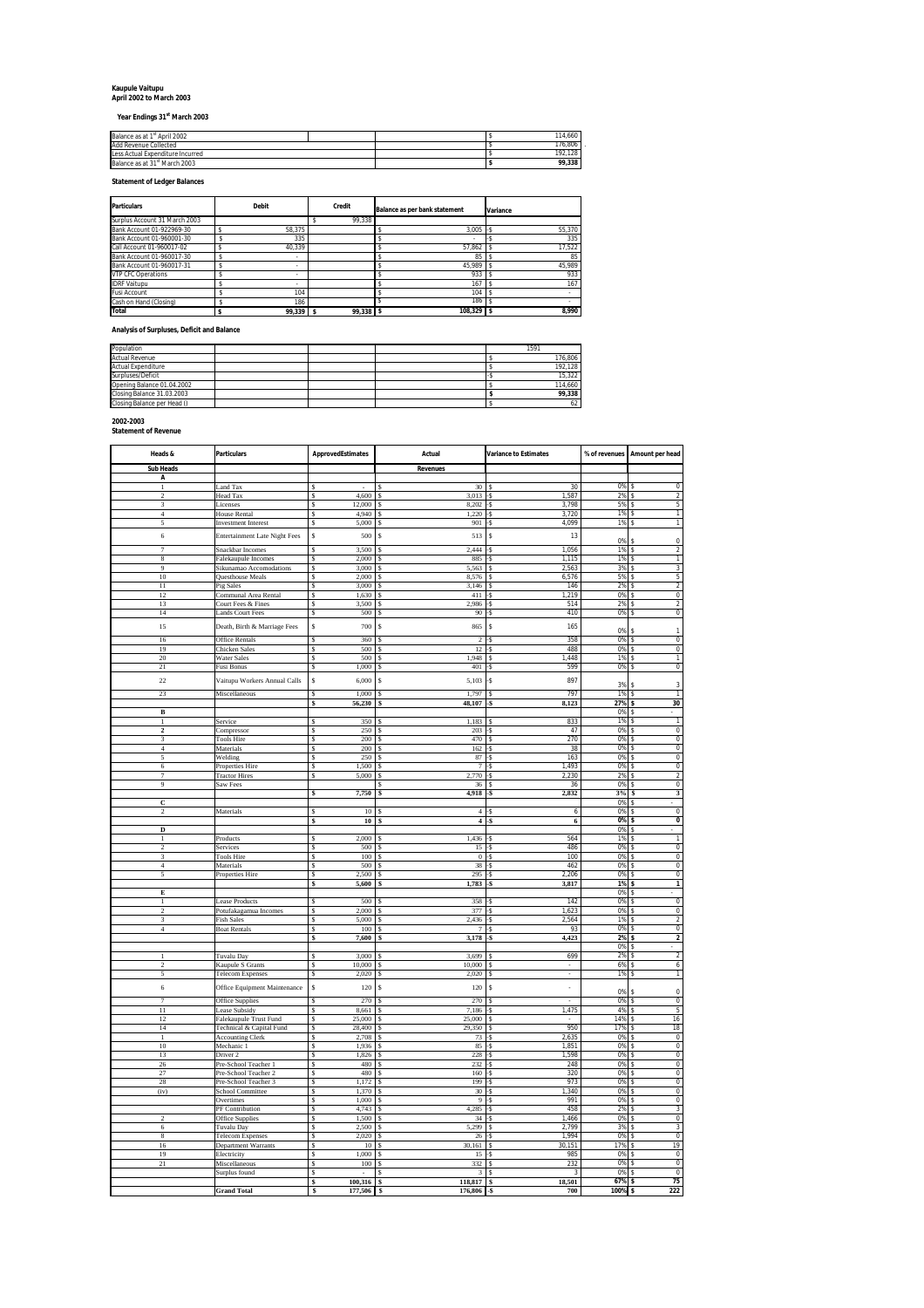# **2002-2003 Statement of Expenditures**

| Heads &          | <b>Particulars</b>                                           | Approved                                        | Actual                          | Variance to estimate              | % of<br>expenditure | Amount per head                               |  |
|------------------|--------------------------------------------------------------|-------------------------------------------------|---------------------------------|-----------------------------------|---------------------|-----------------------------------------------|--|
| <b>Sub Heads</b> |                                                              | Estimate                                        | <b>Expenditures</b>             |                                   |                     |                                               |  |
|                  | Head Tax<br>Licences                                         | 4,600<br>Ŝ<br>$12.000 - S$<br>s.                | s<br>32<br>33                   | 4,568<br>s<br>11.968<br>-S        | 0%<br>0%            | ΓS<br>$\mathbf 0$<br>$\overline{0}$<br>$\sim$ |  |
|                  | Sikunamo Accommodations                                      | s<br>3,000S                                     | $1,148$ \$                      | 1,852                             | 1%                  | T<br><b>S</b>                                 |  |
|                  | <b>Guesthouse Meals</b>                                      | 2.000<br>s                                      | 12.617<br>s                     | 10.617<br>.s                      | 7%                  | $\overline{\mathbf{8}}$<br>s                  |  |
|                  | Pig Sales                                                    | s<br>3,000                                      | 87<br>S.                        | 2,913<br>s                        | 0%                  | $\overline{0}$<br>Ŝ.                          |  |
|                  | Court Fees & Fines<br><b>Lands Court Fees</b>                | Ś<br>3,500<br>s.<br>500                         | 144<br><b>S</b><br>118          | Ś<br>3,356<br><b>S</b><br>382     | 0%<br>0%            | 0<br>$\overline{0}$<br><sup>\$</sup>          |  |
|                  | <b>Water Sales</b>                                           | 500<br>Ś                                        | 50<br>Ś                         | 450                               | 0%                  | $\overline{0}$                                |  |
|                  | Miscellaneous                                                | 1.000<br>s                                      | 375<br>-S                       | 625<br>s                          | 0%                  | $\overline{0}$                                |  |
|                  | Service                                                      | s<br>350                                        | $\overline{1}$<br>\$.           | 349<br>\$.                        | 0%                  | $\mathbf 0$                                   |  |
|                  | <b>Tools Hire</b>                                            | s<br>$\mathbf{s}$                               | $\overline{1}$<br>s<br>34       | $\mathbf{1}$<br>s<br>s            | 0%<br>0%            | $\overline{0}$                                |  |
|                  | <b>Tractor Hires</b><br>Products                             | 5.000<br>s<br>2,000                             | \$.<br>46<br>Ś                  | 4,966<br>Ś<br>1,954               | 0%                  | $\mathbf 0$<br>$\mathbf 0$                    |  |
|                  | <b>Accounting Clerk</b>                                      | s<br>2.116                                      | 2.190<br>\$.                    | 74<br>-Ŝ                          | 1%                  | $\mathbf{1}$<br>-S                            |  |
|                  | Clerk Typist                                                 | 1,995<br>\$                                     | 1,996<br>\$                     | Ś<br>$\,1\,$                      | 1%                  | $\overline{1}$                                |  |
|                  | Orderly                                                      | 1.826<br>$\mathbf{s}$<br>Ś                      | 1.813<br><b>S</b>               | 13<br><b>S</b><br>Ś.              | 1%                  | $\overline{1}$<br><b>S</b>                    |  |
|                  | Aliki Orderly<br>Cleaner 1                                   | 944<br>1.484<br>s                               | 944<br>S<br>1,400<br>s          | $\theta$<br>84                    | 0%<br>1%            | $\mathbf{1}$<br>$\overline{1}$                |  |
|                  | Cleaner <sub>2</sub>                                         | s<br>1.484                                      | 1,486<br>S.                     | $\overline{2}$<br>S.              | 1%                  | $\overline{1}$                                |  |
|                  | Snackbar Keeper                                              | Ś<br>1,826                                      | 1,827                           | $\overline{1}$                    | 1%                  | $\overline{1}$                                |  |
|                  | Store Keeper                                                 | s<br>1.881                                      | 1.581<br><b>S</b>               | 300<br>S                          | 1%                  | 1<br>-8                                       |  |
|                  | Mechanical Foreman<br>Mechanic 1                             | Ś<br>2,708<br>2.454<br>s                        | 2.709<br>2,011<br>s             | $\mathbf{1}$<br>443<br>\$         | 1%<br>1%            | $\overline{2}$<br>1<br>s                      |  |
|                  | Mechanic 2                                                   | s<br>1,826                                      | 1,641<br>\$                     | 185<br>s                          | 1%                  | $\mathbf{1}$<br>$\mathbf{\hat{S}}$            |  |
|                  | Driver 1                                                     | Ś<br>1,936                                      | 1,915<br>s                      | 21<br>Ś                           | 1%                  | 1                                             |  |
|                  | Driver <sub>2</sub>                                          | $\mathbf{s}$<br>1,671                           | \$<br>1.561                     | 110<br>\$.                        | 1%                  | T                                             |  |
|                  | Operator (abolish)<br>Carpentry Foreman                      | s<br>2.708<br>s.                                | 201<br>Ś<br>2.506<br><b>S</b>   | Ls<br>201<br>202<br>S.            | 0%<br>1%            | $\mathbf 0$<br>$\overline{2}$<br>-S           |  |
|                  | Carpentry                                                    | 2,528<br>\$                                     | 2,416<br>\$                     | 112<br>\$                         | 1%                  | $\overline{a}$                                |  |
|                  | Electrician (abolish)                                        | s                                               | 72<br>\$                        | 72<br>Ż.                          | 0%                  | $\overline{0}$<br><b>S</b>                    |  |
|                  | Fisherman                                                    | $\mathbf{s}$<br>1.722                           | \$.<br>1.714                    | 8<br>\$.                          | 1%                  | $\mathbf{1}$<br><b>R</b>                      |  |
|                  | Fisherman<br><b>Leading Hand</b>                             | 1,529<br>s<br><sup>\$</sup><br>1.881            | 1,523<br>s<br>1,434<br><b>S</b> | $\overline{6}$<br>447<br><b>S</b> | 1%<br>1%            | T<br>$\overline{1}$                           |  |
|                  | Permanent Labour 1                                           | s<br>1,484                                      | 1,499<br>s                      | 15                                | 1%                  | T                                             |  |
|                  | Permanent Labour 2                                           | 1.671<br>s                                      | 1.553<br>s                      | 118<br>s                          | 1%                  | $\overline{1}$<br>s                           |  |
|                  | Permanent Labour 3                                           | $\overline{\mathbf{s}}$<br>1,484                | 1,429<br>Ś                      | 55<br>Ś,                          | 1%                  | T                                             |  |
|                  | Permanent Labour 4<br>Pre-School Teacher 1                   | s<br>1,826<br>s<br>480                          | 1,760<br>S<br>552<br>-S         | 66<br>\$.<br>$72\,$<br>Ś.         | 1%<br>0%            | $\overline{1}$<br>$^{\circ}$<br>-S            |  |
|                  | Pre-School Teacher 2                                         | Ś<br>480                                        | 480<br>s                        |                                   | 0%                  | $\pmb{0}$                                     |  |
|                  | Pre-School Teacher 3                                         | s<br>480                                        | 552<br>S.                       | 72<br>R                           | 0%                  | $\overline{0}$                                |  |
|                  | Casual Labourers                                             | 5,000<br>\$                                     | 4,865<br>\$.                    | 135<br>s                          | 3%                  | 3                                             |  |
|                  | Kaupule<br>Aliki                                             | 7.440<br>\$.<br>3,696<br>Ś                      | \$.<br>8.181<br>3,272<br>Ś      | 741<br>A.<br>424<br>Ś             | 4%<br>2%            | 5<br>$\boldsymbol{2}$                         |  |
|                  | PHCC                                                         | s<br>1.172                                      | 629<br>\$                       | 543<br>-S                         | 0%                  | o                                             |  |
|                  | School Committee                                             | s<br>1,370                                      | 1,051<br>-S                     | 319<br>s                          | 1%                  | $\mathbf{1}$<br>-S                            |  |
|                  | Budget                                                       | 520<br>s<br>460                                 | 572                             | 52<br>383                         | 0%<br>0%            | 0<br>$\overline{0}$                           |  |
|                  | Bye Law<br>Responsibility Allowance                          | <sup>\$</sup><br>s<br>400                       | 77<br><b>S</b><br>440<br>S      | S<br>40<br>Ś.                     | 0%                  | -S<br>$\overline{0}$                          |  |
|                  | Shift Allowance                                              | s                                               | 266<br>s                        | 266<br>-8                         | 0%                  | $\overline{0}$                                |  |
|                  | Overtimes                                                    | s<br>1,300                                      | S<br>1,673                      | 373<br>S.                         | 1%                  | 1<br>s                                        |  |
|                  | Bonus<br>PF Contribution                                     | $\overline{\mathbf{s}}$<br>1,000<br>s.<br>4.743 | 534<br>\$.<br>7.768<br>-S       | Ś<br>466<br>3.025<br>L\$          | 0%<br>4%            | 0<br>5<br>-S                                  |  |
|                  | Office Supplies                                              | Ś<br>1.500                                      | 1,618<br>Ś                      | 118                               | 1%                  | $\overline{1}$                                |  |
|                  | Kaupule Entertainment                                        | 200<br>s                                        | 14<br>-S                        | 186<br>S.                         | 0%                  | $\overline{0}$                                |  |
|                  | <b>Building Maintenance Kaupule</b>                          | \$<br>3,000                                     | 2,673<br>S                      | 327<br>S                          | 1%                  | $\overline{2}$<br>Ŝ                           |  |
|                  | Audit Fee                                                    | 300<br>Ŝ<br>$\hat{\mathbf{S}}$<br>2.500         | 1,400<br>s<br>155<br>\$.        | 1,100<br>s<br>Ś,<br>2.345         | 1%<br>0%            | T<br>х<br>¢                                   |  |
|                  | Tuvalu Day<br>Lease Rent                                     | s<br>7,600                                      | 6,860<br>S                      | 740<br>s                          | 4%                  | $\pmb{0}$<br>4                                |  |
|                  | <b>Telecom Expenses</b>                                      | s<br>2.020                                      | \$.<br>9,752                    | 7,732<br>-Ŝ                       | 5%                  | 6<br>-S                                       |  |
|                  | Snackbar Upkeeping                                           | 1,500<br>\$                                     | 1,497                           | \$                                | 1%                  | T                                             |  |
|                  | Sikunamo Expenses                                            | $\overline{\mathbf{s}}$<br>1.000<br>s<br>2,000  | 1,321<br>\$.<br>S               | 321<br>.s<br>1.197<br>Ś.          | 1%<br>2%            | T                                             |  |
|                  | Falekaupule Entertainment<br><b>Travelling Entertainment</b> | 300<br>Ŝ                                        | 3,197<br>82<br>s                | 218<br>s                          | 0%                  | 2<br>$\overline{0}$                           |  |
|                  | School Maintenance                                           | s.<br>520                                       | S<br>1.237                      | 717<br>-Ŝ                         | 1%                  | $\mathbf{1}$<br>s.                            |  |
|                  | Dispensary Maintenance                                       | 520<br>s                                        | 450<br>S                        | Ś<br>70                           | 0%                  | $\pmb{0}$                                     |  |
|                  | Department Warrants                                          | 10 <sup>10</sup><br><sup>\$</sup><br>Ś          | 40.143<br>-S<br>2.179           | 40.133<br>L\$<br>Ś<br>1.179       | 21%<br>1%           | 25<br>-5<br>$\overline{1}$                    |  |
|                  | Electricity<br>Kainaki Lease                                 | 1,000<br>2.000<br>s                             | 2,235<br>-S                     | 235<br>$-S$                       | 1%                  | 1                                             |  |
|                  | Miscellaneous                                                | s<br>100                                        | 16,991<br>S                     | 16,891<br>-S                      | 9%                  | 11<br>s                                       |  |
|                  | Tractor Fuel (diesel & oil)                                  | 1,500<br>s                                      | 1,684<br>s                      | 184<br>S                          | 1%                  | T<br>s                                        |  |
|                  | Equipment Fuel (benzene & oil)                               | s<br>700<br>500<br>s                            | \$.<br>842<br>s<br>114          | Ż.<br>142<br>386<br>s             | nw<br>0%            | $\overline{1}$<br>-S<br>0                     |  |
|                  | Maintenance of Properties<br>Private Tools                   | 10 <sup>10</sup><br>s.                          | 27<br><b>S</b>                  | 17<br>L\$                         | 0%                  | $\overline{0}$<br>l \$                        |  |
|                  | Maintenance of Properties                                    | 200<br>\$                                       | 53                              | 147<br>Ś                          | 0%                  | $\overline{0}$                                |  |
|                  | Materials for F/Making                                       | 2.000<br>s                                      | 1.778<br>s                      | 222<br><b>S</b>                   | 1%                  | $\overline{1}$<br>s                           |  |
|                  | <b>Fishing Gears</b>                                         | s<br>250<br>s                                   | 328<br>S.                       | 78<br>A.                          | 0%                  | $\overline{0}$<br>÷.                          |  |
|                  | <b>Strong Safe</b><br>Desk Computer                          | 2,000<br>s.                                     | 1,258<br>s<br><b>S</b><br>14    | 742<br>L\$<br>14                  | 1%<br>0%            | $\overline{1}$<br>$\overline{0}$<br>-S        |  |
|                  | <b>Grass Mower</b>                                           | 2,000<br>Ś                                      | 1,244<br>S                      | 756                               | 1%                  | $\mathbf{1}$                                  |  |
|                  | Carpentry Workshop                                           | 500<br>s                                        | 278<br>s                        | 222<br>S.                         | 0%                  | $\overline{0}$<br>s                           |  |
|                  | Mechanic Workshop                                            | s<br>2,000<br>s                                 | 644<br>Ś,                       | 1,356<br>Ś,                       | 0%                  | $\mathbf 0$<br>¢                              |  |
|                  | Water Cistern<br>Pig Pens                                    | 16,000<br>Ś<br>10.000                           | 2,355<br>Ś<br>4.930<br><b>S</b> | 13,645<br>Ś<br>5.070<br>s         | 1%<br>300           | $\overline{1}$<br>$\mathbf{3}$<br>s           |  |
|                  | <b>Grand Total</b>                                           | 170.705<br>s                                    | 192.128<br>-\$                  | 21,423<br>L\$                     | 100%                | 168<br>.s                                     |  |
|                  |                                                              |                                                 |                                 |                                   |                     |                                               |  |

| <b>Advances given</b>            | Amount   |
|----------------------------------|----------|
| Advance Account- Tilaima Logo    | 386.45   |
| Advance Account -Silu Malaga     | 275      |
| Accumulated surplus (2000-2001)  | 593      |
| Accumulated Surplus (2001-2002)  | 10049.44 |
| Surplus found during this period |          |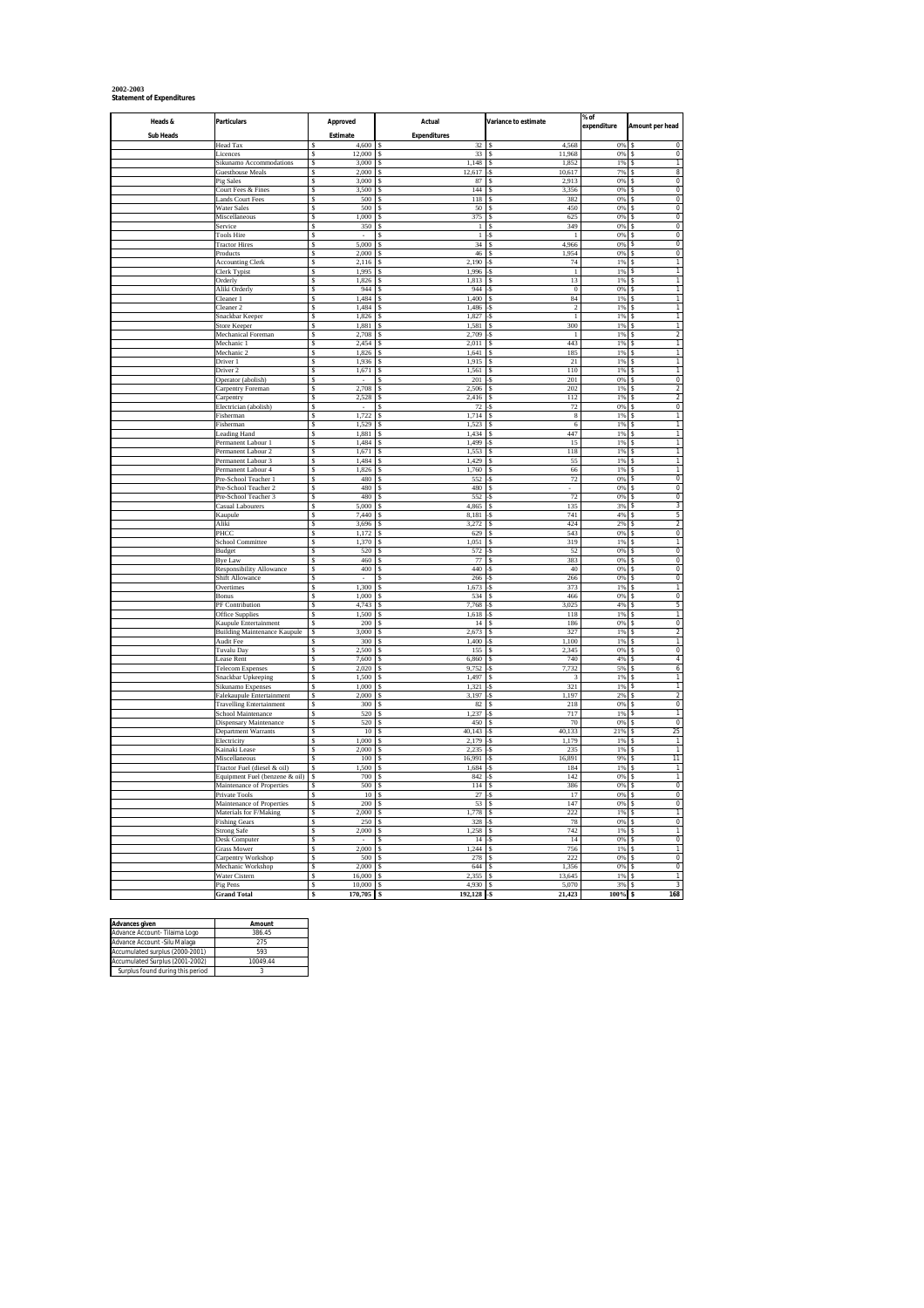To the members of Tuvalu's Parliament and the Ulu Aliki of Vaitupu,

#### **Report on the Financial Statements**

We have audited the accompanying financial statements of the Vaitupu Kaupule, which comprise Statement of Revenue, Statement of Expenditure and Analysis of Surpluses and Deficit for the year ended 31 March 2004 and the Bank Statement of Ledger Balances as at 31 March 2004.

#### *Management's Responsibility for the Financial Statements*

Management is responsible for the preparation of these financial statements in accordance with section 71 of the Falekaupule Act and accompanying financial instructions, and for such internal control as management determines is necessary to enable the preparation of financial statements that are free from material misstatement, whether due to fraud or error.

#### *Auditor's Responsibility*

Our responsibility is to express an opinion on these financial statements based on our audit. This responsibility arises from section 74 of the Falekaupule Act.

We conducted our audit in accordance with the International Organisation of Supreme Audit Institution's (INTOSAI) Auditing Standards, which incorporate the International Auditing Standards. These standards require that we comply with ethical requirements and, plan and perform the audit to obtain reasonable assurance about whether the financial statements are free from material misstatement. An audit involves performing procedures to obtain audit evidence about the amounts and disclosures in the financial statements.

The procedures selected depend on the auditor's judgment, including the assessment of the risks of material misstatement of the financial statements, whether due to fraud or error. In making those risk assessments, the auditor considers internal control relevant to the entity's preparation and fair presentation of the financial statements in order to design audit procedures that are appropriate in the circumstances, but not for the purpose of expressing an opinion on the effectiveness of the entity's internal control. An audit also includes evaluating the appropriateness of accounting policies used and the reasonableness of accounting estimates made by management, as well as evaluating the overall presentation of the financial statements. We did not examine every transaction, nor do we guarantee complete accuracy of the financial statements.

We believe that the audit evidence we have obtained is sufficient and appropriate to provide a basis for our qualified audit opinion.

#### *Basis for Qualified Opinion*

The Vaitupu Kaupule closing cash balances in the financial statements were not able to be reconciled to the bank statement balances. The cash on hand balance reported in the financial statements compared to the bank account balance was understated by \$17,206. This variance occurred due to all bank accounts and all their transactions not being included in the financial statements. We were unable to obtain sufficient appropriate audit evidence surrounding the completeness of the Statement of Revenue and the Statement of Expenditure, as well as the Analysis of Surpluses, Deficit and Balances. This is a material effect on the financial statements.

#### *Qualified Opinion*

In our opinion, except for the possible effects of the matter described in the Basis for Qualified Opinion paragraph, the financial statements of Vaitupu Kaupule for the year ended 31 March 2004 are prepared, in all material respects, in accordance with the Falekaupule Act.

#### *Independence*

When carrying out the audit we followed the independence requirements of the Office of the Auditor General, which incorporate the independence requirements of the International Standards of Auditing and the International Organisation of Supreme Audit Institutions.

Eli Lopati Acting Auditor General of Tuvalu 27 January 2014 Vaiaku, Funafuti, Tuvalu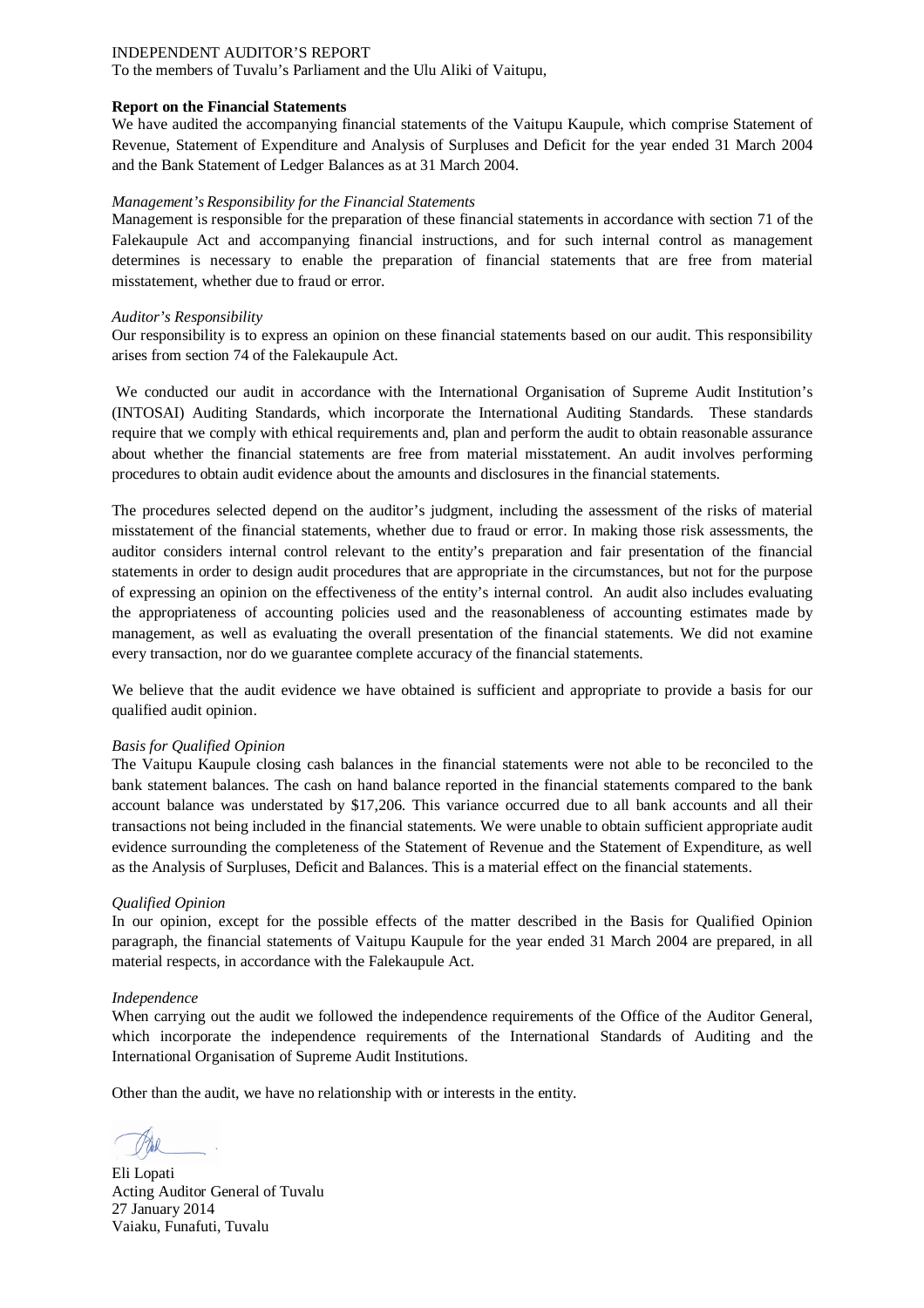### **Kaupule Vaitupu April 2003 to March 2004**

# **Year Endings 31st March 2004**

| Balance as at 1st April 2003           |  |  | 99.338  |
|----------------------------------------|--|--|---------|
| Add Actual Revenue Collected           |  |  | 152.003 |
| Less Actual Expenditure Incurred       |  |  | 172.927 |
| Balance at 31 <sup>st</sup> March 2004 |  |  | 78.415  |

# **Statement of Ledger Balances**

| <b>Particulars</b>               |   | <b>Debit</b> | Credit    | Balance as per bank confirmation | Variance |        |
|----------------------------------|---|--------------|-----------|----------------------------------|----------|--------|
| Surplus Account 31.03.2003       |   |              | 78.415    |                                  |          |        |
| Cash at NBT 960017-02            |   | 56.675       |           | 59.526                           |          | 2.851  |
| Cash at NBT 960017-30            |   | 5,170        |           | 11.445                           |          | 6.275  |
| Cash at NBT 960017-31            |   | 9.423        |           | 9.823                            |          | 400    |
| Cash at NBT 922363-30            |   | 2.647        |           | ٠                                |          | 2.647  |
| VTP CFC Operations: 01-970872-30 |   | ×.           |           | 5.299                            |          | 5.299  |
| Bank Account:01-922969-30        |   | ×.           |           | 4.118                            |          | 4.118  |
| IDRF Vaitupu: 01-514332-30       |   | ×.           |           | 910                              |          | 910    |
| Cash at Fusi                     |   | 3.131        |           | 3.131                            |          | ٠      |
| Cash on Hand 31/03/2004          |   | 1.369        |           | 1.369                            |          | ٠      |
| Total                            | Ś | $78,415$ \$  | 78,415 \$ | 95,620 \$                        |          | 17,206 |

#### **Analysis of Surpluses, Deficit and Balance**

| Population                 |  |  | 1591    |
|----------------------------|--|--|---------|
| <b>Actual Revenue</b>      |  |  | 152.003 |
| <b>Actual Expenditure</b>  |  |  | 172.927 |
| Surpluses/Deficit          |  |  | 20.924  |
| Opening Balance 01.04.2003 |  |  | 99,338  |
| Closing Balance 31.03.2004 |  |  | 78.415  |
| Closing Balance per Head 0 |  |  | 49      |

# **2003-2004 Statement of Revenue**

| Heads &                                   | <b>Particulars</b>                                | <b>Approved Estimates</b>                                                       | Actual                    | <b>Variance to Estimates</b>   | % of revenues | Amount per head                            |
|-------------------------------------------|---------------------------------------------------|---------------------------------------------------------------------------------|---------------------------|--------------------------------|---------------|--------------------------------------------|
| <b>Sub Heads</b>                          |                                                   |                                                                                 | Revenues                  |                                |               |                                            |
| A                                         |                                                   |                                                                                 |                           |                                |               |                                            |
| $\overline{2}$                            | Head Tax                                          | Ś<br>5,000                                                                      | 4,344                     | 656                            | 3%            | s<br>3                                     |
| 3                                         | Licenses                                          | 9,000<br>Ś                                                                      | 5,866<br>Ś                | 3,134<br>$\cdot$ s             | 4%            | \$<br>$\sqrt{4}$                           |
| $\overline{4}$                            | <b>House Rental</b>                               | s<br>5,240                                                                      | 1,468<br>\$.              | 3,773<br>$\mathbf{S}$          | 1%            | s<br>1                                     |
| 5                                         | <b>Investment Interest</b>                        | 5,000<br>s                                                                      | 2,989 - \$<br>s           | 2,011                          | 2%            | $\overline{\mathbf{2}}$<br>ŝ               |
| 6<br>7                                    | Late Night Fees<br>Snack-Bar Incomes              | s<br>550<br>S<br>4,000                                                          | 740<br>\$<br>4,551<br>Ś   | 190<br>\$<br>551<br>s          | 0%<br>3%      | $\mathbf 0$<br>s<br>3<br>\$                |
| $\bf8$                                    | Fale Kaupule Income                               | Ŝ<br>2,990                                                                      | 660                       | 2,330<br>۰\$                   | 0%            | $\overline{0}$<br>s                        |
| 09(a)                                     | Sikunamo Accommodation                            | Ś<br>4,880                                                                      | 7,478                     | 2,598                          | 5%            | 5<br>ŝ                                     |
| 09(b)                                     | Sikunamo Bedding                                  | s<br>$200\,$                                                                    |                           | 200<br>٠Ŝ                      | 0%            | \$                                         |
| 10(a)                                     | <b>Guest House Commission</b>                     | s<br>$200\,$                                                                    | 1,396<br>Ś                | 1,196<br>\$                    | 1%            | $\overline{1}$<br>ŝ                        |
| 10(b)                                     | <b>Guest House Meals</b>                          | 3,500<br>S                                                                      | 17,464<br>s               | 13,964<br>$\hat{\mathbf{x}}$   | 11%           | $\overline{11}$<br>s                       |
| 11                                        | Pigs Sales                                        | s<br>6,000                                                                      | 3,967                     | 2,033<br>ŝ<br>\$               | 3%            | Ś<br>$\sqrt{2}$                            |
| 12<br>13                                  | Communal Area Rental<br>Court Fees-Fine           | s<br>1,800<br>s<br>3,500                                                        | 4,100<br>1,516<br>s       | 2,300<br>$-5$<br>1,984         | 3%<br>1%      | 3<br>\$<br>ŝ<br>1                          |
| 14                                        | Death, Birth, Marriages Fees                      | $\mathbb{S}% _{t}\left( t\right) \equiv\mathbb{S}_{t}\left( t\right)$<br>750    | 510<br>s                  | 240<br>-\$                     | 0%            | $\overline{\mathbf{0}}$<br>\$              |
| 15                                        | Kaupule Office Room Rent                          | 240<br>s                                                                        | 30<br>\$                  | 210<br>-\$                     | $0\%$         | $\bf 0$<br>s                               |
| 16                                        | Chicken Fines-Sales                               | s<br>200                                                                        | 55<br>Ś                   | 145<br>۰\$                     | 0%            | $\overline{0}$<br>s                        |
| 17                                        | Water Sale                                        | Ŝ<br>3,000                                                                      | Ś<br>1,614                | 1,386<br>۰\$                   | 1%            | \$<br>1                                    |
| 18                                        | Fusi Bonus                                        | Ś<br>500                                                                        | 1,431<br>Ś                | 931<br>\$                      | 1%            | $\overline{1}$<br>ŝ                        |
| 19                                        | Project Local Contribution                        | s<br>8,000                                                                      | 8,705<br>Ś                | 705<br>ŝ                       | 6%            | \$<br>5                                    |
| 20                                        | Miscellaneous                                     | s<br>$100\,$                                                                    | 134<br>\$                 | 34<br>ŝ                        | 0%            | $\overline{0}$<br>ŝ                        |
| 21                                        | Harbour Fees                                      | S<br>50                                                                         | Ś<br>Ś                    | 50<br>ŝ                        | 0%            | \$                                         |
| 22<br>23                                  | Falesinu Income<br><b>Island Magistrate Court</b> | $\mathbb S$<br>3,000<br>Ś<br>1,728                                              | 1,555<br>1,296<br>Ś       | 1,445<br>ŝ<br>432<br>-Ŝ        | 1%<br>1%      | \$<br>$\mathbf{1}$<br>$\overline{1}$<br>ŝ  |
| 24                                        | <b>Land Court</b>                                 | s<br>3,744                                                                      | 3,744<br>s.               | l \$                           | 2%            | $\hat{\mathbf{s}}$<br>$\overline{2}$       |
| 25                                        | Pre-School Teacher                                | $\mathbb{S}% _{t}\left( t\right) \equiv\mathbb{S}_{t}\left( t\right)$<br>2,200  | 2,992<br>s                | 792<br>\$                      | 2%            | $\overline{\mathbf{2}}$<br>\$              |
| $26\,$                                    | Vaitupu Worker Annual Call                        | s<br>1,290                                                                      | 160<br>\$                 | 1,130<br>-\$                   | 0%            | $\bf 0$<br>s                               |
|                                           |                                                   | \$<br>76,662                                                                    | 78,763<br>\$              | 2,101<br>\$                    | 52%           | 50<br>\$                                   |
| в                                         |                                                   |                                                                                 |                           |                                |               |                                            |
| $\mathbf{1}$                              | Service                                           | Ś<br>550                                                                        | 417                       | 133                            | 0%            | $\pmb{0}$                                  |
| $\,2\,$                                   | Compressor                                        | s<br>250                                                                        | 147                       | 103                            | 0%            | 0<br>ŝ                                     |
| $\overline{\mathbf{3}}$<br>$\overline{4}$ | Tools                                             | 350<br>s<br>250                                                                 | 381<br>203                | 31<br>48                       | 0%<br>0%      | $\overline{0}$<br>Ŝ<br>$\overline{0}$<br>Ś |
| 5                                         | Materials<br><b>Welding Charges</b>               | S<br>Ś<br>250                                                                   | 59                        | 191                            | 0%            | Ś<br>$\bf 0$                               |
| 6                                         | Properties Hire                                   | s<br>100                                                                        | 26                        | 74                             | 0%            | 0<br>s                                     |
| 7                                         | <b>Tractor Hire</b>                               | s<br>3,000                                                                      | <b>s</b><br>2,232         | 769<br>-\$                     | 1%            | $\hat{\mathbf{s}}$<br>$\overline{1}$       |
| 8                                         | Desalination                                      | $\mathbb{S}% _{t}\left( t\right) \equiv\mathbb{S}_{t}\left( t\right)$<br>$10\,$ | \$                        | 10<br>-Ŝ                       | 0%            | \$                                         |
| $\overline{9}$                            | Chain Saw Fees                                    | 150<br>s                                                                        | $75\,$<br>\$              | 75<br>۰\$                      | 0%            | $\bf{0}$<br>ŝ                              |
| 10                                        | Vechicle Water Cleaning                           | S<br>100                                                                        | 74<br>Ś                   | 26<br>۰\$                      | 0%            | $\overline{0}$<br>ŝ                        |
| $\,1$                                     | Carpentry Products                                | 2,500<br>Ŝ                                                                      | 690<br>\$                 | 1,810<br>ŝ.                    | 0%            | $\bf 0$<br>\$                              |
| $\overline{c}$                            | Service                                           | Ś<br>250                                                                        | 5<br>Ś                    | 245<br>$-5$                    | 0%            | $\bf 0$<br>ŝ                               |
| $\overline{3}$<br>$\overline{4}$          | <b>Tools Hire</b>                                 | Ś<br>50<br>250                                                                  | Ś<br>\$                   | 50<br>-Ŝ<br>190<br>-\$         | 0%<br>0%      | s<br>$\overline{0}$<br>ŝ                   |
| 5                                         | Materials<br>Properties Hire                      | s<br>S<br>1,000                                                                 | 60<br>¢<br>446            | 554<br>ŝ                       | 0%            | $\overline{0}$<br>s                        |
|                                           |                                                   | s<br>9,060                                                                      | 4,815                     | 4,245<br>٠Ŝ                    | 3%            | Ś<br>3                                     |
| E                                         |                                                   |                                                                                 |                           |                                |               |                                            |
| $\mathbf{1}$                              | Fish Sales                                        | Ŝ<br>4,000                                                                      | 5,558                     | 1,558<br>\$                    | 4%            | 3<br>s                                     |
| $\,2\,$                                   | <b>Boat Rent</b>                                  | $\mathbb S$<br>300                                                              | 168<br>S                  | 132<br>-Ŝ                      | 0%            | $\overline{\mathbf{0}}$<br>ŝ               |
|                                           |                                                   | \$<br>4,300                                                                     | 5,726<br>s                | 1,426<br>\$                    | 4%            | 4<br>s                                     |
| F                                         |                                                   |                                                                                 |                           |                                |               |                                            |
| $\,1\,$<br>$\overline{\mathcal{L}}$       | <b>Lease Product</b>                              | Ŝ<br>500                                                                        | 164                       | 336<br>۰\$                     | 0%            | $\bf 0$<br>s                               |
|                                           | Potufakagamua Income                              | Ś<br>2,000<br>\$<br>2,500                                                       | 868<br>1,031              | 1,133<br>-Ŝ<br>1,469<br>-Ŝ     | 1%<br>1%      | ŝ<br>1<br>$\overline{1}$<br>Ś              |
| G                                         |                                                   |                                                                                 |                           |                                |               |                                            |
| 1a                                        | a) Techanical & Capital Grants                    | 28,400<br>Ś                                                                     | 28,400                    |                                | 19%           | 18                                         |
| 1 <sub>b</sub>                            | b) Kaupule Support Grant                          | s<br>10.000                                                                     | 10,000                    | i,<br>\$                       | 7%            | $\overline{6}$<br>ŝ                        |
| 1 <sup>c</sup>                            | c) Telecom Expenses                               | S<br>2,020                                                                      | 2,020<br>s                | \$<br>i,                       | 1%            | $\overline{1}$<br>ŝ                        |
| 1d                                        | d) Office Equipment Maint.                        | s<br>120                                                                        | s<br>120                  | \$<br>÷,                       | 0%            | $\overline{0}$<br>\$                       |
| $1\mathrm{e}$                             | e) Office Supply                                  | $\mathbb S$<br>270                                                              | 270<br>s                  | \$<br>$\overline{\phantom{a}}$ | 0%            | $\overline{\mathbf{0}}$<br>\$              |
| п                                         |                                                   | \$<br>40,810                                                                    | 40,810<br>$\ddot{\bm{s}}$ | s<br>٠                         | 27%           | 26<br>\$                                   |
|                                           | a) Land Subsidy                                   |                                                                                 | Ś                         | $\sqrt{2}$<br>۰\$              | 9%            | 9                                          |
| a<br>b                                    | b) Dispensary Maintain.                           | Ŝ<br>14,120<br>520<br>s                                                         | 14,118<br>520<br>Ś        |                                | 0%            | s<br>0<br>\$                               |
| $\mathbf c$                               | c) Classroom Grant                                | 520<br>s                                                                        | \$<br>520                 | \$                             | 0%            | 0<br>\$                                    |
| ${\bf d}$                                 | d) Primary Support                                | $\mathbb{S}% _{t}\left( t\right) \equiv\mathbb{S}_{t}\left( t\right)$<br>2,700  | 2,700<br>\$               | \$<br>÷                        | 2%            | $\,2\,$<br>ŝ                               |
|                                           |                                                   | s<br>17,860                                                                     | 17,858<br>¢               | $\overline{2}$<br>۰Ŝ           | 12%           | $\overline{11}$<br>\$                      |
|                                           |                                                   |                                                                                 |                           |                                | 0%            | s                                          |
| Ш                                         | Tuvalu Independence Day                           | 3,000<br>S                                                                      | 3,000                     | ŝ                              | 2%            | $\overline{2}$<br>ŝ                        |
| IV                                        | Falekaupule Trust Fund                            | s<br>25,000                                                                     | \$<br>×.                  | 25,000<br>-\$                  | 0%            | $\hat{\mathbf{s}}$<br>٠                    |
|                                           | Project Proposal                                  | $\mathbb{S}% _{t}\left( t\right) \equiv\mathbb{S}_{t}\left( t\right)$<br>$10\,$ | s                         | -Ŝ<br>10                       | 0%            | ŝ                                          |
|                                           |                                                   | \$<br>28,010                                                                    | $3,000 - $$<br>5          | 25,010                         | 2%            | $\overline{2}$<br>-S                       |
|                                           |                                                   |                                                                                 |                           |                                |               |                                            |
|                                           | <b>Grand Total</b>                                | 179,202                                                                         | 152,003                   | 27,199<br>l-s                  | 100%          | 133<br>s                                   |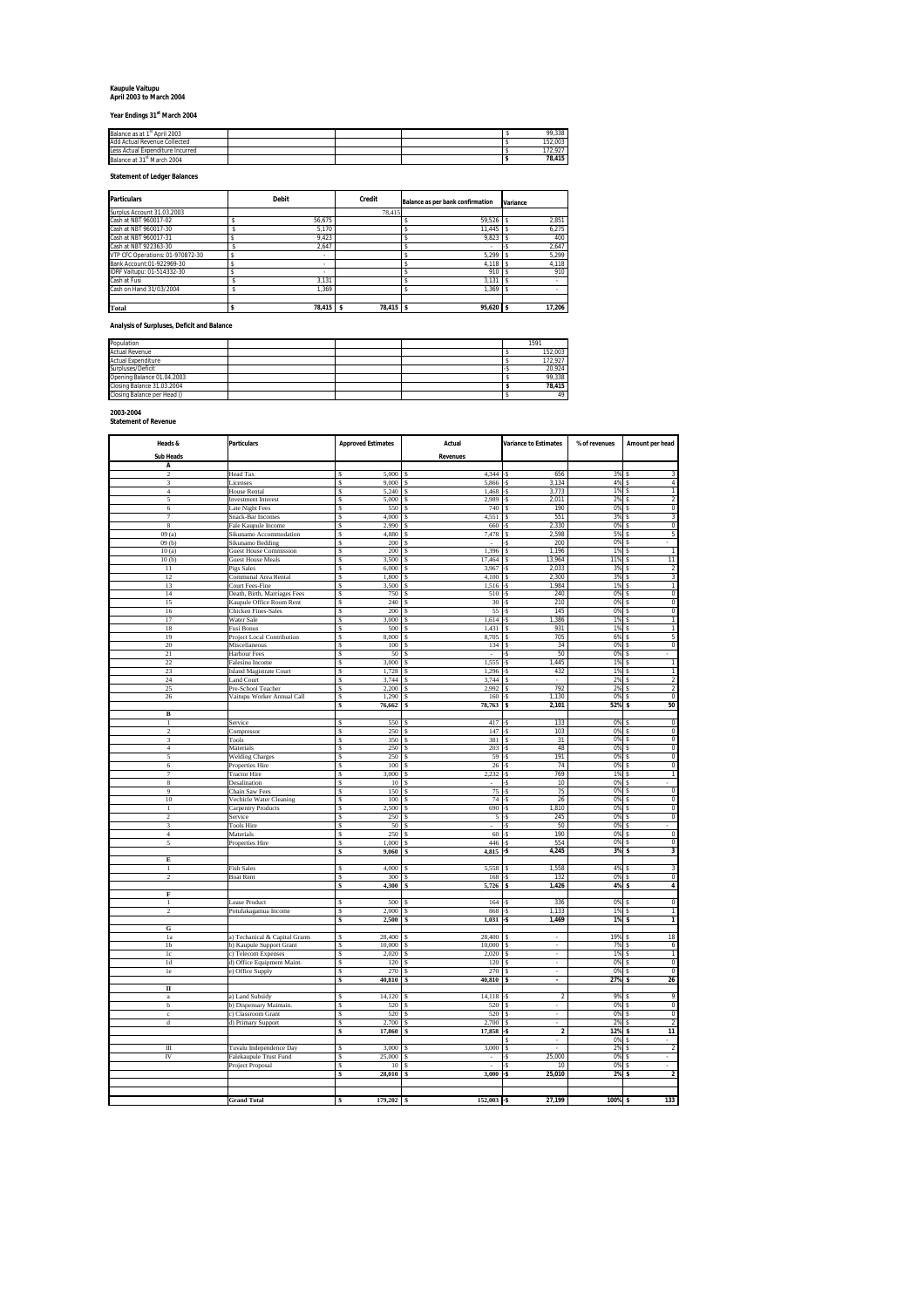#### **2003-2004 Statement of Expenditures**

| Heads &<br><b>Sub Heads</b>    | <b>Particulars</b>                                     | Approved<br>Estimate           | Actual<br><b>Expenditures</b>           | Variance to estimate                          | % of expenditure | Amount per head                                          |
|--------------------------------|--------------------------------------------------------|--------------------------------|-----------------------------------------|-----------------------------------------------|------------------|----------------------------------------------------------|
| ı                              |                                                        |                                |                                         |                                               |                  |                                                          |
| $\mathbf{1}$<br>$\overline{2}$ | Account clerk<br>Clerk/Typist                          | 2,222<br>ŝ<br>2,095<br>s       | 2,220<br>ŝ<br>2,103<br>s                | $\overline{2}$<br>S.<br>8<br>-S               | 1%<br>1%         | s<br>1<br>s                                              |
| 3<br>$\overline{4}$            | Kaupule Orderly<br>Aliki Order                         | 1,917<br>\$<br>\$<br>992       | 1,913<br>ŝ<br>992<br>\$                 | s<br>$\overline{4}$<br>\$<br>$\boldsymbol{0}$ | 1%<br>1%         | Ś<br>s<br>1                                              |
| 5<br>6                         | Cleaner 1<br>Cleaner 2                                 | 1,558<br>s<br>1,558<br>ŝ       | 1,557<br>ŝ<br>1,045<br>ŝ                | $\mathbf{1}$<br>\$<br>s<br>513                | 1%<br>1%         | $\mathbf{1}$<br>s<br>ŝ<br>$\mathbf{1}$                   |
| 7<br>8                         | Snack-Bar Keeper                                       | \$<br>1,917<br>1,755<br>s      | 1,917<br>s.<br>1,847<br>Ŝ               | $\bf{0}$<br>\$<br>$92\,$<br>-Ŝ                | 1%<br>1%         | 1<br>s<br>$\overline{1}$<br>s                            |
| 9                              | Store-Keeper<br>Mechanic Foreman                       | \$<br>2,843                    | 2,843                                   | $\,0\,$                                       | 2%               | $\overline{a}$                                           |
| 10<br>11                       | Assistance Foreman<br>Permanent Labour 1               | 2,158<br>\$<br>\$<br>1,755     | 2,183<br>\$<br>1,721<br>\$              | 25<br>34<br>\$                                | 1%<br>1%         | s<br>$\mathbf{1}$<br>ŝ                                   |
| 12<br>13                       | Permanent Labour 2<br>Driver 1                         | 1,439<br>ŝ<br>ŝ<br>2,033       | 1,191<br>1,616<br>ŝ                     | 248<br>s<br>417<br>\$                         | 1%<br>1%         | Ś<br>1<br>1<br>ŝ                                         |
| 14<br>15                       | Driver 2<br>Carpentry Foreman                          | 1,671<br>s<br>2,631<br>ŝ       | 643<br>ŝ<br>2,631<br>s                  | 1,028<br>\$<br>$\theta$<br>\$                 | $0\%$<br>2%      | $\pmb{0}$<br>ŝ<br>$\sqrt{2}$<br>s                        |
| 16                             | Assistance Foreman                                     | 2,528<br>\$                    | 2,061<br>\$                             | 467<br>\$                                     | 1%               | s<br>1                                                   |
| 17<br>18                       | Permanent Labour 3<br>Leading Hand                     | \$<br>1,558<br>\$<br>1,994     | ŝ<br>1,635<br>1,921<br>Ŝ                | $77\,$<br>-S<br>73<br>s                       | 1%<br>1%         | $\mathbbm{1}$<br>s<br>$\mathbf{1}$<br>$\hat{\mathbf{s}}$ |
| 19<br>20                       | Assist. Leading Hand<br>Permanent Labour 3             | \$<br>1,917<br>1,558<br>s      | 1,917<br>ŝ<br>1,558<br>s                | s<br>$\theta$<br>\$<br>$\overline{0}$         | 1%<br>1%         | $\mathbf{1}$<br>s<br>$\mathbf{1}$<br>s                   |
| 21<br>22                       | Permanent Labour 5<br>Fisherman 1                      | 1,158<br>ŝ<br>1,808<br>\$      | 1,486<br>\$<br>1,806                    | 328<br>-Ŝ<br>$\overline{2}$                   | 1%<br>1%         | 1<br>ŝ<br>1                                              |
| 23<br>24                       | Fisherman 2<br>Fisherman 3                             | 1,606<br>\$<br>Ś<br>1,439      | 1,382<br>s<br>1,551<br>s                | 224<br>s<br>112                               | 1%<br>1%         | $\mathbf{1}$<br>s<br>$\mathbf{1}$<br>s                   |
| 25                             | Pre-School Teacher 1                                   | 480<br>ŝ                       | 480                                     | s                                             | $0\%$            | $\pmb{0}$<br>Ŝ                                           |
| 26<br>27                       | Pre-School Teacher 2<br>Pre-School Teacher 3           | \$<br>480<br>480<br>s          | 520<br>ŝ<br>480<br>s                    | 40<br>-Ŝ<br>-S                                | $0\%$<br>0%      | 0<br>s<br>$\overline{0}$<br>s                            |
| 28                             | Casual Labour                                          | 6,000<br>\$<br>\$<br>51,550    | 5,911<br>\$<br>49,129<br>\$             | 89<br>s<br>2,421<br>\$                        | 3%<br>28%        | $\sqrt{4}$<br>31<br>s                                    |
| $1-02$<br>j.                   | Kaupule Allowances                                     | 8,370<br>ŝ                     | 7,953                                   | s<br>418<br>s                                 | 0%<br>5%         | s<br>$\hat{\mathbf{s}}$<br>5                             |
| ii                             | Aliki Allowances                                       | \$<br>3,690                    | 3,176<br>ŝ                              | 514<br>\$                                     | 2%               | $\overline{2}$<br>s                                      |
| iii<br>iv                      | PHCC Allowances<br>School-Committee Allowance          | 1,172<br>s<br>ŝ<br>986         | 1,340<br>Ŝ<br>559                       | 168<br>-S<br>427                              | 1%<br>$0\%$      | $\overline{1}$<br>s<br>$\overline{0}$                    |
| V<br>vi                        | <b>IDRF Allowances</b><br><b>Budget Allowances</b>     | 586<br>\$<br>525<br>ŝ          | 124<br>\$<br>255<br>\$                  | 462<br>270<br>-S                              | 0%<br>0%         | $\,0\,$<br>s<br>$\overline{\mathbf{0}}$<br>ŝ             |
| vii<br>viii                    | Bye Law<br>Tuvalu Day                                  | 460<br>ŝ<br>\$<br>340          | 110<br>\$                               | S<br>460<br>230<br>\$                         | $0\%$<br>0%      | $\pmb{0}$<br>s                                           |
| Х                              | <b>IDDC Allowances</b>                                 | 300<br>s                       | \$<br>$\sim$                            | $\overline{300}$<br>\$                        | $0\%$            | s<br>$\overline{\phantom{a}}$                            |
| $1-02$                         |                                                        | 16,429<br>\$                   | 13,517<br>s                             | 2,913<br>\$                                   | 8%<br>$0\%$      | 8<br>s                                                   |
| $\mathfrak{p}$<br>3            | Acting Allowances<br>Overtimes                         | 100<br>ŝ<br>\$<br>1,300        | 105<br>s<br>1,894                       | $\overline{5}$<br>-Ŝ<br>594<br>ŝ              | 0%<br>1%         | $\pmb{0}$<br>ŝ<br>$\mathbf{1}$<br>s                      |
| 4<br>5                         | Bonus<br>Provident Fund                                | ŝ<br>1,000<br>4,590<br>s       | 1,996<br>ŝ<br>4,639<br>s                | 996<br>-S<br>49<br>-S                         | 1%<br>3%         | $\mathbf{1}$<br>ŝ<br>3<br>s                              |
|                                |                                                        | 6,990<br>\$                    | 8,634<br>s                              | 1,644<br>-S                                   | 5%               | 5<br>ŝ<br>s                                              |
| ı<br>1                         | Office Equipment Maintenance                           | 1,120<br>s                     |                                         | 1,120<br>\$                                   | 0%<br>0%         | s                                                        |
| $\boldsymbol{2}$<br>3          | Office Supplies<br>Kaupule Entertainment               | 1,500<br>Ś<br>300<br>ŝ         | 3,695<br>264                            | 2,195<br>Ś<br>s<br>36                         | 2%<br>$0\%$      | $\sqrt{2}$<br>s<br>$\pmb{0}$<br>Ŝ                        |
| $\overline{4}$<br>5            | <b>Building Maintenance</b><br><b>Audit Fee</b>        | 4,000<br>s<br>700<br>s         | 371<br>s<br>s<br>٠                      | 3,629<br>-S<br>700<br>-S                      | 0%<br>0%         | $\overline{0}$<br>s<br>s                                 |
| 6                              | Tuvalu Day                                             | 3,000<br>\$                    | 2,934                                   | s<br>66                                       | 2%               | $\sqrt{2}$<br>9                                          |
| 7<br>8                         | Kaupule Lease Rent<br><b>Telecom Expenses</b>          | \$<br>14,830<br>2,020<br>ŝ     | 14,725<br>\$<br>2,106<br>s              | 105<br>\$<br>86<br>-S                         | 9%<br>1%         | s<br>$\overline{1}$<br>s                                 |
| 9                              | Snack-Bar Expenses                                     | 2,000<br>ŝ<br>29,470<br>ŝ      | 2,455<br>ŝ<br>26,550<br>\$              | 455<br>-Ŝ<br>2,920<br>\$                      | 1%<br>15%        | $\hat{\mathbf{s}}$<br>$\overline{2}$<br>$17\,$<br>s      |
| $\mathbf u$<br>10a             | Expenses                                               | 500<br>s                       | 292                                     | s<br>208<br>Š                                 | $0\%$<br>0%      | s<br>$\overline{\phantom{a}}$<br>$\overline{0}$          |
| 10 <sub>b</sub>                | Bedding                                                | 200<br>\$<br>ŝ                 | 85<br>\$<br>15,638<br>\$                | 116<br>-S                                     | 0%<br>9%         | $\,0\,$<br>s<br>ŝ                                        |
| 10c<br>11                      | Meals<br>Falekaupule Entertainment                     | 3,500<br>2,500<br>ŝ            | 1,085                                   | 12,138<br>s<br>1,416                          | 1%               | $10$<br>$\mathbf{1}$                                     |
| 12<br>13                       | <b>Travelling Expenses</b><br>Primary School Expenses  | \$<br>200<br>2,700<br>s        | 145<br>ŝ<br>1,787<br>ŝ                  | 55<br>\$<br>913<br>\$                         | $0\%$<br>1%      | $\,0\,$<br>Ŝ<br>$\mathbf 1$<br>s                         |
| 14<br>15                       | Dispensary Maintenance<br><b>Project Costs</b>         | 520<br>ŝ<br>\$<br>100          | s<br>\$                                 | 520<br>\$<br>100<br>\$                        | 0%<br>0%         | s                                                        |
| 16<br>17                       | Department Warrants<br>Contingency                     | \$<br>10<br>\$<br>10           | i,<br>ŝ<br>Ŝ                            | \$<br>$10\,$<br>$10\,$<br>s                   | 0%<br>0%         | ÷,<br>ŝ<br>s                                             |
| 18                             | <b>Electricity Bill/Equipment</b>                      | ŝ<br>2,500                     | 2,885<br>ŝ                              | 385<br>-S                                     | 2%               | $\overline{2}$<br>s                                      |
| 19<br>20                       | Kainaki Lease<br>Miscellaneous                         | 2,235<br>s<br>100<br>ŝ         | 2,210<br>Ŝ<br>783<br>s                  | 25<br>\$<br>683<br>-Ŝ                         | 1%<br>0%         | $\overline{1}$<br>s<br>$\bf 0$<br>ŝ                      |
| 21<br>22                       | Kaupule Lease Upkeeping<br>Magistrate Court Allowances | 500<br>\$<br>1,728<br>\$       | 169<br>2,059<br>s                       | 331<br>331                                    | 0%<br>1%         | $\pmb{0}$<br>-S<br>$\mathbf{1}$<br>s                     |
| 23<br>24                       | Land Court Allowance<br>Anipule Maintennace            | Ś<br>3,744<br>2,000<br>ŝ       | 2,614<br>1,667                          | 1,130<br>333<br>s                             | 2%<br>1%         | $\overline{2}$<br>$\mathbf{1}$<br>ŝ                      |
| 25<br>$\mathbf{1}$             | Pre-School Teacher Wages<br><b>Tractor Fuel Oil</b>    | 2,200<br>s<br>1,500<br>\$      | 2.992<br>s<br>2,923<br>\$               | 792<br>-S<br>1,423<br>-S                      | 2%<br>2%         | $\overline{\mathbf{c}}$<br>s<br>$\boldsymbol{2}$<br>s    |
|                                | quipment Fuel/Oil                                      | 700                            | 798                                     | 98                                            | 0%               |                                                          |
| 3<br>$\overline{4}$            | General Maintenance<br>Private Tools                   | \$<br>200<br>s                 | \$<br>397<br>s                          | 197<br>-\$<br>\$                              | 0%<br>0%         | $\overline{0}$<br>s<br>s                                 |
| 5<br>6                         | <b>Desalination Plants Fuel</b><br>Generator Fuel      | 200<br>s<br>ŝ<br>100           | \$<br>$\cdot$<br><sub>\$</sub>          | $200\,$<br>s<br>\$<br>100                     | $0\%$<br>$0\%$   | s<br>$\sim$<br>s                                         |
| $II-04$                        |                                                        | 27,947<br>s                    | 38,528<br>s                             | 10,581<br>-Ś                                  | 22%              | 24<br>-S                                                 |
| 1                              | Furniture making                                       | 2,500<br>\$                    | 126<br>\$                               | 2,374<br>\$                                   | $0\%$            | $\pmb{0}$<br>s                                           |
| $\overline{\phantom{a}}$<br>3  | Private Tool Hire<br>General Maintenance               | \$<br>50<br>100<br>\$          | $\hat{\mathbf{x}}$<br>12<br>ŝ           | s<br>50<br>s<br>$88\,$                        | $0\%$<br>0%      | s<br>$\overline{0}$<br>s                                 |
| 4<br>5                         | <b>Fishing Gear</b><br>Maintenance                     | 400<br>\$<br>200<br>s          | ŝ<br>702<br>94<br>ŝ                     | -Ŝ<br>302<br>107<br><sub>S</sub>              | 0%<br>$0\%$      | $\bf 0$<br>s<br>$\pmb{0}$<br>ŝ                           |
| Ш                              |                                                        | 3,250<br>\$                    | 933<br>\$                               | \$<br>2,317                                   | $1\%$            | $\overline{1}$<br>\$                                     |
| $\mathbf{1}$                   | Strong Safe                                            | 2,000<br>ŝ                     | 1,349<br>\$                             | 651<br>\$                                     | 1%               | $\overline{1}$<br>ŝ                                      |
| $\sqrt{4}$<br>6a               | Portable Water Pump<br>Tool & Spare Parts Carpentry    | \$<br>1,000<br>s<br>$1,000$ \$ | ŝ<br>807                                | 1,000<br>\$<br>\$<br>193                      | 0%<br>$0\%$      | \$<br>s<br>$\mathbf{1}$                                  |
| 6b                             | Tools & Spare Parts Mechanic                           | s<br>3,000<br>7,000<br>\$      | 5,743<br>ŝ<br>7,899<br>\$               | 2,743<br>-S<br>899<br>-Ś                      | 3%<br>$5\%$      | $\overline{4}$<br>s.<br>5<br>s                           |
| Ш<br>8                         |                                                        | 300<br>s                       | 289<br>s                                | $11\,$<br>-S                                  | 0%               | $\overline{0}$<br>s                                      |
| 9                              | Bicycle<br>Snack-Bar New Building                      | 1,200<br>\$                    | 1,169                                   | 31<br>s                                       | 1%               | \$<br>$\mathbf{1}$                                       |
| 10<br>71                       | Mechanical Workshop Renovation<br>Sikunamo Furnishing  | \$<br>2,000<br>1,500<br>s      | $1,051$ \$                              | 2,000<br>s<br>449                             | $0\%$<br>1%      | s<br>$\sim$<br>$\overline{1}$<br>s                       |
| IV                             |                                                        | \$<br>5,000                    | 2,510<br>Ś                              | 2,490<br>\$                                   | $1\%$            | $\overline{2}$<br>s                                      |
| $\mathbf{1}$<br>$\overline{2}$ | Cistern<br>Sea-Wall Maintenance                        | 1,000<br>\$<br>5,000<br>ŝ      | \$<br>s.<br>×,                          | 1,000<br>\$<br>5,000<br>\$                    | 0%<br>0%         | s<br>s<br>$\overline{a}$                                 |
| 3                              | Dot TV                                                 | \$<br>50,000                   | <sub>\$</sub><br>$\sim$                 | \$<br>50,000                                  | $0\%$            | s<br>$\cdot$                                             |
| 4<br>5                         | Falekaupule Trust Fund<br>Chicken Craps (Phase 2)      | $50,000$ \$<br>ŝ<br>5,000<br>s | $\overline{\phantom{a}}$<br>5,000<br>ŝ. | \$<br>50,000<br><sub>S</sub>                  | 0%<br>3%         | s<br>$\overline{\phantom{a}}$<br>3<br>s                  |
| 6<br>$\overline{7}$            | Pigs Pens<br>Falesinu                                  | 15,000<br>Ŝ<br>\$<br>1,500     | 16,637<br>\$<br>\$<br>3,580             | -Ŝ<br>1,637<br>2,080<br>-\$                   | 10%<br>2%        | $10$<br>Ŝ<br>s<br>$\overline{2}$                         |
|                                | Other charges                                          | \$<br>127,500                  | 25,217<br>\$                            | 102,283<br>s                                  | $15%$ \$         | 16                                                       |
|                                | Shortage found during the year                         | \$                             | \$<br>$11$ -S                           | 11                                            | 0%               | $\pmb{0}$<br>s                                           |
|                                |                                                        | \$<br>$\cdot$                  | $11 - $$<br>\$                          | $11\,$                                        | $0\%$            | $\pmb{0}$<br>s                                           |
|                                | <b>Grand Total</b>                                     | $147,636$ \$<br>\$             | $172,927 - $$                           | 25,291                                        | $100\%$ \$       | 109                                                      |

| <b>Advances given</b>           | Amount   |
|---------------------------------|----------|
| Advance Account- Tilaima Logo   | 386.45   |
| Advance Account - Silu Malaga   | 275      |
| Accumulated surplus (2000-2001) | 593      |
| Accumulated Surplus (2001-2002) | 10049 44 |
| Accumulated Surplus (2002-2003) | 28       |
| Shortage found during the year  | 10.61    |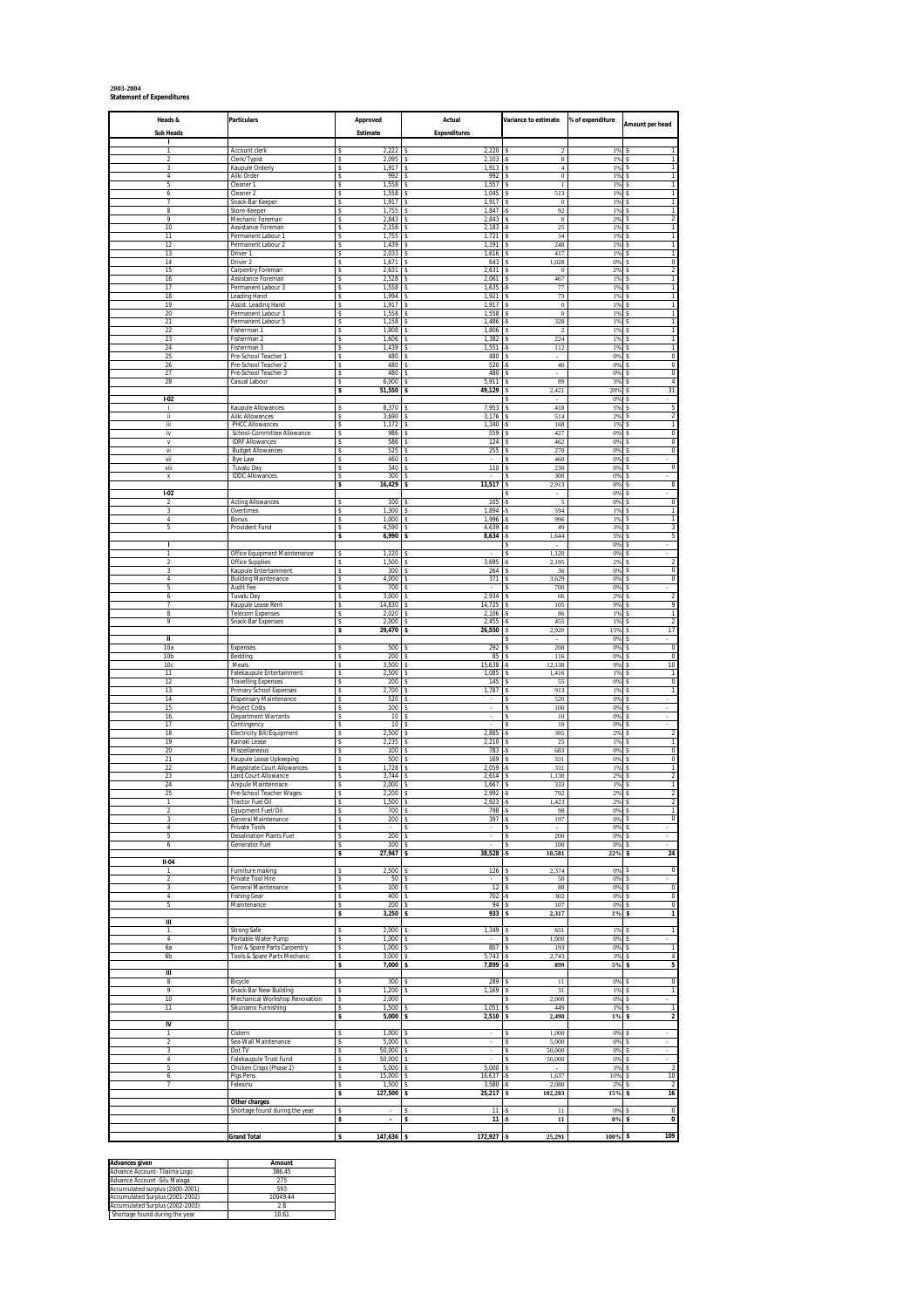To the members of Tuvalu's Parliament and the Ulu Aliki of Vaitupu,

#### **Report on the Financial Statements**

We have audited the accompanying financial statements of the Vaitupu Kaupule, which comprise Statement of Revenue, Statement of Expenditure and Analysis of Surpluses and Deficit for the year ended 31 March 2005 and the Bank Statement of Ledger Balances as at 31 March 2005.

#### *Management's Responsibility for the Financial Statements*

Management is responsible for the preparation of these financial statements in accordance with section 71 of the Falekaupule Act and accompanying financial instructions, and for such internal control as management determines is necessary to enable the preparation of financial statements that are free from material misstatement, whether due to fraud or error.

#### *Auditor's Responsibility*

Our responsibility is to express an opinion on these financial statements based on our audit. This responsibility arises from section 74 of the Falekaupule Act.

We conducted our audit in accordance with the International Organisation of Supreme Audit Institution's (INTOSAI) Auditing Standards, which incorporate the International Auditing Standards. These standards require that we comply with ethical requirements and, plan and perform the audit to obtain reasonable assurance about whether the financial statements are free from material misstatement. An audit involves performing procedures to obtain audit evidence about the amounts and disclosures in the financial statements.

The procedures selected depend on the auditor's judgment, including the assessment of the risks of material misstatement of the financial statements, whether due to fraud or error. In making those risk assessments, the auditor considers internal control relevant to the entity's preparation and fair presentation of the financial statements in order to design audit procedures that are appropriate in the circumstances, but not for the purpose of expressing an opinion on the effectiveness of the entity's internal control. An audit also includes evaluating the appropriateness of accounting policies used and the reasonableness of accounting estimates made by management, as well as evaluating the overall presentation of the financial statements. We did not examine every transaction, nor do we guarantee complete accuracy of the financial statements.

We believe that the audit evidence we have obtained is sufficient and appropriate to provide a basis for our qualified audit opinion.

#### *Basis for Qualified Opinion*

The Vaitupu Kaupule closing cash balances in the financial statements were not able to be reconciled to the bank statement balances. The cash on hand balance reported in the financial statements compared to the bank account balance was understated by \$11,921. This variance occurred due to all bank accounts and all their transactions not being included in the financial statements. We were unable to obtain sufficient appropriate audit evidence surrounding the completeness of the Statement of Revenue and the Statement of Expenditure, as well as the Analysis of Surpluses, Deficit and Balances. This is a material effect on the financial statements.

#### *Qualified Opinion*

In our opinion, except for the possible effects of the matter described in the Basis for Qualified Opinion paragraph, the financial statements of Vaitupu Kaupule for the year ended 31 March 2005 are prepared, in all material respects, in accordance with the Falekaupule Act.

#### *Independence*

When carrying out the audit we followed the independence requirements of the Office of the Auditor General, which incorporate the independence requirements of the International Standards of Auditing and the International Organisation of Supreme Audit Institutions.

Eli Lopati Acting Auditor General of Tuvalu 27 January 2014 Vaiaku, Funafuti, Tuvalu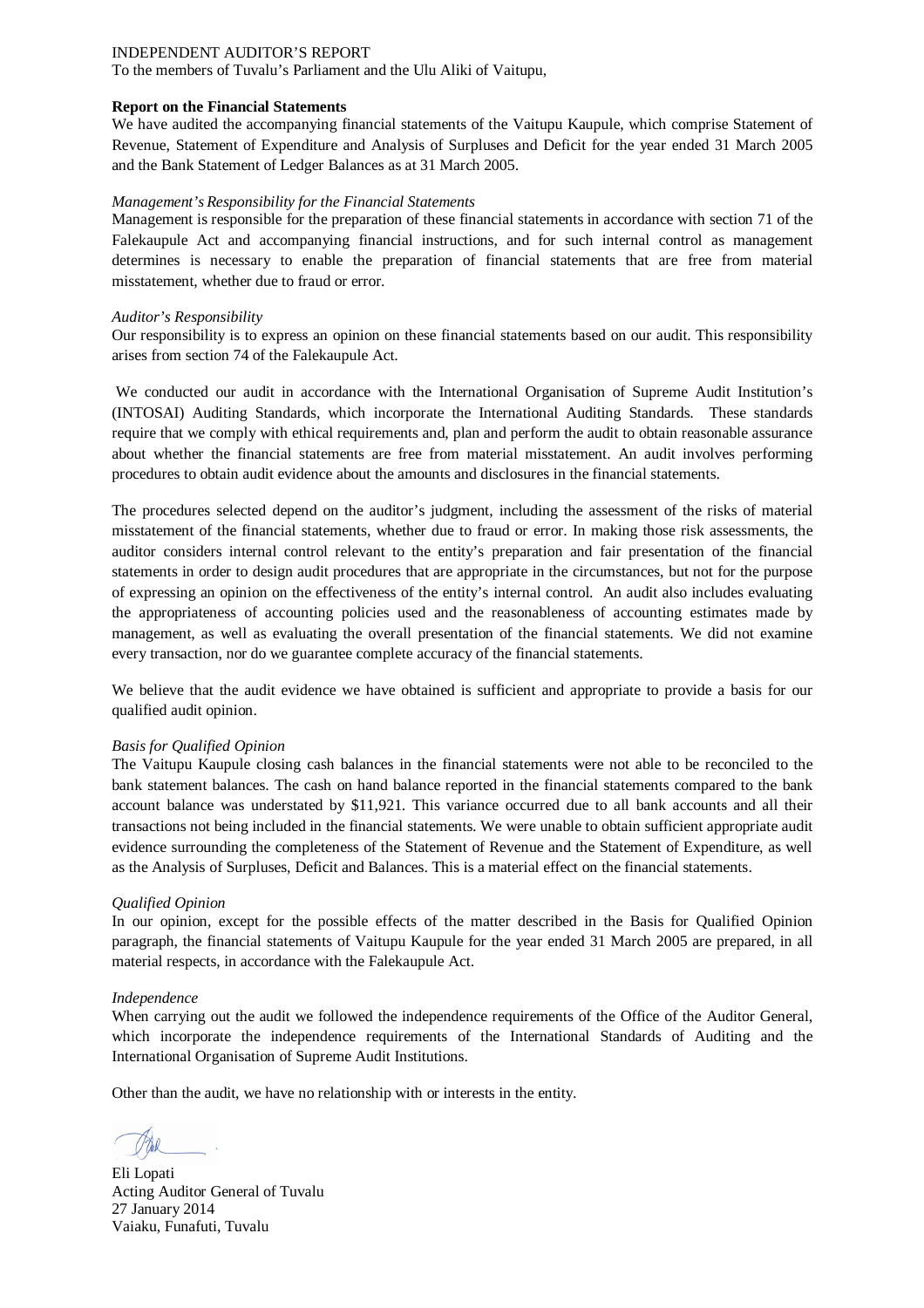#### **Kaupule Vaitupu April 2004 to March 2005**

**Year Ending 31st March 2005**

| Balance as at 1st April 2004<br>Add Actual Revenue Collected<br>Less Actual Expenditure Incurred |              |        |                                     |        |          | 78.415<br>143.151<br>158.687 |
|--------------------------------------------------------------------------------------------------|--------------|--------|-------------------------------------|--------|----------|------------------------------|
| Balance at 31st March 2005                                                                       |              |        |                                     |        |          | 62.879                       |
| <b>Statement of Ledger Balances</b>                                                              |              |        |                                     |        |          |                              |
| <b>Partculars</b>                                                                                | <b>Debit</b> | Credit | Balance as per bank<br>confirmation |        | Variance |                              |
| Surplus Account as at 31" March 2005                                                             |              | 62.879 |                                     |        |          |                              |
| Cash at NBT 960017-02                                                                            | 59.971       |        |                                     | 61.699 |          | 1.728.27                     |
|                                                                                                  |              |        |                                     |        |          |                              |

| Total                     | 62.879 | 62.879 | 74.799 | 11.920   |
|---------------------------|--------|--------|--------|----------|
| Cash on Hand 31/03/2004   | 71     |        |        |          |
| Cash at Fusi              | 2.101  |        | 2.101  |          |
| IDRF Valtupu 01-514332-30 |        |        | 865    | 864.86   |
| Bank Account 01-922969-30 |        |        | 1.652  | 1.651.65 |
| VTP CFC Operations        |        |        | 776    | 775.70   |
| Cash at NBT 922363-30     | 112    |        |        | 112.12   |
| Cash at NBT 960017-31     | 121    |        | 4.31)  | 4.196.04 |
| Cash at NBT 960017-30     | 502    |        | 3.318  | 2.816.01 |
| Cash at NBT 960017-02     | 59.971 |        | 61.699 | 1.728.27 |

#### **Analysis of Surpluses, Deficit and Balance**

| Population                 |  |  | 1591    |
|----------------------------|--|--|---------|
| Actual Revenue             |  |  | 143.151 |
| Actual Expenditure         |  |  | 158,687 |
| Surpluses/Deficit          |  |  | 15,536  |
| Opening Balance 01.04.2004 |  |  | 78.415  |
| Closing Balance 31.03.2005 |  |  | 62,879  |
| Closing Balance per Head 0 |  |  | 40      |

#### **2004-2005 Statement of Revenue**

| Heads &                               | Particulars                                          | <b>Approved Estimates</b> | Actual                                                              | Variance to<br><b>Estimates</b>    | % of revenues        | Amount per head                                     |
|---------------------------------------|------------------------------------------------------|---------------------------|---------------------------------------------------------------------|------------------------------------|----------------------|-----------------------------------------------------|
| Sub Hea                               |                                                      |                           | Revenu                                                              |                                    |                      |                                                     |
| A                                     | Head Tax                                             | 5.000                     | 4,276                                                               | 724                                | 3%                   |                                                     |
| $\mathbf{R}$                          | Licenses                                             | 10,000<br>s               | 7,241<br>ś                                                          | ż.<br>2.759                        | 5%                   | s<br>5                                              |
| 4(a)                                  | <b>Kaupule Living Quaters</b>                        | 2.970<br>s                | 1,618<br>-S                                                         | ۰Ŝ.<br>1.353                       | 1%                   | s<br>1                                              |
| 4(b)                                  | Private Living Quaters                               | s<br>2.000                | l s                                                                 | 2.000<br>۰Ŝ                        | 0%                   |                                                     |
| 5                                     | Communal Area Rents                                  | s<br>$2,150$ \$           | 1,900                                                               | -s<br>250                          | 1%                   |                                                     |
| 6<br>7                                | Kaupule Office Room Rents                            | s<br>240<br>s<br>1.210    | 30<br>s<br>435<br>ś                                                 | -Š<br>210<br>ż.<br>775             | n%<br>0%             | $\theta$<br>s<br>s<br>$\circ$                       |
| 8                                     | <b>Boat Rental</b><br>Picnic Bureau                  | s<br>1.000                | 190<br>s                                                            | ۰Ŝ<br>810                          | 0%                   | $\theta$<br>-5                                      |
| 9                                     | Late Night Fees                                      | s<br>700                  | s<br>480                                                            | ۰Ŝ<br>220                          | 0%                   | O                                                   |
| 10                                    | Birth, Deaths, Marriage Fees                         | 500<br>s                  | 642<br>l S                                                          | 142<br>s                           | 0%                   | O<br>s                                              |
| 11                                    | Habour Fees                                          | 50<br>s                   | 25<br>s                                                             | 25<br>۰\$                          | 0%                   | \$<br>o                                             |
| 12                                    | Court Fees / Fines                                   | 2,500<br>\$               | 2,736                                                               | \$<br>236                          | 2%                   | 2                                                   |
| 13<br>$\overline{14}$                 | Pig Fines / Fees                                     | \$<br>5,000<br>s<br>300   | 2,705<br>s<br>$\overline{17}$<br>ś                                  | ۰s<br>2,296<br>-5                  | 2%<br>n%             | t<br>$\overline{\mathbf{z}}$<br>t<br>$\overline{0}$ |
| 15                                    | Chicken Fines / Sales<br>Café Sales                  | s<br>5.000                | 3.247<br>s                                                          | 283<br>-S<br>1.753                 | 2%                   | $\hat{\mathbf{x}}$<br>$\overline{2}$                |
| 16                                    | Water Sales                                          | s<br>3,000                | 1.553<br>s                                                          | $\cdot$ s<br>1,448                 | 1%                   | 1<br>-S                                             |
| 17                                    | Sinu Sales                                           | s<br>$3,000$ $\sqrt{5}$   | $848 - S$                                                           | 2.152                              | 1%                   | s<br>1                                              |
| 18                                    | Investment Interest                                  | s<br>3,000 S              | 3,338 \$                                                            | 338                                | 2%                   | $\overline{\mathbf{z}}$<br>-S                       |
| 19                                    | Fusi Bonus                                           | 1,500<br>\$               | 400<br>s                                                            | ۰\$<br>1,100                       | 0%                   | 0<br>s                                              |
| 20                                    | Falekaupule Income                                   | \$<br>$1,500$ \$          | 3,320 \$                                                            | 1,820                              | 2%                   | ς<br>2                                              |
| $^{21}$                               | Sikunamoa Accommodation<br>Sikunamo Meals            | 5,500<br>s<br>₹<br>5.000  | 4,360<br>s<br>R<br>5.888                                            | 1,140<br>-5<br>र<br>888            | 3%<br>4%             | 3<br>ţ<br>t<br>$\overline{4}$                       |
|                                       | Sikunamo Commission                                  | ₹<br>$600 - 5$            | 655 \$                                                              | 55                                 | 0%                   | t<br>$\overline{0}$                                 |
| 22                                    | Miscellaneous                                        | s<br>200 S                | 5.702                                                               | 5.502<br>s                         | 4%                   | s<br>4                                              |
| 23                                    | Office Equipment Charges                             | l s<br>500 S              | $180 - S$                                                           | 320                                | 0%                   | $\overline{0}$<br>s                                 |
| $\frac{1}{24}$                        | Vaitupu Workers Annual Call                          | 3,000<br>s                | 135<br>s                                                            | 2,865<br>-S                        | 0%                   | 0<br>-S                                             |
| $\overline{25}$                       | Contingency & Disaster Relief                        | 500<br>s                  | 27<br>s                                                             | 473<br>$\sim$                      | n%                   | $\overline{0}$<br>\$.                               |
|                                       |                                                      | s<br>65.420 S             | 51,946                                                              | ß<br>13,501                        | 36%                  | 33<br>×                                             |
| $\mathbf{R}$<br>ı                     | Mechanical Service                                   | 500<br>s                  | 533                                                                 | 33<br>-5                           | n%<br>0%             | <b>t</b><br>$\theta$<br>s                           |
|                                       | Compressor Charges                                   | s<br>300                  | 360S                                                                | 60                                 | 0%                   | $\overline{0}$                                      |
|                                       | Tools                                                | s                         | 489                                                                 | 489<br>s                           | 0%                   | 0                                                   |
| $\overline{4}$                        | Materials                                            | 500<br>\$                 | 254                                                                 | .s<br>247                          | 0%                   | o                                                   |
| τ                                     | <b>Welding Charges</b>                               | 300<br>ś                  | 84                                                                  | 216<br>-s                          | 0%                   | O<br>र                                              |
| 6                                     | Properties Hire<br><b>Tractor Hire</b>               | 400<br>s<br>250<br>₹      | 56<br>1.038                                                         | 344<br>-s<br>s<br>788              | 0%<br>1%             | 0<br>Ŧ<br>×                                         |
| $\overline{\mathbf{x}}$               | <b>Desalination Sale</b>                             | ŝ<br>$200 -$              |                                                                     | .s<br>$\overline{200}$             | n%                   | ×                                                   |
| q                                     | Chain Saw Fees                                       | $100-5$<br>s              | $13\overline{5}$                                                    | 87                                 | 0%                   | $\overline{0}$<br>s                                 |
| 10(a)                                 | Motorcycles Water Clean                              | $3,000$ S<br>s            | 6                                                                   | 2.994<br>l-s                       | 0%                   | $\overline{0}$<br>-5                                |
| 10(b)                                 | Cars                                                 | 10<br>s                   |                                                                     | 3<br>10                            | 0%                   |                                                     |
| $\overline{\mathbf{H}}$               | Properties Hire                                      | 250<br>ś                  |                                                                     | 3<br>250                           | 0%                   |                                                     |
| $\overline{c}$                        |                                                      | \$<br>5,010               | $2,832 - S$                                                         | 3,560                              | 7%<br>n%             | ×                                                   |
|                                       | Carpentry Products                                   | 150<br>¢                  | 124                                                                 | 26<br>-Ś                           | n%                   | $\overline{0}$<br>×                                 |
|                                       | <b>Carpentry Service</b>                             | s<br>300                  | 27                                                                  | 273<br>ż.                          | 0%                   | $\overline{0}$                                      |
|                                       | <b>Carpentry Materials</b>                           | 250<br>s                  | $\overline{9}$                                                      | 241<br>l-s                         | 0%                   | $\overline{0}$<br>-5                                |
|                                       | 4 Carpentry Properties Hire                          | 1.000<br>s                | 251<br>s                                                            | 749<br>$\cdot$ s                   | 0%                   | $\overline{0}$                                      |
|                                       |                                                      | 1,700<br>\$               | 411                                                                 | 1,289<br>ś                         | 0%                   | $\overline{0}$                                      |
| D                                     |                                                      | 5.000                     | 4.550                                                               | 450                                | 0%<br>3%             | ¢<br>3                                              |
| l(a)<br>l(b)                          | Net Fishing<br>Reef Fishing                          | 1.500<br>s                | 18<br>¢                                                             | ż.<br>1.482                        | 0%                   | s<br>$\theta$                                       |
| 10                                    | Ocean Fishing                                        | 500<br>s                  |                                                                     | 500<br>۰\$                         | 0%                   |                                                     |
| $\overline{2}$                        | <b>Grab Sales</b>                                    | s<br>1.500                |                                                                     | 1.500<br>۰Ŝ.                       | 0%                   | s                                                   |
|                                       |                                                      | 8,500 \$<br>s             | 4,568                                                               | 3,932<br>ŀs                        | 3%                   | s                                                   |
| E                                     |                                                      |                           |                                                                     |                                    | 0%                   | -S                                                  |
| l(a)                                  | Lease Fruit Sales                                    | 300<br>\$                 | $_{20}$                                                             | 280<br>۰\$                         | 0%                   | o                                                   |
| l(b)<br>10                            | egetable Sales<br><b>Toddy Trees</b>                 | ś<br>1,000<br>ś<br>750    | 370<br>s                                                            | 1,000<br>-S<br>.s<br>380           | OX<br>0%             | $\overline{0}$<br>s                                 |
| 2(a)                                  | Potufakagamua Niu etc                                | s<br>500                  | 73<br>¢                                                             | .s<br>427                          | n%                   | $\overline{0}$<br>s                                 |
| 2 <sup>°</sup>                        | Potufakagamua Fafie ect                              | s<br>800                  | s<br>$\overline{2}$                                                 | ۰Ŝ<br>799                          | 0%                   | s<br>$\theta$                                       |
|                                       |                                                      | s<br>3,350                | s<br>464                                                            | -Ś<br>2.886                        | 0%                   | $\circ$<br>s                                        |
| F                                     |                                                      |                           |                                                                     |                                    | 0%                   | s                                                   |
| F:01(a)                               | Fafine Sewing                                        | 500<br>s                  | 14<br>s                                                             | 486<br>ŀS                          | 0%                   | o<br>-S                                             |
| F:01(b)                               | Fafine Cooking                                       | 500<br>s<br>\$<br>1,000   | 108<br>\$<br>\$<br>$122 - S$                                        | 392<br>۰s<br>878                   | 0%                   | 0<br>\$<br>ॱऽ                                       |
| G                                     |                                                      |                           |                                                                     |                                    | 0%<br>n%             | 0<br>s                                              |
| I(a)                                  | Technical & Capital Grant                            | s<br>28,400 \$            | 14.992                                                              | -5<br>13,408                       | 10%                  | 3<br>৽                                              |
| I(b)                                  | Kaupule Support Grant                                | ×<br>10.000               | 10,000<br>ś                                                         | s                                  | 7%                   | s<br>6                                              |
| I(c)                                  | <b>Telecom Expenses</b>                              | s<br>2.020                | 2.020<br>s                                                          | s                                  | 1%                   | s<br>1                                              |
| I(d)                                  | Office Equipment Maintenance                         | s<br>120                  | s<br>120                                                            | s<br>ł,                            | 0%                   | o<br>\$                                             |
| I(e)                                  | <b>Office Supplies</b>                               | 270<br>s                  | 270<br>s                                                            | s                                  | 0%                   | 0<br>ś                                              |
| $\Pi(a)$<br>$\Pi(b)$                  | Lease Subsidy                                        | ₹<br>14 475<br>s<br>520   | 11.797<br>520<br>l c                                                | x.<br>2,678<br>3                   | R <sup>2</sup><br>n% | t<br>7<br>$\overline{0}$<br>s.                      |
| H(c)                                  | Dispensary Maintenance<br>Primary School Maintenance | <sub>S</sub><br>520       | 14.995<br>s                                                         | 14.475<br>s                        | 10%                  | $\overline{9}$<br>s                                 |
| III(a)                                | <b>Island Court Allowance</b>                        | s<br>1.728                | 1.774                                                               | s<br>46                            | 1%                   | 1<br>-5                                             |
| $\overline{\mathrm{III}}(\mathrm{b})$ | Lands Court Allowance                                | 3,744<br>s                | $1,872 - $$                                                         | 1,872                              | 1%                   | ī<br>-S                                             |
| III(c)                                | Preschool Teachers Wages                             | 2,200<br>s                | 2.724                                                               | 524<br>s                           | 2%                   | $\overline{\mathbf{z}}$<br>s                        |
| III(d)                                | Tuvalu Day                                           | 3,000<br>S                | 3,000                                                               | 5                                  | 2%                   | 2<br>3                                              |
| III(e)                                | Primary School Support                               | 2,700<br>s                | 50                                                                  | 2,650<br>۰s                        | 0%<br>n%             | O<br>ţ<br>×                                         |
| IV                                    | Project Proposal                                     | 10<br>s<br>69,707         | 64,135 - \$<br>¢                                                    | 10<br>5,572                        | 45%                  | 40<br>$\epsilon$                                    |
|                                       | <b>Expenditure Heads</b>                             |                           |                                                                     | s                                  | 0%                   | s                                                   |
| $1-02-01$ (i)                         | Kaupule Allowance                                    | 5                         | 2.520S<br>-S                                                        | 2,520                              | 2%                   | $\overline{2}$<br>-9                                |
| $I - 02 - 03$                         | Overtimes                                            | s                         | s<br>24                                                             | <sub>S</sub><br>$\frac{24}{4,150}$ | 0%                   | 0                                                   |
| $1 - 02 - 05$                         | Provident Fund                                       |                           | 4,150<br>s                                                          | s                                  | 3%                   | 3<br>٦                                              |
|                                       | Office Supplies                                      |                           | 39<br>$\overline{\mathbf{s}}$                                       | 39<br>$\overline{\mathbf{s}}$      | 0%                   | O<br>3                                              |
| $\overline{6}$<br>ø                   | Tuvalu Day                                           |                           | $435$ \ $\overline{\phantom{1}}$ \$<br>ß<br>$\overline{\mathbf{3}}$ | 435<br>s<br>ż                      | 0%<br>$0\%$          | O<br>0                                              |
| $\overline{17}$                       | <b>Telecom Expenses</b><br>Departmental Warra        |                           | 8.340                                                               | 3<br>8.340                         | 6%                   | 5                                                   |
| 21                                    | Miscellaneous                                        | s                         | l s<br>$1000$ s                                                     | 1.000                              | 1%                   | ı<br>×                                              |
|                                       | Kaupule Lease Upkeeping                              | s                         | l s<br>118 <sup>5</sup>                                             | 118                                | 0%                   | $\overline{0}$<br>s                                 |
| $^{24}$                               | Lands Court Allowance                                | 5                         | 936 S<br>s                                                          | 936                                | 1%                   | ī<br>s                                              |
| 26<br>7                               | reschool Teachers Wages                              |                           | 192<br>s                                                            | ॱ<br>192                           | 0%                   | $\overline{0}$                                      |
| $\overline{6}$                        | Equipment Fuel Oil<br>5k                             | Ś                         | 3<br>579<br>326<br>s                                                | 579<br>ॱ<br>ॱ<br>326               | 0%<br>n%             | O<br>$\overline{0}$                                 |
|                                       |                                                      | \$                        | s<br>18,661                                                         | 3<br>18.661                        | 12 <sup>0</sup>      | $\overline{12}$<br>र                                |
|                                       | Surplus found during the month                       |                           | 13<br>ś                                                             | 3<br>13                            | 0%                   | $\overline{0}$<br>×                                 |
|                                       |                                                      |                           |                                                                     |                                    |                      |                                                     |
|                                       | Total                                                | 154.687                   | 43,151                                                              | 12.945                             | T.                   | <b>gn</b>                                           |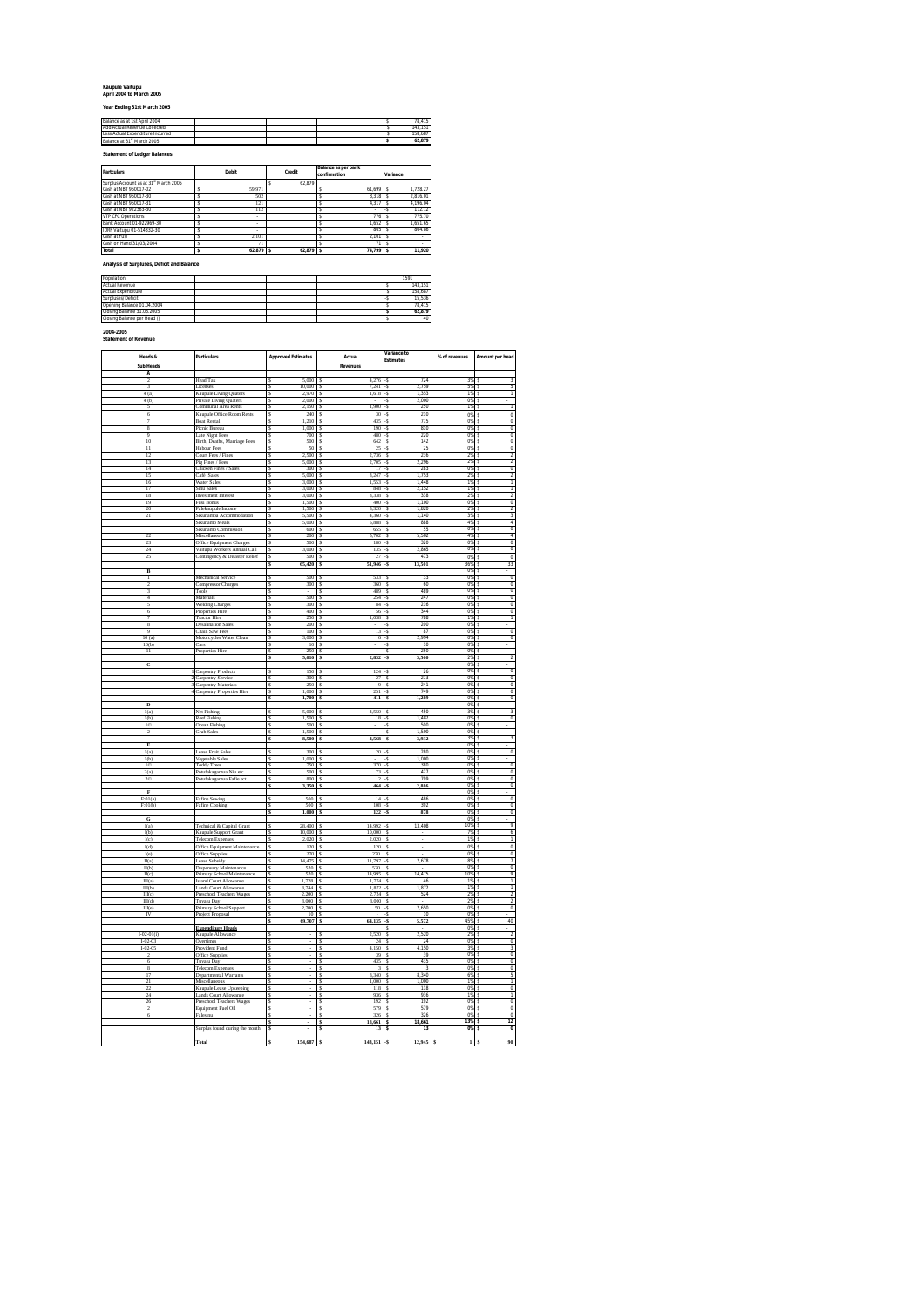#### **2004-2005 Statement of Expenditures**

| Heads &                                        | Particulars                                                                 | Approved                                 | Actual                                                   | Variance to estimate % of expenditure                     |                 | Amount per head                                                    |
|------------------------------------------------|-----------------------------------------------------------------------------|------------------------------------------|----------------------------------------------------------|-----------------------------------------------------------|-----------------|--------------------------------------------------------------------|
| Sub Heads<br>т<br>ı                            | Account clerk                                                               | Estimate<br>2.266<br>s                   | Expenditures<br>2.266<br>s                               | s<br>$\theta$                                             | 1%              | s<br>1                                                             |
| $\overline{2}$<br>3                            | Clerk/Typist<br>Orderly                                                     | s<br>2.137<br>1,955<br>\$                | s<br>1.898<br>1,925<br>\$                                | s<br>239<br>30<br>s                                       | 1%<br>1%        | s<br>$\mathbf{1}$<br>s<br>1                                        |
| $\ddot{a}$<br>5                                | Aliki Order<br>Cleaner 1                                                    | 992<br>s<br>1,589<br>\$                  | 992<br>s<br>s<br>1,492                                   | $\overline{0}$<br>s<br>s<br>97                            | 1%<br>1%        | 1<br>s<br>\$<br>ī                                                  |
| 6<br>7<br>$\overline{\mathbf{s}}$              | Cleaner <sub>2</sub><br><b>Taferian</b><br>Store-Keeper                     | 1,374<br>\$<br>1,955<br>1,995<br>\$      | 1,321<br>s<br>ś<br>1,955<br>1,995<br>s                   | s<br>53<br>$\overline{0}$<br>Ś<br>S<br>$\overline{0}$     | 1%<br>1%<br>1%  | ī<br>s<br>š<br>1                                                   |
| $\bf{Q}$<br>10                                 | Mechanic Foreman<br>Assistance Foreman                                      | Ś<br>2.900<br>s<br>2.201                 | s<br>2.425<br>2.201<br>s                                 | s<br>475<br>$\theta$<br>s                                 | 2%<br>1%        | s<br>s                                                             |
| 11<br>12                                       | Mechanic Foreman<br>Driver 1                                                | 1.790<br>s<br>2,073<br>\$                | 1.039<br>s<br>2,057<br>s                                 | 751<br>s<br>16<br>s                                       | 1%<br>1%        | s<br>\$                                                            |
| 13<br>14<br>15                                 | Driver <sub>2</sub><br>Carpentry Labour<br>Assistance Foreman               | 1,658<br>\$<br>2,684<br>\$<br>1,995<br>ś | 1,658<br>s<br>1,522<br>s<br>1,998                        | $\,$ 0<br>s<br>1,162<br>S<br>Ś<br>$\overline{\mathbf{3}}$ | 1%<br>1%<br>1%  | \$<br>\$<br>\$                                                     |
| 16<br>17                                       | Carpentry Labour<br>Leading Hand                                            | s<br>1,658<br>s<br>1.983                 | 1,594<br>s<br>1.896<br>ś                                 | s<br>64<br>87<br>s                                        | 1%<br>1%        | \$<br>1<br>Ś                                                       |
| 18<br>19                                       | Assist. Leading Hand<br>Labour 1                                            | s<br>1.955<br>s<br>1.589                 | s<br>1.955<br>s<br>1.546                                 | s<br>$\theta$<br>s<br>43                                  | 1%<br>1%        | s<br>s<br>1                                                        |
| 20<br>$^{21}$<br>22                            | abour 2<br><b>Fishery Foreman</b>                                           | 1,589<br>s<br>1,844<br>s<br>\$           | 1,577<br>s<br>1,830<br>s<br>1,594<br>s                   | 12<br>s<br>14<br>s<br>44<br>s                             | 1%<br>1%<br>1%  | 1<br>s<br>1<br>\$<br>\$<br>ī                                       |
| 23<br>24                                       | Fisherman 1<br>Fisherman 2<br>Pre-School Teacher 1                          | 1,638<br>1,374<br>ś<br>480<br>Ś          | s<br>1,050<br>480<br>s                                   | s<br>324<br>s                                             | 1%<br>0%        | \$<br>1<br>š<br>O                                                  |
| 25<br>26                                       | Pre-School Teacher 2<br>Pre-School Teacher 3                                | s<br>480<br>s<br>480                     | ś<br>480<br>s<br>480                                     | s<br>s<br>×.                                              | 0%<br>0%        | t<br>$\overline{\phantom{a}}$<br>$\overline{0}$<br>s               |
| 27                                             | Casual Labour                                                               | s<br>5.600<br>s<br>50,234                | s<br>2.682<br>s<br>43,906                                | s<br>2.918<br>s<br>6,328                                  | 2%<br>28%       | s<br>$\overline{2}$<br>28<br>s                                     |
| $\mathbf{I}$<br>l(i)<br>$\frac{1}{2}$ (ii)     | Kaupule Allowances<br>Aliki Allowances                                      | 8,370<br>s<br>3,690<br>\$                | 10,510<br>s<br>2,740<br>s                                | 2,140<br>۰S<br>950<br>s                                   | 7%<br>2%        | \$<br>7<br>$\overline{\mathbf{c}}$<br>š                            |
| $1$ (iii)<br>$1$ (iv)                          | PHCC Allowances<br>ichool-Committee Allowano                                | ś<br>1,296<br>1,370<br>\$                | 1,223<br>1,391<br>s                                      | 73<br>21<br>S                                             | 1%<br>1%        | ī<br>ś<br>š<br>T                                                   |
| 1(v)<br>1 (vi)                                 | <b>IDRF</b> Allowances<br><b>Budget Committee Allowances</b>                | s<br>834<br>s<br>525                     | s<br>462<br>425<br>s                                     | s<br>372<br>s<br>100                                      | 0%<br>0%        | s<br>$\circ$<br>s<br>$\circ$                                       |
| 1(vii)<br>$1$ (viii)                           | <b>Bye Law Committee</b><br>Tuvalu Day Commission                           | s<br>460<br>\$<br>340                    | s<br>s                                                   | s<br>460<br>s<br>340                                      | 0%<br>0%        | s<br>\$                                                            |
| $1$ (ix)<br>$I - 02 - 01(x)$                   | <b>IDDC</b> Allowances<br>Cultural Committee                                | 360<br>\$<br>385<br>\$<br>17,630<br>\$   | 225<br>s<br>695<br>s<br>Ś<br>17,671                      | 135<br>s<br>310<br>.s<br>41<br>Ś                          | 0%<br>0%<br>11% | $\overline{\mathbf{0}}$<br>\$<br>O<br>\$<br>11<br>\$               |
| п                                              | Acting Allowance                                                            | 200                                      | 150                                                      | 50                                                        | 0%              | 0                                                                  |
| 3<br>$\overline{4}$                            | Overtimes<br>Bonus                                                          | s<br>1.300<br>s<br>1.500                 | s<br>1.179<br>s<br>1.330                                 | s<br>121<br>s<br>170                                      | 1%<br>1%        | s<br>$\mathbf{1}$<br>s<br>1                                        |
| 5<br>$\mathbf{I}$                              | Provident Fund<br>Office Equipment Maintenance                              | 4,492<br>s<br>Ś<br>1,000                 | 8,362<br>s<br>\$<br>13                                   | 3,870<br>S<br>s<br>987                                    | 5%<br>0%        | 5<br>\$                                                            |
| 2<br>3                                         | Office Supplies<br>Kaupule Entertainment                                    | 3,000<br>\$<br>300<br>Ś                  | 3,325<br>s<br>214                                        | 325<br>ś<br>86<br>Ś                                       | 2%<br>0%        | \$<br>$\bf 0$<br>\$<br>2<br>š<br>O                                 |
| $\overline{4}$<br>5                            | <b>Building Maintenance</b><br>Audit Fee                                    | s<br>1,600<br>s<br>700                   | 1,280<br>s<br>Ś                                          | s<br>320<br>700<br>s                                      | 1%<br>0%        | s<br>ī<br>s                                                        |
| 6<br>7                                         | Tuvalu Day<br>Kaupule Lease Rent                                            | s<br>3.000<br>s<br>14.830                | 2.969<br>s<br>14.830                                     | s<br>31<br>Ś                                              | 2%<br>9%        | s<br>$\overline{2}$<br>9<br>s                                      |
| 8<br>9                                         | <b>Telecom Expenses</b><br>Café Expenses                                    | 2,400<br>s<br>3,000<br>s                 | 3,152<br>s<br>1,767<br>\$                                | 752<br>S<br>1,233<br>s                                    | 2%<br>1%        | 2<br>s<br>T<br>\$                                                  |
| 10(a)<br>10(b)<br>10 <sup>c</sup>              | a) Domestic Requirements<br>b) Bedding<br>:) Meals                          | 250<br>\$<br>100<br>5,000<br>\$          | 228<br>63<br>5,986<br>Ś                                  | $\overline{22}$<br>s<br>38<br>986<br>Ś                    | 0%<br>0%<br>4%  | \$<br>0<br>$\overline{\mathbf{0}}$<br>ś<br>\$<br>$\overline{4}$    |
| 11<br>12                                       | Falekaupule Entertainment<br><b>Travelling Expenses</b>                     | s<br>1.000<br>s<br>200                   | s<br>237<br>s                                            | s<br>764<br>200<br>s                                      | 0%<br>0%        | Ś<br>$\,0\,$<br>s                                                  |
| 13<br>$^{14}$                                  | Primary School Expenses<br>Primary School Maintenance                       | 2.700<br>s<br>\$<br>520                  | 2.000<br>s<br>s                                          | 700<br>s<br>520<br>S                                      | 1%<br>0%        | s<br>1<br>\$                                                       |
| 15<br>16                                       | Dispensary Maintenance<br>Project Proposal                                  | 520<br>s<br>100<br>\$                    | 357<br>\$<br>50<br>s                                     | 163<br>s<br>s<br>50                                       | 0%<br>0%        | o<br>s<br>O<br>\$                                                  |
| 17<br>18<br>19                                 | Departmental Warrants<br>Contingency<br><b>Electricity Bill</b>             | s<br>10<br>10<br>s<br>500<br>s           | 8,340<br>198<br>Ś<br>2.690<br>Ś                          | 8,330<br>š<br>188<br>Ś<br>190<br>Ś                        | 5%<br>0%<br>2%  | š<br>5<br>O<br>ś<br>š                                              |
| 20<br>21                                       | Kainaki Lease<br>Miscellaneous                                              | s<br>2.210<br>s<br>100                   | s<br>2.210<br>2.325<br>s                                 | s<br>s<br>2.225                                           | 1%<br>1%        | $\frac{2}{1}$<br>s<br>s<br>1                                       |
| 22<br>23                                       | Kaupule Lease Upkeeping<br>Island Magistrate                                | s<br>200<br>1,728<br>\$                  | 435<br>s<br>1,960<br>s                                   | 235<br>Ś<br>۰S<br>232                                     | 0%<br>1%        | $\overline{\phantom{a}}$<br>s<br>1<br>\$                           |
| $^{24}$<br>$\overline{25}$                     | Land Court Allowance<br>Anipule Maintennace                                 | 3,744<br>\$<br>1,000<br>\$               | 2,832<br>s<br>1,921<br>s                                 | 912<br>s<br>921<br>.s                                     | 2%<br>1%        | \$<br>2<br>\$<br>1<br>š<br>ī                                       |
| 26<br>27<br>I.                                 | Pre-School Teacher Wages<br>Vaitupu Workers Annual Call<br>Tractor Fuel Oil | 2,200<br>ś<br>s<br>3,000<br>s<br>2,500   | 1,320<br>s<br>1,639<br>Ś                                 | 880<br>Ś<br>3,000<br>S<br>s<br>861                        | 1%<br>0%<br>1%  | ŝ<br>s<br>1                                                        |
| $\overline{2}$<br>3                            | Equipment Fuel Oil<br>General Maintenancing                                 | s<br>800<br>s<br>200                     | 1.199<br>s<br>57<br>s                                    | ś<br>399<br>s<br>143                                      | 1%<br>0%        | s<br>1<br>$\overline{\mathbf{0}}$<br>s                             |
| $\ddot{4}$<br>5                                | <b>Desalination Plant Fuel</b><br>Generator Fuel                            | 100<br>s<br>100<br>s                     | \$<br>\$<br>٠                                            | 100<br>s<br>100<br>s                                      | 0%<br>0%        | s<br>\$                                                            |
| $\mathbf{I}$<br>$\overline{\phantom{a}}$       | Materials for Furniture                                                     | 68,114<br>\$<br>ś<br>2,000               | 74,619<br>s<br>464<br>12<br>s                            | 6,505<br>ŝ<br>Ś<br>1,536<br>š<br>12                       | 47%<br>0%<br>0% | \$<br>47<br>0<br>Ś<br>s                                            |
| 3                                              | Private Tools Hire<br>General Maintenancing                                 | \$<br>s<br>100<br>\$<br>2,100            | ś<br>$25 -$<br>501<br>Ś                                  | s<br>75<br>1,599<br>\$                                    | 0%<br>$0\%$     | O<br>s<br>$\overline{\phantom{a}}$<br>$\overline{\mathbf{0}}$<br>s |
| 1                                              | <b>Fishing Equipment</b>                                                    | 600<br>s                                 | 94                                                       | 506<br>s                                                  | 0%              | $\overline{\mathbf{0}}$<br>s                                       |
|                                                | Maintenance                                                                 | 200<br>s<br>800<br>\$                    | 132<br>\$<br>226<br>s                                    | 68<br>s<br>574<br>s                                       | 0%<br>$0\%$     | $\overline{\mathbf{0}}$<br>s<br>\$<br>O                            |
| Ï                                              | Fencing Wires                                                               | 600                                      | 600                                                      |                                                           | 0%              | s<br>0<br>ś                                                        |
| $\overline{2}$<br>$\overline{\mathbf{3}}$<br>4 | Fertilizers Cost<br>Seeding<br>Other Expenses                               | 100<br>\$<br>Ś<br>50<br>s<br>250         | Ś<br>s<br>÷.<br>165<br>s                                 | 100<br>S<br>Ś<br>50<br>s<br>85                            | 0%<br>0%<br>0%  | s<br>s<br>$\bf{0}$                                                 |
| $\mathbf{1}$                                   | Sewing Materials<br>Cooking                                                 | 300<br>s<br>\$<br>150                    | s<br>73<br>s                                             | 300<br>s<br>77<br>s                                       | 0%<br>0%        | s<br>o<br>\$                                                       |
| 3<br>4                                         | Maintenance<br><b>Cooking Facilitie</b>                                     | 50<br>\$<br>1,500                        | s<br>838                                                 | 50<br>s<br>662<br>S                                       | 0%<br>1%        | \$<br>\$                                                           |
| Ш<br>$\mathcal{P}$                             | Strong Safi                                                                 | s                                        | s                                                        | s                                                         | 0%<br>O%        | s                                                                  |
| 3<br>$\ddot{4}$                                | Air Conditioner<br>Desk Computer<br>Portable Water Pump                     | s<br>800<br>s                            | 2.055<br>s<br>s                                          | 1.255<br>s<br>s                                           | 1%<br>0%        | s<br>s                                                             |
| 5<br>6                                         | Grass Cutter<br>Ordering of Tools & Spare Parts                             | 700<br>s<br>s                            | 722<br>s<br>s                                            | $\overline{22}$<br>S<br>s                                 | 0%<br>0%        | o<br>s<br>\$                                                       |
| 6(a)<br>6(b)                                   | Mechanical Workshop<br>Carpentry Workshop                                   | 2,000<br>\$<br>s<br>1,000                | s<br>883<br>s<br>120                                     | 1,117<br>s<br>s<br>880                                    | 1%<br>0%        | \$<br>ī<br>\$<br>0                                                 |
| $\bf8$                                         | <b>Chain Saw</b><br>Bicycle                                                 | 2,000<br>s<br>s                          | 3,091<br>s<br>s                                          | 1,091<br>.s<br>s                                          | 2%<br>0%        | š<br>2<br>\$                                                       |
| 9<br>10                                        | Kaupule Café New Renovation<br>Mech/Workshop Renovation                     | \$<br>×,<br>2,500<br>s                   | s<br>×,<br>1,242<br>s                                    | s<br>×<br>1,258<br>s                                      | 0%<br>1%        | \$<br>1                                                            |
| 11<br>11(a)                                    | Sikunamo Expenses<br>Furnishing                                             | s<br>500<br>s                            | s<br>815<br>s                                            | s<br>315<br>-S                                            | 0%<br>1%        | s<br>\$<br>T                                                       |
| 11(b)<br>12                                    | Renovation<br><b>Fishing Gears</b>                                          | 1,000<br>\$<br>Ś<br>400                  | 395<br>s<br>Ś<br>162                                     | 605<br>S<br>Ś<br>238                                      | 0%<br>0%        | \$<br>O<br>s<br>O                                                  |
| 13<br>IV                                       | <b>Sewing Materials</b>                                                     | \$<br>\$<br>10,900                       | \$<br>9,485 S                                            | S<br>1.415                                                | 0%<br>6%        | š<br>s<br>6                                                        |
| $\mathbf{1}$                                   | <b>Water Sales</b><br>Sea Wall Maintenance                                  | s<br>2,900<br>s                          | \$                                                       | s<br>2,900<br>s                                           | 0%<br>0%        | s<br>\$                                                            |
| 3<br>4                                         | Falekaupule Trust Fund<br>Pig Pens (Phase 3)                                | $10\,$<br>s<br>\$                        | \$<br>s                                                  | 10<br>s<br>s                                              | 0%<br>0%        | s<br>\$                                                            |
| 5<br>6<br>$\overline{7}$                       | Chicken Coup (Phase 3)<br>Falesinu                                          | Ś<br>s<br>3,000<br>s                     | s<br>$3,685 - S$<br>265<br>ś                             | Ś<br>685<br>ś<br>265                                      | 0%<br>2%<br>0%  | \$<br>\$<br>$\overline{\mathbf{z}}$<br>ś<br>$\,0\,$                |
| 8<br>$\mathbf{Q}$                              | Vaimoana<br>Picnic Bureau<br>Kaleye Production                              | 1.000<br>s<br>s                          | s<br>1,528<br>s                                          | -S<br>528<br>s                                            | 1%<br>0%        | s<br>$\mathbf{1}$<br>s                                             |
| 10<br>11                                       | Pig Rearing<br>Tennis Court (Phase 1)                                       | s<br>s                                   | s<br>\$                                                  | s<br>s                                                    | 0%<br>0%        | s<br>\$                                                            |
| A                                              |                                                                             | 6,910<br>\$                              | 5,479<br>\$                                              | 1,431<br>s                                                | 3%              | \$<br>3                                                            |
| 7<br>$\bf8$<br>$\mathbf{Q}$                    | Head Tax<br>Picnic Bureau                                                   | Ś<br>s<br>s                              | 25<br>s<br>s<br>$10 - 5$<br>s<br>$\overline{\mathbf{3}}$ | 75<br>ś<br>10<br>۰s<br>3                                  | 0%<br>0%<br>0%  | o<br>s<br>š<br>$\overline{\phantom{a}}$<br>s<br>$\circ$            |
| 12<br>13                                       | Late Night Fees<br>Court Fees/Fines<br>Pig Fines/Fees                       | s<br>s                                   | s<br>720<br>s<br>20                                      | ۰Ŝ<br>720<br>20<br>۰s                                     | 0%<br>0%        | s<br>$\circ$<br>$\overline{\mathbf{0}}$<br>\$                      |
| 16<br>21                                       | Water Sales<br>Sikunamo Meals                                               | s<br>s                                   | $63 - S$<br>s<br>$103 - 5$<br>\$                         | 63<br>103                                                 | 0%<br>0%        | $\overline{\mathbf{0}}$<br>s<br>τ<br>O                             |
| $_{22}$<br>$\overline{23}$                     | Miscellaneous<br>Office Equipment Charges                                   | \$<br>Ś                                  | 4,158<br>s<br>$840 - 5$<br>Ś                             | 4,158<br>-S<br>840                                        | 3%<br>1%        | 3<br>\$<br>ŝ<br>ī                                                  |
| $\mathbf{1}$                                   | Mechanical Service                                                          | \$<br>s                                  | \$<br>5,941 - S<br>s<br>$\overline{2}$                   | 5,941<br>۰Ŝ.<br>$\overline{2}$                            | 4%<br>0%        | \$<br>$\overline{4}$<br>$\circ$<br>s                               |
| 3<br>7                                         | Tools<br><b>Tractor Hire</b>                                                | s<br>s                                   | $\mathbf{1}$<br>s<br>$15 - 5$<br>s                       | ī<br>۰Ŝ<br>15                                             | 0%<br>0%        | $\circ$<br>s<br>$\overline{0}$<br>\$                               |
| $\ddot{\phantom{a}}$                           | Carpentry Properties Hire                                                   | s<br>s                                   | $\overline{\mathbf{3}}$<br>s<br>s<br>$21$ $S$            | 3<br>۰S<br>21                                             | 0%<br>0%        | $\overline{\mathbf{0}}$<br>s<br>ς<br>o                             |
|                                                | Total                                                                       | s<br>158,188 \$                          | 158,687 - \$                                             | 499                                                       | 100%            | ī۶<br>100                                                          |

| Advances given                   | Amount    |
|----------------------------------|-----------|
| Advance Account-Tilaima Logo     | 386.45    |
| Advance Account -Silu Malaga     | 275.00    |
| Accumulated surplus (2000-2001)  | 593.00    |
| Accumulated Surplus (2001-2002)  | 10.049.44 |
| Accumulated Surplus (2002-2003)  | 2.80      |
| Accumulated Shortage (2003-2004) | 10.61     |
| Surplus found during this year   | 13.00     |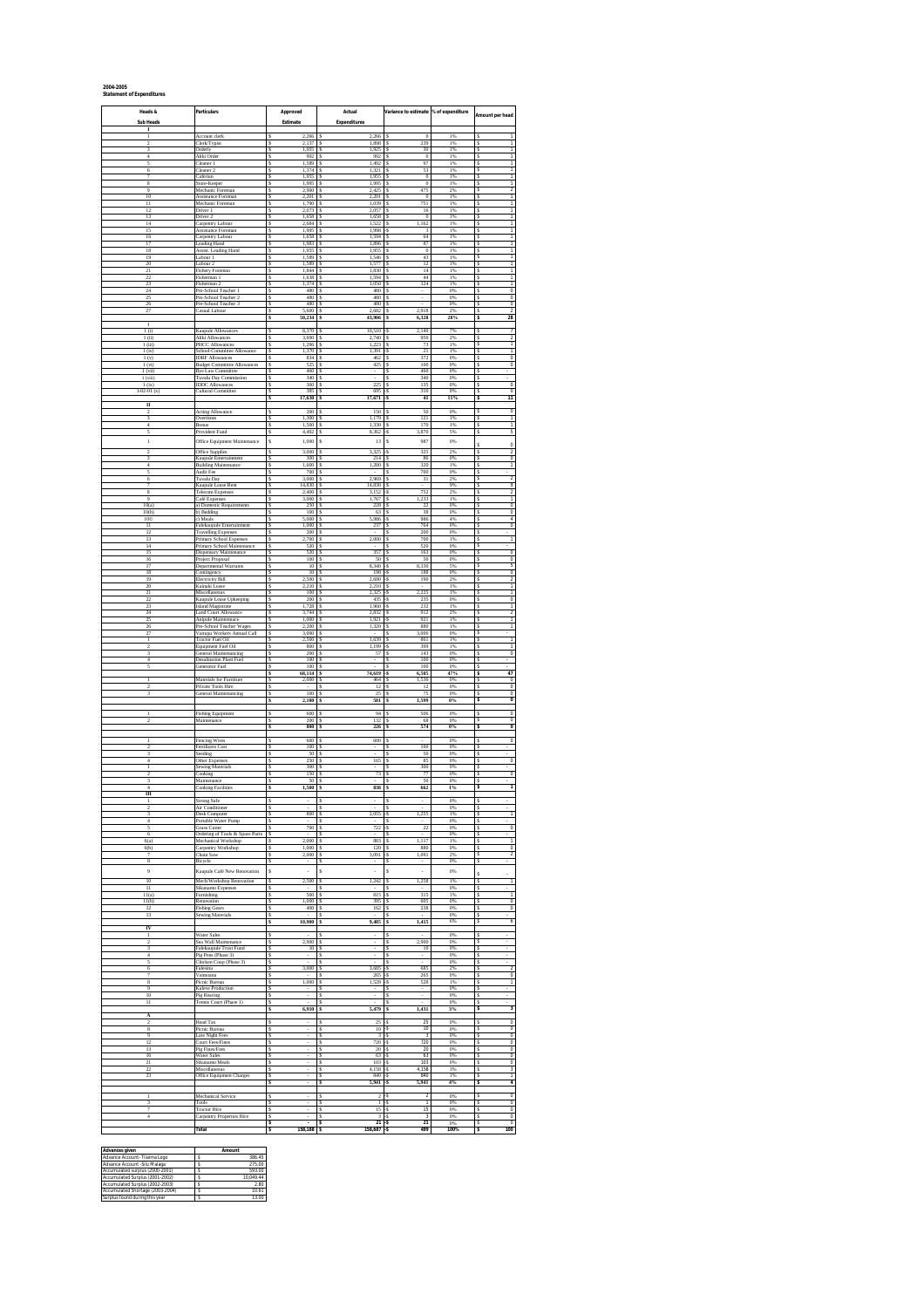To the members of Tuvalu's Parliament and the Ulu Aliki of Vaitupu,

# **Report on the Financial Statements of Vaitupu Kaupule**

We have audited the accompanying financial statements of the Vaitupu Kaupule, which comprise Statement of Revenue, Statement of Expenditure and Analysis of Surpluses and Deficit for the year ended 31 March 2006 and the Bank Statement of Ledger Balances as at 31 March 2006.

# *Management's Responsibility for the Financial Statements*

Management is responsible for the preparation of these financial statements in accordance with section 71 of the Falekaupule Act and accompanying financial instructions, and for such internal control as management determines is necessary to enable the preparation of financial statements that are free from material misstatement, whether due to fraud or error.

# *Auditor's Responsibility*

Our responsibility is to express an opinion on these financial statements based on our audit. This responsibility arises from section 74 of the Falekaupule Act. We conducted our audit in accordance with the International Organisation of Supreme Audit Institution's (INTOSAI) Auditing Standards, which incorporate the International Auditing Standards.

Because of the matter described in the Basis for Disclaimer of Opinion paragraph, however, we were not able to obtain sufficient appropriate audit evidence to provide a basis for an audit opinion.

# *Basis for Disclaimer of Opinion*

The Vaitupu Kaupule closing cash balance reported in the accounts was not able to be reconciled to the bank account balance. The cash on hand balance reported in the financial statements compared to the bank account balance was understated by \$166,924. This variance occurred due to all bank accounts and all their transactions not being included in the financial statements. This affects the completeness of the Statement of Revenue and the Statement of Expenditure, as well as the Analysis of Surpluses, Deficit and Balances. This is a material effect on the financial statements which is considered to be pervasive.

#### *Disclaimer of Audit Opinion*

Because of the significance of the matter described in the Basis for Disclaimer of Opinion paragraph, we have not been able to obtain sufficient appropriate audit evidence to provide a basis for an audit opinion. Accordingly, we do not express an opinion on the financial statements.

#### *Independence*

When carrying out the audit we followed the independence requirements of the Office of the Auditor General Tuvalu, which incorporate the independence requirements of the International Standards of Auditing and the International Organisation of Supreme Audit Institutions.

Eli Lopati Acting Auditor General of Tuvalu 27 January 2014 Vaiaku, Funafuti, Tuvalu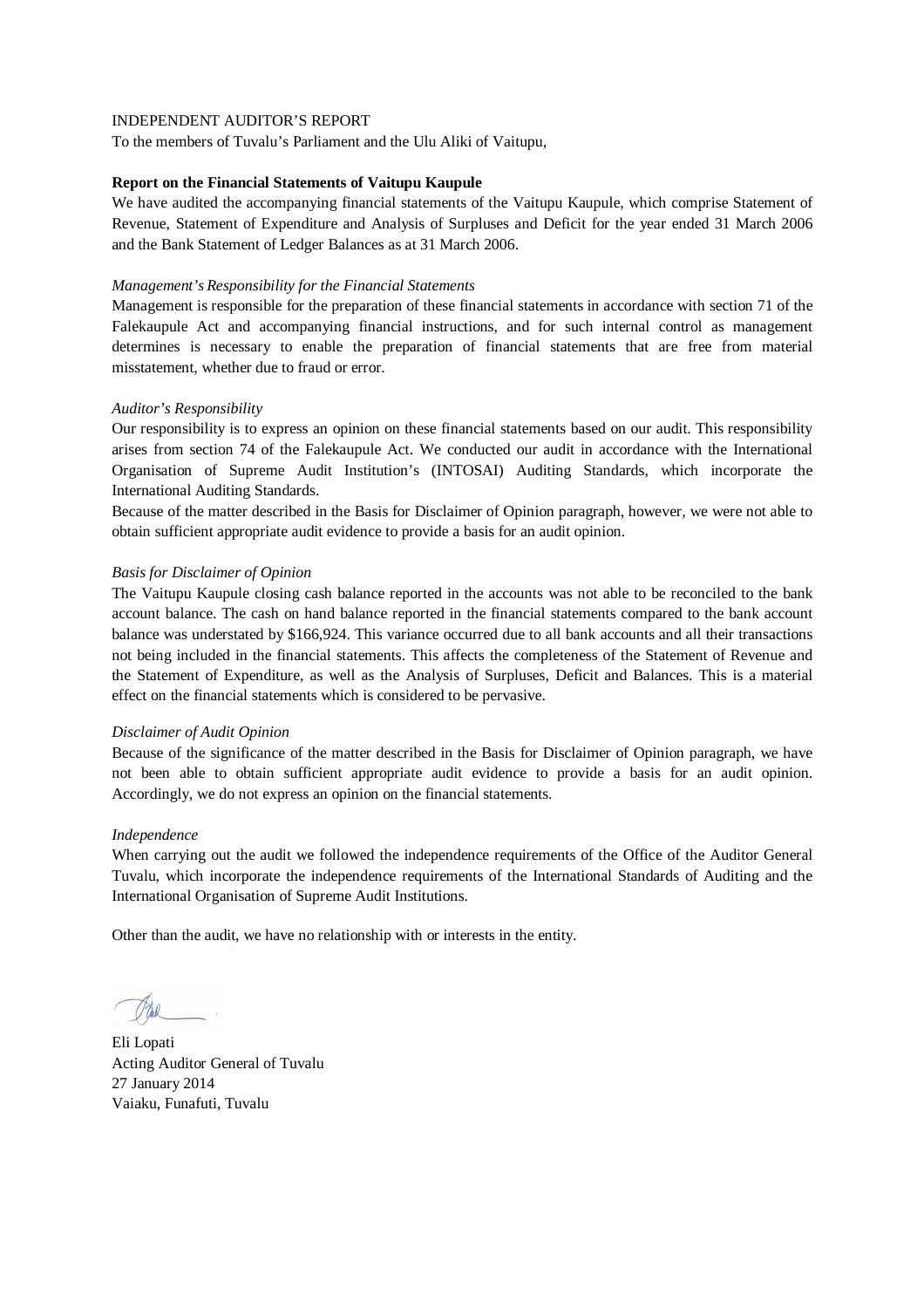#### **Kaupule Vaitupu April 2005 to March 2006**

| Year Endings 31st March 2006        |         |
|-------------------------------------|---------|
| Balance as at 1st April 2005        | 62.879  |
| Add: Actual Revenue Collected       | 143,042 |
| Less: Actual Expenditure incurred   | 179.861 |
| Balance as at 31" March 2006        | 26.059  |
| <b>Statement of Ledger Balances</b> |         |

| <b>Partrulars</b>                                  | Debit     |  |           | Balance as per bank |            |          |         |
|----------------------------------------------------|-----------|--|-----------|---------------------|------------|----------|---------|
|                                                    |           |  | Credit    | statement           |            | Variance |         |
| Surplus Accounts as at 31 <sup>st</sup> March 2006 |           |  | 26.059    |                     |            |          |         |
| Savinas Account 01-960017-02 (NBT)                 | 23,681    |  |           |                     | 26.697     |          | 3.016   |
| Savinas Account 01-960017-30 (NBT)                 | 466       |  |           |                     | 3.274      |          | 2.808   |
| Savines Account 01-960017-31 (NBT)                 | 121       |  |           |                     | 156,661    |          | 156.540 |
| Savings Account 01-922969-30 (NBT)                 | 112       |  |           |                     | 1.693      |          | 1.581   |
| Savings Account at Fusi                            | 473       |  |           |                     | 473        |          |         |
| CFC Operation: 01-970872-30                        |           |  |           |                     | 740        |          | 740     |
| Kaupule Valtupu House rent account                 | $\sim$    |  |           |                     |            |          |         |
| IDRF:01-514332-30                                  | ٠         |  |           |                     | 2.239      |          | 2.239   |
| Cosh on Hand                                       | 1.206     |  |           |                     | 1,206      |          |         |
| Total                                              | 26.059 \$ |  | 26.059 \$ |                     | 192.983 \$ |          | 166.924 |
|                                                    |           |  |           |                     |            |          |         |
|                                                    |           |  |           |                     |            |          |         |
| Population                                         |           |  |           |                     |            |          | 1591    |

| <b>Artual Revenue</b><br>Actual Expenditure<br>Surpluses/Deflicit<br>Opening Balance 01.04.2005 |                            |  |  |         |
|-------------------------------------------------------------------------------------------------|----------------------------|--|--|---------|
|                                                                                                 |                            |  |  | 143.042 |
|                                                                                                 |                            |  |  | 179.861 |
|                                                                                                 |                            |  |  | 36.819  |
|                                                                                                 |                            |  |  | 62.879  |
|                                                                                                 | Closing Balance 31.03.2006 |  |  | 26.059  |
| Closno Balance per Head 0                                                                       |                            |  |  | 16      |
|                                                                                                 |                            |  |  |         |

**2005-2006 Statement of Revenue**

| Heads &                                                                       | articulars                                                     | <b>Approved Estimates</b>      | Actual                                | <b>Variance to Estimates</b>         | % of revenues              | Amount per<br>head            |
|-------------------------------------------------------------------------------|----------------------------------------------------------------|--------------------------------|---------------------------------------|--------------------------------------|----------------------------|-------------------------------|
| Sub Heads                                                                     |                                                                |                                | Revenues                              |                                      |                            |                               |
| А                                                                             |                                                                |                                |                                       |                                      |                            |                               |
| Ŧ                                                                             | and Tax                                                        |                                |                                       |                                      |                            |                               |
| $\overline{\mathbf{2}}$                                                       | lead Tax                                                       | 3,500<br>s                     | s<br>3,964                            | 464<br>١s                            | 3%                         | s<br>2                        |
| 4(2)                                                                          | icences<br>Kaupule Living Quarters                             | 8,000<br>$3,240$ \$            | l,<br>$7,561$ -S<br>1,928 -S          | 439<br>1,312                         | 5%<br>1%                   | \$<br>$\frac{5}{1}$<br>٦s     |
| 4(2)                                                                          | <b>Yivate Living Quarters</b>                                  |                                |                                       | ţ                                    | O%                         | ţ                             |
| τ                                                                             | .<br>Communal Area Rents<br>Kaupule Office Room Rents          | 2150<br>¢                      | $1.695 - 5$<br>$\ddot{\phantom{1}}$   | 455                                  | 1%                         | ₹<br>٠                        |
| 6                                                                             |                                                                | $240$ s                        |                                       | l-s<br>240                           | O%                         | τ                             |
| 7                                                                             | Boat Rental                                                    | 750<br>k                       | 575.5<br>र                            | 175                                  | $\frac{1}{2}$              | τ<br>$\overline{\phantom{a}}$ |
| 8<br>ō                                                                        | Picnic Bureau<br>ate Night Entertainment Fees                  | 500<br>550<br>s                | $\frac{350}{508}$ $\frac{5}{5}$<br>Ιs | 150                                  | O%                         | s<br>O<br>ā                   |
| 10                                                                            | Birth, Deaths, Marriages Foes                                  | र<br>600 <sup>S</sup>          | $370 - 5$                             | 230                                  | O%                         | 3<br>¢                        |
| 11                                                                            | <b>Iabour Fees</b>                                             | 50<br>s                        | -5                                    | 50<br>۰s                             | O%                         | \$                            |
| 12                                                                            | <b>Court Fees/Fines</b>                                        | 2500<br>ś                      | 3<br>1.186                            | 1.314<br>.s                          | 19                         | \$<br>ī                       |
| 13                                                                            | Pig Finas/Fees                                                 | 4,000 S<br>ŝ                   | $1,760 - $$                           | 2,240                                | $\overline{1}\overline{3}$ | f<br>3                        |
| 14<br>15                                                                      | hiden Fines/Sales<br>anto Calgo                                | 200<br>3.500                   | 2643<br>$\ddot{\phantom{1}}$          | s<br>200<br>143                      | O%                         | s<br>₹                        |
| $\frac{1}{16}$                                                                | Vator Sales                                                    | $2,500$ $\frac{1}{5}$          | $1,729$ 5                             |                                      | $\frac{1}{12}$             | ţ<br>î                        |
| $\overline{17}$                                                               | Sinu Sales                                                     | 1,000<br>¢                     | 864<br>×                              | Ī۳<br>1%                             | 1%                         | τ<br>٦                        |
| 18                                                                            | nvestment Interest                                             | 3.500                          | $\epsilon$                            | l.s<br>3.500                         | O%                         | s                             |
| $\overline{19}$                                                               | usi Bonus                                                      | 1,000 S                        | 491.5                                 | 509                                  | m                          | ś<br>d                        |
| 20 (a)<br>20 (b)                                                              | Skunamo Accomodation<br>ikunamo Meals                          | 3.000<br>2,500                 | 3,400 \$<br>s<br>$1,419 - S$<br>s     | 400<br>1,081                         | 2%                         | s<br>$\frac{2}{1}$<br>s       |
| 20 čc                                                                         | aunamo Commission                                              | 300                            | 165.5<br>₹                            | 135                                  | O%                         | 3<br>d                        |
| 21                                                                            | Miscellaneous                                                  | $100$ S<br>s                   | 12,491 \$                             | 12,391                               | 9%                         | e<br>s                        |
| $\frac{22}{23}$                                                               | <b>Office Equipment Charges</b>                                | $\frac{250}{3,000}$ \$         | Zŵ                                    | 9<br>\$                              | O%                         | O<br>s                        |
|                                                                               | Vaitupu Workers Annual CallO                                   |                                | 465 .S                                | 2.535                                | O%                         | ٦s<br>é                       |
| 24                                                                            | ontingency/Disaster Relief                                     | 100 <sub>5</sub><br>4.000<br>× | $223 - 5$                             | 123<br>4.000<br>$\mathbf{A}$         | O%<br>$\overline{m}$       | 3<br>₹                        |
| 25<br>26                                                                      | .<br>Yig Rearing Project Sales<br>Fennis Court Fees (Day time) | 1,600                          | 336                                   | 1.s<br>1,264                         | O%                         | d<br>τ                        |
| $\overline{27}$                                                               | Kaleve Production Project Sales                                | 8.050<br>₹                     | 3<br>$6.628 - 5$                      | 1,422                                | 5%                         | τ<br>4                        |
|                                                                               |                                                                | s<br>60,680                    | l s<br>52,010 - 5                     | 8,670                                | 36%                        | s<br>33                       |
| B                                                                             |                                                                |                                |                                       |                                      |                            |                               |
| T                                                                             | Mechanical Service                                             | 500                            | 525                                   | $\overline{\mathbf{z}}$<br>Ť٤<br>170 | O%                         | 3<br>$\overline{a}$<br>ō<br>3 |
| 2<br>ś                                                                        | Compressor Charges<br>Tools                                    | s<br>500<br>400                | 330 - \$<br>s<br>450                  | 50<br>š                              | O%<br>$\overline{m}$       | 3                             |
| Ŧ                                                                             | Materials                                                      | $250$ \$                       | 278 \$                                | $\overline{\mathbf{z}}$              | O%                         | å<br>3                        |
| 5                                                                             | Nolding                                                        | 250 S                          | $156 - 5$                             | 95                                   | O%                         | \$<br>C                       |
| Á                                                                             | Properties Hire<br>Tractor Hire                                | ton                            | 200 <sup>1</sup>                      | 100                                  | $\overline{m}$             | i<br>₹                        |
|                                                                               |                                                                | 3,000<br>10<br>¢               | $\frac{1}{1,379}$<br>¢                | 1,622<br>š<br>k<br>$\overline{10}$   | $\frac{1}{12}$<br>0%       | ţ<br>τ                        |
| 8<br>$\overline{9}$                                                           | <b>Desalination Sales</b><br>Chainsaw Foos                     | ×                              | $57 - 5$<br><b>R</b>                  | 443                                  | O%                         | s                             |
| 10 (a)                                                                        | Motorcycles water O                                            | 500<br>15                      | 76                                    | 61<br>s                              | m                          | é<br>3                        |
| 10 (b)                                                                        | Athicle Water Clean                                            | 300<br>¢                       | ×                                     | -S<br>300                            | O%                         | s                             |
| 11                                                                            | Properties Hire                                                | 10                             |                                       | 10<br>۰s                             | O%                         | τ                             |
|                                                                               |                                                                | 5,835<br>٠                     | 3,448 .5<br>l's                       | 2,387                                | 21                         | Ţ<br>2                        |
| c                                                                             |                                                                |                                | 704 - 5                               | s<br>2,296                           | O%<br>O%                   | \$<br>C                       |
| 1<br>$\overline{\mathbf{z}}$                                                  | larpantry Products<br>Carpantry Services                       | 3,000<br>400 <sub>5</sub>      |                                       | 400<br>k                             | 0%                         | \$<br>٦s                      |
| 3                                                                             | arpantry Materials                                             | 100                            | 124                                   | 24                                   | O%                         | ō<br>3                        |
| 4                                                                             | Carpontry Proporties Hire                                      | ¢<br>500                       | ×<br>98                               | an <sub>2</sub><br>x.                | m                          | ₹<br>$\frac{1}{1}$            |
|                                                                               |                                                                | 4,000 S<br>\$                  | 926.5                                 | 3,074                                | 1%<br>m                    | s                             |
| D<br>1(a)                                                                     | Net Fishing                                                    | 4.500                          | $\ddot{\mathbf{z}}$                   | ₹<br>1.362                           | 4%                         | 3<br>s<br>4                   |
| 1(4)                                                                          | 'nq                                                            | 1,500                          | 5,862 \$                              | 1,500                                | O%                         |                               |
| $\overline{2}$                                                                | Crab Sales                                                     | 500<br>٠                       | $383 - 5$<br>ī٤                       | 118                                  | O%                         | ٦<br>3                        |
|                                                                               |                                                                | 6,500<br>s                     | 6,245.5<br>s                          | 255                                  | 4%                         | 7<br>\$                       |
| Έ                                                                             |                                                                |                                |                                       | ٦                                    | $\overline{m}$             | ş                             |
| 1(a)                                                                          | Lease Fruit sales                                              | $500$ $S$                      | $60 - 5$                              | $rac{1}{440}$                        | O%                         | d                             |
| $1$ (b)                                                                       | egetables Sales                                                | 500                            | 101<br>$\frac{1}{2}$                  | 400<br>$\overline{\mathbf{R}}$       | O%<br>$\overline{m}$       | O<br>s<br>₹<br>'n             |
| 1 (c)<br>2 (a)                                                                | Toddy Trees<br>Potufakagamua Niu, etc                          | 1,000                          | 59.5                                  | 941                                  | $\frac{1}{0}$              | ţ<br>ī                        |
| 2 (b)                                                                         | <sup>a</sup> otufakagamua Fafie, etc                           | 500<br>¢                       | ٠                                     | sm                                   | m                          | τ                             |
|                                                                               |                                                                | 2.500<br>€                     | s<br>228 S                            | 2.272                                | O%                         | $\overline{c}$<br>s           |
|                                                                               |                                                                | 500                            |                                       | 500<br>x.                            | m<br>0%                    | ś<br>τ                        |
| 1(a)<br>1(b)                                                                  | Fafine Sewing<br>afine Cooking                                 | 500                            | 213                                   | 287                                  | O%                         | ā<br>s                        |
|                                                                               |                                                                | 1,000                          | 213.5                                 | 787                                  | ØX                         | τ<br>C                        |
| G                                                                             |                                                                |                                |                                       | \$                                   | O%                         | $\sf s$                       |
| $\frac{1}{2}$                                                                 | echnical & Capital Grant                                       | 28,400<br>10,000               | 28,400                                | \$                                   | 20%                        | 18<br>s                       |
| I (b)                                                                         | Kaupule Support Grant                                          |                                | $10,000$ \$<br>l s<br>3               |                                      |                            | ٦s<br>$\frac{6}{1}$<br>3      |
| ID                                                                            | elecom Expenses<br>Office Equip<br>nent m<br>nance             | 2,020<br>120<br>k              | $2,020$ \$<br>120 <sup>2</sup><br>¢   |                                      | 1%<br>m                    | ₹                             |
| 1 (d)<br>1 (e)                                                                | <b>Mice Supplies</b>                                           | $\frac{1}{270}$                | 270 <sub>5</sub>                      |                                      | O%                         | $\frac{0}{0}$<br>s            |
| Ξ(a)                                                                          | ease Subsidy                                                   | 14,475 S<br>₹                  | $10.210 - 5$                          | 4,265                                | $\overline{7}$ %           | ţ<br>ć                        |
|                                                                               | Dispensary Maintenance                                         | 520<br>€                       | 520 S<br>$\epsilon$                   |                                      | O%                         | s<br>$\frac{0}{0}$            |
| $\begin{array}{c} 1\ (b)\\ 0\\ 1\ (c)\\ 1\ (b)\\ 1\ (c)\\ 1\ (d) \end{array}$ | rimary School Maintenance<br>sland Court allowances            | 520<br>1.728                   | 520 <sup>1</sup><br>1.584 - \$<br>3   | 144                                  | O%<br>1%                   | 3                             |
|                                                                               | Lands Court Allowances                                         | 3,744<br>s                     | $2,669 - $$<br>s                      | 1,076                                | 2%                         | s<br>2                        |
|                                                                               | he-School Teachers Wages                                       | 2.420                          | 2.585<br>k                            | 165<br>₹                             | $\overline{\phantom{a}}$   | 3                             |
|                                                                               | Tuvalu Day                                                     | 3,000                          | ۱s<br>3,000 \$                        |                                      | $\frac{4\pi}{2\pi}$        | 3                             |
| II (c)                                                                        | <b>Yimary School Support</b>                                   | 2,700<br>¢                     | 2,700 S<br>s<br>$\epsilon$            |                                      | 2%<br>45%                  | \$<br>$\frac{2}{41}$<br>₹     |
|                                                                               | <b>Expenditure Heads:</b>                                      | 69,917                         | 64,598 - 5                            | 5,320                                | $\frac{1}{2}$              | ţ                             |
| T                                                                             |                                                                |                                |                                       | $\overline{\mathbf{S}}$<br>र         | 0%                         | 3                             |
| $1-01-05$                                                                     | Jeaner (2)                                                     | x                              | $16$ <sup>s</sup><br><b>R</b>         | 16                                   | O%                         | s                             |
| 1.01.09                                                                       |                                                                | \$                             | $\overline{a}$                        | 42<br>s                              | O%                         | é<br>τ                        |
| $1-01-24$                                                                     | Pre-school Teacher 1                                           | ×.                             | ŝ<br>$45$ S                           | 45                                   | 0%                         | τ<br>$\overline{0}$           |
| 1-02-01 (i)<br>1-02-01 (d)                                                    | aupule Allowances<br>ultural Committee Allowances              |                                | 730 S<br>s<br>20 <sub>1</sub><br>3    | 730<br>20                            | 1%<br>O%                   | ā<br>τ<br>7<br>d              |
| $1-02-05$                                                                     | Provident Fund                                                 | \$                             | $4,772$ \$<br>s                       | 4,772                                | 3%                         | \$<br>3                       |
|                                                                               |                                                                | \$                             | ŝ<br>$5,625$ \$                       | 5,625                                | 4%                         | \$<br>4                       |
| T                                                                             |                                                                |                                |                                       |                                      | O%                         | ٦s                            |
| $\overline{2}$                                                                | ffice Supplies                                                 | ₹                              | 53<br>ŝ                               | 53<br>ś<br>319                       | O%<br>m                    | d<br>s<br>τ                   |
| $\frac{6}{7}$                                                                 | Tuyalu Day<br>Caupule Land Lease                               | $\overline{\mathbf{s}}$        | $\frac{319}{2,175}$ \$<br>٦,          | 2.175                                | 2%                         | $\frac{1}{2}$<br>٦s           |
| $\overline{17}$                                                               | .<br>Departmental Warrant                                      | ŧ                              | 3<br>2,136                            | 3<br>2,136                           | 14                         | ţ<br>٦                        |
| 18                                                                            | Contingency                                                    | s                              | s<br>$80$ $S$                         | 80                                   | O%                         | s<br>$\mathfrak{a}$           |
| $\overline{21}$                                                               |                                                                |                                | 3,279 S<br>s                          | 3,279                                | $rac{2\%}{0\%}$            | $\frac{2}{6}$                 |
| $\overline{23}$                                                               | sland Magistrate                                               | 3                              | 3<br>$216$ S                          | 216                                  |                            | 3                             |
| 25<br>26                                                                      | Lands Court Allowances<br>Pre-school Teachers Wages            | \$<br>\$                       | 95<br>s<br>634 \$                     | ١s<br>95<br>634                      | O%<br>O%                   | a<br>\$                       |
|                                                                               |                                                                | s                              | <b>S</b><br>8,936 \$                  | 8,986                                | 6%                         | ş<br>$\frac{0}{6}$            |
| Ш                                                                             |                                                                |                                |                                       |                                      |                            | ţ                             |
| 11(a)                                                                         | Furnishing                                                     | ×,                             | 728                                   | $\overline{\mathcal{D}}$             | $\overline{m}$             | ₹<br>'n                       |
|                                                                               |                                                                | s                              | $\overline{72}$ s<br>3                | $\scriptstyle\rm T2$<br>x            | $\frac{1}{0}$<br>0%        | ţ<br>ā<br>τ                   |
| IV<br>$\overline{9}$                                                          | Kaleve Production                                              | ×,                             | 690 \$<br>¢                           | 690                                  | O%                         | s<br>O                        |
|                                                                               | Surplus found during this period                               | ś                              | $\overline{\mathbf{2}}$<br>\$         | s<br>$\overline{2}$                  |                            |                               |
|                                                                               |                                                                |                                |                                       |                                      | O%                         | ś<br>d                        |
|                                                                               |                                                                | \$                             | 6925<br>3                             | 692                                  | O%                         | ā<br>\$                       |
|                                                                               | Total                                                          | 150,432 \$<br>s                | 143,042 -S                            | 7,390                                | 100%                       | s<br>R                        |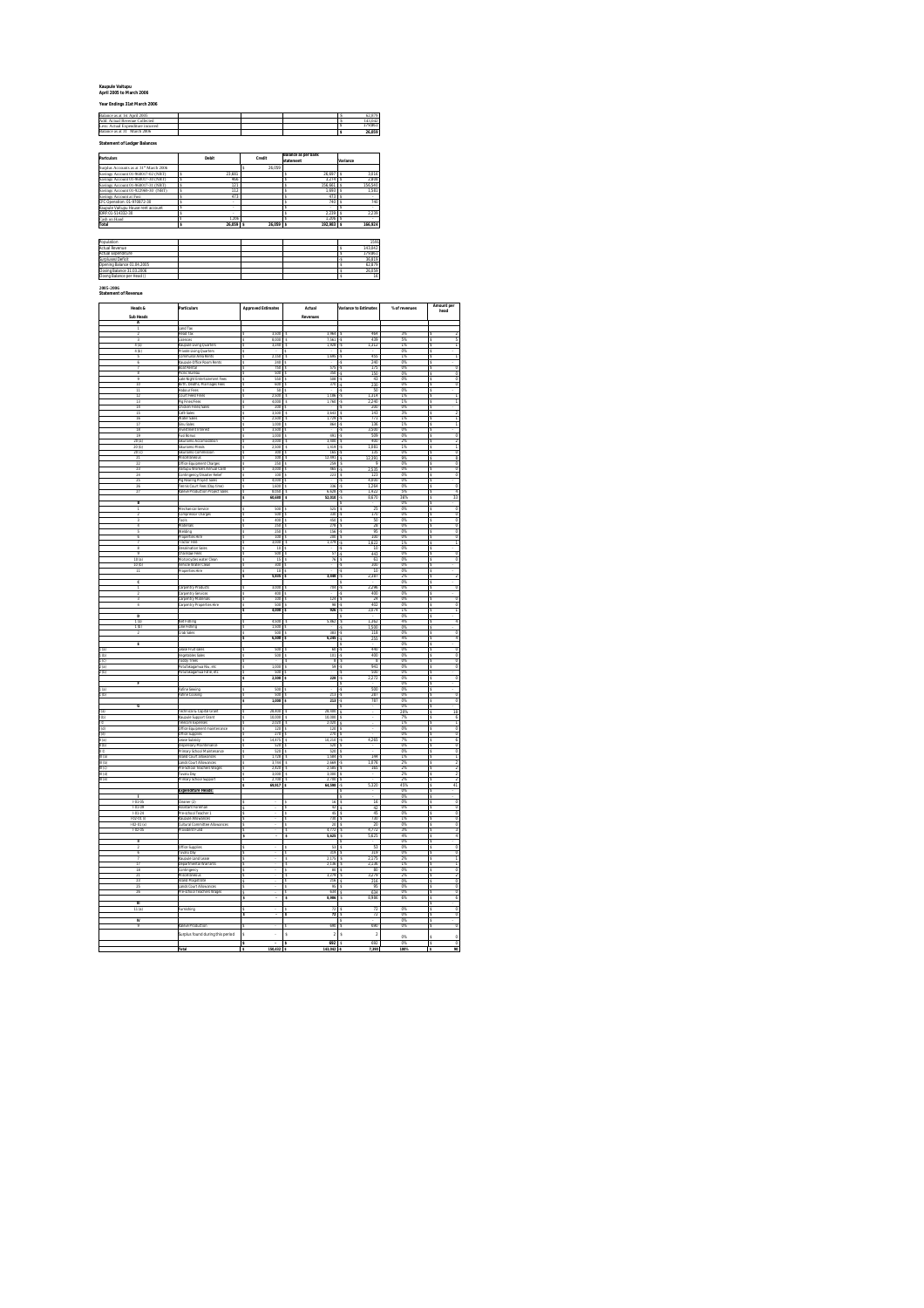#### **2005-2006 Statement of Expenditures**

| Heads &<br><b>Sub Heads</b>                 | Particulars                                                                                      | Approved<br>Estimate               | Actual                            | Variance to estimate          | % of expenditure           | Amount per<br>ead                                                 |
|---------------------------------------------|--------------------------------------------------------------------------------------------------|------------------------------------|-----------------------------------|-------------------------------|----------------------------|-------------------------------------------------------------------|
| <b>Head &amp; Sub Heads</b><br>$\mathbf{I}$ |                                                                                                  | Details                            | Expenditures                      |                               |                            |                                                                   |
| $\overline{2}$                              | counts Clerk<br>Terk/Typist                                                                      | 2,311<br>1,691 \$                  | 2,363<br>1,735 - \$               | $\overline{52}$<br>44         | 1%<br>1%                   | s                                                                 |
|                                             | .<br>Indian'y<br>ner (1)                                                                         | 1,984<br>1,613                     | 1,991<br>1,624 .5                 | $\overline{1}$<br>11          | 1%<br>1%                   | ļ                                                                 |
| s                                           | ner (2)                                                                                          | 1.402<br>1,994 S                   | 1.149<br>2,040                    | 253<br>46                     | 19<br>1%                   | ı.<br>1<br>s                                                      |
| 8                                           | Storekoeper<br>Mechanical Foreman                                                                | $2,035$ \$<br>2234                 | 2,082<br>2,317                    | 47<br>83                      | $\frac{1\%}{1\%}$          | ł<br>\$                                                           |
| 9                                           | ssistant Foreman                                                                                 | 1,691 S<br>2,104                   | 1,739<br>2,142                    | 48<br>38<br>35                | 1%<br>$\frac{1\%}{1\%}$    | ı.<br>s<br>$\frac{1}{1}$                                          |
| Ħ<br>12<br>13                               | kiver 2<br>arpantry Forema<br>isistant Foreman                                                   | 2,023 \$<br>2,035<br>1,691         | 2,058<br>2,093<br>1,693           | $\frac{58}{2}$                | 1%                         | \$<br>Ŧ<br>s                                                      |
| 14<br>15                                    | arpontry Labour<br>ading Hand                                                                    | 1,613                              | 1,651                             | 38<br>46                      | 1%<br>1%<br>1%             | ī<br>s<br>s<br>ı.<br>ß                                            |
| 16<br>17                                    | abour 1<br>abour 2                                                                               | 1,994 \$<br>1,613 \$<br>1383       | $\frac{2,040}{1,617}$ .5<br>1.415 | 4<br>$\overline{32}$          | 1%<br>19                   | $\frac{1}{1}$<br>s                                                |
| 18<br>19                                    | bour 3                                                                                           | 1,383                              | 1,418                             | 35<br>36                      | 1%                         | ٦                                                                 |
| $\overline{\mathbf{z}}$<br>21               | ishery Foreman<br>isherman 1<br>Fisherman 2                                                      | 1.881<br>1,671<br>1,402 \$         | 1,917<br>1,400<br>1,434 - \$      | $\frac{1}{271}$<br>32         | $\frac{1\%}{1\%}$<br>1%    | \$<br>ŧ<br>s                                                      |
| $\frac{22}{23}$                             | liki Clerk<br>iki Orderly                                                                        | 780<br>624                         | 798<br>638 .5                     | 18<br>14                      | O <sup>N</sup><br>O%       | ī<br>0                                                            |
| 24                                          | school Te<br>acher 1<br>re-school Teacher 2                                                      | 600<br>600 <sub>5</sub>            | 635<br>590<br>617.5               | 35<br>10                      | $\sigma$<br>$\frac{1}{00}$ | $\overline{\mathbf{0}}$<br>s                                      |
| 26<br>27<br>19                              | Pre-school Teacher 3<br>asual Labour<br>aupule Allowances                                        | 600 S<br>4,000<br>8,370            | 3,684<br>8,270 \$                 | $\overline{17}$<br>316<br>100 | $\frac{0\%}{2\%}$<br>5%    | $\begin{array}{c}\n0 \\ 0 \\ 2\n\end{array}$<br>\$<br>3<br>5<br>s |
| 1ì<br>1ii                                   | iki Allowances<br>HCC Allowances                                                                 | 3,690 \$<br>1,296 \$               | 3.436<br>1,354                    | 255<br>58                     | 2%<br>1%                   | $\frac{2}{1}$<br>s                                                |
| 1h                                          | <b>hool Committee Allowances</b><br>DRF Allowances                                               | $\frac{1,728}{834}$ \$             | $\frac{1,281}{77}$ 5              | 447<br>757                    | 1%<br>O%                   | Ŧ<br>s<br>0<br>s                                                  |
| 1vi<br>M                                    | <b>Budget Committee Allowances</b><br>.<br>Bye Law Committee Allowances<br>Tuvalu Day Commission | 525<br>$\frac{460}{340}$ \$        | 125<br>190 S                      | 400<br>270                    | O%<br>O%                   | $\circ$<br>s<br>ß<br>o                                            |
| ivii<br>To                                  | DCC Alloy<br>ances                                                                               | 360<br>385                         |                                   | 340<br>360                    | O%<br>$\sigma$             | s                                                                 |
| ix<br>$-02 - 0$<br>$-02-03$                 | ultural Committee Allowance<br>icting Allowances<br>Overtimes                                    | 200<br>,100                        | 320<br>$50 -$<br>1,653            | 65<br>150<br>553              | O%<br>$rac{0%}{1%}$        | o<br>$\circ$<br>s                                                 |
| $1-02-04$<br>1-02-05                        | Bonus<br>rovident Fund                                                                           | 1,500 \$<br>4,110                  | 1,225 \$<br>9.066                 | 275<br>4.956                  | 1%<br><b>TN</b>            | Ť<br>s                                                            |
|                                             |                                                                                                  | 69,850 S                           | 71,927                            | 2,077                         | 40%                        | $rac{6}{45}$                                                      |
| Ŧ<br>T                                      |                                                                                                  | $1,000$ \$                         | 418                               |                               |                            | 3                                                                 |
| $\overline{\mathbf{2}}$<br>3                | Office Equipment Maintenanc<br>Office Supplies<br>aupule Entertainment                           | 3,000<br>300                       | 3,254<br>$414 - 5$                | 582<br>254<br>114             | O%                         | $\frac{0}{2}$<br>s<br>s<br>$\circ$                                |
|                                             | ilding Maintenance<br>dit Fees                                                                   | 500                                | 4,108                             | 700<br>700<br>277             | 2%<br>0%                   | 3<br>s                                                            |
| $\frac{6}{7}$                               | zvalu Day<br>aupule Land Lease<br>elecom Expenses                                                | 3,000                              | $3277 - 5$<br>16,825              | 1,995                         | $\overline{28}$<br>9%      | 7<br>s<br>$\overline{11}$<br>s                                    |
| 8<br>$\overline{9}$<br>10                   | afé Expenses<br>omestic Requirements                                                             | 2,500 \$<br>2500<br>250            | 848<br>$\frac{2,280}{298}$        | 1,652<br>220<br>48            | O%<br>1%<br>O%             | s<br>ı.<br>T۶<br>1                                                |
| 10 <sub>k</sub><br>10                       | addings                                                                                          | 100<br>2,500                       | 2,318                             | 100<br>182                    | O%<br>1%                   | $\mathbf 0$<br>s<br>ī                                             |
| 11<br>12                                    | iekaupule Entertainmen<br>raveling Expenses                                                      | 1,000<br>200                       | 1,028                             | $\overline{28}$<br>200        | $\frac{1\%}{0\%}$          | T<br>s                                                            |
| 13<br>$\overline{14}$                       | Primary School Expenses<br>limary School Maintenanc                                              | 2,700 \$<br>520                    | 1,129 \$                          | 1,571<br>520<br>165           | 1%<br>ON                   | 1<br>s                                                            |
| 15<br>16                                    | Espensary Maintenano<br>.<br>oject Proposal                                                      | 520<br>100                         | 355<br>25                         | $\overline{75}$               | O%                         | o<br>o                                                            |
| 17<br>18<br>19                              | epartmental Warrants<br>Contingency<br>Electricity Bill                                          | 10 <sup>1</sup><br>10 <sub>5</sub> | 2,316 - 5<br>294 IS               | 2,306<br>284<br>1,034         | 1%                         | s<br>$\frac{1}{2}$<br>\$                                          |
| 20<br>21                                    | ainaki Lease                                                                                     | 2,500<br>2,210 \$<br>ico I         | 3,534<br>2,210<br>19.836          |                               | 1%                         | 3<br>s                                                            |
| $\overline{2}$<br>23                        | fiscellaneous<br>aupule Lease Upkeeping                                                          | 200 S<br>1,728 S                   | 268<br>2.098 - 5                  | 19,736<br>68<br>370           | $\frac{119}{0\%}$<br>1%    | $\frac{12}{0}$<br>s<br>s                                          |
| $\overline{24}$<br>25                       | iand Magistrate<br>scal Project Contribution<br>ands Court Allowances                            | $3,744$ \$                         | 2,394                             | 1,350                         | O%<br>1%                   | s<br>$\overline{\mathbf{z}}$<br>s                                 |
| 26<br>27                                    | he school Teachers Wages<br>Tailupu Workers Annual Cal                                           | 2,420<br>3,000                     | 3.231 S                           | 811<br>3,000                  | 2%<br>O%                   | s<br>$\overline{\mathbf{z}}$<br>s                                 |
|                                             |                                                                                                  | 53,142 \$                          | 72,757 - \$                       | 19,615                        | 40%                        | S<br>46                                                           |
| 11-02-01<br>11-02-02                        | ractor Fuel & Oil<br>quipment Fuel & Oil                                                         | 2,500<br>750                       | 2,298<br>769 - 5                  | 202<br>19                     | $\frac{1\%}{0\%}$          | s<br>÷                                                            |
| $11-02-03$<br>102.04<br>11-02-05            | <b>General Maintenancing</b><br>esalination Plant Fuel<br>neral Maintenancing                    | 200 S<br>100<br>100                | 56 \$                             | 144<br>100<br>100             | O%<br>O%                   | s                                                                 |
| 103-01<br>11-03-02                          | <b>fatorials for Furniture</b><br>-<br>Wate Tools Hire                                           | 2,000                              | 1,801                             | 199                           | 1%<br>O%                   | T<br>s                                                            |
| 11-03-03<br>104-01                          | Seneral Maintenancing<br>ishing Equipment                                                        | 100 <sub>5</sub><br>200            | 48 <sup>1</sup><br>232            | 52<br>32                      | O%<br>O%                   | 0<br>3<br>0<br>s                                                  |
| 11-04-02<br>11-05-01                        | Maintenance<br>ancing Wire                                                                       | 200<br>200<br>100                  | $46$ S                            | 154<br>200<br>97              | O%<br>0%<br>0%             | $\circ$<br>s                                                      |
| 11-05-02<br>II-05-03                        | ertilizers Cost<br>dino                                                                          | 50<br>400                          | 3 S                               | 50                            | O%                         | 0<br>S<br>s                                                       |
| 11-05-04<br>8-06-01                         | ther Expenses<br>ewing Materials                                                                 | 300 S                              | 27S<br>$1$ s                      | 373<br>299                    | O%<br>O%                   | $\overline{0}$<br>s<br>$\circ$                                    |
| 10642<br>106-03<br>106.04                   | ooking<br>taintenance<br>poking Facilities                                                       | 200<br>50<br>100                   | 72 <sup>5</sup><br>95 5           | 128<br>50<br>3                | O%<br>O%                   | $\overline{\phantom{a}}$<br>ß<br>s<br>$\overline{\phantom{a}}$    |
| ш                                           |                                                                                                  | 7,550                              | 5,449 \$<br>\$                    | 2,101                         | 0%<br>3%                   | 3<br>\$                                                           |
| T<br>$\overline{2}$                         | štrong Safe<br>Nr Conditioner                                                                    | ٠                                  | Ιs                                | T۶<br>\$                      | O%<br>O%                   | S<br>\$                                                           |
|                                             | ksk Computer<br>stable Water Pump                                                                | 1,000                              |                                   | 1,000                         | O%                         |                                                                   |
| 5<br>6                                      | rass Cutter<br>.<br>Indering of tools and Spare Parts                                            |                                    |                                   |                               | O%<br>O <sup>N</sup>       | s<br>Ŧ                                                            |
| 6(1)<br>6(2)                                | Mechanical Workshop<br>arpantry Workshop<br>hain saw                                             | $1,000$ \$<br>500                  | 1,846 - \$<br>138                 | 846<br>362                    | 1%<br>O <sup>N</sup><br>O% | \$<br>0                                                           |
| 9                                           | cycle<br>spule Café New Renovation                                                               |                                    |                                   |                               | 0%<br>0%                   | s                                                                 |
| $\overline{10}$<br>$\overline{11}$          | fach/Workshop Renovation<br>Runamo Expenses                                                      |                                    |                                   |                               | O%<br>O%                   | s                                                                 |
| 11(a)<br>11 (b)                             | umishing<br>lenovation<br>Ishing Gears                                                           | 500<br>$\frac{500}{1,000}$         | 154                               | 346<br>s<br>500               | O%<br>O%                   | $\circ$<br>s<br>s                                                 |
| 12<br>13                                    | ving Machine                                                                                     | 400                                | 267 <sub>5</sub><br>223           | 733<br>177                    | O%<br>$rac{0}{28}$         | $\circ$<br>s<br>$\frac{0}{2}$                                     |
| 14                                          | ffice Extension                                                                                  | 10,000<br>14,900 S                 | 3,635<br>6,263                    | 6,365<br>8,637                |                            | $\ddot{a}$                                                        |
| IV<br>1                                     | Water Sales<br>ea Wali Maintenano                                                                | 1,000<br>371                       |                                   | 1,000                         | O%                         |                                                                   |
|                                             | ekaupule Trust Fun<br>Phase<br>3)                                                                | 10 <sup>10</sup>                   |                                   | $\frac{371}{10}$              | 0%                         |                                                                   |
|                                             | aksinu                                                                                           | 100 <sub>5</sub>                   | 14 S                              | 87                            | 0%<br>0%<br>O%             | 0<br>\$                                                           |
| 7<br>8                                      | aimoana<br>cnic Bureau                                                                           | 1,000                              | 122                               | 878<br>3                      | O%<br>O%                   | 3<br>$\circ$                                                      |
|                                             | e Productio<br>ig Rearing                                                                        | 6,510<br>4,606                     | 0,252<br>380 S                    | 3,742<br>4,227                | 69<br>O%                   | 0<br>S                                                            |
| 11                                          | annis Court (pa<br>e 1)<br>Revenue Heads                                                         | 500<br>4,097                       | $364$ 5<br>11,131 \$              | 136<br>2,966                  | O%<br>6%                   | $\frac{0}{7}$<br>ś                                                |
| 3                                           | cences<br>tic Burea                                                                              |                                    | $\frac{71}{20}$ 5                 | $\pi$<br>20                   | O%<br>O%                   | $\frac{0}{0}$                                                     |
| 13<br>$\overline{21}$                       | a Fines/Fee<br>aneous                                                                            |                                    | 40<br>2.065                       | 40<br>,065                    | 0%<br>7%                   | $\overline{\mathbf{0}}$<br>g                                      |
| ī                                           | Aatoriais<br>arpantry Products                                                                   |                                    | 95<br>20                          | 95<br>20                      | $\sigma$<br>O <sup>N</sup> | $\circ$<br>$\frac{8}{6}$                                          |
| $\sqrt{4}$                                  | <b>Jarpantry Proporties Hire</b>                                                                 |                                    | $\,$ 3 $\,$<br>12,314             | 3<br>۰s<br>12,314<br>ś        | O%<br>7X                   | s<br>8                                                            |
| D                                           | rab Saler                                                                                        |                                    | 20                                | 20                            | O%                         | $\overline{0}$                                                    |
|                                             | otal                                                                                             | эŢ                                 | $20 - 5$<br>s<br>9,861 - 5        | 20<br>20,322                  | 1007                       | 0<br>113                                                          |

| Advances given                   | Amount   |
|----------------------------------|----------|
| Advance Account-Tilaima Logo     | 386.45   |
| Advance Account - Silu Malasa    | 225      |
| Accumulated surplus (2000-2001)  | 593      |
| Accumulated Surplus (2001-2002)  | 10049.44 |
| Accumulated Surplus (2002-2003)  | 28       |
| Accumulated Shortage (2003-2004) |          |
| Accumulated Surolus (2004-2005)  |          |
| Surplus found during this period | 15       |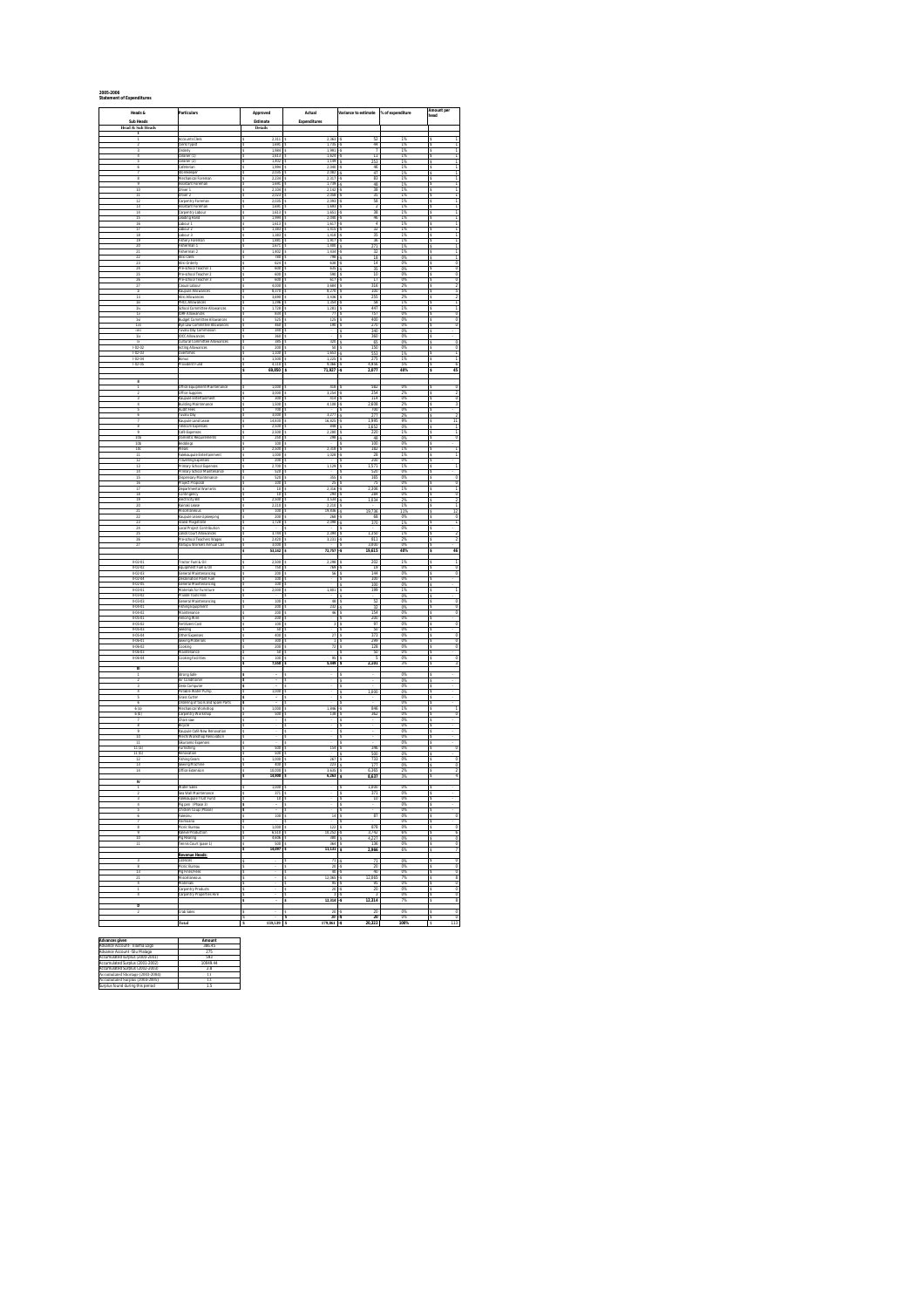To the members of Tuvalu's Parliament and the Ulu Aliki of Vaitupu,

# **Report on the Financial Statements of Vaitupu Kaupule**

We have audited the accompanying financial statements of the Vaitupu Kaupule, which comprise Statement of Revenue, Statement of Expenditure and Analysis of Surpluses and Deficit for the year ended 31 March 2007 and the Bank Statement of Ledger Balances as at 31 March 2007.

# *Management's Responsibility for the Financial Statements*

Management is responsible for the preparation of these financial statements in accordance with section 71 of the Falekaupule Act and accompanying financial instructions, and for such internal control as management determines is necessary to enable the preparation of financial statements that are free from material misstatement, whether due to fraud or error.

# *Auditor's Responsibility*

Our responsibility is to express an opinion on these financial statements based on our audit. This responsibility arises from section 74 of the Falekaupule Act. We conducted our audit in accordance with the International Organisation of Supreme Audit Institution's (INTOSAI) Auditing Standards, which incorporate the International Auditing Standards.

Because of the matter described in the Basis for Disclaimer of Opinion paragraph, however, we were not able to obtain sufficient appropriate audit evidence to provide a basis for an audit opinion.

# *Basis for Disclaimer of Opinion*

The Vaitupu Kaupule closing cash balance reported in the accounts was not able to be reconciled to the bank account balance. The cash on hand balance reported in the financial statements compared to the bank account balance was understated by \$20,973. This variance occurred due to all bank accounts and all their transactions not being included in the financial statements. This affects the completeness of the Statement of Revenue and the Statement of Expenditure, as well as the Analysis of Surpluses, Deficit and Balances. This is a material effect on the financial statements which is considered to be pervasive.

#### *Disclaimer of Audit Opinion*

Because of the significance of the matter described in the Basis for Disclaimer of Opinion paragraph, we have not been able to obtain sufficient appropriate audit evidence to provide a basis for an audit opinion. Accordingly, we do not express an opinion on the financial statements.

#### *Independence*

When carrying out the audit we followed the independence requirements of the Office of the Auditor General Tuvalu, which incorporate the independence requirements of the International Standards of Auditing and the International Organisation of Supreme Audit Institutions.

Eli Lopati Acting Auditor General of Tuvalu 27 January 2014 Vaiaku, Funafuti, Tuvalu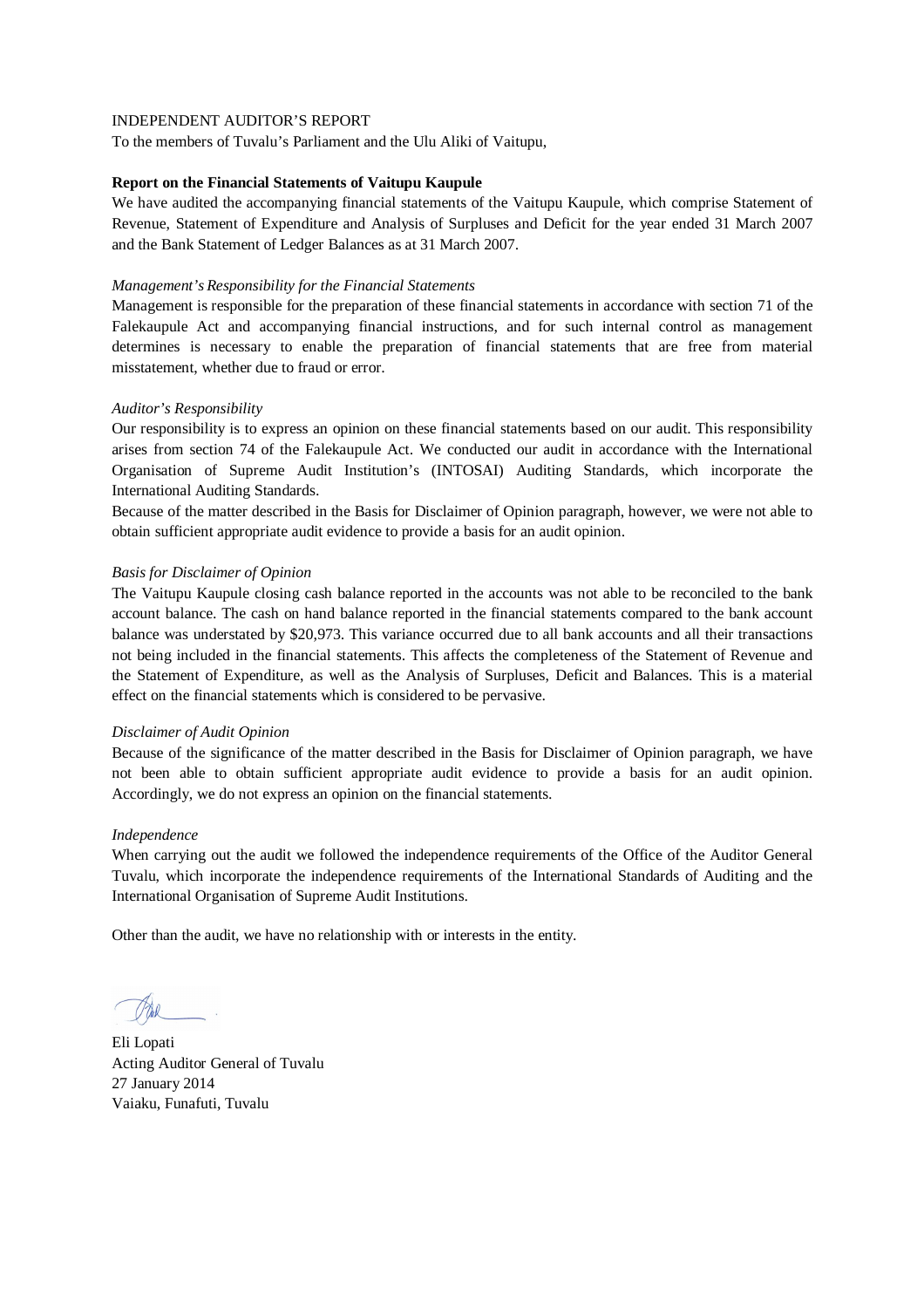#### **Kaupule Vaitupu April 2006 to March 2007**

**Year Endings 31st March 2007**

| Balance as at 1st April 2006      |  |  | 26.059  |
|-----------------------------------|--|--|---------|
| Add: Actual Revenue Collected     |  |  | 381.211 |
| Less: Actual Expenditure incurred |  |  | 304.801 |
| Balance as at 31" March 2007      |  |  | 102.469 |
|                                   |  |  |         |

**Analysis of Surpluses, Deficit and Balance**

| Population                  |  |  | 1591    |
|-----------------------------|--|--|---------|
| <b>Actual Revenue</b>       |  |  | 381.211 |
| Actual Expenditure          |  |  | 304.801 |
| Surpluses/Deficit           |  |  | 76.410  |
| Opening Balance 01.04.2006  |  |  | 26.059  |
| Closing Balance 31.03.2007  |  |  | 102.469 |
| Closing Balance per Head () |  |  | 64      |

**Statement of Ledger Balances**

| <b>Particulars</b>                                | <b>Debit</b> | Credit  | Balance as per bank statement | Variance |
|---------------------------------------------------|--------------|---------|-------------------------------|----------|
| Surplus Account as at 31 <sup>st</sup> March 2007 |              | 102.469 |                               |          |
| Savings Account 01-960017-02 (NBT)                | 70.691       |         | 74 467                        | 3.776    |
| Savings Account 01-960017-30 (NBT)                | 19.144       |         | 4.976                         | 14.168   |
| Savings Account 01-960017-31 (NBT)                | 10.665       |         | 33.052                        | 22.387   |
| Savings Account 01-922969-30 (NBT)                | 112          |         | 1.735                         | 1.623    |
| Savings account Fusi                              | 1.435        |         | 1.435                         |          |
| CFC Operation 01-970872-30                        |              |         | 1.488                         | 1.488    |
| Kaupule Valtupu House rent account: 01-29027 \$   |              |         | 1.305                         | 1.305    |
| IDRF: 01-514332-30                                |              |         | 4.563                         | 4.563    |
| Cash on hand                                      | 422          |         | 422                           |          |
| Total                                             | 102.469 S    | 102.469 | 123,443                       | 20.974   |

**2006-2007 Statement of Revenue**

| Heads &                                    | articulars                                                  | <b>Approved Estimates</b>                     | Actual                     | Variance to Estmates        | % of revenues     | Amount per head                                        |
|--------------------------------------------|-------------------------------------------------------------|-----------------------------------------------|----------------------------|-----------------------------|-------------------|--------------------------------------------------------|
| <b>Sub Heads</b>                           |                                                             |                                               | <b>Revenues</b>            |                             |                   |                                                        |
| A                                          |                                                             |                                               |                            |                             |                   |                                                        |
| 1                                          | Head Tax                                                    | 4,500 \$<br>s                                 | 6,199                      | 1,699<br>-\$                | 2% \$             | $\overline{4}$                                         |
| 2                                          | Licences<br>Kaupule House Retals                            | ŝ<br>$10,000$ \$<br>$5,000$ \$<br>ŝ           | 6,309<br>2,108             | 3,691<br>s<br>2.893<br>3    | $2%$ \$<br>1%     | $\frac{4}{1}$<br>3                                     |
| $\overline{4}$                             | Communal Area Rentals                                       | 3<br>$2,000$ \$                               | 133S                       | 1.868                       | 0% \$             | $\overline{0}$                                         |
| 5                                          | Kaupule Office Room Rents                                   | s<br>$2.000$ S                                | $^{\circ}$                 | \$.<br>1.993                | 0%                | $\bf 0$<br>$\epsilon$                                  |
| $\epsilon$                                 | Late night entertainment fees                               | s<br>900S                                     | 438 S                      | 463<br>713                  | 0% S<br>0% S      | $\frac{0}{1}$                                          |
| $\overline{ }$<br>$\overline{\mathbf{8}}$  | Court fees and fines<br>Pig Sales/Fines                     | s<br>$1.000$ \$<br>1.500S<br>s                | $1.713 - S$<br>$4.734 - S$ | 3.234                       | $1\%$ s           |                                                        |
| 9                                          | Birth, Deaths, Marriage Certificates                        | ŝ<br>400                                      | 320 S<br>ś                 | 80                          | 0% \$             | $\overline{0}$                                         |
| 10                                         | Office Equipment Charges                                    | š<br>500                                      | 515<br>x                   | 15<br>Ś                     | 0%                | $\overline{\phantom{a}}$                               |
| $\overline{11}$<br>12                      | Cafes Sales<br>Water Sale                                   | ₹<br>$3500$ s<br>R<br>$2500$ $\sqrt{2}$       | $3474$ S<br>$2214$ S       | 76<br>286                   | 1965<br>1965      | $\frac{2}{1}$                                          |
| 13                                         | Coconut Oil Sales                                           | 1,000<br>s                                    | 786 S                      | 214                         | 0% \$             |                                                        |
| 14                                         | Toddy produce sales                                         | 7,500 \$<br>s                                 | 6,990 S                    | 510                         | $2%$ s            | $\frac{1}{4}$                                          |
| 15                                         | Sikunamo Quest House Accomodation                           | $3,000$ \$<br>s                               | 1,280                      | 1,720<br>s                  | 96                | ī<br>-S                                                |
| 16<br>$\overline{17}$                      | Sikunamo Meals                                              | ŝ<br>1,500<br>800<br>ŧ                        | ś<br>616<br>205<br>ŧ       | 884<br>s<br>595             | 0%                | $\overline{0}$<br>3                                    |
| 18                                         | Sikunamo Commission<br>Picnic Bureau Rental                 | s<br>3.000                                    | 4.776<br>۱s                | š<br>1.776<br>ż.            | 0%<br>1%          | $\overline{0}$<br>š<br>$\ensuremath{\mathsf{3}}$<br>s. |
| 19                                         | Interest from Investment NBT                                | s<br>500                                      | 972<br>$\hat{\mathbf{x}}$  | ۰S<br>472                   | 0% S              | T                                                      |
| 20                                         | Bonus from Investment NBT                                   | ś<br>100                                      | 23.122 -S<br>ıs            | 23.022                      | 6% S              | 15                                                     |
| 21                                         | onus from Fusi Account                                      | $100$ $\overline{3}$<br>š                     | 40                         | s<br>60                     | 0% s              | $\overline{\mathfrak{o}}$                              |
| $\overline{\mathbf{z}}$<br>$\overline{23}$ | Miscellaneous<br>Disaster relief support                    | 750<br>s<br>ŝ<br>25                           | 1,762                      | 1,012<br>25                 | 0%<br>0% \$       | T                                                      |
| 24                                         | Boat Harbour Rental                                         |                                               | $123 - S$<br>3             | 123                         | ns s              | $\overline{\mathfrak{o}}$                              |
| 25                                         | Harbour Fees                                                |                                               |                            |                             | ns s              |                                                        |
|                                            |                                                             | 52,075 \$<br>s                                | 68,834 - \$                | 16,759                      | 18% \$            | 43                                                     |
| B<br>1                                     | MECHANICAL WORKSHOP<br>Mechanical Service                   | 650 \$<br>s                                   | $2,204 - $$                | 1,554                       | $1%$ s            |                                                        |
| $\overline{2}$                             | Compressor Charge                                           | 500<br>ŝ                                      | 372                        | 128<br>š                    | 0%                | $\frac{1}{0}$                                          |
| $\overline{\mathbf{3}}$                    | <b>Welding Charge</b>                                       | t<br>250                                      | 217S<br>$\overline{\cdot}$ | 34                          | 0% S              | $\overline{0}$                                         |
| $\ddot{ }$                                 | <b>Tractor Hires</b>                                        | s<br>$2.000$ S                                | 935 <sub>5</sub>           | 1.065                       | 0%                | $\mathbf{1}$                                           |
| 5<br>6                                     | Chainsaw Hire                                               | s<br>200<br>s<br>$200$ s                      | 76 S<br>ĸ<br>60 S          | 124<br>140                  | 0% S<br>0% S      |                                                        |
| $\overline{1}$                             | Water Blasting Charges<br>Materials Sales                   | $250$ s<br>s                                  | 128S                       | 122                         | 0% s              | $rac{1}{\sigma}$                                       |
| 8                                          | Properties Hires                                            | 250<br>ŝ                                      | $225$ S                    | 25                          | 0% \$             | $\overline{\phantom{a}}$                               |
| 9                                          | <b>Disalination Sales</b>                                   | 10<br>ś                                       | 28                         | 18<br>S                     | 0%                | $\overline{\phantom{a}}$                               |
| ċ                                          | CARPEMTRY WORKSHOP                                          | s<br>4.310 S                                  | 4.244S                     | 66                          | $1%$ \$           | 3                                                      |
| ī                                          | Carpentary Services                                         | 200<br>ś                                      | 30                         | 171<br>s                    | 0% s              | $\overline{0}$                                         |
| $\overline{\mathbf{2}}$                    | Furniture Sales                                             | 1,000<br>\$                                   | 58                         | 943<br>s                    | <b>O%</b> \$      | $\overline{\mathfrak{o}}$                              |
| 3                                          | Materials Sales                                             | 100<br>s                                      |                            | 100<br>s                    | <b>O%</b> \$      |                                                        |
| 4                                          | Equipment Hire                                              | 500<br>ŝ<br>ś                                 | 90                         | 410<br>Ś                    | <b>O%</b> \$      | $\overline{\mathbf{0}}$<br>ś                           |
| D                                          | <b>FISHERIES/AGRICULTURE</b>                                | 1,800                                         | 177                        | 1,623                       | 0%                | $\overline{\mathbf{0}}$                                |
| $\mathbf{1}$                               | <b>Fish Sales</b>                                           | s<br>4.500                                    | 4.043                      | 457<br>-S                   | $1%$ s            | 3                                                      |
| $\overline{2}$                             | <b>Grab Sales</b>                                           | ś<br>500 \$                                   | 411 S                      | 89                          | 0% S              | $\frac{0}{0}$                                          |
| 3                                          | Potufakagamua income                                        | 1.000S<br>ŝ<br>500<br>ŝ                       | 236S<br>$48\,$             | 764<br>452                  | 0% S<br>$0\%$     |                                                        |
| $\overline{\phantom{a}}$                   | Fruit Sales Lease                                           | s<br>6,500                                    | 4,738                      | ς<br>1,762<br>\$            | $1\%$ s           | O<br>ς<br>3                                            |
| T                                          | <b>GOVERNMENT GRANTS / BLOCK GRANTS</b>                     |                                               |                            |                             |                   |                                                        |
| Ŧ                                          | <b>Technical &amp; Capital Fund</b>                         | 28.400<br>¢                                   | 28.400                     |                             | 796S              | 18                                                     |
| $\overline{2}$                             | Kaupule Support Grant                                       | 10.000 \$<br>$\hat{\mathbf{x}}$               | $10.020 - s$               | 20                          | 296<br>$1\%$ s    | $\frac{6}{1}$                                          |
| 3<br>4                                     | Telecom Expense<br>Office Equipment Charges                 | 2,020<br>\$<br>s<br>120S                      | 2,020<br>120               | s                           | 0% \$             |                                                        |
| 5                                          | Office Supplies                                             | 270<br>ŝ                                      | 270                        |                             | 0%                | $\frac{1}{\sqrt{2}}$                                   |
|                                            |                                                             | 40,810 \$<br>ś                                | 40,830 - \$                | 20                          | 11% S             | 26                                                     |
|                                            | <b>TIED GRANTS</b>                                          | s.                                            |                            |                             |                   |                                                        |
| $\mathbf{H}$<br>$\mathbf{r}$               | Kaupule Land Lease Subsidy<br><b>Dispensary Maintenance</b> | 10.210<br>s<br>520S                           | 10.210<br>×.<br>520 S      | -S                          | $3%$ S<br>0% S    | 6<br>$\overline{0}$                                    |
| 13                                         | Primary School Maintenance                                  | $520$ s<br>s                                  | $520$ S                    |                             | 0% S              | $\frac{0}{7}$                                          |
|                                            |                                                             | 3<br>$11,250$ \$                              | 11,250                     | Ţ                           | $3%$ s            |                                                        |
| Έ<br>$\overline{11}$                       | UNITED GRANTS                                               | ŧ                                             | 964                        |                             |                   |                                                        |
| $\overline{ }$                             | Island Magistrate Court<br>Pre-School Wages                 | $1.728$ \$<br>₹<br>$2420$ s                   | $130$ $\overline{s}$       | ś<br>1,728<br>1556          | 0% S<br>ns s      | $\frac{1}{1}$                                          |
| $\mathbb{I}$ 3                             | Primary School Support                                      | s<br>2.700                                    | 2.920<br>۱s                | ¢<br>1.340                  | $196$ s           | $\overline{ }$                                         |
| 114                                        | Tuvalu Day Support                                          | $3,000$ \$<br>s                               | 3,000                      | 80<br>s                     | $\frac{1}{1\%}$ s | $\overline{2}$                                         |
| IV:01                                      | FTF Dividend                                                | 196,864<br>s                                  | 195,252<br>-3              | 193,864<br>s                | 51% \$            | 123                                                    |
| IV:02                                      | Project Proposals                                           | ŝ<br>10<br>206,722<br>s                       | 203,396                    | 195,242<br>٠S<br>ś<br>3,326 | 0% \$<br>53%      | 128<br>s                                               |
|                                            |                                                             |                                               |                            |                             |                   |                                                        |
| 1:01                                       | <b>Account Clerk</b>                                        | s<br>2.433                                    | 160<br>×.                  | $\mathsf{s}$<br>2.273       | 0% S              | $\circ$                                                |
| 1:08<br>1:10                               | Overtime                                                    | s<br>2.000                                    | 50 <sub>5</sub><br>ıз      | 1.950                       | 0% S              | $\frac{0}{3}$                                          |
| 7:01                                       | PF Contribution<br>Pre-School Teachers (3)                  | $5,328$ \$<br>s<br>ŝ<br>1,800 \$              | 4,906 S<br>462             | 422<br>1,338<br>ς           | $1%$ s<br>0% \$   | O                                                      |
|                                            |                                                             | s<br>11,561                                   | 5,578                      | 5,983<br>\$                 | $1\%$ s           | $\overline{4}$                                         |
|                                            |                                                             |                                               |                            |                             |                   |                                                        |
| $12-01$<br>$12 - 02$                       | Kaupule Sitting Allowance                                   | ŧ<br>8.380<br>$\hat{\mathbf{x}}$<br>$3.912$ s | 1420<br>١e<br>130          | t<br>6.960<br>¢<br>3 7 8 2  | ns s<br>nes s     | $\frac{1}{0}$                                          |
| 12:08                                      | Aliki Sitting Allowance<br><b>Tuvalu Day Committee</b>      | s<br>380                                      | 30                         | 350                         | 0% \$             | ō                                                      |
| 12:11                                      | Lands Members Allowance                                     | 936 S<br>s                                    | 936                        | s                           | 0% \$             | T                                                      |
|                                            |                                                             | 13,608                                        | 2,516                      | 11,092                      | 1%                | $\overline{\mathbf{2}}$<br>s                           |
| π<br>$III - 01 - 02$                       |                                                             | 5,800<br>ś                                    | $\overline{20}$            | 5.780                       | 0%                | ō                                                      |
| III-01-06                                  | Office Supplies<br>Tuvalu Day Celebration                   | s<br>$3.000$ S                                | $231$ $\overline{s}$       | 2,769                       | 0% S              | $\,$ 0                                                 |
| $III - 01 - 07$                            | Kaupule Leases                                              | s<br>14.830 S                                 | 1.899 S                    | 12.931                      | 0% S              | $\mathbf{1}$                                           |
| III-01-08                                  | Telephone / Faxes                                           | 2,500 S<br>\$                                 | $17$ s                     | 2.483                       | 0% S              | $\frac{0}{0}$                                          |
| $III - 01 - 12$                            | Sikunamo Meab                                               | 3<br>1.500 S                                  | 19                         | 1,481                       | 0% s              |                                                        |
| $III - 01 - 15$<br>$III - 01 - 19$         | Primary School Expense<br><b>Department Warrants</b>        | 5,220<br>ś<br>3<br>10                         | 160<br>3.917<br>١s         | 5,060<br>ς<br>٠\$<br>3,907  | 0%<br>$1\%$ \$    | $\overline{0}$                                         |
| IL.01.21                                   | Kainaki Lease                                               | R<br>$2210$ s                                 | $9720 - 5$                 | 7510                        | 3% \$             | $\frac{2}{6}$                                          |
| III.01.22                                  | Misoellaneous                                               | t<br>100 <sup>15</sup>                        | 21 697                     | 21597<br>k                  | 6% \$             | $\overline{14}$                                        |
| $III - 01 - 23$                            | Island Magistrate Court                                     | $1,728$ \$<br>ŝ                               | 144                        | 1,584<br>s                  | $0%$ s            | ö                                                      |
| $III - 01 - 24$<br>III-02-02               | Preschool Teachers (3)<br>Equipment Fuel / Tools            | 2,420S<br>s<br>ŝ<br>1,940                     | 632<br>29                  | 1,788<br>s<br>1,911<br>s    | 0% \$<br>0% \$    | $\overline{\mathbf{0}}$<br>$\overline{\mathbf{0}}$     |
|                                            |                                                             | 41,258                                        | 38,485                     | 2,774                       | 10%               | 24<br>ś                                                |
|                                            |                                                             |                                               |                            |                             |                   |                                                        |
| $\ddot{\phantom{a}}$                       | Vivalia Project                                             | 20,000<br>ś                                   | 1.163                      | 18,838                      | 0%                | $\mathbf{1}$                                           |
|                                            | Surplus found during the period                             | 20,000 S                                      | $1$ -S<br>s.<br>$1.164$ S  | $\mathbf{1}$<br>18.836      | 0% S<br>0% \$     | $\frac{0}{1}$                                          |
|                                            |                                                             |                                               | 381.211 S                  |                             | 100% \$           | 240                                                    |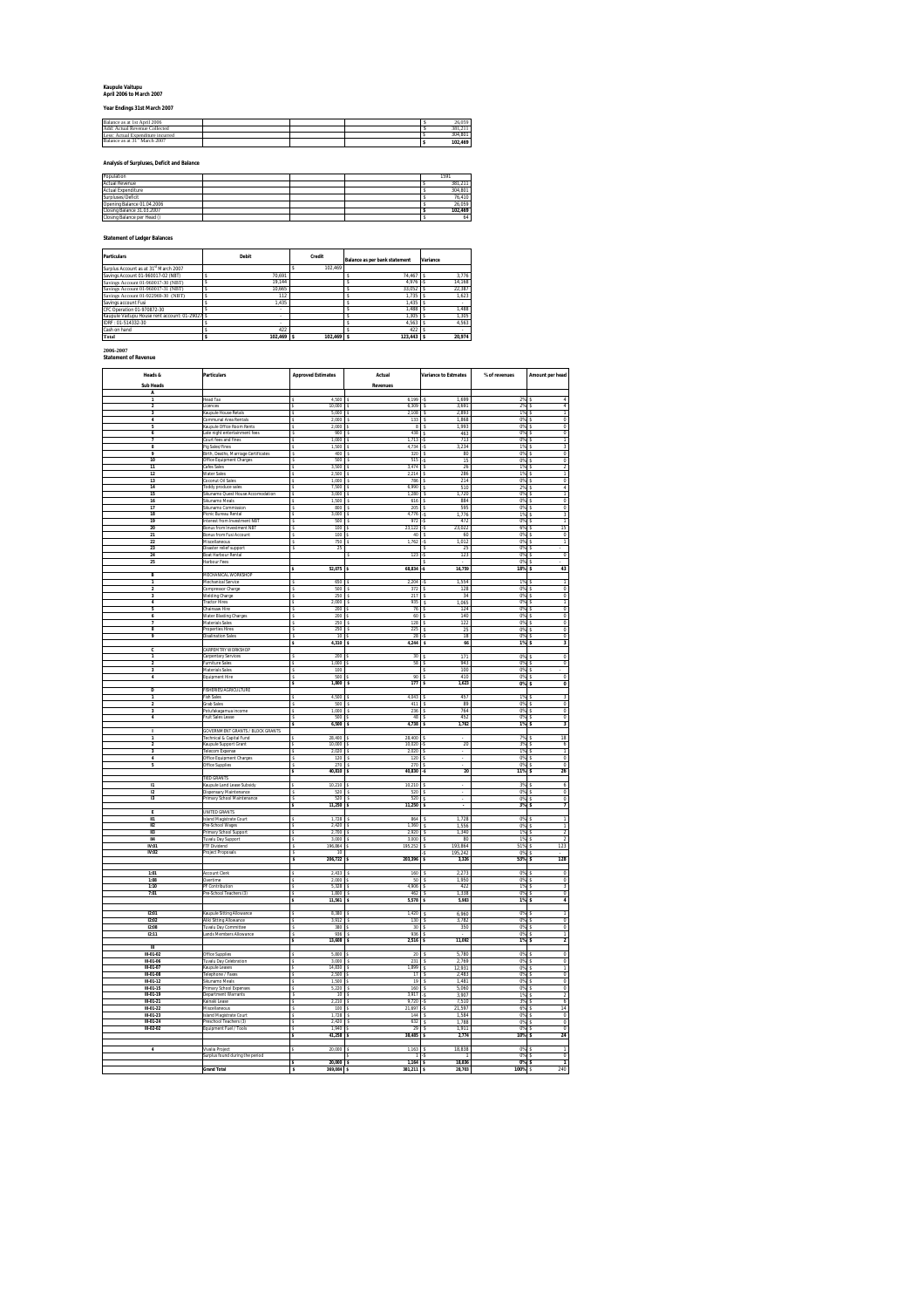#### **2006-2007 Statement of Expenditures**

| Heads &<br>Sub Heads                                                 | <b>Particulars</b>                                                                  | Approved<br>Estimate                    | Actual<br><b>Expenditures</b>                   | Variance to estimate                  | % of expenditure   | Amount per head                                                         |
|----------------------------------------------------------------------|-------------------------------------------------------------------------------------|-----------------------------------------|-------------------------------------------------|---------------------------------------|--------------------|-------------------------------------------------------------------------|
| 1:01<br>1                                                            | Account Clerk                                                                       | 2,433                                   | 2,646                                           | 213                                   | 1%                 | $\overline{2}$                                                          |
| $\overline{2}$<br>$\overline{\mathbf{3}}$<br>$\overline{4}$          | Clerk/Typist<br>Orderly Messenger<br>Storekeeper                                    | 2,136<br>\$<br>2,169<br>2,235           | $2,118 - S$<br>2,161                            | 18<br>$^{\rm 8}$<br>9                 | 1%<br>1%<br>1%     | T<br>s<br>T<br>s<br>s                                                   |
| 5<br>6                                                               | Senior Cleaner<br>Snack-bar Sales Person                                            | 1.773<br>š.<br>2.202                    | $2,226 - $$<br>$1.761 - S$<br>$2.193 - S$<br>s. | 12<br>9                               | 1%<br>1%           | T<br>$\mathbf{1}$<br>ś<br>s<br>$\mathbf{1}$                             |
| $\overline{1}$<br>8                                                  | Acting Allowance<br>Overtime                                                        | ś<br>200<br>2,000<br>s                  | 316 <sup>5</sup><br>1,703.5                     | 116<br>297                            | 0%<br>1%           | s<br>$\circ$<br>$\overline{1}$<br>s                                     |
| 9<br>10                                                              | Bonus<br>PF Contribution                                                            | 1,000<br>s<br>5,328<br>s<br>21,476<br>s | $1,183$ \$<br>$9,821$ \$<br>26,130S             | 183<br>4,493<br>4,654                 | 0%<br>3%<br>9%     | T<br>-S<br>6<br>-S<br>\$<br>16                                          |
| 1:02<br>1                                                            | <i><b>MECHANICAL DEPARTMENT</b></i><br>Chief Mechanic                               | 2.334                                   | 2325                                            | 9                                     | 1%                 | 1                                                                       |
| $\overline{2}$<br>3                                                  | Assistant Mechanic<br>Senior Driver                                                 | 2,004<br>2,268                          | $1,726 - $$<br>$2,259 - $$                      | 278<br>9                              | 1%<br>1%           | $\overline{1}$<br>s<br>3<br>1                                           |
| $\ddot{4}$<br>1:03                                                   | Assistant Driver<br><b>CARPENTARY DEPARTMENT</b>                                    | ś<br>2.235<br>s<br>8.841                | $2.226$ .s<br>¢<br>s<br>8.537 -S                | $\circ$<br>304                        | 1%<br>3%           | $\overline{1}$<br>ś<br>s<br>5                                           |
| $\mathbf{1}$<br>$\overline{\mathbf{2}}$                              | Foreman<br>Assistant Foreman                                                        | 2,268<br>s<br>2,004<br>s                | 2,238 -<br>1,996 - \$                           | 30<br>8                               | 1%<br>1%           | 1<br>T<br>-S                                                            |
| 3<br>$\overline{4}$<br>5                                             | Leading Hand<br>Labour 1<br>abour 2                                                 | 2,202<br>\$<br>1,806<br>\$<br>1,806     | $2,193 - $$<br>$1,799 - $$<br>$1,799 - $$       | 9<br>$\overline{7}$<br>$\overline{7}$ | 1%<br>1%<br>1%     | $\overline{1}$<br>s<br>T<br>\$<br>T                                     |
| 6                                                                    | Casual Labour (5)                                                                   | 6.950<br>17,036                         | 6,794.9<br>16,820 - \$                          | 156<br>216                            | 2%<br>6%           | $\overline{4}$<br>s<br>$\overline{11}$<br>s                             |
| 1:04<br>1                                                            | <b>FISHERIES/AGRICULTURE</b><br>Chief Fisherman<br><b>Assistant Fisherman</b>       | 2.070<br>s                              | $2.019 - S$                                     | 51                                    | 1%                 | $\mathbf{1}$<br>s                                                       |
| $\overline{2}$<br>3<br>4                                             | Fisherman Handyman<br>Toddy Cutter 1                                                | 1.872<br>s.<br>1,641<br>s<br>1,509<br>s | 1.880 S<br>1,660 S<br>$1,513$ \$                | 8<br>19<br>$\sqrt{4}$                 | 1%<br>1%<br>0%     | $\mathbf{1}$<br>s<br>$\overline{1}$<br>l s<br>T<br>s                    |
| 5<br>6                                                               | <b>Toddy Cutter 2</b><br><b>Toddy Cutter 3</b>                                      | 1,509<br>s<br>1,509<br>\$               | $1,468 - $$<br>$1,503 - 5$                      | 41<br>$\,$ 6                          | 0%<br>0%           | T<br>-S<br>T                                                            |
| 1:05<br>$\overline{1}$                                               | OIL PRODUCTION<br>Supervisor                                                        | 10,110<br>\$<br>1,509                   | $10,043 - 5$<br>1.494                           | 67<br>15                              | 3%<br>0%           | ς<br>6<br>ś<br>T<br>s                                                   |
| $\overline{2}$                                                       | Assistant Operator                                                                  | 1.509<br>\$.<br>3.018                   | 1.503<br>2.998<br>s                             | $\overline{6}$<br>20<br>×.            | 0%<br>1%           | T<br>s<br>s.<br>$\sqrt{2}$                                              |
| 1:06<br>$\mathbf{1}$                                                 | <b>FALEKAUPULE OFFICIALS</b><br>Clerk to Aliki                                      | 780<br>¢<br>624                         | 804<br>$622 - $$                                | 24<br>$\overline{2}$                  | 0%<br>0%           | s<br>s<br>1<br>$\overline{\mathfrak{o}}$                                |
| $\overline{\mathbf{2}}$<br>1:07                                      | Orderly<br>PRE-SCHOOL TEACHERS                                                      | s<br>1,404<br>s                         | $1,426$ \$                                      | $\overline{\mathbf{z}}$               | 0%                 | s<br>T<br>s                                                             |
| $\mathbf{1}$                                                         | Pre-School Teachers (3)                                                             | 1,800<br>s<br>1,800<br>\$               | 2,194<br>2,194 S                                | 394<br>394                            | 1%<br>1%           | ţ                                                                       |
| II:02<br>$\overline{1}$<br>$\mathfrak{p}$                            | SITTING ALLOWANCES<br>Kaupule Sitting Allowance<br>Aliki Sitting Allowance          | 8,380<br>3.912                          | 9,796<br>3.101                                  | 1.416<br>811                          | 3%<br>1%           | s<br>6<br>s<br>$\,$ 2 $\,$<br>ś                                         |
| $\overline{\mathbf{3}}$<br>$\ddot{4}$                                | Public Health Committee (PHC)<br><b>Schook Committee</b>                            | š.<br>1.234<br>1.172<br>s.              | s<br>$1.033 - S$<br>755 - S                     | 201<br>417                            | 0%<br>0%           | s<br>$\mathbf{1}$<br>s<br>$\circ$                                       |
| 5<br>6<br>$\overline{1}$                                             | <b>DRF</b> Committee<br><b>Budget Committee</b><br>By-Law Committee                 | 586<br>s<br>576<br>s<br>460<br>-S       | $216 - 5$<br>$145 - $$<br>$77$ -S               | 370<br>431<br>383                     | 0%<br>0%<br>0%     | $\circ$<br>s<br>$\overline{\mathfrak{o}}$<br>-S<br>$\overline{0}$<br>-S |
| 8<br>9                                                               | Tuvalu Day Committee<br><b>DCC Committee</b>                                        | 380<br>\$<br>428                        | - 1-5                                           | 380<br>428                            | 0%<br>0%           | \$<br>\$                                                                |
| 10<br>11                                                             | Cultural Committee Allowance<br>Lands Members Allowance                             | 820<br>ś<br>936<br>ś<br>18,884<br>Ś     | $710 - S$<br>876<br>$16,709 - $$                | 110<br>60<br>2,175                    | 0%<br>0%<br>5%     | $\frac{0}{1}$<br>s<br>s.<br>\$<br>11                                    |
| <b>III-01</b><br>$\mathbf{1}$                                        | <b>OFFICE EXPENSES</b><br>Office Equipment Maintenance                              | Ś<br>100                                | 953 S<br>s                                      | 853                                   | 0%                 | s<br>$\overline{1}$                                                     |
| $\overline{2}$<br>3                                                  | Office Supplies<br>Kaupule Entertainment                                            | x,<br>5.800<br>500<br>s                 | $4.846 - S$<br>$456 - $$                        | 954<br>44                             | 2%<br>0%           | s<br>3<br>$\overline{\mathbf{0}}$<br>-S                                 |
| 4<br>5<br>6                                                          | <b>Building Maintenance</b><br>Audit Fees<br><b>Tuvalu Day Celebration</b>          | 4,300<br>s<br>2,100<br>\$<br>3,000<br>s | $2,778 - $$<br>$2,100$ \$<br>$3,164$ \$         | 1,522<br>164                          | 1%<br>1%<br>1%     | $\overline{2}$<br>-S<br>$\overline{1}$<br>s<br>$\overline{2}$<br>\$     |
| 7<br>8                                                               | Caupule Leases<br>Telephone / Faxes                                                 | 14,830<br>2,500                         | 16,383 \$<br>1,784.5                            | 1,553<br>716                          | 5%<br>1%           | 10<br>T<br>s                                                            |
| 9<br>10<br>11                                                        | Kaupule Café<br>Sikunamo Domestic Requirement                                       | 2,700<br>500<br>¢<br>ś<br>100           | 2,213<br>892<br>¢<br>š.                         | 487<br>392<br>s.<br>100<br>۰\$        | 1%<br>n%<br>0%     | 1<br>s<br>$\overline{1}$<br>s<br>s                                      |
| 12<br>13                                                             | Sikunamo Beddings<br>Sikunamo Meals<br>Falekaupule Entertainment                    | 1.500<br>s.<br>1,000<br>s               | $826 - S$<br>$567 - S$                          | 674<br>433                            | 0%<br>0%           | s<br>$\mathbf{1}$<br>$\overline{\mathbf{0}}$<br>s                       |
| 14<br>15                                                             | <b>Travelling Expenses</b><br>Primary School Expenses                               | 50<br>\$<br>5,220<br>s                  | $4,716 - $$                                     | 50<br>504                             | 0%<br>2%           | -S<br>3<br>-S                                                           |
| 16<br>17<br>18                                                       | Primary School Maintenance<br>Dispensary Maintenance<br><b>Projects Costs</b>       | \$<br>2,750<br>\$<br>100                | $2,670 - S$                                     | -S<br>80<br>100                       | $0\%$<br>1%<br>OX  | ς<br>2<br>ś                                                             |
| 19<br>20<br>21                                                       | Department Warrants<br>Electricity<br>Kainaki Lease                                 | 10<br>s<br>2.400<br>ś<br>š.<br>2.210    | $4.242$ S<br>810<br>$11.792$ s<br>s.            | 4.232<br>1.590<br>9.582               | 1%<br>0%<br>4%     | 3<br>3<br>$\overline{1}$<br>s<br>$\tau$<br>s                            |
| $\overline{22}$<br>23                                                | Miscellaneous<br>Island Magistrate Court                                            | Ś<br>100<br>1.728<br>s.                 | $31.272$ S<br>s<br>$1.437 - S$                  | 31.172<br>291                         | 10%<br>0%          | s<br>20<br>s<br>$\mathbf{1}$                                            |
| 24<br>25<br>26                                                       | Preschool Teachers (3)<br><b>Disaster Relief</b><br>Contingency                     | 2,420<br>s<br>s<br>100<br>\$            | $2,200 - $$                                     | 220<br>100<br>۰s                      | 1%<br>0%<br>$0\%$  | $\overline{1}$<br>-S<br>s<br>s                                          |
| III-02                                                               | MECHANICAL WORKSHOP                                                                 | 56,018                                  | 96,103                                          | 40,085                                | 32%                | 60<br>\$                                                                |
| $\overline{1}$<br>$\overline{\mathbf{c}}$<br>$\overline{\mathbf{3}}$ | <b>Tractor Fuel</b><br>Equipment Fuel / Tools<br>General Maintenance                | 2,900<br>1,940<br>500<br>ś              | 2.888<br>1,965 \$<br>91.5                       | 12<br>25<br>409                       | 1%<br>1%<br>n%     | 2<br>1<br>s<br>$\,0\,$<br>ś                                             |
| $\ddot{4}$                                                           | Provision for spare parts/tools                                                     | š.<br>2.100<br>s<br>7,440               | 856 - \$<br>s<br>5,800                          | 1.244<br>1,640<br>A.                  | 0%<br>2%           | s<br>$\overline{1}$<br>s<br>$\boldsymbol{4}$                            |
| III-03<br>1                                                          | <b>CARPENTRY WORKSHOP</b><br>Materials for Furnitures<br>Provision for tools        | 1,060<br>s<br>1,000                     | 1,068<br>$732 - $$                              | $\overline{\mathbf{g}}$<br>268        | 0%<br>0%           | T<br>$\overline{0}$                                                     |
| $\overline{\mathbf{2}}$<br>3                                         | General Maintenance                                                                 | s<br>500<br>\$<br>2,560                 | s<br>$270$ $\overline{\phantom{1}}$<br>2,069    | 230<br>491                            | $0\%$<br>1%        | s<br>$\overline{0}$<br>\$                                               |
| III-04<br>$\overline{1}$                                             | <b>FISHERIES AND AGRICULTURE</b><br><b>Fishing Equipment</b>                        | 1,000                                   | $2,626$ \$                                      | 1,626                                 | 1%                 |                                                                         |
| $\mathbf{L}$                                                         | Maintenan<br>CAPITAL EXPENDITURE                                                    | 450<br>1,450<br>s.                      | 444<br>3.069 S<br>s                             | 6<br>1,619                            | 0%<br>1%           | $\,0\,$<br>s<br>$\overline{\mathbf{z}}$                                 |
| $\mathbf{H}$<br>$\overline{12}$                                      | Washing Machine (1)<br>Gas Stove (1)                                                | 580<br>760<br>s                         | 570<br>775 \$                                   | 10<br>15                              | 0%<br>0%           | $\circ$<br>s<br>$\overline{0}$<br>s                                     |
| 13<br>14<br>15                                                       | Refridgerator (1)<br>Freezers (2)<br>Filling Cabinets 4 drawers (2)                 | 660<br>s<br>1,400<br>\$<br>1,200<br>s   | $586 - $$<br>$552 - $$<br>$723 - 5$             | 74<br>848<br>478                      | 0%<br>$0\%$<br>0%  | $\overline{0}$<br>-S<br>$\overline{0}$<br>s<br>$\overline{0}$<br>\$     |
| 16<br>$\overline{u}$                                                 | Filling Cabinets 2 drawers (3)<br>Table Fans (2)                                    | 900<br>\$<br>120<br>ś                   | $120$ s                                         | 900                                   | 0%<br>0%           | \$<br>$\overline{0}$<br>s                                               |
| 18<br>$\mathsf{R}^{\mathsf{Q}}$<br>IV-10                             | Chairs (10)<br>Computer (1)<br>Binding Machine (1)                                  | 540<br>ś<br>2.000<br>ź.<br>Ś<br>500     | 540<br>$1,980 - $$                              | 20<br>500<br>s.                       | 0%<br>1%<br>0%     | $\overline{\phantom{a}}$<br>s<br>$\mathbf{S}$<br>$\overline{1}$<br>s    |
| IV-11                                                                | Cistern Maintenance/Overhead tank                                                   | ś<br>1.500<br>10,160<br>s               | $5,846 - $$<br>s                                | 1.500<br>4,315                        | 0%<br>2%           | s<br>$\overline{4}$<br>l s                                              |
| V<br>1<br>$\overline{\mathbf{2}}$                                    | PROJECT PROPOSALS<br>Road/Wharf Upgrading<br>Kaupule Reserve Account                | 10,000<br>s<br>54,610<br>\$             | $1,533 - $$                                     | 8,467<br>54,610                       | 1%<br>0%           | T<br>s                                                                  |
| 3<br>$\overline{4}$                                                  | FTF Project<br>Vivalia Project                                                      | ś<br>100,000<br>20,000                  | $80,640 - $$<br>$10,651 - $$                    | 19,360<br>9,349                       | 26%<br>3%          | 51<br>ς<br>$\overline{1}$<br>s                                          |
| 6                                                                    | <b>Filing Cabinets</b>                                                              | ś<br>184,610<br>s                       | 900 S<br>93,724 - \$                            | 900<br>90,886                         | 0%<br>$\mathbf{a}$ | 3<br>$\overline{1}$<br>s<br>59<br>s.<br>×.                              |
|                                                                      | <b>Revenue Heads</b>                                                                |                                         |                                                 |                                       |                    | s<br>s                                                                  |
| A<br>$\mathbf{1}$<br>$\overline{6}$                                  | <b>Head Tax</b><br>Late night entertainment fees                                    | \$                                      | 30 <sub>5</sub><br>33 <sup>5</sup><br>\$        | 30<br>33                              | 0%<br>0%           | <b>S</b><br>$\overline{\phantom{a}}$<br>s<br>$\overline{0}$             |
| 8<br>12                                                              | Pig Sales/Fines<br>Water Sales                                                      | \$<br>Ś                                 | $383$ \$<br>\$<br>$25$ s                        | 383<br>25                             | 0%<br>0%           | s<br>$\overline{\mathbf{0}}$<br>$\overline{0}$<br>ς                     |
| 17<br>19                                                             | Sikunamo Commission<br>Interest from Investment NBT                                 |                                         | $20$ s<br>$25$ $\overline{\phantom{1}}$         | 20<br>25                              | 0%<br>0%           | $\pmb{0}$<br>\$<br>3<br>$\overline{\phantom{a}}$                        |
| 20<br>21<br>$\bf 22$                                                 | <b>Bonus from Investment NBT</b><br><b>Bonus from Fusi Account</b><br>Miscellaneous | Ś<br>s.                                 | $11.194$ S<br>s<br>250 S<br>$1.323$ S<br>¢      | 11 194<br>250<br>1.323                | 4%<br>0%<br>0%     | $\overline{7}$<br>s<br>s<br>$\overline{0}$<br>s<br>$\mathbf{1}$         |
| B                                                                    |                                                                                     | s                                       | 13,282 \$<br>\$                                 | 13,282                                | 4%                 | 8<br>s<br>s                                                             |
| $\ddot{a}$<br>8                                                      | <b>Tractor Hires</b><br>Properties Hires                                            | s<br>\$                                 | $11$ <sup>S</sup><br>$23 \mid S$<br>s           | π<br>23                               | 0%<br>$0\%$        | $\overline{0}$<br>-S<br>$\overline{\phantom{a}}$<br>\$                  |
| 3                                                                    | Potufakagamua income<br><b>Grand Total</b>                                          | 160,197 \$<br>$\sqrt{2}$                | 20 <sup>5</sup><br>$54$ $S$<br>304,801 \$       | 20<br>54<br>50,880                    | 0%<br>0%<br>100%   | $\overline{\mathbf{0}}$<br>\$<br>$\mathfrak o$<br>s<br>192<br>Ts        |

| <b>Advances given</b>                      | Amount   |  |
|--------------------------------------------|----------|--|
| Advance Account-Tilaima Logo               | 386.45   |  |
| Advance Account - Silu Malaga              | 275      |  |
| Accumulated surplus (2000-2001)            | 593      |  |
| Accumulated Surplus (2001-2002)            | 10049.44 |  |
| Accumulated Surplus (2002-2003)            | 28       |  |
| Accumulated Shortage (2003-2004)           | 10.61    |  |
| Accumulated Surplus (2004-2005)            | 13       |  |
| Accumulated Surplus (2005-2006)            | 15       |  |
| Surplus found during this year (2006-2007) |          |  |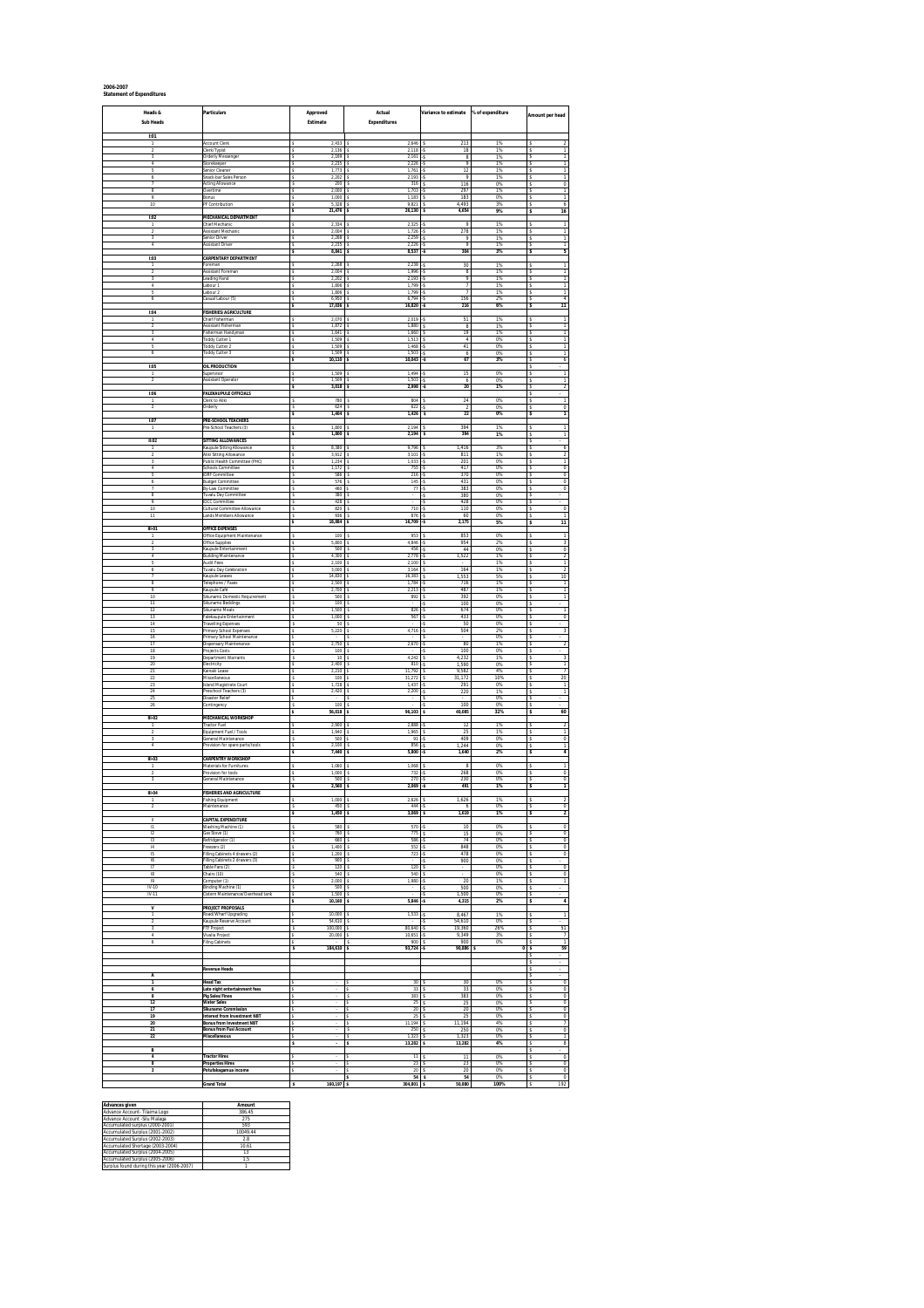To the members of Tuvalu's Parliament and the Ulu Aliki of Vaitupu,

# **Report on the Financial Statements of Vaitupu Kaupule**

We have audited the accompanying financial statements of the Vaitupu Kaupule, which comprise Statement of Revenue, Statement of Expenditure and Analysis of Surpluses and Deficit for the year ended 31 March 2008 and the Bank Statement of Ledger Balances as at 31 March 2008.

# *Management's Responsibility for the Financial Statements*

Management is responsible for the preparation of these financial statements in accordance with section 71 of the Falekaupule Act and accompanying financial instructions, and for such internal control as management determines is necessary to enable the preparation of financial statements that are free from material misstatement, whether due to fraud or error.

# *Auditor's Responsibility*

Our responsibility is to express an opinion on these financial statements based on our audit. This responsibility arises from section 74 of the Falekaupule Act. We conducted our audit in accordance with the International Organisation of Supreme Audit Institution's (INTOSAI) Auditing Standards, which incorporate the International Auditing Standards.

Because of the matter described in the Basis for Disclaimer of Opinion paragraph, however, we were not able to obtain sufficient appropriate audit evidence to provide a basis for an audit opinion.

# *Basis for Disclaimer of Opinion*

The Vaitupu Kaupule closing cash balance reported in the accounts was not able to be reconciled to the bank account balance. The cash on hand balance reported in the financial statements compared to the bank account balance was understated by \$229,392. This variance occurred due to all bank accounts and all their transactions not being included in the financial statements. This affects the completeness of the Statement of Revenue and the Statement of Expenditure, as well as the Analysis of Surpluses, Deficit and Balances. This is a material effect on the financial statements which is considered to be pervasive.

#### *Disclaimer of Audit Opinion*

Because of the significance of the matter described in the Basis for Disclaimer of Opinion paragraph, we have not been able to obtain sufficient appropriate audit evidence to provide a basis for an audit opinion. Accordingly, we do not express an opinion on the financial statements.

#### *Independence*

When carrying out the audit we followed the independence requirements of the Office of the Auditor General Tuvalu, which incorporate the independence requirements of the International Standards of Auditing and the International Organisation of Supreme Audit Institutions.

Eli Lopati Acting Auditor General of Tuvalu 27 January 2014 Vaiaku, Funafuti, Tuvalu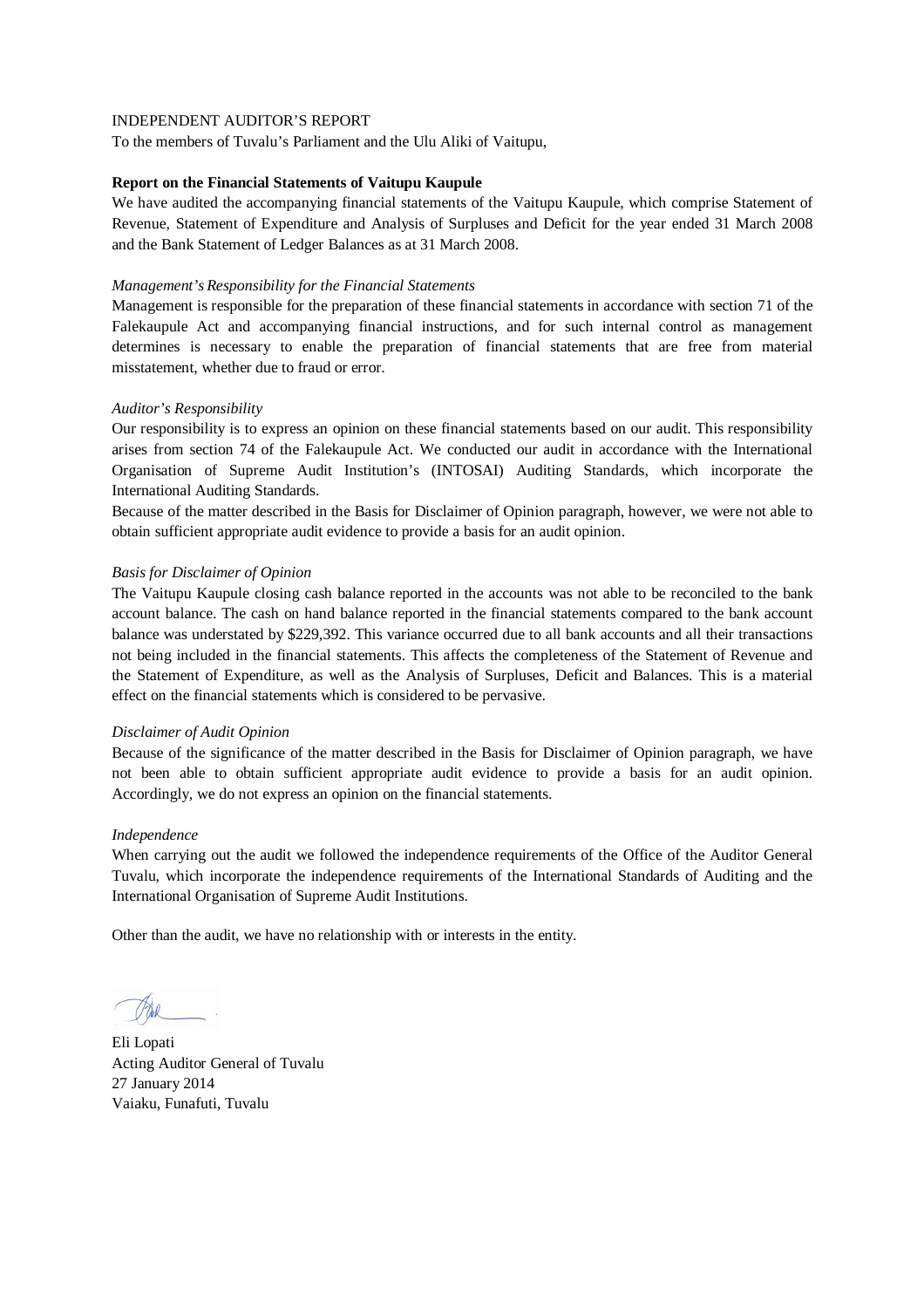# **Kaupule Vaitupu April 2007 to March 2008**

#### **Year Ending 31st March 2008**

| Balance as at 1st April 2007              |  |  | 102.469 |
|-------------------------------------------|--|--|---------|
| Add: Actual Revenue Collected             |  |  | 380.285 |
| Less: Actual Expenditure incurred         |  |  | 318.443 |
| Balance as at 31 <sup>st</sup> March 2008 |  |  | 164.312 |

**Analysis of Surpluses, Deficit and Balance**

| Population                  |  | 1591             |
|-----------------------------|--|------------------|
| <b>Actual Revenue</b>       |  | 380,285          |
| Actual Expenditure          |  | 318,443          |
| Surpluses/Deficit           |  | 61,843           |
| Opening Balance 01.04.2007  |  | 102.469          |
| Closing Balance 31.03.2008  |  | 164,312          |
| Closing Balance per Head () |  | 103 <sub>h</sub> |

#### **Statement of Ledger Balances**

| <b>Particulars</b>                               | <b>Debit</b> | <b>Credit</b> | <b>Balance as per bank</b><br>statement | Variance |
|--------------------------------------------------|--------------|---------------|-----------------------------------------|----------|
| Surplus Account as at 31st March 2008            |              | 164.312       |                                         |          |
| Savings Account 01-960017-02 (NBT)               | 69.733       |               | $66.590 - $$                            | 3.144    |
| Savings Account 01-960017-30 (NBT)               | 71.238       |               | 69.151                                  | 2.087    |
| Savings Account 01-960017-31 (NBT)               | 13.410       |               | 234.967                                 | 221,557  |
| Savings Account 01-922969-30 (NBT)               | 112          |               | 1.782                                   | 1.670    |
| Savings account Fusi                             | 3.210        |               | 3.210                                   |          |
| CFC Operation 01-970872-30                       |              |               | 2.982                                   | 2,982    |
| Kaupule Vaitupu House rent account: 01-290279-30 | ۰            |               | 2.878                                   | 2.878    |
| IDRF: 01-514332-30                               |              |               | 6.075                                   | 6.075    |
| Cash on hand                                     | 6.609        |               | 6.069                                   | 540      |
| Total                                            | $164.312$ \$ | $164.312$ \$  | 393.704 \$                              | 229.392  |

# **2007-2008 Statement of Revenue**

| Heads &                 | <b>Particulars</b>                   | <b>Approved Estimates</b> | Actual                   | <b>Variance to Estimates</b> | % of revenues | Amount per head               |
|-------------------------|--------------------------------------|---------------------------|--------------------------|------------------------------|---------------|-------------------------------|
| <b>Sub Heads</b>        |                                      |                           | <b>Revenues</b>          |                              |               |                               |
| Α                       |                                      |                           |                          |                              |               |                               |
| $\mathbf{1}$            | Head Tax                             | 7.000<br>Ŝ                | 4.841<br>s               | 2,159<br>Ŝ                   | 1%            | s<br>3                        |
| $\overline{2}$          | Licences                             | 9,530<br>Ś                | 15,161<br>s              | 5,631<br>٠S                  | 4%            | 10                            |
| $\overline{\mathbf{3}}$ | Kaupule House Rentals                | 2,700<br>\$               | 7,716                    | 5,016<br>-\$                 | 2%            | 5<br>¢                        |
| 4                       | <b>Communal Area Rentals</b>         | \$<br>3,500               | ¢,<br>$\cdot$            | 3,500<br>s                   | 0%            | s<br>×.                       |
| 5                       | Kaupule Office Room Rents            | 4,620<br>\$               | ¢,<br>$\cdot$            | 4,620<br>s                   | 0%            | s<br>$\sim$                   |
| 6                       | Late night entertainment fees        | 840<br>Ś                  | $\mathbf{r}$             | 840<br>s                     | 0%            | ¢<br>÷.                       |
| $\bf 7$                 | Court fees and fines                 | \$<br>2,000               | 6,280<br>\$.             | 4,280<br>-\$                 | 2%            | s<br>$\overline{4}$           |
| 8                       | Pig Sales/Fines                      | \$<br>5,000               | \$.<br>$\epsilon$        | 5,000<br>s                   | 0%            | s<br>×.                       |
| 9                       | Birth, Deaths, Marriage Certificates | s.<br>500                 | \$<br>$\cdot$            | 500<br>s                     | 0%            | Ŝ<br>÷.                       |
| 10                      | Office Equipment Charges             | \$<br>2,500               | $\sim$                   | 2,500<br>Ŝ                   | 0%            | ¢<br>$\omega$                 |
| 11                      | Cafes Sales                          | Ś<br>5,000                | $\overline{\phantom{a}}$ | 5,000<br>Ŝ                   | 0%            | ×.                            |
| 12                      | <b>Water Sales</b>                   | $\mathsf{s}$<br>4,000     | s<br>÷                   | s<br>4,000                   | 0%            | s<br>÷.                       |
| 13                      | Coconut Oil Sales                    | \$.<br>4,000              | ¢,<br>×.                 | s<br>4,000                   | 0%            | $\mathbf{\hat{s}}$<br>×.      |
| 14                      | Toddy and other produce sales        | $\mathsf{s}$<br>6,000     | 11,795<br>s              | 5,795<br>$\cdot \mathbb{S}$  | 3%            | Ŝ<br>$\overline{7}$           |
| 15                      | Sikunamo Quest House Accomodation    | \$<br>3,500               | \$.<br>×.                | 3,500<br>s                   | 0%            | s<br>$\sim$                   |
| 19                      | Interest from Investment NBT         | 3.000<br>\$               | 4,085                    | ۰s<br>1,085                  | 1%            | s<br>3                        |
| 20                      | Bonus from Investment NBT            | \$<br>2,500               | \$                       | 2,500<br>s                   | 0%            | s<br>a.                       |
| 26                      | Others                               | s<br>$\cdot$              | 18,159<br>s              | 18,159<br>-\$                | 5%            | 11<br>s                       |
| 27                      | Service sales                        | s<br>٠                    | \$<br>9,180              | $\cdot$ s<br>9,180           | 2%            | s<br>6                        |
|                         |                                      |                           |                          |                              |               |                               |
|                         |                                      |                           |                          | ÷.                           | 0%            | ×.                            |
| 4                       | Equipment Hire                       | s<br>٠                    | 5,609<br>s               | 5,609<br>-\$                 | 1%            | $\overline{4}$<br>s           |
|                         |                                      |                           |                          | s<br>$\omega$                | 0%            | s<br>$\omega$                 |
|                         |                                      |                           |                          | s.<br>$\sim$                 | 0%            | s<br>$\sim$                   |
| л.                      | GOVERNMENT GRANTS / BLOCK GRANTS     | $\cdot$                   | 53,001                   | 53,001<br>$-$ \$             | 14%           | 33<br>Ŝ.                      |
| $\overline{2}$          | Kaupule Support Grant                | \$                        | Ś<br>13,465              | 13,465<br>-\$                | 4%            | s<br>8                        |
|                         |                                      |                           |                          |                              |               |                               |
|                         | <b>TIED GRANTS</b>                   | Ś<br>٠                    | 5,094<br>s               | 5,094<br>۰S                  | 1%            | Ŝ<br>3                        |
|                         |                                      |                           |                          |                              |               |                               |
| E                       | UNITED GRANTS                        |                           |                          |                              |               |                               |
| IV:01                   | <b>FTF Dividend</b>                  | s                         | s<br>84,110              | 84,110<br>$-5$               | 22%           | 53<br>s                       |
|                         |                                      |                           |                          |                              |               |                               |
|                         |                                      |                           |                          |                              |               |                               |
| 1:10                    | PF Contribution                      | s<br>$\sim$               | 3,962<br>s               | 3,962<br>۰\$                 | 1%            | $\overline{2}$<br>s           |
|                         | Surplus                              | Ś<br>٠                    | Ś<br>2.462               | $\cdot$ s<br>2.462           | 1%            | Ŝ<br>$\overline{\phantom{a}}$ |
|                         |                                      |                           |                          |                              | 0%            |                               |
| 12:01                   | Kaupule Sitting Allowance            | s<br>٠                    | 1,557                    | 1,557<br>$-5$                |               | 1                             |
| Ш                       |                                      |                           |                          |                              |               |                               |
| III-01-02               | <b>Office Supplies</b>               | s<br>٠                    | 365<br>s                 | 365                          | 0%            | $\mathbf 0$<br>s              |
| $III - 01 - 06$         |                                      | s<br>÷                    | 618<br>s                 | ٠Ŝ                           | 0%            | $\overline{0}$<br>s           |
|                         | Tuvalu Day Celebration               |                           |                          | 618                          |               |                               |
|                         | <b>Expenditure Heads</b>             |                           |                          |                              |               |                               |
|                         | Office expenses                      | s<br>$\hat{\phantom{a}}$  | 999<br>s                 | 999<br>۰Ŝ                    | 0%            | Ŝ<br>1                        |
|                         | Pre school teachers                  | \$<br>×.                  | 1,603<br>s               | 1,603<br>$\cdot$ s           | 0%            | s<br>$\mathbf{1}$             |
|                         | Maintenance                          | s<br>$\cdot$              | 1,021<br>s               | 1,021<br>۰S                  | 0%            | $\mathbf{1}$<br>s             |
|                         | FTF Project                          | s<br>٠                    | 129,202<br>s             | 129,202<br>$-\$$             | 34%           | 81                            |
|                         |                                      |                           |                          |                              |               |                               |
|                         |                                      |                           |                          |                              | 100%          | ¢                             |
|                         | <b>Total</b>                         | 66,190<br>Ś               | \$<br>380,285 -\$        | 314,095                      |               | 239                           |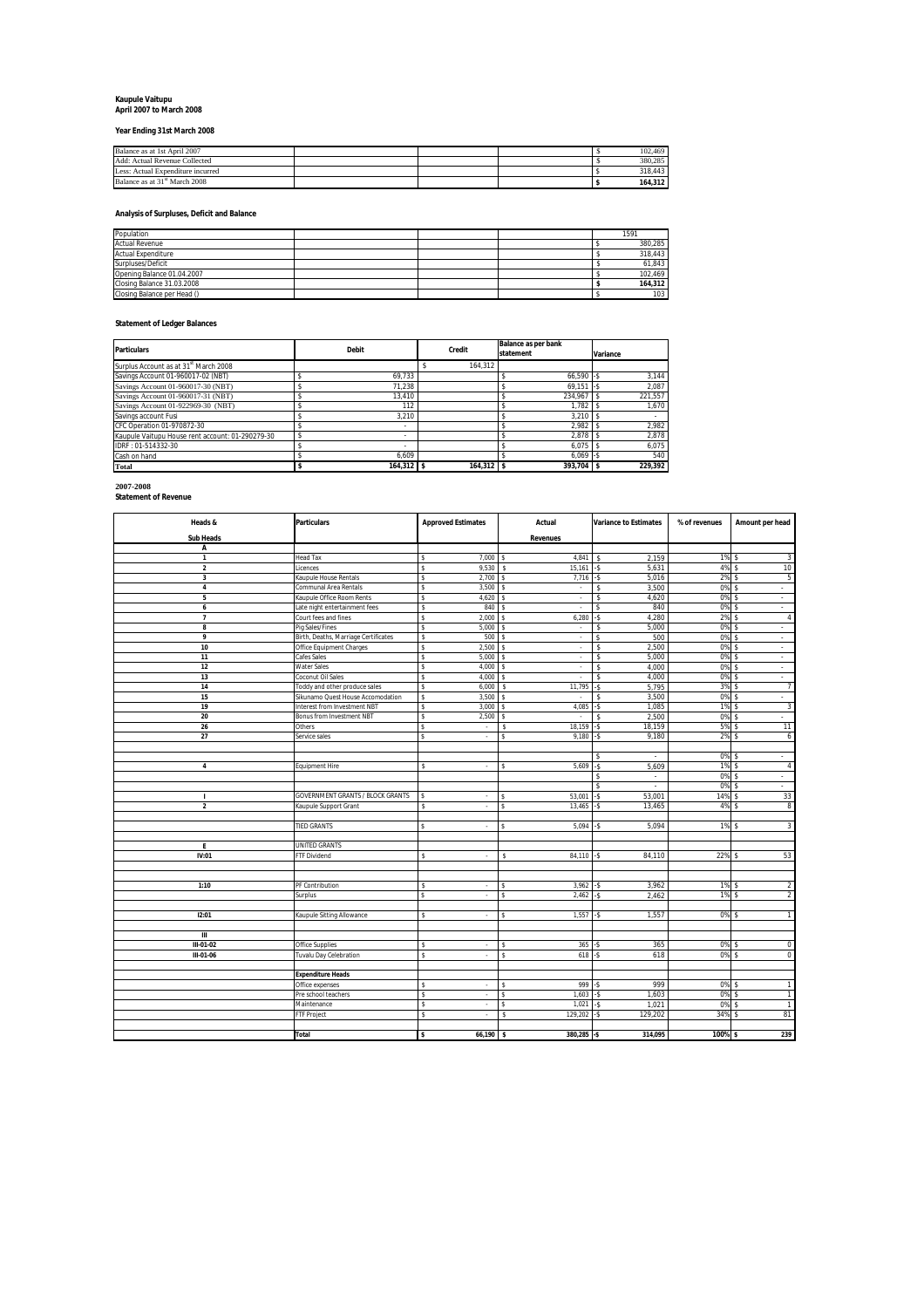| Heads &                       | <b>Particulars</b>                              | Approved                           | Actual                       | Variance to estimate           | % of expenditure | Amount per head                       |
|-------------------------------|-------------------------------------------------|------------------------------------|------------------------------|--------------------------------|------------------|---------------------------------------|
| <b>Sub Heads</b>              |                                                 | Estimate                           | <b>Expenditures</b>          |                                |                  |                                       |
| 1:01                          |                                                 |                                    |                              |                                |                  |                                       |
| $\mathbf{1}$                  | Account Clerk                                   | 2,506<br>s                         | $\sim$                       | 2,506<br>\$                    | 0%               | -S                                    |
| $\sqrt{2}$                    | Clerk/Typist                                    | 2,200<br>\$                        |                              | 2,200<br>\$                    | 0%               | s                                     |
| 3                             | Orderly Messenger                               | 2,234<br>\$                        | $\cdot$                      | 2,234<br>\$                    | 0%               | \$                                    |
| $\sqrt{4}$<br>5               | Storekeeper                                     | 2,302                              | $\overline{\phantom{a}}$     | \$<br>2,302                    | 0%               | \$<br>$\overline{\phantom{a}}$        |
| $\overline{7}$                | Senior Cleaner<br>Acting Allowance              | 1,826<br>s<br>200<br>\$            | $\sim$<br>125                | 1,826<br>\$<br>75<br>\$        | 0%<br>0%         | s<br>$\sim$<br>s<br>$\mathbf 0$       |
| $\bf8$                        | Overtime                                        | 300<br>s                           | 2,330                        | 2,030<br>-\$                   | 1%               | $\mathbf{1}$<br>s                     |
| 9                             | Bonus                                           | 200<br>\$                          | 1,423                        | ٠\$<br>1,223                   | 0%               | s<br>1                                |
| 10                            | PF Contribution                                 | 5,700<br>\$.                       | 9,779                        | 4,079<br>-\$                   | 3%               | s<br>$\boldsymbol{6}$                 |
|                               | Wages                                           | \$<br>$\epsilon$                   | 18,123                       | 18,123<br>۰S                   | 6%               | 11.39<br>\$                           |
| 1:02                          | MECHANICAL DEPARTMENT                           |                                    |                              |                                |                  |                                       |
| $\mathbf{1}$                  | Chief Mechanic                                  | 2,404                              | $\sim$                       | 2,404<br>\$                    | 0%               | -S<br>$\sim$                          |
| $\,2$                         | Assistant Mechanic                              | 2,064                              | $\cdot$                      | 2,064<br>\$                    | 0%               | s<br>$\sim$                           |
| 3<br>$\sqrt{4}$               | Senior Driver<br><b>Assistant Driver</b>        | 2,336<br>\$.<br>2,302              | ÷                            | 2,336<br>\$<br>\$<br>2,302     | 0%<br>0%         | \$<br>÷.<br>s<br>×.                   |
|                               |                                                 |                                    |                              |                                |                  |                                       |
| I:03                          | <b>CARPENTARY DEPARTMENT</b>                    |                                    |                              |                                |                  |                                       |
| $\mathbf{1}$                  | Foreman                                         | 2,336<br>\$                        | s                            | 2,336<br>\$                    | 0%               | s                                     |
| $\,2$                         | Assistant Foreman                               | 2,064<br>\$                        | $\cdot$<br>s.                | \$<br>2,064                    | 0%<br>0%         | \$<br>$\overline{\phantom{a}}$<br>s   |
| $\mathbf{3}$                  | Leading Hand                                    | 1,860<br>\$                        | $\sim$                       | 1,860<br>\$                    |                  | $\sim$                                |
| I:04                          | <b>FISHERIES/AGRICULTURE</b>                    | ×,                                 | 1,590                        | 1,590<br>٠Ŝ                    | 0%               | s<br>$\mathbf{1}$                     |
| $\mathbf{1}$                  | Chief Fisherman                                 | 2,132<br>s                         | ×.<br>s                      | 2,132<br>s.                    | 0%               | <sub>S</sub><br>$\sim$                |
| $\sqrt{2}$                    | Assistant Fisherman                             | 1,928<br>\$                        | ٠                            | 1,928<br>\$                    | 0%               | s<br>÷.                               |
| 3<br>$\sqrt{4}$               | isherman Handyman<br><b>Foddy Cutter 1</b>      | 1,690<br>\$<br>1,554<br>\$         | $\overline{\phantom{a}}$     | 1,690<br>\$<br>\$<br>1,554     | 0%<br>0%         | s<br>\$<br>÷.                         |
| 5                             | <b>Toddy Cutter 2</b>                           | 1,554<br>s                         | ٠<br>$\sim$                  | 1,554<br>\$                    | 0%               | s<br>$\sim$                           |
| 6                             | Toddy Cutter 3                                  | \$<br>1,554                        | $\cdot$                      | 1,554<br>\$                    | 0%               | \$<br>$\sim$                          |
| I:05                          | OIL PRODUCTION                                  |                                    | 1,036                        |                                | 0%               | $\overline{1}$<br>s                   |
| 1                             | Supervisor                                      | 1,554                              | i,<br>$\sim$                 | 1,554                          | 0%               | \$<br>à.<br>$\sim$                    |
| $\overline{2}$                | Assistant Operator                              | 1,554<br>s                         |                              | 1,554<br>\$                    | 0%               | s                                     |
| 1                             | Clerk to Aliki                                  | 780<br>s                           | $\overline{\phantom{a}}$     | 780<br>\$                      | 0%               | \$                                    |
| $\,2$                         | Orderly                                         | 624<br>s                           | $\cdot$                      | \$<br>624                      | 0%               | \$<br>$\sim$                          |
|                               |                                                 |                                    |                              |                                |                  |                                       |
| $\mathbf{1}$                  | Pre-School Teachers (3)                         | 744<br>s                           | $\sim$                       | 744<br>\$                      | 0%               | $\sim$<br>s.                          |
| $\mathbf{1}$                  | Kaupule Sitting Allowance                       | 8,370                              | 16,192                       | 7,822<br>۰Ŝ                    | 5%               | 10<br>s                               |
| $\,2$                         | Aliki Sitting Allowance                         | 4,080<br>\$                        | 1,234                        | 2,846<br>\$                    | 0%               | $\mathbf{1}$<br>s.                    |
| $\sqrt{4}$                    | Schools Committee                               | 924<br>\$                          |                              | 924<br>\$                      | 0%               | \$                                    |
| $\overline{\phantom{a}}$<br>8 | By-Law Committee<br>Fuvalu Day Committee        | \$<br>368<br>\$<br>154             |                              | 368<br>\$<br>\$<br>154         | 0%<br>0%         | \$<br>\$<br>$\bar{\phantom{a}}$       |
| 9                             | <b>IDCC Committee</b>                           | 321<br>\$                          | $\cdot$<br>$\sim$            | 321<br>\$                      | 0%               | s<br>$\sim$                           |
| 10                            | Cultural Committee Allowance                    | \$<br>480                          | $\sim$                       | 480<br>\$                      | 0%               | s<br>$\sim$                           |
|                               |                                                 |                                    |                              |                                |                  |                                       |
| <b>III-01</b>                 | <b>OFFICE EXPENSES</b>                          |                                    |                              |                                |                  |                                       |
| 1<br>$\sqrt{2}$               | Office Equipment Maintenance<br>Office Supplies | s<br>s<br>$\overline{\phantom{a}}$ | 41,541<br>\$<br>\$<br>19,171 | 41,541<br>-\$<br>19,171<br>-\$ | 13%<br>6%        | 26<br>s<br>\$<br>12                   |
| 3                             | Caupule Entertainment                           | \$<br>$\overline{\phantom{a}}$     | 1,764                        | 1,764<br>-\$                   | 1%               | \$<br>1                               |
| 5                             | <b>Audit Fees</b>                               | s<br>$\sim$                        | 700<br>s                     | 700<br>-\$                     | 0%               | $\overline{0}$<br>s                   |
| 6                             | Tuvalu Day Celebration                          | s<br>$\cdot$                       | 1,172<br>s                   | 1,172<br>-\$                   | 0%               | $\mathbf{1}$<br>s                     |
| $\overline{7}$<br>$\bf 8$     | Kaupule Leases<br>Felephone / Faxes             | s<br>$\cdot$<br>\$<br>i,           | 17,040<br>s<br>248           | 17,040<br>-\$<br>.s<br>248     | 5%<br>0%         | 11<br>\$<br>s<br>$\pmb{0}$            |
| 14                            | <b>Travelling Expenses</b>                      | s<br>$\sim$                        | 40<br>s.                     | 40<br>-\$                      | 0%               | s<br>$\,0\,$                          |
| 20                            | Electricity                                     | s<br>×.                            | 4,084<br>s                   | 4,084<br>۰\$                   | 1%               | 3<br>\$                               |
|                               | Other office expenses                           | s<br>٠                             | 118<br>s                     | 118<br>-\$                     | 0%               | $\mathbf 0$<br>\$                     |
|                               |                                                 |                                    |                              | \$<br>$\blacksquare$           | 0%<br>0%         | \$<br>٠<br>s                          |
| <b>III-02</b><br>1            | MECHANICAL WORKSHOP<br>Tractor Fuel             |                                    | 5,275                        | \$<br>$\sim$<br>5,275<br>-\$   | 2%               | $\sim$<br>s<br>3                      |
| $\,2\,$                       | Equipment Fuel / Tools                          | Ś                                  | 2,607                        | 2,607<br>٠Ŝ                    | 1%               | $\overline{2}$<br>s                   |
|                               |                                                 |                                    |                              |                                |                  |                                       |
| <b>III-03</b>                 | <b>CARPENTRY WORKSHOP</b>                       |                                    |                              |                                |                  |                                       |
| 3                             | General Maintenance                             |                                    | 2,036                        | 2,036                          | 1%               |                                       |
| $III-04$                      | <b>FISHERIES AND AGRICULTURE</b>                |                                    |                              |                                |                  |                                       |
|                               |                                                 |                                    |                              |                                |                  |                                       |
| $\mathbf{I}$                  | <b>CAPITAL EXPENDITURE</b>                      |                                    |                              |                                |                  |                                       |
|                               | General mantenance<br>Other                     | \$                                 | 10,770<br>Ś<br>\$            | 10,770<br>-\$<br>45,839<br>-\$ | 3%<br>14%        | \$<br>7<br>29<br>s                    |
|                               |                                                 |                                    | 45,839                       |                                |                  |                                       |
| V                             | PROJECT PROPOSALS                               |                                    |                              |                                |                  |                                       |
| 3                             | FTF Project                                     |                                    | 104,202<br>s                 | 104,202<br>-\$                 | 33%              | 65<br>\$                              |
|                               |                                                 |                                    |                              |                                |                  |                                       |
|                               | Other charges<br>Shortage found during the year | ×.                                 | 954                          | 954<br>-\$                     | 0%               | $\mathbf{1}$<br><sup>\$</sup>         |
| A                             | <b>Revenue Heads</b>                            |                                    |                              | \$                             | 0%               | \$                                    |
| $\bf 8$                       | Pig Sales/Fines                                 | $\sim$<br>s                        | 95<br>s.                     | 95<br>-\$                      | 0%               | <sub>S</sub><br>$\,0\,$               |
|                               | others                                          | \$<br>×.                           | 777<br>\$                    | 777<br>-\$                     | 0%               | $\boldsymbol{0}$<br>s                 |
|                               | Carpentry tools hire                            | s<br>$\overline{\phantom{a}}$      | \$<br>119                    | 119<br>-\$                     | 0%               | \$<br>$\bf 0$                         |
|                               | Produce sale<br>Service sales                   | s<br>٠<br>s<br>$\sim$              | 700<br>s<br>761<br>s         | 700<br>-\$<br>761<br>-\$       | 0%<br>0%         | $\pmb{0}$<br>s<br>$\overline{0}$<br>s |
|                               | Equipment hire                                  | s<br>$\cdot$                       | 24<br>s                      | 24<br>-\$                      | 0%               | $\mathbf 0$<br>s                      |
|                               | GG tool                                         | s<br>÷                             | 1,140                        | 1,140<br>-\$                   | 0%               | \$<br>$\mathbf{1}$                    |
|                               | Tied grant                                      |                                    | 5,422                        | 5,422<br>.Ŝ                    | 2%               | Ŝ<br>3                                |
|                               |                                                 |                                    |                              |                                |                  |                                       |
| B                             | Rentals                                         | s                                  | \$<br>10                     | 10<br>-\$                      | 0%               | $\bf 0$<br>\$                         |
|                               |                                                 |                                    |                              |                                |                  |                                       |
|                               | <b>TOTALS</b>                                   | 63,199 \$<br>s                     | $318,443 - $$                | 254,208                        | 100%             | \$<br>200                             |

| Advances given                              | Amount   |
|---------------------------------------------|----------|
| Advance Account- Tilaima Logo               | 386.45   |
| Advance Account - Silu Malaga               | 275      |
| Accumulated surplus (2000-2001)             | 593      |
| Accumulated Surplus (2001-2002)             | 10049.44 |
| Accumulated Surplus (2002-2003)             | 2.8      |
| Accumulated Shortage (2003-2004)            | 10.61    |
| Accumulated Surplus (2004-2005)             | 13       |
| Accumulated Surplus (2005-2006)             | 1.5      |
| Accumulated Surplus (2006-2007)             |          |
| Shortage found during this year (2007-2008) | 954      |

# **2007-2008 Statement of Expenditures**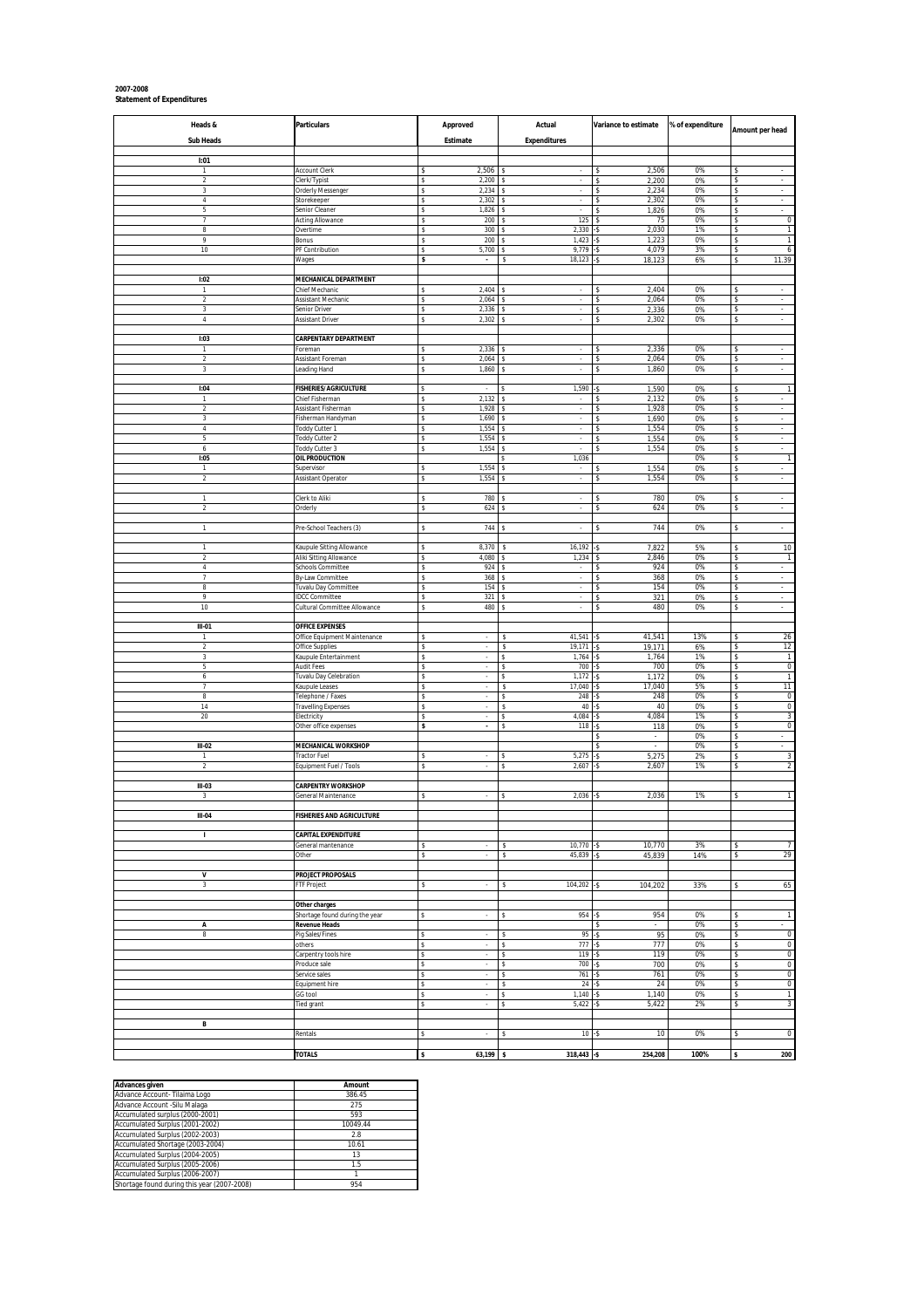To the members of Tuvalu's Parliament and the Ulu Aliki of Vaitupu,

# **Report on the Financial Statements of Vaitupu Kaupule**

We have audited the accompanying financial statements of the Vaitupu Kaupule, which comprise Statement of Revenue, Statement of Expenditure and Analysis of Surpluses and Deficit for the year ended 31 March 2009 and the Bank Statement of Ledger Balances as at 31 March 2009.

# *Management's Responsibility for the Financial Statements*

Management is responsible for the preparation of these financial statements in accordance with section 71 of the Falekaupule Act and accompanying financial instructions, and for such internal control as management determines is necessary to enable the preparation of financial statements that are free from material misstatement, whether due to fraud or error.

# *Auditor's Responsibility*

Our responsibility is to express an opinion on these financial statements based on our audit. This responsibility arises from section 74 of the Falekaupule Act. We conducted our audit in accordance with the International Organisation of Supreme Audit Institution's (INTOSAI) Auditing Standards, which incorporate the International Auditing Standards.

Because of the matter described in the Basis for Disclaimer of Opinion paragraph, however, we were not able to obtain sufficient appropriate audit evidence to provide a basis for an audit opinion.

# *Basis for Disclaimer of Opinion*

The Vaitupu Kaupule closing cash balance reported in the accounts was not able to be reconciled to the bank account balance. The cash on hand balance reported in the financial statements compared to the bank account balance was understated by \$106,162. This variance occurred due to all bank accounts and all their transactions not being included in the financial statements. This affects the completeness of the Statement of Revenue and the Statement of Expenditure, as well as the Analysis of Surpluses, Deficit and Balances. This is a material effect on the financial statements which is considered to be pervasive.

#### *Disclaimer of Audit Opinion*

Because of the significance of the matter described in the Basis for Disclaimer of Opinion paragraph, we have not been able to obtain sufficient appropriate audit evidence to provide a basis for an audit opinion. Accordingly, we do not express an opinion on the financial statements.

#### *Independence*

When carrying out the audit we followed the independence requirements of the Office of the Auditor General Tuvalu, which incorporate the independence requirements of the International Standards of Auditing and the International Organisation of Supreme Audit Institutions.

Eli Lopati Acting Auditor General of Tuvalu 27 January 2014 Vaiaku, Funafuti, Tuvalu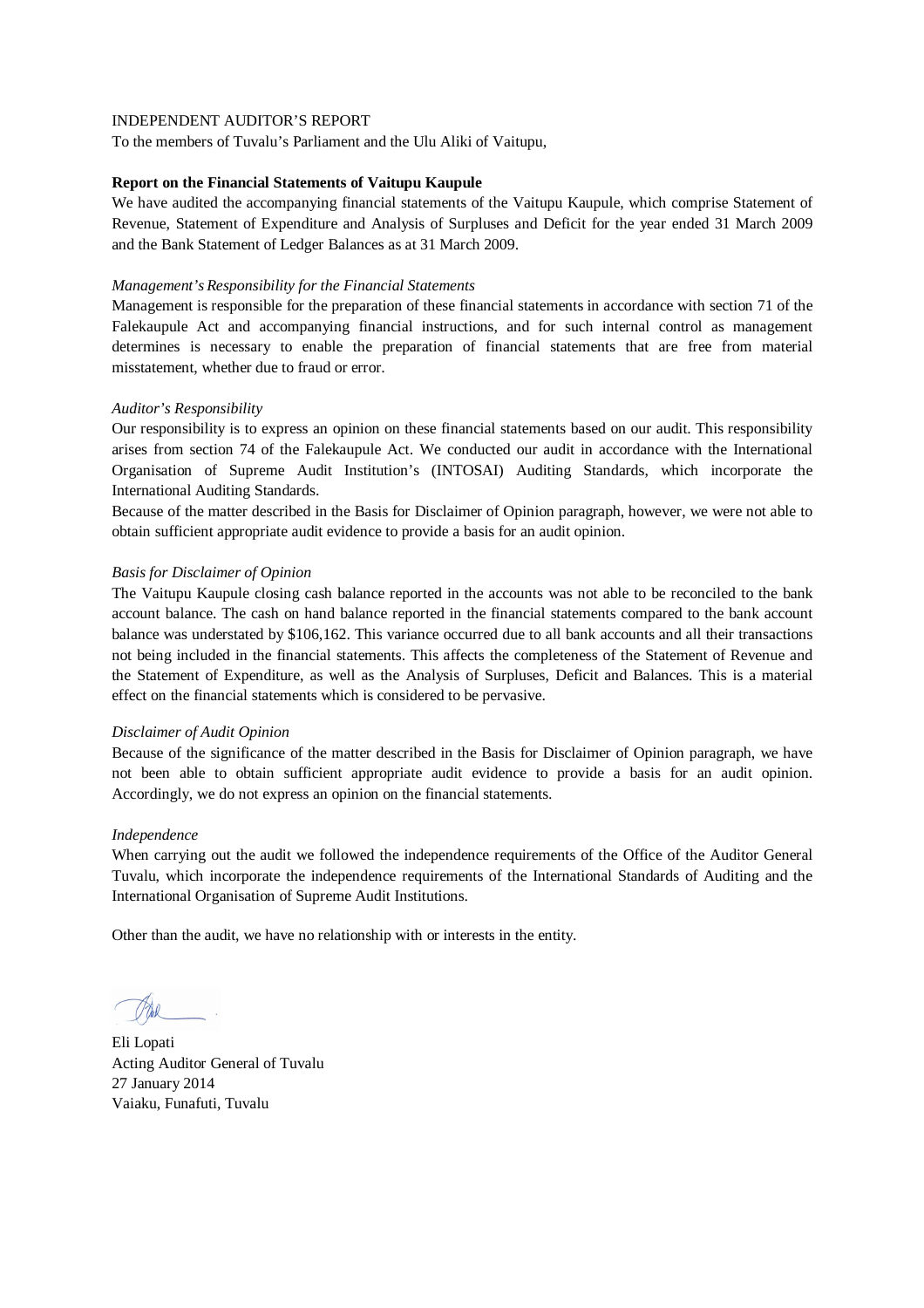#### **Kaupule Vaitupu April 2008 to March 2009**

# **Year Ending 31st March 2009**

| Balance as at 1st April 2008  |  | \$164.312 |
|-------------------------------|--|-----------|
| Add Revenue Collected         |  | \$373.911 |
| Less Expenditure Incurred     |  | \$286.609 |
| Balance as at 31st March 2009 |  | \$251.614 |

#### **Statement of Ledger Balances**

| <b>Particulars</b>                   | <b>Debit</b> |         | <b>Credit</b> | balance as per bank statement |     | variance |
|--------------------------------------|--------------|---------|---------------|-------------------------------|-----|----------|
| Surplus Account 31 March 2009        |              |         | 251,614<br>\$ |                               |     |          |
| NBT Savings: 01-960017-02            |              | 77.448  |               | $77.639 - $$                  |     | 191      |
| NBT Savings: 01-960017-30            |              | 43.559  |               | 128.651                       |     | 85,091   |
| NBT Savings: 01-960017-31            | \$           | 120.024 |               | $129.134 - S$                 |     | 9.110    |
| NBT Savings: 01-922969-30            |              | 1.826   |               | 1.827                         | l-s |          |
| Fusi Account #387                    |              | 2.212   |               | 2.212                         |     |          |
| Fusi Account #1423                   |              | 2,076   |               | 2,076                         |     |          |
| Fusi Account #1484                   |              | 4,199   |               | 4,199                         |     |          |
| Cash on Hand                         |              | 270     |               | 270                           |     |          |
| VTP CFC Operations #01-970872-30     |              | ٠       |               | 139                           |     | 139      |
| Kaupule VTP House Rent #01-290279-30 | \$           | ٠       |               | $4,156 - $$                   |     | 4,156    |
| IDRF Vaitupu #01-514332-30           | \$           | ۰       |               | $7.474 - S$                   |     | 7.474    |
|                                      |              |         |               |                               |     |          |
| <b>Total</b>                         | \$           | 251.614 | 251,614       | 357.776                       |     | 106,162  |

#### **Analysis of Surpluses, Deficit and Balances**

| Population                    |  | 1591      |
|-------------------------------|--|-----------|
| <b>Actual Revenue</b>         |  | \$373.911 |
| <b>Actual Expenses</b>        |  | \$286.609 |
| Surpluses/Deficit             |  | \$87,302  |
| Opening Balance 01:04:2008    |  | \$164.312 |
| Closing Balance 31:03:2009    |  | \$251,614 |
| Closing Balance per Head (\$) |  | \$158     |

#### **2008 to 2009**

**Statement of Revenues**

|                  | Heads & Particulars                     | <b>Approved Estimates</b> | Actual                             | <b>Variance to Estimates</b>   | % of revenues | Amount per head                 |
|------------------|-----------------------------------------|---------------------------|------------------------------------|--------------------------------|---------------|---------------------------------|
| <b>Sub Heads</b> |                                         |                           | <b>Revenues</b>                    |                                |               |                                 |
|                  | Tax Income                              | 7,000<br>\$               | $5,708$ \$<br>s.                   | 1.292                          | $2\%$ \$      |                                 |
|                  | Licences                                | 9,530<br>\$               | 8,387<br>$\mathbf{s}$              | s.<br>1,144                    | 2%            | 5<br>\$.                        |
|                  | Rentals                                 | 11,816<br>\$              | 6,596<br>$\mathbf{\hat{s}}$        | 5,220<br>\$.                   | 2%            | \$<br>4                         |
|                  | Fees & Fines                            | 11,865<br>\$              | $8,136$ \$<br>-S                   | 3,729                          | 2% \$         | 5                               |
|                  | <b>Interest Earnings</b>                | \$<br>6,000               | $15,154 - $$<br>$\mathbf{\hat{s}}$ | 9,154                          | 4%            | 10<br>\$                        |
|                  | Others                                  | 7,310<br>\$               | $8,585 - $$<br>\$.                 | 1,275                          | 2% \$         | 5                               |
|                  | Togi o mea e fakatau nete KPL           | 19,400<br>\$              | 8,834<br>-\$                       | 10,566<br>s.                   | $2\%$ \$      | 6                               |
|                  | Services Sales                          | 11,250<br>\$              | $22,133 - $$<br><sup>\$</sup>      | 10,883                         | 6%            | 14<br><sup>\$</sup>             |
|                  | <b>Equipment Hire</b>                   | 4,300<br>\$               | 3,207<br>$\mathbf{s}$              | 1,093<br>s.                    | $1\%$ \$      | $\overline{2}$                  |
|                  | Tupe Matala (Block Grants)              | \$<br>40,810              | 40,810<br>-S                       | s.                             | 11% \$        | 26                              |
|                  | Tupe fakapitoa mo ulu tupe (Tied Grant) | 16,950<br>\$              | $16,955 - $$<br>-S                 | 5                              | 5% \$         | 11                              |
|                  | FTF Income                              | 133,405<br>\$             | 133,405<br>-S                      | \$<br>$\overline{\phantom{a}}$ | 36% \$        | 84                              |
|                  |                                         |                           |                                    |                                |               |                                 |
|                  | Entertainment                           | 1,500<br>\$               | 151<br>$\mathbf{s}$                | <sup>\$</sup><br>1,349         | 0% \$         | $\mathbf 0$                     |
|                  | <b>Sitting Allowance</b>                | 17,920<br>\$              | 15<br>-S                           | 17,905<br>\$                   | 0%            | $\mathbf 0$<br>s                |
|                  | <b>TNPF</b> contributions               | 5,700<br>\$               | $5,993 - $$<br>-S                  | 293                            | 2%            | <sup>\$</sup><br>$\overline{4}$ |
|                  | Others                                  | 19,680<br>\$              | $86,515 - $$<br>-S                 | 66,835                         | 23% \$        | 54                              |
|                  | <b>FTF Projects</b>                     | 115,000<br>\$             | 114<br>$\mathbf{s}$                | 114,886<br>s.                  | 0%            | $\mathbf 0$<br>\$               |
|                  |                                         |                           |                                    |                                |               |                                 |
|                  | Surplus found during this period        | \$                        | $3,213 - $$<br>\$                  | 3,213                          | $1\%$ \$      | $\overline{2}$                  |
|                  | <b>Grand Total</b>                      | 439,436<br>\$             | $373,911$ \$<br>Ŝ.                 | 65,525                         | $100\%$ \$    | 235                             |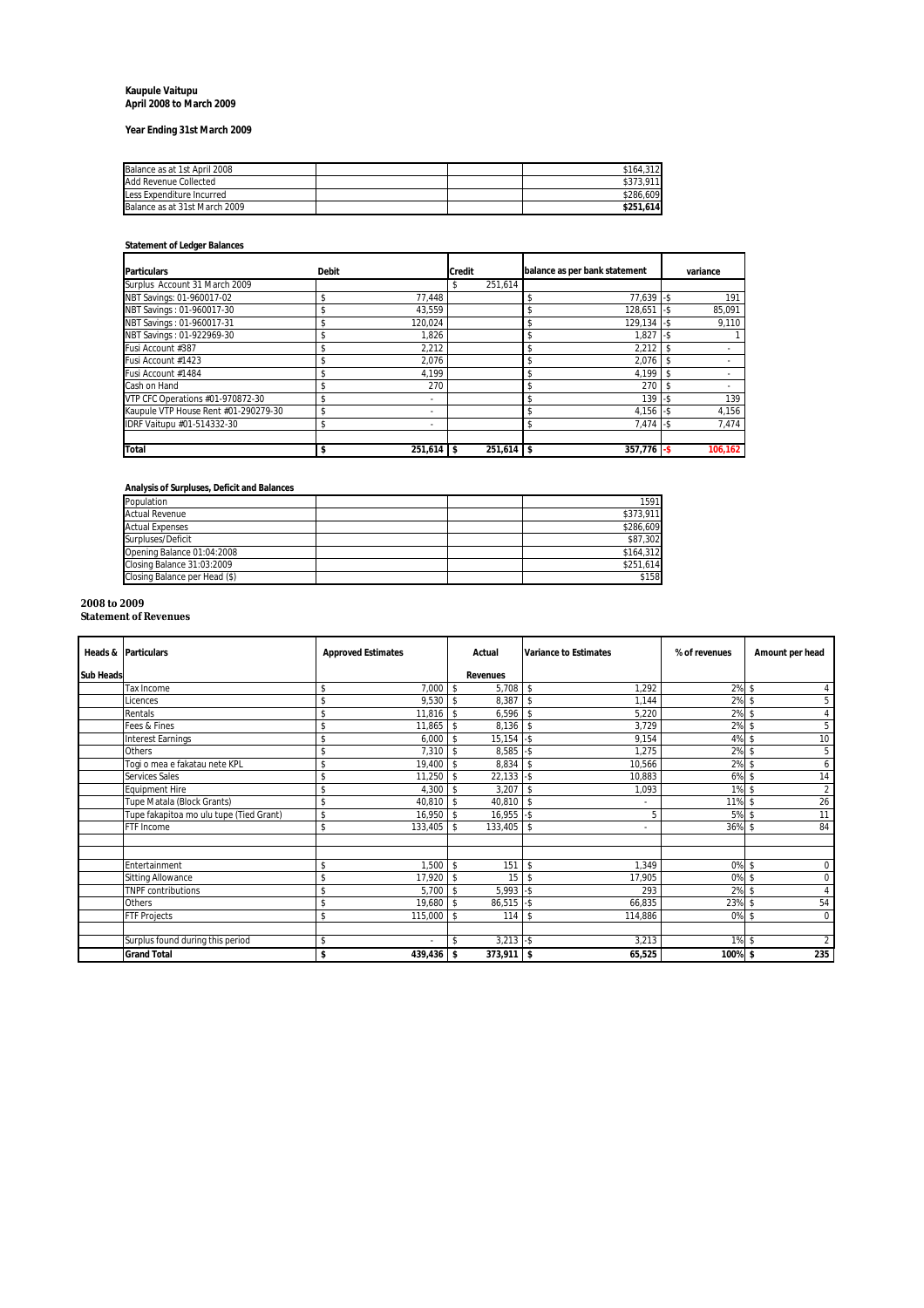| Heads &   | <b>Particulars</b>                      | <b>Approved Estimates</b> | Actual                         | <b>Variance to Estimates</b> | % of expenditure | Amount per head                   |
|-----------|-----------------------------------------|---------------------------|--------------------------------|------------------------------|------------------|-----------------------------------|
| Sub Heads |                                         |                           | Expenditure                    |                              |                  |                                   |
|           | Administration                          | 15,162<br>\$              | $15,276$ -\$<br>s.             | 114                          | $5\%$ \$         | 10                                |
|           | Mechanical                              | \$<br>9.106               | $8.921$ \ \$<br>s.             | 185                          | 3%               | 6<br>s.                           |
|           | Carpentry                               | \$<br>10.388              | \$<br>$10,276$ \$              | 112                          | 4%               | $\mathsf{s}$<br>6                 |
|           | <b>Fisheries and Agriculture</b>        | \$<br>11,966              | $8,599$ \$<br>s.               | 3,367                        | 3%               | 5<br>s.                           |
|           | Oil Production                          | \$<br>4,662               | s.<br>$3,793$ \$               | 869                          | 1%               | $\overline{2}$<br>s.              |
|           | Wages                                   | \$<br>9,716               | s.<br>11,829                   | $-$ s<br>2,113               | 4%               | $\overline{7}$<br>$\mathsf{s}$    |
|           | Overtime                                | \$<br>300                 | \$<br>2,071                    | $-5$<br>1,771                | 1%               | \$<br>$\overline{1}$              |
|           | <b>Acting Allowance</b>                 | \$<br>200                 | \$<br>180                      | $\mathbf S$<br>20            | 0%               | $\mathbf{\hat{s}}$<br>$\mathbf 0$ |
|           | <b>Bonus</b>                            | \$<br>200                 | 305<br>\$                      | 105<br>$-5$                  | 0%               | $\overline{0}$<br>\$              |
|           | Entertainment                           | \$<br>1.500               | \$<br>$1.766 - $$              | 266                          | 1%               | $\mathbf{1}$<br>$\mathsf{s}$      |
|           | Falekaupule                             | \$<br>1,500               | \$<br>85                       | $\mathsf{\$}$<br>1,415       | 0%               | $\mathsf 0$<br>\$                 |
|           | <b>Sitting Allowance</b>                | \$<br>17,920              | \$<br>$14,675$ \$              | 3,245                        | 5%               | 9<br>s.                           |
|           | <b>TNPF contributions</b>               | \$<br>5,700               | $13,322$ -\$<br>s.             | 7.622                        | 5%               | 8<br>$\mathsf{s}$                 |
|           | Office Supplies                         | \$<br>9,500               | \$<br>14,017                   | $-$ s<br>4,517               | 5%               | 9<br>\$                           |
|           | Togi ote iti                            | \$<br>2,500               | \$<br>1,174                    | $\mathsf{\$}$<br>1,326       | 0%               | $\mathsf{s}$<br>$\mathbf{1}$      |
|           | Togi o telefoni mo fekisi               | \$<br>2,500               | \$<br>424S                     | 2,076                        | 0%               | $\mathbf 0$<br><sup>\$</sup>      |
|           | Tupe fesoasoani mo olo-malaga           | \$<br>200                 | 142<br>\$                      | 58<br>$\sqrt{2}$             | 0%               | $\mathbf 0$<br>\$                 |
|           | Land Lease                              | \$<br>17.040              | 17,785<br>\$                   | $-$ \$<br>745                | 6%               | -S<br>11                          |
|           | Fuel & Oil                              | \$<br>3,900               | \$<br>4,805                    | $\mathsf{L}$<br>905          | 2%               | $\mathsf{s}$<br>3                 |
|           | Te aso fakamanatu o Tuvalu              | \$<br>3,000               | s.<br>3,000                    | \$<br>×.                     | 1%               | $\overline{2}$<br><sup>\$</sup>   |
|           | Tupe fakaleoleo mo s/parts kapenita     | s<br>3,000                | \$<br>760                      | 2,240<br>$\mathsf{s}$        | 0%               | $\overline{0}$<br>\$              |
|           | Tupe fakaleoleo mo s/parts mechanic     | \$<br>3,000               | \$<br>711                      | $\mathsf{s}$<br>2.289        | 0%               | -S<br>0                           |
|           | Repairs & Maintenance                   | \$<br>5,900               | 7,849<br>\$                    | $-$ s<br>1.949               | 3%               | 5<br>$\mathsf{s}$                 |
|           |                                         | \$                        | 15<br>\$                       | $-$ \$<br>15                 | 0%               | $\mathbf 0$<br>$\mathsf{s}$       |
|           | Others                                  | \$<br>19.680              | \$<br>82,459                   | 62,779<br>$-$ \$             | 29%              | 52<br>$\mathbf{\hat{s}}$          |
|           | Capital Expenditure                     | \$<br>10.000              | s.<br>$5,268$ \$               | 4,732                        | 2%               | $\mathbf{3}$<br>$\mathsf{s}$      |
|           | Pasika taa-kivae (2)                    | \$<br>10,000              | 650<br>s.                      | 9,350<br>$\mathsf{s}$        | 0%               | $\mathbf 0$<br>-\$                |
|           | <b>FTF Projects</b>                     | \$<br>115,000             | \$<br>36,129                   | 78.871<br>$\mathsf{\$}$      | 13%              | 23<br>$\mathsf{s}$                |
|           |                                         |                           |                                |                              |                  |                                   |
|           |                                         |                           |                                |                              |                  |                                   |
|           | Rentals                                 | \$<br>$11,816$ \$         | $79$ \ \$                      | 11,738                       | $0\%$ \$         | $\mathsf 0$                       |
|           | Fees & Fines                            | \$<br>11.865              | l s<br>146                     | $\mathbf{\hat{s}}$<br>11,719 | 0%               | $\mathbf{\hat{s}}$<br>$\mathsf 0$ |
|           | Togi o mea e fakatau nete KPL           | \$<br>19.400              | 359<br>$\overline{\mathsf{s}}$ | 19.042<br>\$                 | 0%               | $\overline{0}$<br>$\mathsf{s}$    |
|           | Services Sales                          | \$<br>11,250              | s.<br>$18,866$ -\$             | 7,616                        | 7%               | 12<br>$\mathsf{s}$                |
|           | <b>Equipment Hire</b>                   | \$<br>4,300               | \$<br>14                       | $\mathbf S$<br>4.286         | 0%               | \$<br>$\mathbf 0$                 |
|           | Tupe fakapitoa mo ulu tupe (Tied Grant) | \$<br>16,950              | \$<br>566                      | 16,384<br>\$                 | 0%               | $\mathsf{s}$<br>$\mathbf 0$       |
|           |                                         |                           |                                |                              |                  |                                   |
|           | Unidentified expenditures (June 2008)   | \$                        | $295 - $$<br>s.                | 295                          | 0%               | 0.19<br>s.                        |
|           | <b>Grand Total</b>                      | \$<br>369,121             | s.<br>$286,609$ \$             | 82,806                       | 100%             | 180<br>S.                         |

#### **2008 to 2009 Statement of Expenditure**

| <b>Advances given</b>                      | Amount |                |
|--------------------------------------------|--------|----------------|
| Advance Account- Tilaima Logo              | \$     | 386            |
| Advance Account - Silu Malaga              | \$     | 275            |
| Accumulated surplus (2000-2001)            | \$     | 593            |
| Accumulated Surplus (2001-2002)            | \$     | 10.049         |
| Accumulated Surplus (2002-2003)            | \$     | 3              |
| Accumulated Shortage (2003-2004)           | \$     | 11             |
| Accumulated Surplus (2004-2005)            | \$     | 13             |
| Accumulated Surplus (2005-2006)            | \$     | $\mathfrak{p}$ |
| Accumulated Surplus (2006-2007)            | \$     |                |
| Accumulated Shortage (2007-2008)           | \$     | 954            |
| Surplus found during this year (2008-2009) | \$     | 3.213          |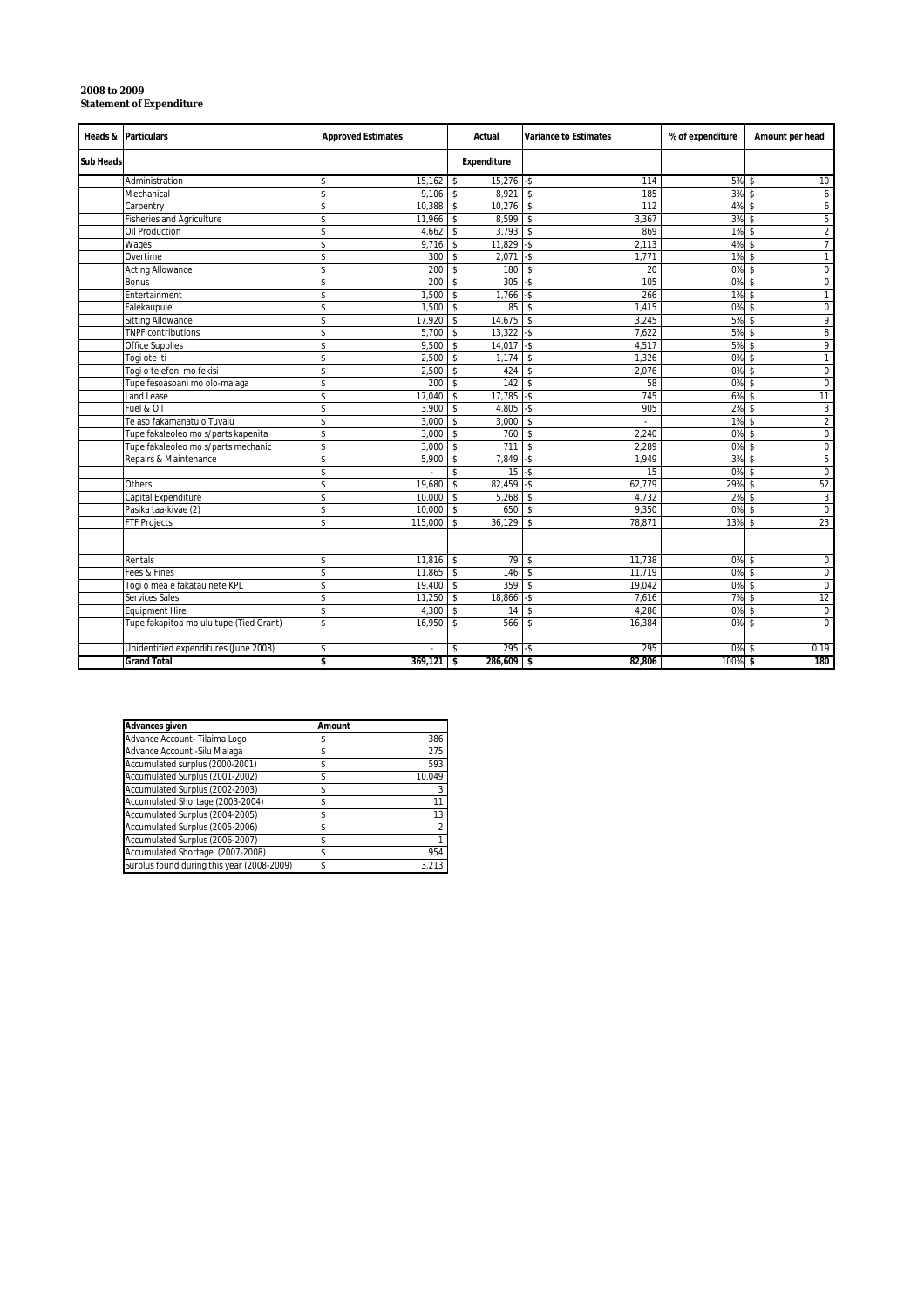To the members of Tuvalu's Parliament and the Ulu Aliki of Vaitupu,

# **Report on the Financial Statements of Vaitupu Kaupule**

We have audited the accompanying financial statements of the Vaitupu Kaupule, which comprise Statement of Revenue, Statement of Expenditure and Analysis of Surpluses and Deficit for the year ended 31 March 2010 and the Bank Statement of Ledger Balances as at 31 March 2010.

# *Management's Responsibility for the Financial Statements*

Management is responsible for the preparation of these financial statements in accordance with section 71 of the Falekaupule Act and accompanying financial instructions, and for such internal control as management determines is necessary to enable the preparation of financial statements that are free from material misstatement, whether due to fraud or error.

# *Auditor's Responsibility*

Our responsibility is to express an opinion on these financial statements based on our audit. This responsibility arises from section 74 of the Falekaupule Act. We conducted our audit in accordance with the International Organisation of Supreme Audit Institution's (INTOSAI) Auditing Standards, which incorporate the International Auditing Standards.

Because of the matter described in the Basis for Disclaimer of Opinion paragraph, however, we were not able to obtain sufficient appropriate audit evidence to provide a basis for an audit opinion.

# *Basis for Disclaimer of Opinion*

The Vaitupu financial statements for the year ended  $31<sup>st</sup>$  March 2010 were unable to be compiled. This is due to 7 months of receipts and payment evidence not being able to be located. This affects the completeness of the Statement of Revenue and the Statement of Expenditure, as well as the Analysis of Surpluses, Deficit and Balances. This is a material effect on the financial statements which is considered to be pervasive.

#### *Disclaimer of Audit Opinion*

Because of the significance of the matter described in the Basis for Disclaimer of Opinion paragraph, we have not been able to obtain sufficient appropriate audit evidence to provide a basis for an audit opinion. Accordingly, we do not express an opinion on the financial statements.

#### *Independence*

When carrying out the audit we followed the independence requirements of the Office of the Auditor General Tuvalu, which incorporate the independence requirements of the International Standards of Auditing and the International Organisation of Supreme Audit Institutions.

Eli Lopati Acting Auditor General of Tuvalu 27 January 2014 Vaiaku, Funafuti, Tuvalu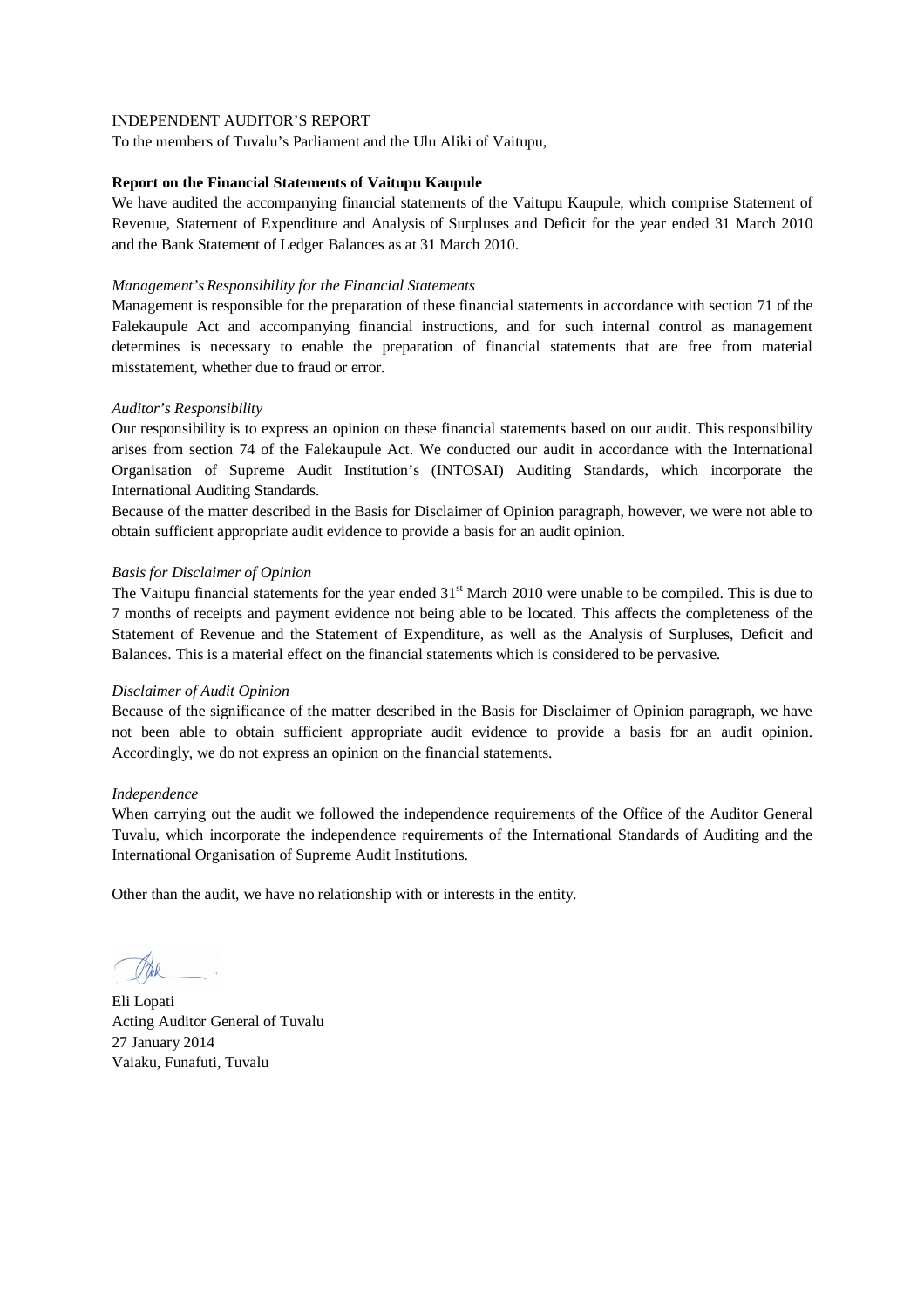# **Kaupule Vaitupu April 2009 to March 2010**

#### **Year Ending 31st March 2010**

| Balance as at 1st April 2009  |  | \$251.614 |
|-------------------------------|--|-----------|
| Add Revenue Collected         |  | \$146.678 |
| Less Expenditure Incurred     |  | \$180.586 |
| Balance as at 31st March 2010 |  | \$217.707 |

#### **Statement of Ledger Balances**

|                                  |              |               | balance as per bank            |              |
|----------------------------------|--------------|---------------|--------------------------------|--------------|
| <b>Particulars</b>               | <b>Debit</b> | <b>Credit</b> | statement                      | variance     |
| Surplus account 31 March 2010    |              | 217.707<br>\$ |                                |              |
|                                  |              |               |                                |              |
| Savings NBT: 960017 - 02         | 78.421       |               | 78.908                         | 488<br>\$    |
| Savings NBT: 960017 - 30         | 85.130       |               | 79.644                         | 5,485<br>-Ŝ  |
| Savings NBT: 960017 - 31         | 41.088       |               | 123.144                        | 82,056<br>\$ |
| Savings NBT: 922969 - 30         | 1.826        |               | 4,565                          | 2,739        |
| Savings NBT: 290279 - 30         | 4.973        |               | 5,403                          | 430          |
| Fusi Savings: 387                | 2.212        |               | \$<br>$\sim$                   | 2,212<br>۰S  |
| Fusi Savings: 1423               | 887          |               | \$<br>$\overline{\phantom{a}}$ | 887<br>۰Ŝ    |
| Fusi Account #1484               | 2.443        |               | \$                             | 2,443<br>۰S  |
| Cash on Hand                     | 728          |               | ٠.                             | 728          |
| VTP CFC Operations #01-970872-30 | ٠            |               | 1.371                          | 1,371        |
| IDRF Vaitupu #01-514332-30       | ٠            |               | 5,981<br>\$                    | 5.981<br>s   |
| <b>Total</b>                     | 217,707 \$   | 217,707 \$    | 299,016                        | 81,310       |

#### **Analysis of Surpluses, Deficit and Balances**

| Population                    |  | 1591    |
|-------------------------------|--|---------|
| <b>Actual Revenue</b>         |  | 146.678 |
| <b>Actual Expenses</b>        |  | 180.586 |
| Surpluses/Deficit             |  | 33.907  |
| Opening Balance 01:04:2009    |  | 251.614 |
| Closing Balance 31:03:2010    |  | 217.707 |
| Closing Balance per Head (\$) |  | 137     |

# **2009 to 2010 Statement of Revenues**

| Heads &          | <b>Particulars</b>          | <b>Approved Estimates</b>      | Actual            | <b>Variance to Estimates</b>       | % of revenues | Amount per head      |
|------------------|-----------------------------|--------------------------------|-------------------|------------------------------------|---------------|----------------------|
| <b>Sub Heads</b> |                             |                                | <b>Revenues</b>   |                                    |               |                      |
|                  | surplus found               | \$<br>$\overline{\phantom{a}}$ | 100S<br>Ŝ         | 100                                | 0%            | \$<br>0              |
| AD6001           | Tax Income                  | \$<br>٠                        | $3,501$ \$<br>Ŝ   | 3,501                              | 2%            | 2<br>\$              |
| AD6002           | License                     | \$<br>$\overline{\phantom{a}}$ | $13,568$ \$<br>Ŝ  | 13.568                             | 9%            | 9<br>\$              |
| AD6003           | Rentals                     | \$<br>$\overline{\phantom{a}}$ | 11,551            | 11,551<br>$\overline{1}$           | 8%            | 7<br>\$              |
| AD6004           | Fees & Fines                | \$<br>٠                        | $7,443$ \$<br>¢   | 7.443                              | 5%            | 5<br>\$              |
| AD6005           | <b>Interest Earnings</b>    | \$<br>$\sim$                   | $3,223$ \$<br>Ŝ   | 3.223                              | 2%            | $\overline{2}$<br>\$ |
| AD6006           | Others                      | \$<br>٠                        | $2,002$ \$        | 2,002                              | 1%            | \$                   |
|                  | <b>Support services</b>     | \$<br>٠                        | $11,035$ \$<br>Ŝ  | 11.035                             | 8%            | 7<br>\$              |
| SS6501           | Sales of Coconut Oil        | \$<br>٠                        |                   | ٠                                  | 0%            | \$<br>$\mathbf{r}$   |
| SS6502           | <b>Services Sales</b>       | \$<br>٠                        | $25,005$ \$       | 25,005                             | 17%           | 16<br>\$             |
| SS6503           | <b>Equipment Hire</b>       | \$<br>٠                        | 3,256             | 3,256                              | 2%            | $\overline{2}$<br>\$ |
| GG7000           | <b>Government Grants</b>    | \$<br>$\overline{\phantom{a}}$ | i.                | ٠                                  | 0%            | \$<br>$\sim$         |
| GG7001           | <b>Block Grants:</b>        | \$<br>$\sim$                   | 40,987<br>Ŝ       | 40.987<br>$\overline{\phantom{a}}$ | 28%           | 26<br>\$             |
| GG7002           | <b>Tied Grant</b>           | \$<br>$\sim$                   | 12,717            | 12.717<br>$\overline{\phantom{a}}$ | 9%            | 8<br>\$              |
| FTF7500          | FTF Income                  | \$<br>٠                        | i.                | ٠                                  | 0%            | \$<br>$\sim$         |
| FTF7501          | Dividend from FTF           | \$<br>٠                        | Ŝ<br>i.           | ٠                                  | 0%            | \$<br>$\sim$         |
| FTF7502          | Income from FTF Projects \$ | $\sim$                         | Ŝ<br>٠            | \$<br>٠                            | 0%            | \$<br>$\sim$         |
| PP8800           | <b>FTF Project Fund</b>     | \$<br>$\sim$                   | $12,291$ \$<br>\$ | 12,291                             | 8%            | \$<br>8              |
|                  |                             |                                |                   |                                    |               |                      |
|                  | <b>Grand Total</b>          | \$<br>٠                        | 146,678 \$<br>١s  | 146.678                            | 100%          | 92<br>\$             |

#### **2009 to 2010**

 $\mathsf t$ 

| Heads &          | <b>Particulars</b>             | <b>Approved Estimates</b> |    | Actual             |                    | <b>Variance to Estimates</b> | % of expenditure | Amount per head      |
|------------------|--------------------------------|---------------------------|----|--------------------|--------------------|------------------------------|------------------|----------------------|
| <b>Sub Heads</b> |                                |                           |    | <b>Expenditure</b> |                    |                              |                  |                      |
|                  | <b>Salaries</b>                | \$                        | Ŝ  | 47.501             | -\$                | 47.501                       | 26%              | \$<br>30             |
|                  | Mechanical                     | \$                        | Ŝ  |                    | \$                 |                              | 0%               | \$                   |
| PF8002           | Wages                          | \$                        | Ŝ  | 8.334              | \$                 | 8.334                        | 5%               | \$<br>Ę              |
| PE8009           | Casual Labour                  | \$                        | Ŝ  |                    | $\mathbf{\hat{S}}$ |                              | 0%               | \$                   |
| PE8003           | Overtime                       | \$                        | s  | 880                | $\mathbf{\hat{S}}$ | 880                          | 0%               | \$                   |
| PF8004           | <b>Acting Allowances</b>       | \$                        | s  | 226                | \$                 | 226                          | 0%               | \$<br>$\Omega$       |
| PF8005           | <b>Bonuses</b>                 | \$                        | s  | 20                 | $\mathbf{\hat{S}}$ | 20                           | 0%               | \$<br>$\Omega$       |
| PF8006           | <b>Entertainment Allowance</b> | s.                        | Ŝ  | .458               | $\mathbf{\hat{S}}$ | .458                         | 1%               | \$                   |
| PE8007           | <b>Sitting Allowances</b>      | \$                        | \$ | 14,388             | \$                 | 14.388                       | 8%               | \$<br>g              |
| PE8008           | <b>TNPF Contributions</b>      | \$                        | Ŝ  | 7.566              | $\mathbf{\hat{S}}$ | 7.566                        | 4%               | \$<br>5              |
|                  | Casual labours                 | \$                        | s  | 9.875              | \$                 | 9.875                        | 5%               | \$<br>6              |
| OE8200           | <b>Operating Expenses</b>      | \$                        | s  |                    | \$                 |                              | 0%               | \$                   |
|                  |                                |                           | \$ | 39.090             | \$                 | 39.090                       | 22%              | \$<br>25             |
| $\Omega$         | Alofi Market                   | \$                        | s  |                    | $\mathbf{\hat{S}}$ |                              | 0%               | \$                   |
| OF8202           | <b>Power Bills</b>             | \$                        | Ŝ  | 2.006              | \$                 | 2.006                        | 1%               | \$                   |
| OF8203           | Telephone & Fax                | \$                        | s  | 951                | \$                 | 951                          | 1%               | \$                   |
| OE8204           | Audit fee                      | \$                        | Ŝ  |                    | \$                 |                              | 0%               | \$                   |
| OE8205           | <b>Travelling Expenses</b>     | \$                        | Ŝ  | 257                | $\mathbf{\hat{S}}$ | 257                          | 0%               | \$<br>$\overline{0}$ |
| OE8206           | Land Leases                    | \$                        | Ŝ  | 20.106             | s.                 | 20.106                       | 11%              | \$<br>13             |
| OE8207           | Fuel & Oil                     | \$                        | Ŝ  | 3,541              | \$                 | 3.541                        | 2%               | \$<br>2              |
| OE8208           | <b>Tuvalu Day Expenses</b>     | \$                        | Ŝ  |                    | $\mathbf{\hat{S}}$ |                              | 0%               | \$                   |
|                  | Tools and Spare parts          | \$                        | s  | 5,542              | \$                 | 5.542                        | 3%               | \$<br>3              |
| $\Omega$         | Provisions for tools Carpe \$  |                           | s  |                    | \$                 |                              | 0%               | \$                   |
|                  | Repair & Maintenance           | \$                        | s  | 3.770              | \$                 | 3.770                        | 2%               | \$<br>$\overline{2}$ |
| $\Omega$         | Repair & Maintenance Ka \$     |                           | s  |                    | \$                 |                              | 0%               | \$                   |
| OT8400           | <b>Others</b>                  | \$                        | s  | 12.876             | \$                 | 12.876                       | 7%               | \$<br>g              |
| OT8600           | <b>Capital Expenditure</b>     | \$                        | s  | 2.202              | \$                 | 2.202                        | 1%               | \$                   |
|                  |                                |                           |    |                    |                    |                              |                  |                      |

**Grand Total -\$ 180,586 \$ 180,586 \$ 180,586 100% \$ 114**

| Amount |                 |
|--------|-----------------|
| s      | 386             |
| \$     | 275             |
| \$     | 593             |
| \$     | 10.049          |
| Ś      | 3               |
| \$     | $\overline{11}$ |
| Ś      | 13              |
| Ś      | $\overline{2}$  |
| Ś      |                 |
| \$     | 1.498           |
| \$     | 3.213           |
| \$     | 100             |
|        |                 |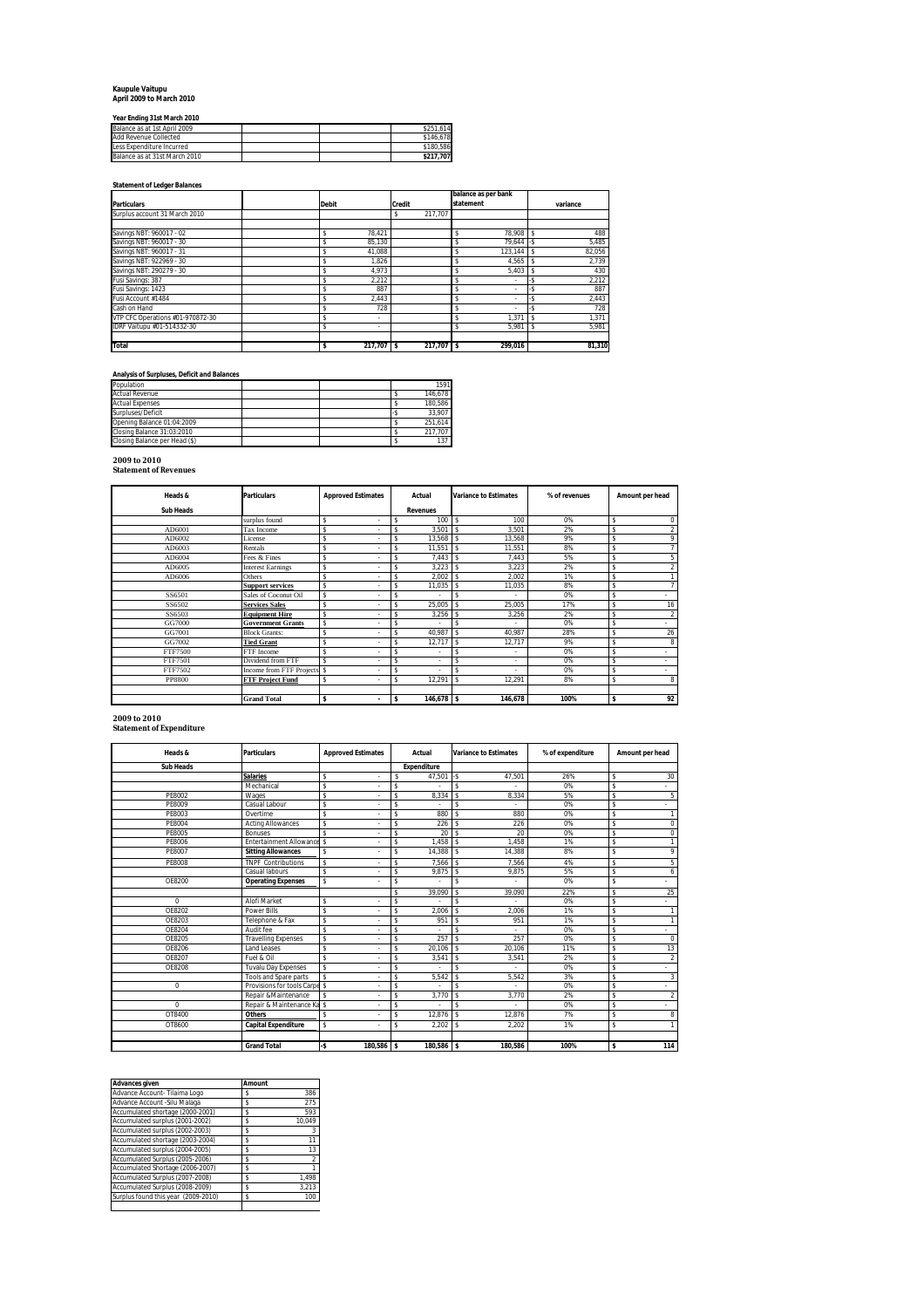To the members of Tuvalu's Parliament and the Ulu Aliki of Vaitupu,

# **Report on the Financial Statements of Vaitupu Kaupule**

We have audited the accompanying financial statements of the Vaitupu Kaupule, which comprise Statement of Revenue, Statement of Expenditure and Analysis of Surpluses and Deficit for the year ended 31 March 2011 and the Bank Statement of Ledger Balances as at 31 March 2011.

# *Management's Responsibility for the Financial Statements*

Management is responsible for the preparation of these financial statements in accordance with section 71 of the Falekaupule Act and accompanying financial instructions, and for such internal control as management determines is necessary to enable the preparation of financial statements that are free from material misstatement, whether due to fraud or error.

# *Auditor's Responsibility*

Our responsibility is to express an opinion on these financial statements based on our audit. This responsibility arises from section 74 of the Falekaupule Act. We conducted our audit in accordance with the International Organisation of Supreme Audit Institution's (INTOSAI) Auditing Standards, which incorporate the International Auditing Standards.

Because of the matter described in the Basis for Disclaimer of Opinion paragraph, however, we were not able to obtain sufficient appropriate audit evidence to provide a basis for an audit opinion.

#### *Basis for Disclaimer of Opinion*

The Vaitupu Kaupule closing cash balance reported in the accounts was not able to be reconciled to the bank account balance. The cash on hand balance reported in the financial statements compared to the bank account balance was overstated by \$68,801. This variance occurred due to all bank accounts and all their transactions not being included in the financial statements. This affects the completeness of the Statement of Revenue and the Statement of Expenditure, as well as the Analysis of Surpluses, Deficit and Balances. This is a material effect on the financial statements which is considered to be pervasive.

#### *Disclaimer of Audit Opinion*

Because of the significance of the matter described in the Basis for Disclaimer of Opinion paragraph, we have not been able to obtain sufficient appropriate audit evidence to provide a basis for an audit opinion. Accordingly, we do not express an opinion on the financial statements.

#### *Independence*

When carrying out the audit we followed the independence requirements of the Office of the Auditor General Tuvalu, which incorporate the independence requirements of the International Standards of Auditing and the International Organisation of Supreme Audit Institutions.

Eli Lopati Acting Auditor General of Tuvalu 27 January 2014 Vaiaku, Funafuti, Tuvalu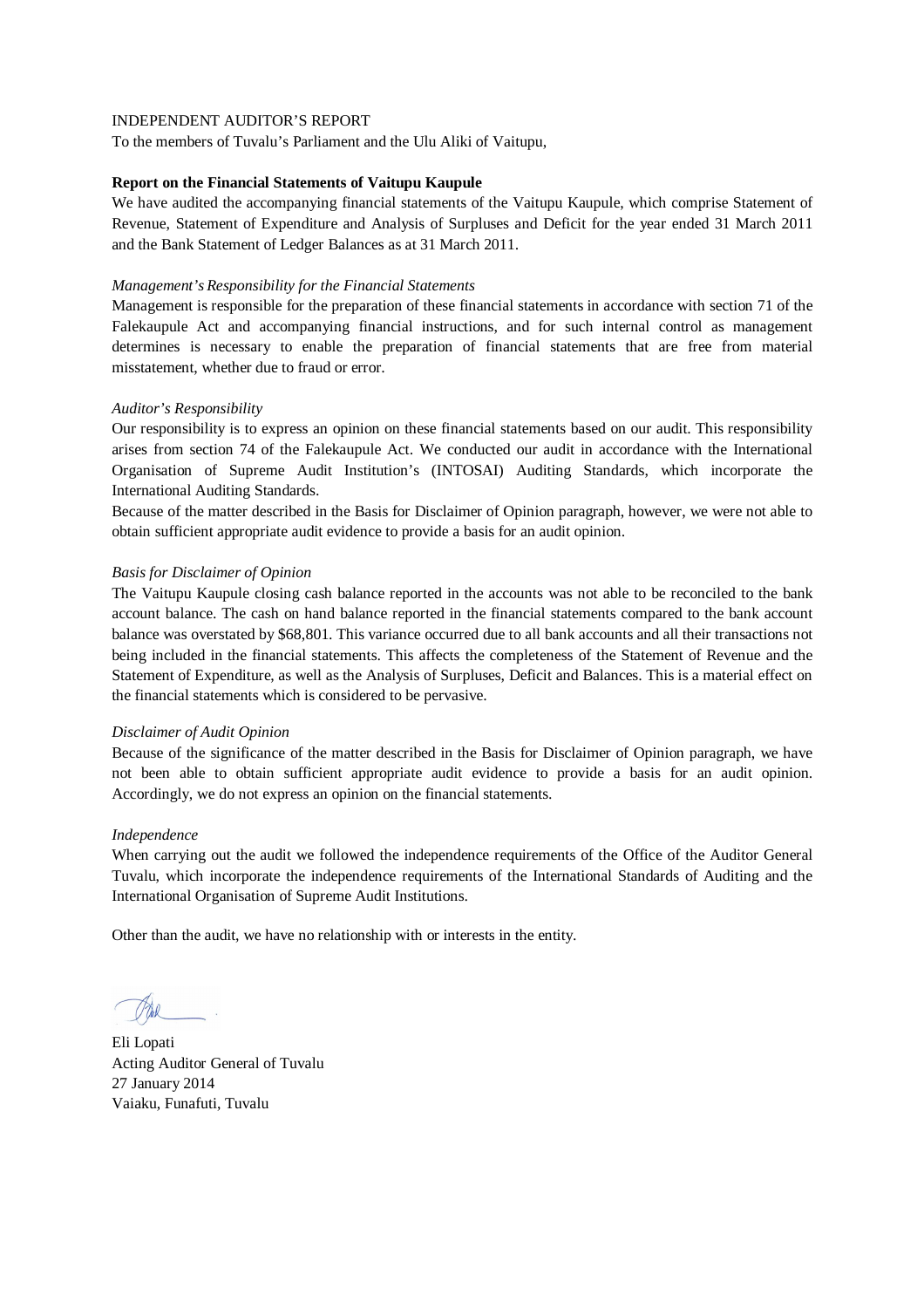# **Kaupule Vaitupu April 2010 to March 2011**

| Year Ending 31st March 2011   |  |  |           |  |  |  |  |  |
|-------------------------------|--|--|-----------|--|--|--|--|--|
| Balance as at 1st April 2010  |  |  | \$214,377 |  |  |  |  |  |
| <b>Add Revenue Collected</b>  |  |  | \$325.208 |  |  |  |  |  |
| Less Expenditure Incurred     |  |  | \$298.701 |  |  |  |  |  |
| Balance as at 31st March 2011 |  |  | \$240.884 |  |  |  |  |  |

#### **Statement of Ledger Balances**

|                                  |              |         | balance as per bank |           |
|----------------------------------|--------------|---------|---------------------|-----------|
| <b>Particulars</b>               | <b>Debit</b> | Credit  | statement           | variance  |
| Surplus account 31 March 2011    |              | 240.884 |                     |           |
|                                  |              |         |                     |           |
| Savings NBT: 960017 - 02         | 78,420.70    |         | 80.501.17           | 2,080     |
| Savings NBT: 960017 - 30         | 13,540.71    |         | 19.922.88           | 6,382     |
| Savings NBT: 960017 - 31         | 42,033.59    |         | 47.711.46           | 5,678     |
| Savings NBT: 922969 - 30         | 1.826.00     |         | 4.673.55            | 2,848     |
| Savings NBT: 290279 - 30         | 6,357.51     |         | 6.787.51            | 430       |
| Fusi Savings: 387                | 93,877.46    |         |                     | 93,877    |
| Fusi Savings: 1423               | 2.211.80     |         |                     | 2,212     |
| Fusi Account #1484               |              |         |                     |           |
| Cash on Hand                     | 2.616.32     |         |                     | 2,616     |
| VTP CFC Operations #01-970872-30 |              |         | 1.800.75            | 1,801     |
| IDRF Vaitupu #01-514332-30       |              |         | 10.685.41           | 10,685    |
| <b>Total</b>                     | 240,884 \$   | 240.884 | 172,082.73 -\$      | 68,801.36 |

#### **Analysis of Surpluses, Deficit and Balances**

| Population                    |  | 1591    |
|-------------------------------|--|---------|
| <b>Actual Revenue</b>         |  | 325.208 |
| <b>Actual Expenses</b>        |  | 298.701 |
| Surpluses/Deficit             |  | 26.507  |
| Opening Balance 01:04:2010    |  | 214.377 |
| Closing Balance 31:03:2011    |  | 240.884 |
| Closing Balance per Head (\$) |  | 151.40  |

# **2010 to 2011 Statement of Revenues**

| Heads &          | <b>Particulars</b>                      | <b>Approved Estimates</b>      | Actual                        | <b>Variance to Estimates</b>       | % of revenues | Amount per head |
|------------------|-----------------------------------------|--------------------------------|-------------------------------|------------------------------------|---------------|-----------------|
| <b>Sub Heads</b> |                                         |                                | <b>Revenues</b>               |                                    |               |                 |
|                  | <b>Administration</b>                   |                                | ¢<br>÷                        | ¢.<br>÷.                           | 0% \$         |                 |
| AD6001           | Tax Income                              | s<br>×.                        | 4,544.00<br>Ś                 | 4,544.00<br>\$.                    | 1%            | \$<br>2.86      |
| AD6002           | License                                 | s<br>×.                        | 4,217.80<br>s                 | 4,217.80                           | 1%            | 2.65<br>s       |
|                  | Transferable                            |                                | 1,733.90<br>\$                | 1,733.90                           | 1%            | 1.09<br>\$      |
|                  | Non-transferable                        |                                | 898.00<br>¢                   | 898.00                             | 0%            | 0.56<br>s       |
|                  | Motor-vehicles                          |                                | 1,735.15                      | 1,735.15                           | 1%            | 1.09            |
|                  | Other licences                          |                                | 4,025.15                      | 4,025.15                           | 1%            | 2.53            |
|                  |                                         |                                |                               |                                    |               | $\sim$          |
| AD6003           | Rentals                                 | S                              | 809.50                        | 809.50                             | 0%            | 0.51            |
|                  | <b>Residential Housing</b>              |                                | 135.00                        | 135.00                             | 0%            | 0.08            |
|                  | NBT                                     |                                | 800.00<br>\$                  | 800.00                             | 0%            | 0.50            |
|                  | TEC                                     |                                | ¢<br>$\overline{\phantom{a}}$ | ×                                  | 0%            | ¢<br>$\cdot$    |
|                  | TELCOM                                  |                                | \$.<br>$\sim$                 | $\sim$                             | 0%            | $\sim$<br>\$    |
|                  | Fusi Vtp                                |                                | \$<br>÷                       | ×                                  | 0%            | $\epsilon$<br>Ŝ |
|                  | Fialogo, Fatu Malosi & Seamen           |                                | 300.00                        | 300.00                             | 0%            | 0.19            |
|                  | Picnic Bureau                           |                                | 160.00                        | 160.00                             | 0%            | 0.10            |
|                  | <b>Boats</b> rental                     |                                | 196.50<br>\$                  | 196.50                             | 0%            | 0.12            |
|                  | Anipule II rental                       |                                | 165.00<br>s                   | 165.00                             | 0%            | 0.10<br>¢       |
| AD6004           | Fees & Fines                            | \$.                            | 744.55<br>s                   | 744.55                             | 0%            | 0.47<br>Ŝ.      |
|                  | Late night fee                          |                                | 287.50<br>\$                  | 287.50                             | 0%            | 0.18<br>\$      |
|                  | Court fees & fines                      |                                | 2,070.00<br>\$                | 2,070.00                           | 1%            | 1.30            |
|                  | Pig fines                               |                                |                               |                                    | 0%            | $\cdot$         |
|                  | Birth, Death, Marriage Cert. Fees       |                                | 219.00<br>¢                   | $\overline{\phantom{a}}$<br>219.00 | 0%            | 0.14            |
|                  | Chickens fines                          |                                | $\sim$                        | $\sim$                             | 0%            | $\epsilon$      |
|                  | Office Equipment charges                |                                | 952.55                        | 952.55                             | 0%            | 0.60            |
|                  |                                         |                                | 56.50                         | 56.50                              | 0%            | 0.04            |
|                  | Compressor fees<br>Welding machine fees |                                | 57.80<br>¢                    | 57.80                              | 0%            | 0.04            |
|                  |                                         |                                | $\mathbf{s}$                  | 179.00                             |               | 0.11<br>¢       |
|                  | Chainsaw fees                           |                                | 179.00<br>247.00<br>s         | 247.00                             | 0%<br>0%      | 0.16            |
|                  | Water blasting fees                     |                                |                               |                                    |               | Ŝ.<br>0.05      |
| AD6005           | <b>Interest Earnings</b>                |                                | 84.00                         | 84.00                              | 0%            |                 |
|                  | <b>NBT</b> Savings                      |                                | 40.89                         | 40.89                              | 0%            | 0.03            |
|                  | NBT Call Acct.                          |                                | $\sim$                        | $\overline{\phantom{a}}$           | 0%            | $\sim$<br>¢     |
|                  | Fusi Acct.                              |                                | s<br>×                        | ×                                  | 0%            | $\sim$          |
| AD6006           | Others                                  | Ś.                             | 1.034.30<br>¢                 | 1,034.30                           | 0%            | 0.65            |
|                  | Contingency & Disaster                  |                                | s<br>×                        | ×                                  | 0%            | \$<br>$\sim$    |
|                  | Mechanical tools                        |                                | 830.00                        | 830.00                             | 0%            | 0.52            |
|                  | Carpentry tools                         |                                | 46.50                         | 46.50                              | 0%            | 0.03            |
|                  | <b>Toddy</b> trees                      |                                | 115.00<br><b>s</b>            | 115.00                             | 0%            | 0.07            |
|                  | Foreshore income                        |                                | 55.00<br>¢                    | 55.00                              | 0%            | 0.03            |
|                  | Miscellaneous                           |                                | 696.94                        | 696.94                             | 0%            | 0.44            |
|                  |                                         |                                |                               |                                    |               | $\cdot$         |
|                  | <b>Support services</b>                 |                                |                               |                                    |               | ÷<br>¢          |
| SS6501           | Sales of Coconut Oil                    | s<br>÷,                        | 904.05<br>s                   | 904.05                             | 0%            | 0.57<br>\$      |
|                  | Sales of Water                          | s<br>ä,                        | 1,965.00<br>s                 | 1,965.00                           | 1%            | 1.24<br>\$      |
|                  | Potufakagamua Sales                     | \$<br>$\overline{\phantom{a}}$ | 85.00<br>s                    | 85.00                              | 0%            | 0.05<br>\$      |
|                  | Sales of fruits                         | s<br>÷,                        | 60.75                         | 60.75                              | 0%            | 0.04            |
|                  | Sales of Toddy produce                  | \$<br>$\overline{\phantom{a}}$ | 1,729.00                      | 1,729.00                           | 1%            | 1.09            |
|                  | Sales of fish                           | s                              | 753.75                        | 753.75                             | 0%            | 0.47            |
|                  | Sales of pigs                           | s<br>÷,                        | 60.00                         | 60.00                              | 0%            | 0.04            |
|                  | Salers of furniture                     | \$.<br>×                       | ÷                             | $\sim$                             | 0%            | $\sim$          |
|                  | Sales of crabs                          | \$.<br>ä,                      | 110.00                        | 110.00                             | 0%            | 0.07            |
|                  |                                         |                                |                               |                                    |               | т<br>\$         |
| SS6502           | <b>Services Sales</b>                   |                                | 356.90<br><b>s</b>            | 356.90                             | 0%            | 0.22<br>\$      |
|                  | Alofi Market                            | \$.<br>×,                      | s<br>×.                       | ×.                                 | 0%            | $\cdot$<br>\$   |
|                  | Income from Café                        | \$.<br>÷,                      | $\sim$                        | ×                                  | 0%            | $\sim$<br>\$    |
|                  | Income from Guest House                 | S<br>×.                        | $\sim$                        | $\sim$                             | 0%            | τ               |
|                  | Income from carpentry sales             | ×.                             | 18.50                         | 18.50                              | 0%            | 0.01            |
|                  | Income from mechanical sales            | \$.<br>÷,                      | 404.30<br>¢                   | 404.30                             | 0%            | 0.25            |
|                  | Income from fishing nets                | s<br>×,                        | ÷                             | ÷.                                 | 0%            | $\cdot$<br>\$   |
|                  |                                         |                                |                               |                                    |               | $\sim$<br>Ŝ.    |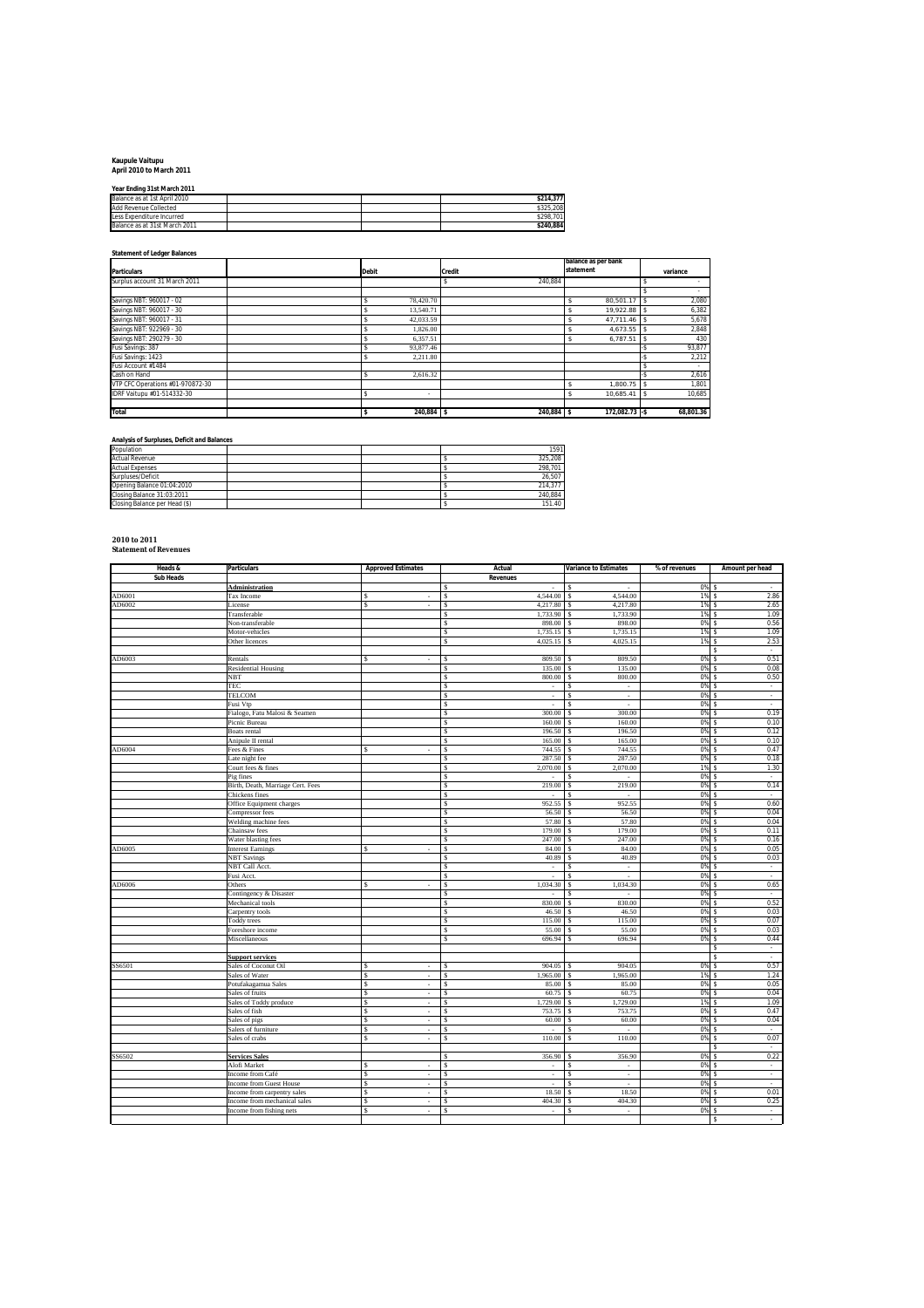| SS6503              | <b>Equipment Hire</b>                |                                | 1,151.00<br>s                 | 1,151.00<br>\$        | 0%     | 0.72<br>s        |
|---------------------|--------------------------------------|--------------------------------|-------------------------------|-----------------------|--------|------------------|
|                     | Hire of tractor                      |                                | 2,985.50<br>s                 | 2,985.50<br>\$.       | 1%     | 1.88<br><b>S</b> |
|                     | Generator hire                       | s<br>$\overline{\phantom{a}}$  | s<br>115.00                   | 115.00<br>s           | 0%     | 0.07<br>\$       |
|                     | Grass-cutter hire                    | \$<br>÷                        | s<br>×.                       | s<br>$\sim$           | 0%     | $\sim$<br>s.     |
|                     | Chainsaw hire                        |                                | 5.00<br>s                     | 5.00                  | 0%     | 0.00<br>Ś        |
|                     | Tools hire                           | Ŝ                              | s<br>L.                       | ×,                    | 0%     | ÷                |
|                     |                                      |                                |                               |                       |        | $\epsilon$       |
| GG7000              | <b>Government Grants</b>             |                                | s<br>$\overline{\phantom{a}}$ | τ<br>\$.              | 0%     | ÷<br>ę           |
| GG7001              | <b>Block Grants:</b>                 | $\sim$<br>S.                   | s<br>$\overline{\phantom{a}}$ | $\sim$<br>s           | 0%     | $\sim$<br>s      |
|                     | Technical and Support Fund           | s<br>÷,                        | 27,770.00<br>s                | 27,770.00<br>s        | 9%     | 17.45<br>Ś       |
|                     | Kaupule Support Fund                 | \$<br>÷                        | 20,000.00<br>s                | 20,000.00<br>\$       | 6%     | 12.57<br>Ś       |
|                     | Fax & Telephones                     | s                              | 2,020.00<br>Ŝ                 | 2,020.00              | 1%     | 1.27<br>Ś        |
|                     | Office Equipment Maintenance         | \$.<br>÷                       | 120.00<br>Ŝ                   | 120.00<br>s           | 0%     | 0.08<br>Ŝ.       |
|                     | Office Stationery                    | s<br>÷                         | \$                            |                       | 0%     | $\sim$<br>Ś      |
|                     | Office supplies                      |                                | s<br>270.00                   | 270.00                | 0%     | 0.17<br>¢        |
|                     | Kaupule land lease subsidy           | s                              | 49,561.00<br>s                | 49,561.00             | 15%    | 31.15<br>s       |
|                     |                                      |                                |                               |                       |        | ٩<br>$\sim$      |
| GG7002              | <b>Tied Grant</b>                    | s<br>$\sim$                    | 3,571.84<br>s                 | 3,571.84              | 1%     | 2.25<br>s        |
|                     | Maintenance Clinic Vaitupu           | s                              | s<br>520.00                   | 520.00                | 0%     | 0.33             |
|                     | Maintenace Tolise                    | \$<br>÷.                       | 520.00<br>s                   | 520.00<br>s           | 0%     | 0.33<br>s        |
|                     | <b>Support fund Tolise</b>           | \$.                            | 2.700.00<br>s                 | 2,700.00<br>\$.       | 1%     | 1.70<br>Ś        |
|                     | Tuvalu Day support fund              | s<br>$\sim$                    | 3,000.00<br>s                 | 3,000.00<br>s         | 1%     | 1.89<br>Ŝ.       |
|                     |                                      |                                | s<br>$\overline{a}$           | Ś<br>×                | 0%     | s.<br>$\sim$     |
| <b>FTF7500</b>      | FTF Income                           | \$.<br>×                       | र<br>÷                        | ç.<br>÷               | 0%     | τ<br><b>S</b>    |
| FTF7501             | Dividend from FTF                    | S<br>$\sim$                    | 71,946.00<br>Ŝ                | 71,946.00<br>\$.      | 22%    | 45.22<br>Ŝ       |
| FTF7502             | Income from FTF Projects             | \$<br>÷                        | 15,137.40<br>s                | 15,137.40<br>s        | 5%     | 9.51<br>s.       |
|                     |                                      |                                |                               |                       |        | $\cdot$<br>Ŝ     |
|                     |                                      |                                |                               |                       |        |                  |
|                     | <b>Administration</b>                | S.                             | 90.70<br>s                    | 90.70                 | 0%     | 0.06<br>s        |
|                     | Mechanical                           | s<br>$\overline{\phantom{a}}$  | 5.00<br>s                     | 5.00<br>\$.           | 0%     | 0.00<br>¢        |
|                     | Carpentry                            | \$<br>$\overline{\phantom{a}}$ | 37.90<br>s                    | 37.90                 | 0%     | 0.02<br>s        |
|                     | Pre-School teachers [Vaimele]        |                                | 1.293.24<br>s                 | 1,293.24              | 0%     | 0.81<br>Ś        |
|                     | Overtime                             |                                | 820.50<br>s                   | 820.50<br>Ś.          | 0%     | 0.52<br>Ś        |
|                     | Falekaupule                          |                                | 7.50<br>Ŝ                     | 7.50<br>s             | 0%     | 0.00<br>Ś        |
|                     |                                      |                                |                               | $\sim$<br>s           | 0%     | s<br>$\sim$      |
|                     | <b>Sitting Allowances</b>            |                                | 67.50<br>\$                   | 67.50<br>Ś.           | 0%     | 0.04<br>Ś        |
|                     |                                      |                                |                               |                       |        | ¢<br>÷.          |
|                     | Kaupule                              | S.                             | 20.00<br>s                    | 20.00                 | 0%     | 0.01             |
|                     | Cultural Committee                   |                                | 200.00<br>s                   | 200.00<br>¢           | 0%     | 0.13<br>٩        |
|                     | <b>TNPF</b> Contributions            |                                | 9,139.34<br>s                 | 9,139.34              | 3%     | 5.74<br>s        |
|                     | Alofi Market                         |                                | s<br>66.00                    | 66.00                 | 0%     | 0.04             |
|                     | Kaupule Office Supplies              |                                | 10,787.68<br>s                | 10,787.68             | 3%     | 6.78<br>s        |
|                     |                                      |                                | 1,420.83<br>\$                | 1,420.83              | 0%     | 0.89<br>¢        |
|                     | Tolise support fund                  |                                | 20.80<br>s                    | 20.80                 | 0%     | 0.01<br>\$       |
|                     | Sikunamo Café                        |                                | 299.95<br>s                   | 299.95<br>s           | 0%     | 0.19<br>s.       |
|                     | Telephone & Fax                      |                                | 130.00<br>s                   | 130.00<br>¢.          | 0%     | 0.08<br><b>R</b> |
|                     | Land Leases                          |                                | 4,050.00<br>s                 | 4,050.00              | 1%     | 2.55<br>Ś        |
|                     | Kaupule lease                        |                                | 627.93<br>\$                  | 627.93                | 0%     | 0.39             |
|                     | Fuel & Oil                           |                                | 100.00<br>\$                  | 100.00                | 0%     | 0.06             |
|                     | Oil for tools & equipments           | ¢                              | 54.00<br>s                    | 54.00                 | 0%     | 0.03<br>¢        |
|                     | Tools and Spare parts                |                                | 90.00<br>s                    | 90.00                 | 0%     | 0.06             |
|                     | Provision for Mechanic               |                                | 39.60<br>s                    | 39.60                 | 0%     | 0.02<br>Ś        |
|                     | Repair & Maintenance Kaupule Housing |                                | 178.50<br>\$                  | 178.50                | 0%     | 0.11<br>Ŝ        |
|                     |                                      |                                |                               |                       |        | s<br>$\cdot$     |
|                     |                                      | ¢                              | 7,164.00<br>\$                | 7,164.00              | 2%     | 4.50<br>Ś        |
| <b>Expenditures</b> |                                      |                                |                               |                       |        | $\cdot$          |
|                     | Miscellaneous                        | S                              | 11,974.70<br>s                | 11,974.70             | 4%     | 7.53<br>s        |
|                     |                                      |                                |                               |                       |        | $\cdot$          |
|                     | <b>Lands Court Sitting Allownces</b> |                                | 3,168.35<br>¢                 | 3,168.35              | 1%     | 1.99<br>¢        |
|                     | Magistrate Court Allowances          | \$<br>$\overline{\phantom{a}}$ | 1,872.00<br>Ŝ                 | 1,872.00<br>s         | 1%     | 1.18<br>\$       |
|                     | Old Age Benefit                      | \$.                            | 19,080.00<br>s                | 19,080.00<br><b>S</b> | 6%     | 11.99<br>s       |
|                     | Pre-school teachers                  |                                | 3,192.68<br>s                 | 3,192.68<br>s         | 1%     | 2.01<br>\$       |
|                     | <b>Tolise Fou</b>                    |                                | 10,000.00<br>s                | 10,000.00             | 3%     | 6.29<br>¢        |
|                     | Interior Road Maintenance            |                                | s<br>2,579.90                 | 2,579.90              | 1%     | 1.62<br>Ś        |
|                     | <b>Surplus found</b>                 |                                | 1.353.17<br>Ś                 | 1,353.17              | 0%     | 0.85<br>¢        |
|                     |                                      |                                |                               |                       |        |                  |
|                     | <b>Grand Total</b>                   |                                | 325,208.29 S<br>s             | 325,208.29            | 100% S | 204.40           |

#### **2010 to 2011 EXPENDITURE:**

| Heads &          | <b>Particulars</b>                  | <b>Approved Estimates</b>       | Actual              | <b>Variance to Estimates</b> | % Expenditure | Amount per head            |
|------------------|-------------------------------------|---------------------------------|---------------------|------------------------------|---------------|----------------------------|
| <b>Sub Heads</b> |                                     |                                 | <b>Expenditure</b>  |                              |               |                            |
|                  | <b>Staff Salaries</b>               |                                 | 20.883.38 \$<br>s   | (20.883.38)                  | 7% \$         | 13.13                      |
|                  | <b>Administration</b>               | S.<br>$\sim$                    | 20.411.42<br>s      | (20, 411.42)                 | 7%            | 12.83<br>l s               |
|                  | Mechanical                          | s<br>$\sim$                     | 7.170.80<br>\$      | (7.170.80)                   | $2%$ \$       | 4.51                       |
|                  | Carpentry                           | s<br>$\sim$                     | 5.267.04<br>s       | (5.267.04)                   | $2%$ \$       | 3.31                       |
|                  | Fisheries & Agricalutural           | s<br>$\sim$                     | 8.913.56<br>\$.     | (8,913.56)                   | 3% \$         | 5.60                       |
|                  | Oil production                      | s                               | \$.                 | $\mathbf{r}$                 | 0%            | l s<br>$\sim$              |
| PE8002           | Wages                               | s                               | 5.500.63<br>s       | (5,500.63)                   | 2%            | 3.46<br>l s                |
|                  | Pre-School teachers [Vaimele]       |                                 | 2.295.56<br>\$      | (2.295.56)                   | 1%            | 1.44<br>l \$               |
|                  | Falekaupule employees               |                                 | 1,156.81<br>\$      | (1, 156.81)                  | 0%            | 0.73<br>l \$               |
| PE8009           | Casual Labour                       | s<br>$\sim$                     | s                   |                              | 0%            | l \$<br>$\sim$             |
| PE8003           | Overtime                            | S<br>$\sim$                     | 2.102.26<br>s       | (2.102.26)                   | $1\%$ \$      | 1.32                       |
| PE8004           | <b>Acting Allowances</b>            | \$.<br>$\sim$                   | 264.95<br>s         | (264.95)                     | 0%S           | 0.17                       |
| PE8005           | <b>Bonuses</b>                      | s<br>÷.                         | s                   |                              | $0%$ \$       | $\sim$                     |
| <b>PE8006</b>    | Entertainment Allowance Kaupule     | s<br>÷.                         | 48.00<br>s          | (48.00)                      | 0%S           | 0.03                       |
|                  | Aliki                               |                                 | 69.00<br>s          | (69.00)                      | $0%$ \$       | 0.04                       |
|                  | Kaupule                             |                                 | 469.30<br>s         | (469.30)                     | 0%S           | 0.29                       |
|                  | Falekaupule                         |                                 | 615.00<br>\$        | (615.00)                     | 0%            | 0.39<br>l s                |
|                  | Entertainment Allowance Falekaupule | \$                              | s                   |                              | 0%S           | $\sim$                     |
| PE8007           | <b>Sitting Allowances</b>           |                                 | 3.224.40<br>\$      | (3.224.40)                   | $1%$ \$       | 2.03                       |
|                  | Kaupule                             | s                               | 4,868.00<br>s       | (4,868.00)                   | 2%            | 3.06<br>l s                |
|                  | Aliki                               | s                               | 2.235.00<br>s       | (2, 235.00)                  | 1%            | 1.40<br>l \$               |
|                  | <b>Health Committee</b>             | s                               | 695.00<br>s         | (695.00)                     | 0%            | 0.44<br>l \$               |
|                  | <b>Education Committee</b>          | s<br>$\sim$                     | 385.00<br>\$        | (385.00)                     | 0%            | 0.24                       |
|                  | <b>IDRF</b> Committee               | s<br>÷.                         | 325.00<br>s         | (325.00)                     | 0%            | 0.20<br>$\mathbf{\hat{S}}$ |
|                  | <b>Budget Committee</b>             | \$.<br>$\sim$                   | \$                  |                              | 0%            | <b>S</b><br>$\mathbf{r}$   |
|                  | <b>Bye-Law Committee</b>            | \$.<br>÷.                       | \$.                 | $\sim$                       | 0% \$         | $\sim$                     |
|                  | Tuvalu Day Committee                | s<br>٠                          | 153.00<br>\$        | (153.00)                     | 0%            | 0.10<br><sup>\$</sup>      |
|                  | <b>IDC</b> Committee                | s<br>$\sim$                     | s<br>150.00         | (150.00)                     | 0% \$         | 0.09                       |
|                  | <b>Cultural Committee</b>           | \$.<br>$\sim$                   | 425.00<br>s         | (425.00)                     | 0%            | 0.27<br>-S                 |
|                  | Joint Committee (Aliki & KPL)       | $\mathbf{s}$<br>$\sim$          | 1.075.00<br>\$      | (1,075.00)                   | 0%            | 0.68<br>l \$               |
|                  |                                     |                                 |                     |                              |               | s<br>$\sim$                |
| <b>PE8008</b>    | <b>TNPF</b> Contributions           | \$.<br>$\overline{\phantom{a}}$ | 17.812.56 \$<br>s   | (17.812.56)                  | 6% \$         | 11.20                      |
|                  | Casual labours                      |                                 | $6,045,12$ \$<br>\$ | (6.045.12)                   | 2%            | 3.80<br>l \$               |
| <b>OE8200</b>    | <b>Operating Expenses</b>           |                                 | s                   |                              | $0%$ \$       | $\sim$                     |
|                  | Alofi Market                        |                                 | Ś<br>121.40         | (121.40)                     | 0%            | 0.08<br>l s                |
|                  |                                     |                                 |                     |                              |               | s.<br>٠                    |